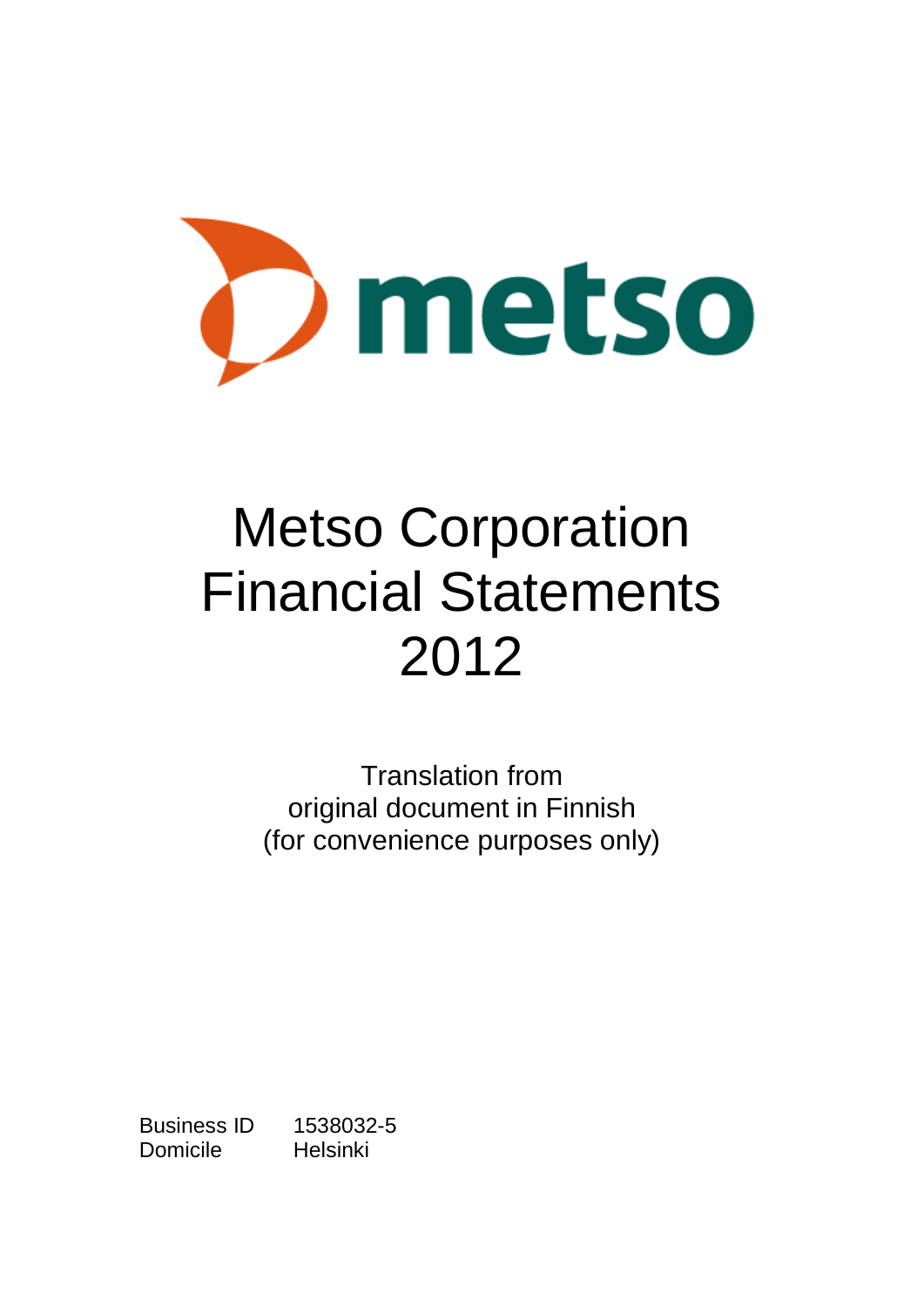# **TABLE OF CONTENTS**

# **Consolidated Financial Statements**

| Consolidated Statements of Income and Comprehensive Income  23 |
|----------------------------------------------------------------|
|                                                                |
|                                                                |
| Consolidated Statements of Changes in Shareholders' Equity  27 |
|                                                                |
|                                                                |
|                                                                |
|                                                                |
|                                                                |
| <b>Parent Company Financial Statements</b>                     |
|                                                                |
|                                                                |
|                                                                |
| Notes to Parent Company Financial Statements 102               |
|                                                                |
|                                                                |
| List of Account Books Used in the Parent Company 112           |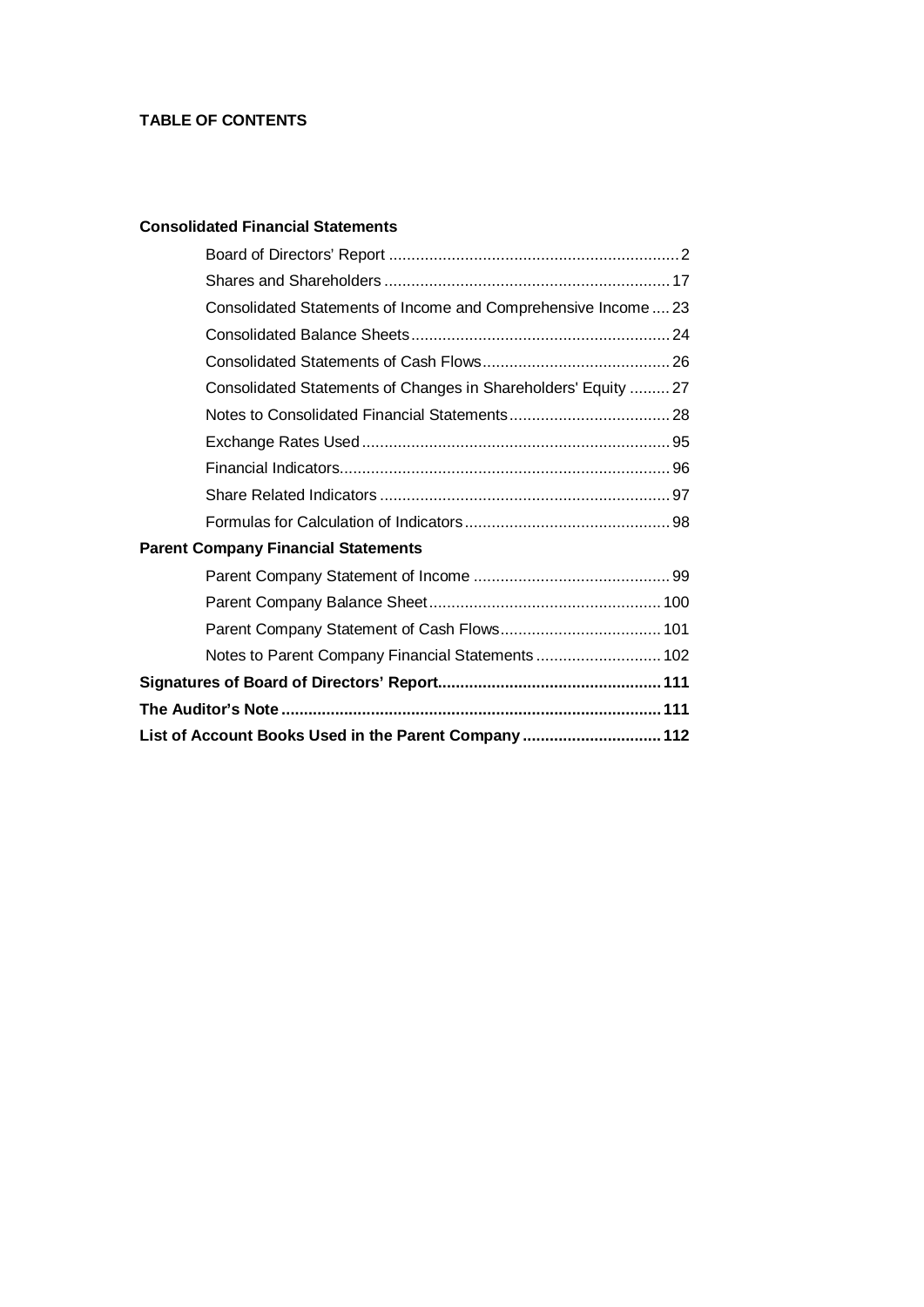# **Board of Directors' report**

# **Operating environment and demand in 2012**

Ongoing uncertainty in the world economy was reflected to some degree in our customer industries. This uncertainty had somewhat negative impact on market activity, and certain customers have delayed their decisions on major projects. There were no notable geographical changes in demand. Raw material prices were stable, and wage inflation in emerging markets leveled off. Good capacity utilization rates within customer industries kept demand for our services business at a good level.

Demand for mining equipment and projects leveled off from the high activity seen during 2011, especially during the second half of 2012. Due to high utilization rates at mines and our large installed equipment base, demand for our mining services remained excellent.

Demand for construction equipment slowed in China and India, and in the rest of Asia-Pacific. In Brazil, ongoing infrastructure projects kept demand for construction equipment active. Demand in Europe and North America remained at a relatively low level, and was satisfactory. Demand for our construction industry services remained satisfactory.

Demand for products and services supplied by our Automation businesses to the energy and oil and gas industries remained good, while demand among pulp and paper customers softened.

The pulp mill market remained satisfactory, but customers have postponed their decision-making relating to orders under negotiation. Demand for rebuilds and services was good, as a result of more stable pulp prices and good capacity utilization rates at customer sites.

Demand for paper and board lines was weak. Activity in the Chinese market remained low, partly due to general economic uncertainty. Stable capacity utilization rates in the paper and board industry kept demand for our services at a good level.

Demand for power plants utilizing renewable energy sources, as well as power plant services, was satisfactory in 2012, however, a number of customers have postponed decisions on larger projects.

## **Orders received**

We received new orders worth EUR 6,865 million in January–December, i.e. 14 percent less than in 2011. This decrease is mainly attributable to the exceptionally large pulp and mining equipment orders booked in 2011. Using comparable exchange rates, new orders were down 16 percent. Emerging markets accounted for 48 percent (51%) of orders. Orders received by the services business increased 5 percent and were EUR 3,264 million, i.e. 49 percent of all orders received (EUR 3,100 million and 40%). Using comparable exchange rates, services business orders increased 2 percent. Emerging markets accounted for 41 percent (43%) of services orders received. The top three countries for new orders were the US, Sweden, and China, which accounted for 31 percent of all orders received.

Orders from mining customers during 2012 were down 5 percent, and those from construction customers decreased 10 percent. Orders received by the Flow Control business increased 13 percent, while those received by Process Automation Systems decreased 18 percent. Orders received were lower than during 2011 in all of the Pulp, Paper and Power segment's capital businesses.

Major orders received during the year included:

# Mining and Construction segment:

- crushing, screening, and grinding equipment, as well as a six-year life-cycle service contract, for Russian Copper Company's copper mine in southwest Russia,
- mining equipment for OAO Severstal's Olkon mine in Russia,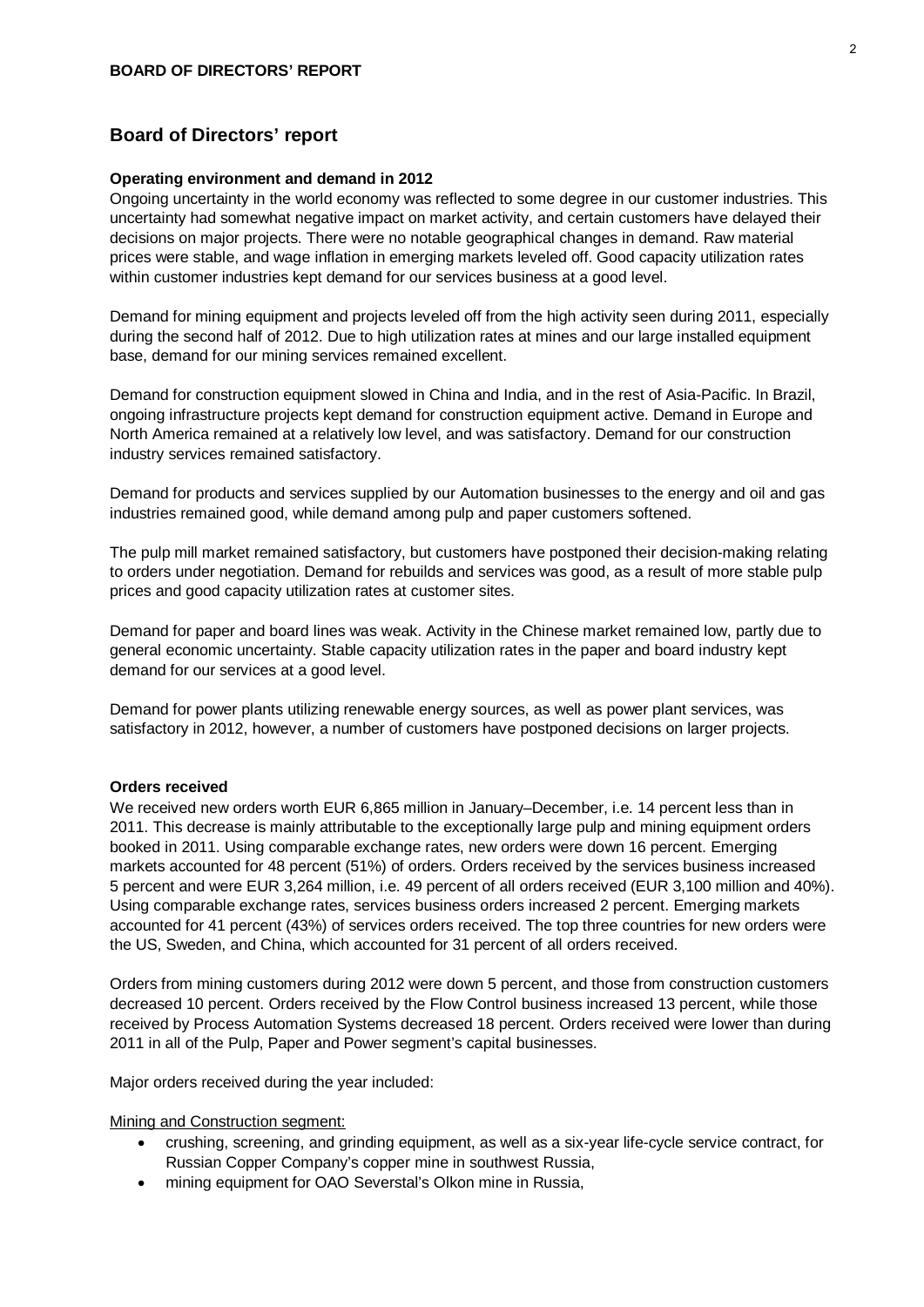- the world's largest fully mobile, track-mounted crushing plant for Altay Polimetally's copper mine in Kazakhstan and
- a multi-year service contract for Northland Resources' Kaunisvaara iron ore project in Sweden.

# Automation segment:

- an extensive automation package for the Kipas Kagit container board machine in Turkey,
- process automation for a Metso-supplied board line in China,
- automation technology for two major infrastructure projects in South America,
- over 700 automated valves for Sappi's fiberline expansion at the Ngodwana mill in South Africa,
- high-performance on-off valves and actuators supplied to Technip for Algiers Refinery's modernization project in Algeria, and
- intelligent controllers for the Norwegian Goliat floating production storage and offloading plant in the Barents Sea.

# Pulp, Paper and Power segment:

- a board production line in China,
- a recovered fuel-fired boiler for Mälarenergi in Sweden,
- a complete containerboard machine for Kipas Kagit in Turkey,
- four complete tissue production lines for HengAn Group in China,
- two power boilers, including a Metso DNA control system, for PT Cikarang Listrindo in Babelan, Indonesia,
- a biomass-fired combined heat and power plant for Värnamo Energi in Värnamo, Sweden,
- pulp drying line for Hyogo Pulp in Japan,
- a multi-year mill agreement covering the supply of maintenance services for Greenpac Mill's board mill in the US and
- a grade conversion rebuild for Norske Skog's Boyer plant in Tasmania, Australia, including a cooperation agreement aimed at achieving the key objectives of the conversion and

# **Order backlog**

As of the end of the year, our order backlog was EUR 4,515 million, which was 15 percent lower than at the end of 2011 (EUR 5,310 million). Around 80 percent of the backlog, i.e. EUR 3.6 billion, is expected to be recognized as net sales in 2013 (75%, i.e. EUR 4.0 billion); around 28 percent of this relates to the services business (24%). The proportion of order backlog expected to be recognized as net sales in 2013, by segment, is as follows:

- Mining and Construction: 83 percent (83%),
- Automation: 95 percent (95%), and
- Pulp, Paper and Power: 75 percent (69%).

There were no major cancellations or exceptional postponements of orders during 2012. The only uncertain order in our backlog at the end of the year was the Fibria pulp mill project in Brazil, which is valued at around EUR 330 million.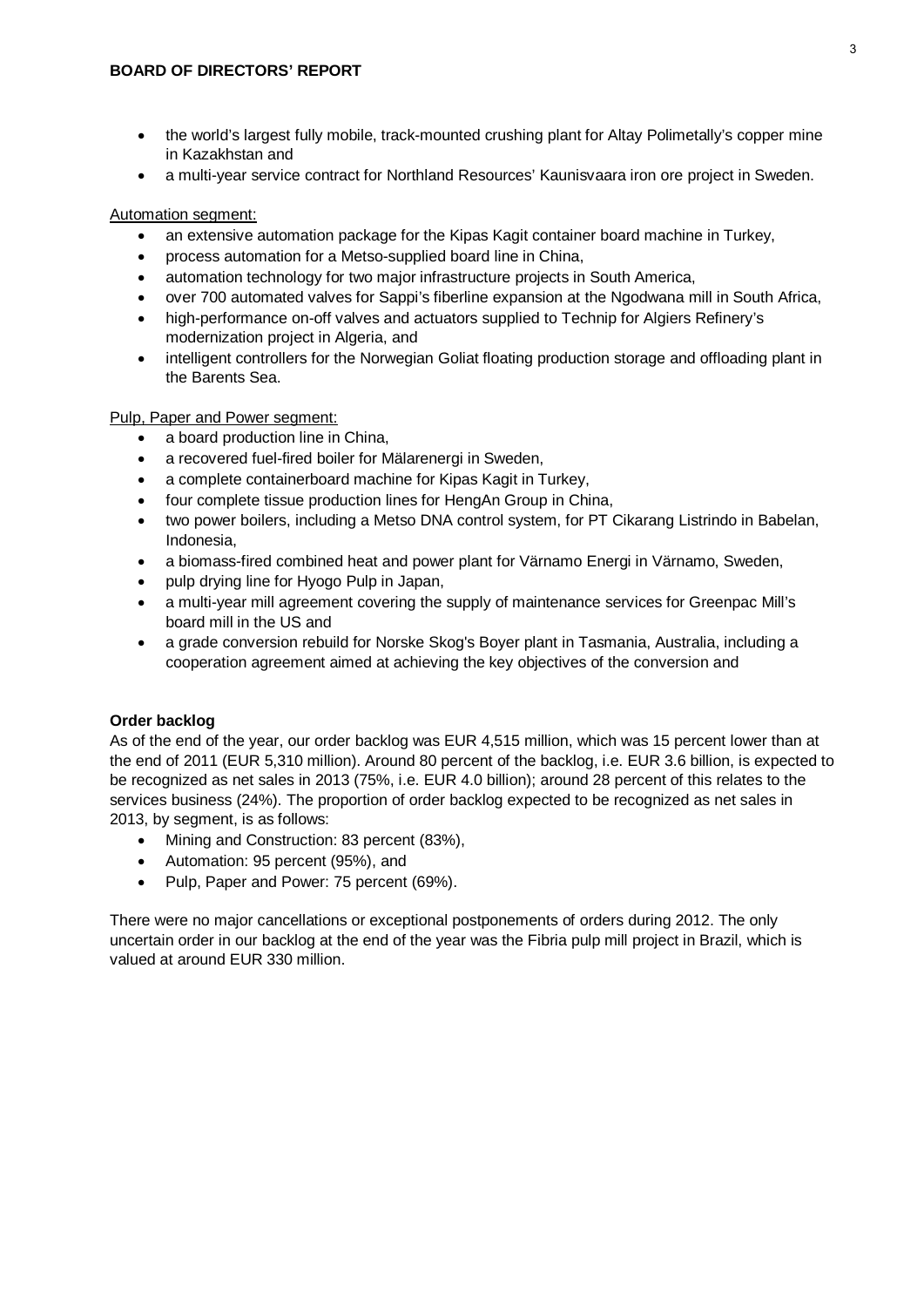| Orders received and order backlog by reporting segment |
|--------------------------------------------------------|
|--------------------------------------------------------|

|                                         | 2012  | 2011  | Change %                 |
|-----------------------------------------|-------|-------|--------------------------|
| <b>EUR million</b>                      |       |       |                          |
| <b>Mining and Construction</b>          | 3,436 | 3,714 | -7                       |
| Services business                       | 1,771 | 1,603 | 10                       |
| Equipment, product and project business | 1,658 | 2,103 | $-21$                    |
| Intra-Metso orders received             | 7     | 8     |                          |
| Order backlog at the end of year        | 1,983 | 2,144 | -8                       |
| <b>Automation</b>                       | 845   | 822   | $\frac{\frac{3}{9}}{-1}$ |
| Services business                       | 382   | 352   |                          |
| Equipment, product and project business | 404   | 407   |                          |
| Intra-Metso orders received             | 59    | 63    |                          |
| Order backlog at the end of year        | 343   | 364   | -6                       |
| <b>Pulp, Paper and Power</b>            | 2,444 | 3,225 | $-24$                    |
| Services business                       | 1,111 | 1,145 | $\overline{c}$           |
| Equipment, product and project business | 1,323 | 2,069 | $-36$                    |
| Intra-Metso orders received             | 10    | 11    |                          |
| Order backlog at the end of year        | 2,249 | 2,863 | $-21$                    |
| Valmet Automotive                       | 216   | 281   | $-23$                    |
| Intra-Metso orders received             | $-76$ | $-81$ |                          |
| <b>Metso total</b>                      | 6,865 | 7,961 | $-14$                    |
| Order backlog at the end of year        | 4,515 | 5,310 | $-15$                    |
|                                         |       |       |                          |
| Orders received by market area          | 2012  | 2011  | Change %                 |
| <b>EUR million</b>                      |       |       |                          |
| <b>Emerging markets</b>                 | 3,278 | 4,084 | $-20$                    |
| % of Mining and Construction orders     |       |       |                          |
| received                                | 58    | 56    |                          |
| % of Automation orders received         | 42    | 41    |                          |
| % of Pulp, Paper and Power orders       |       |       |                          |
| received                                | 38    | 52    |                          |

Developed markets **3,587** 3,877 -7 **Metso total 120 CM 2012 12:00 CM 2013 12:00 CM 30 CM 30 CM 30 CM 30 CM 30 CM 30 CM 30 CM 30 CM 30 CM 30 CM 30 CM 30 CM 30 CM 30 CM 30 CM 30 CM 30 CM 30 CM 30 CM 30 CM 30 CM 30 CM 30 CM 30 CM 30 CM 30 CM 30 CM 30 CM 30 CM** 

#### **Financial performance**

Net sales increased 13 percent compared to 2011 and totaled EUR 7,504 million (EUR 6,646 million). Growth was organic and was seen in all segments. Using comparable exchange rates, growth was 10 percent. Net sales in the services business increased 11 percent and accounted for 44 percent (45%) of total net sales. All segments, particularly Mining and Construction, contributed to this growth in services. Using comparable exchange rates, growth in the services business was 7 percent. Measured by net sales, the top three countries were the US, Brazil, and China, which together accounted for 35 percent of total net sales. Net sales from emerging markets increased 15 percent and accounted for 50 percent (49%) of total net sales.

Earnings before interest, tax and amortization (EBITA), and before non-recurring items, in 2012 increased 9 percent and were EUR 684 million, i.e. 9.1 percent of net sales (EUR 629 million and 9.5%). The Mining and Construction segment's EBITA before non-recurring items increased significantly, while that of Pulp, Paper and Power declined. Automation's result remained comparable to that in 2011. Metso's operating profit (EBIT) in 2012 was EUR 599 million, i.e. 8.0 percent of net sales (EUR 572 million and 8.6%). EBIT included EUR 36.0 million in non-recurring expenses (EUR 5.1 million), mainly related to capacity adiustment measures.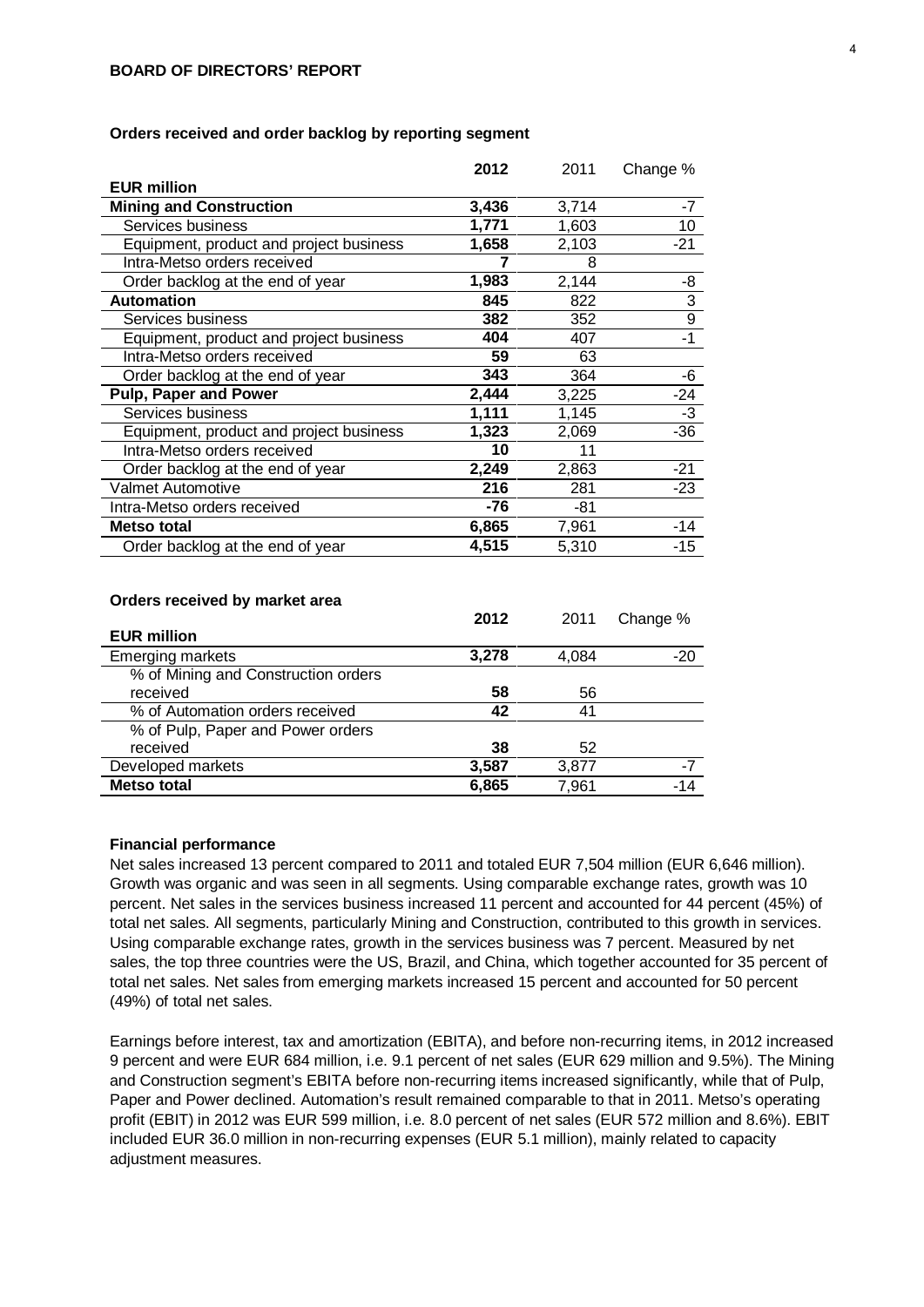# **BOARD OF DIRECTORS' REPORT**

Net financing expenses in 2012 were EUR 49 million (EUR 65 million). These included EUR 63 million in interest expenses (EUR 75 million), EUR 21 million in interest income (EUR 26 million), EUR 0 million in foreign exchange gains (EUR 3 million in foreign exchange losses), and EUR 7 million in other net financial expenses (EUR 13 million).

Profit before taxes was EUR 550 million (EUR 507 million) and tax rate was 32 percent (29%). Tax rate in 2013 is expected to be similar to that in 2012.

Profit attributable to shareholders for the year was EUR 373 million (EUR 356 million), corresponding to earnings per share (EPS) of EUR 2.49 (EUR 2.38). Profit was impacted by restructuring expenses.

Return on capital employed (ROCE) before taxes during 2012 was 19.6 percent (18.4%) and return on equity (ROE) was 17.5 percent (17.8%).

| 2012<br>2011<br>Change %<br><b>EUR million</b><br><b>Mining and Construction</b><br>3,492<br>18<br>2,967<br>Services business<br>1,692<br>1,478<br>14<br>1,793<br>21<br>1,481<br>Equipment, product and project<br>business<br>7<br>Intra-Metso net sales<br>8<br><b>Automation</b><br>859<br>12 <sub>2</sub><br>770<br>Services business<br>380<br>10<br>345<br>13<br>416<br>368<br>Equipment, product and project<br>business<br>57<br>Intra-Metso net sales<br>63<br>3,014<br>$12 \overline{ }$<br><b>Pulp, Paper and Power</b><br>2,703<br>$\frac{5}{16}$<br>Services business<br>1,102<br>1,048<br>1,903<br>1,644<br>Equipment, product and project<br>business<br>9<br>11<br>Intra-Metso net sales<br>Valmet Automotive<br>216<br>281<br>$-23$<br>-77<br>Intra-Metso net sales<br>$-75$<br>13 <sup>°</sup><br>7,504<br>6,646<br>Metso total<br>Net sales by market area<br>2012<br>2011<br>Change %<br><b>EUR million</b><br>3,718<br>15<br>3,247<br><b>Emerging markets</b><br>Developed markets<br>3,786<br>3,399<br>11<br><b>Metso total</b><br>7,504<br>13<br>6,646 | Net sales by reporting segment |  |  |
|-------------------------------------------------------------------------------------------------------------------------------------------------------------------------------------------------------------------------------------------------------------------------------------------------------------------------------------------------------------------------------------------------------------------------------------------------------------------------------------------------------------------------------------------------------------------------------------------------------------------------------------------------------------------------------------------------------------------------------------------------------------------------------------------------------------------------------------------------------------------------------------------------------------------------------------------------------------------------------------------------------------------------------------------------------------------------------|--------------------------------|--|--|
|                                                                                                                                                                                                                                                                                                                                                                                                                                                                                                                                                                                                                                                                                                                                                                                                                                                                                                                                                                                                                                                                               |                                |  |  |
|                                                                                                                                                                                                                                                                                                                                                                                                                                                                                                                                                                                                                                                                                                                                                                                                                                                                                                                                                                                                                                                                               |                                |  |  |
|                                                                                                                                                                                                                                                                                                                                                                                                                                                                                                                                                                                                                                                                                                                                                                                                                                                                                                                                                                                                                                                                               |                                |  |  |
|                                                                                                                                                                                                                                                                                                                                                                                                                                                                                                                                                                                                                                                                                                                                                                                                                                                                                                                                                                                                                                                                               |                                |  |  |
|                                                                                                                                                                                                                                                                                                                                                                                                                                                                                                                                                                                                                                                                                                                                                                                                                                                                                                                                                                                                                                                                               |                                |  |  |
|                                                                                                                                                                                                                                                                                                                                                                                                                                                                                                                                                                                                                                                                                                                                                                                                                                                                                                                                                                                                                                                                               |                                |  |  |
|                                                                                                                                                                                                                                                                                                                                                                                                                                                                                                                                                                                                                                                                                                                                                                                                                                                                                                                                                                                                                                                                               |                                |  |  |
|                                                                                                                                                                                                                                                                                                                                                                                                                                                                                                                                                                                                                                                                                                                                                                                                                                                                                                                                                                                                                                                                               |                                |  |  |
|                                                                                                                                                                                                                                                                                                                                                                                                                                                                                                                                                                                                                                                                                                                                                                                                                                                                                                                                                                                                                                                                               |                                |  |  |
|                                                                                                                                                                                                                                                                                                                                                                                                                                                                                                                                                                                                                                                                                                                                                                                                                                                                                                                                                                                                                                                                               |                                |  |  |
|                                                                                                                                                                                                                                                                                                                                                                                                                                                                                                                                                                                                                                                                                                                                                                                                                                                                                                                                                                                                                                                                               |                                |  |  |
|                                                                                                                                                                                                                                                                                                                                                                                                                                                                                                                                                                                                                                                                                                                                                                                                                                                                                                                                                                                                                                                                               |                                |  |  |
|                                                                                                                                                                                                                                                                                                                                                                                                                                                                                                                                                                                                                                                                                                                                                                                                                                                                                                                                                                                                                                                                               |                                |  |  |
|                                                                                                                                                                                                                                                                                                                                                                                                                                                                                                                                                                                                                                                                                                                                                                                                                                                                                                                                                                                                                                                                               |                                |  |  |
|                                                                                                                                                                                                                                                                                                                                                                                                                                                                                                                                                                                                                                                                                                                                                                                                                                                                                                                                                                                                                                                                               |                                |  |  |
|                                                                                                                                                                                                                                                                                                                                                                                                                                                                                                                                                                                                                                                                                                                                                                                                                                                                                                                                                                                                                                                                               |                                |  |  |
|                                                                                                                                                                                                                                                                                                                                                                                                                                                                                                                                                                                                                                                                                                                                                                                                                                                                                                                                                                                                                                                                               |                                |  |  |
|                                                                                                                                                                                                                                                                                                                                                                                                                                                                                                                                                                                                                                                                                                                                                                                                                                                                                                                                                                                                                                                                               |                                |  |  |
|                                                                                                                                                                                                                                                                                                                                                                                                                                                                                                                                                                                                                                                                                                                                                                                                                                                                                                                                                                                                                                                                               |                                |  |  |
|                                                                                                                                                                                                                                                                                                                                                                                                                                                                                                                                                                                                                                                                                                                                                                                                                                                                                                                                                                                                                                                                               |                                |  |  |
|                                                                                                                                                                                                                                                                                                                                                                                                                                                                                                                                                                                                                                                                                                                                                                                                                                                                                                                                                                                                                                                                               |                                |  |  |
|                                                                                                                                                                                                                                                                                                                                                                                                                                                                                                                                                                                                                                                                                                                                                                                                                                                                                                                                                                                                                                                                               |                                |  |  |
|                                                                                                                                                                                                                                                                                                                                                                                                                                                                                                                                                                                                                                                                                                                                                                                                                                                                                                                                                                                                                                                                               |                                |  |  |
|                                                                                                                                                                                                                                                                                                                                                                                                                                                                                                                                                                                                                                                                                                                                                                                                                                                                                                                                                                                                                                                                               |                                |  |  |
|                                                                                                                                                                                                                                                                                                                                                                                                                                                                                                                                                                                                                                                                                                                                                                                                                                                                                                                                                                                                                                                                               |                                |  |  |
|                                                                                                                                                                                                                                                                                                                                                                                                                                                                                                                                                                                                                                                                                                                                                                                                                                                                                                                                                                                                                                                                               |                                |  |  |
|                                                                                                                                                                                                                                                                                                                                                                                                                                                                                                                                                                                                                                                                                                                                                                                                                                                                                                                                                                                                                                                                               |                                |  |  |

#### **EBITA before non-recurring items and percentage of net sales**

|                                | 2012  | 2011  | Change % |
|--------------------------------|-------|-------|----------|
| <b>EUR million</b>             |       |       |          |
| <b>Mining and Construction</b> | 418.5 | 324.4 | 29       |
| % of net sales                 | 12.0  | 10.9  |          |
| <b>Automation</b>              | 103.1 | 103.9 | -1       |
| % of net sales                 | 12.0  | 13.5  |          |
| Pulp, Paper and Power          | 200.3 | 218.8 | -8       |
| % of net sales                 | 6.6   | 8.1   |          |
| <b>Metso total</b>             | 684.3 | 628.5 | 9        |
| % of net sales                 | 9.1   | 9.5   |          |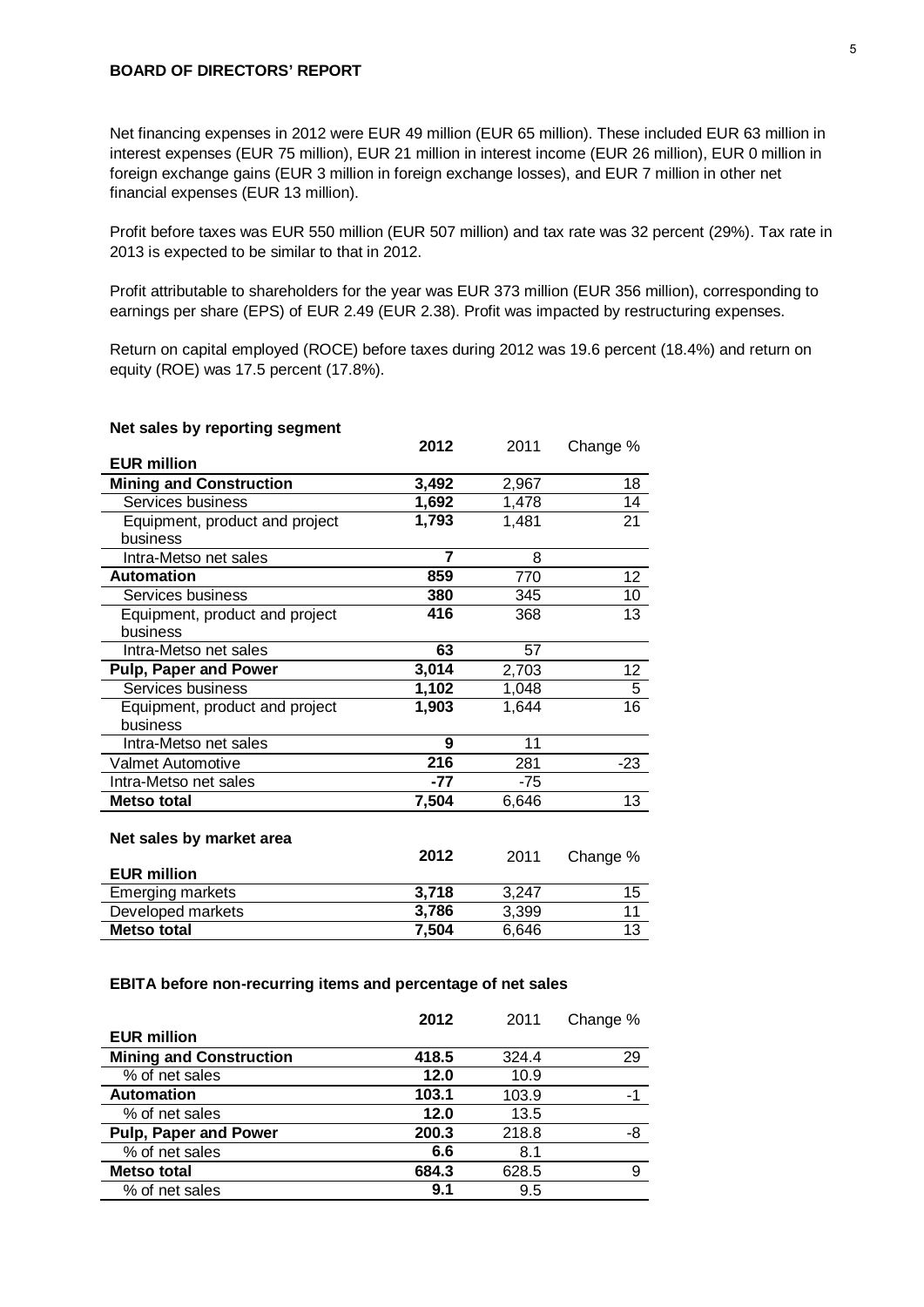# **Non-recurring items and amortization of intangible assets**

# **2012**

| EUR million                                     | Mining and<br>Construction | Automation | Pulp, Paper<br>and Power | Metso total |
|-------------------------------------------------|----------------------------|------------|--------------------------|-------------|
| <b>EBITA before non-recurring items</b>         | 418.5                      | 103.1      | 200.3                    | 684.3       |
| % of net sales                                  | 12.0                       | 12.0       | 6.6                      | 9.1         |
| Capacity adjustment expenses                    | $-10.7$                    | $-1.0$     | $-23.7$                  | $-35.6$     |
| Intellectual property items                     | 2.5                        |            |                          | 2.5         |
| Costs related to business acquisition projects  | $\overline{\phantom{a}}$   | ۰          |                          | $-1.8$      |
| Costs related to bankruptcy of THINK Global A/S |                            |            |                          | $-1.1$      |
| Amortization of intangible assets <sup>"</sup>  | $-10.4$                    | $-4.5$     | $-29.0$                  | $-49.8$     |
| Operating profit (EBIT)                         | 399.9                      | 97.6       | 147.6                    | 598.5       |

\*) Includes EUR 20.4 million amortization of intangible assets acquired through business acquisitions.

# **2011**

| EUR million                                     | Mining and<br>Construction | Automation | Pulp, Paper<br>and Power | Metso total |
|-------------------------------------------------|----------------------------|------------|--------------------------|-------------|
| <b>EBITA before non-recurring items</b>         | 324.4                      | 103.9      | 218.8                    | 628.5       |
| % of net sales                                  | 10.9                       | 13.5       | 8.1                      | 9.5         |
| Intellectual property items                     | $-0.8$                     |            |                          | $-0.8$      |
| Gain on sale of production plant in Sweden      |                            |            | 2.6                      | 2.6         |
| Costs related to business acquisition projects  | ۰                          | ۰          |                          | $-0.8$      |
| Costs related to bankruptcy of THINK Global A/S |                            |            |                          | $-6.1$      |
| Amortization of intangible assets <sup>"</sup>  | $-10.6$                    | $-4.2$     | $-32.2$                  | $-51.6$     |
| Operating profit (EBIT)                         | 313.0                      | 99.7       | 189.2                    | 571.8       |

\*) Includes EUR 23.8 million amortization of intangible assets acquired through business acquisitions.

# **Reporting Segments**

## **Mining and Construction**

Our Recycling business was integrated into the Mining and Construction segment at the end of 2012, and its figures have been restated here accordingly.

Net sales in Mining and Construction increased 18 percent to EUR 3,492 million in 2012. Net sales from mining customers were up 27 percent and from construction customers up 2 percent. Net sales in the services business increased 14 percent, with growth primarily coming from mining customers. The services business accounted for 49 percent of the segment's net sales.

Mining and Construction's EBITA before non-recurring items increased 29 percent to EUR 419 million, i.e. 12.0 percent of net sales. This favorable development was mainly due to growth in volumes, while margins remained stable.

Operating profit (EBIT) for the entire year was EUR 400 million, i.e. 11.5 percent of net sales.

The segment's return on operative capital employed (ROCE) was 28.8 percent (25.3%).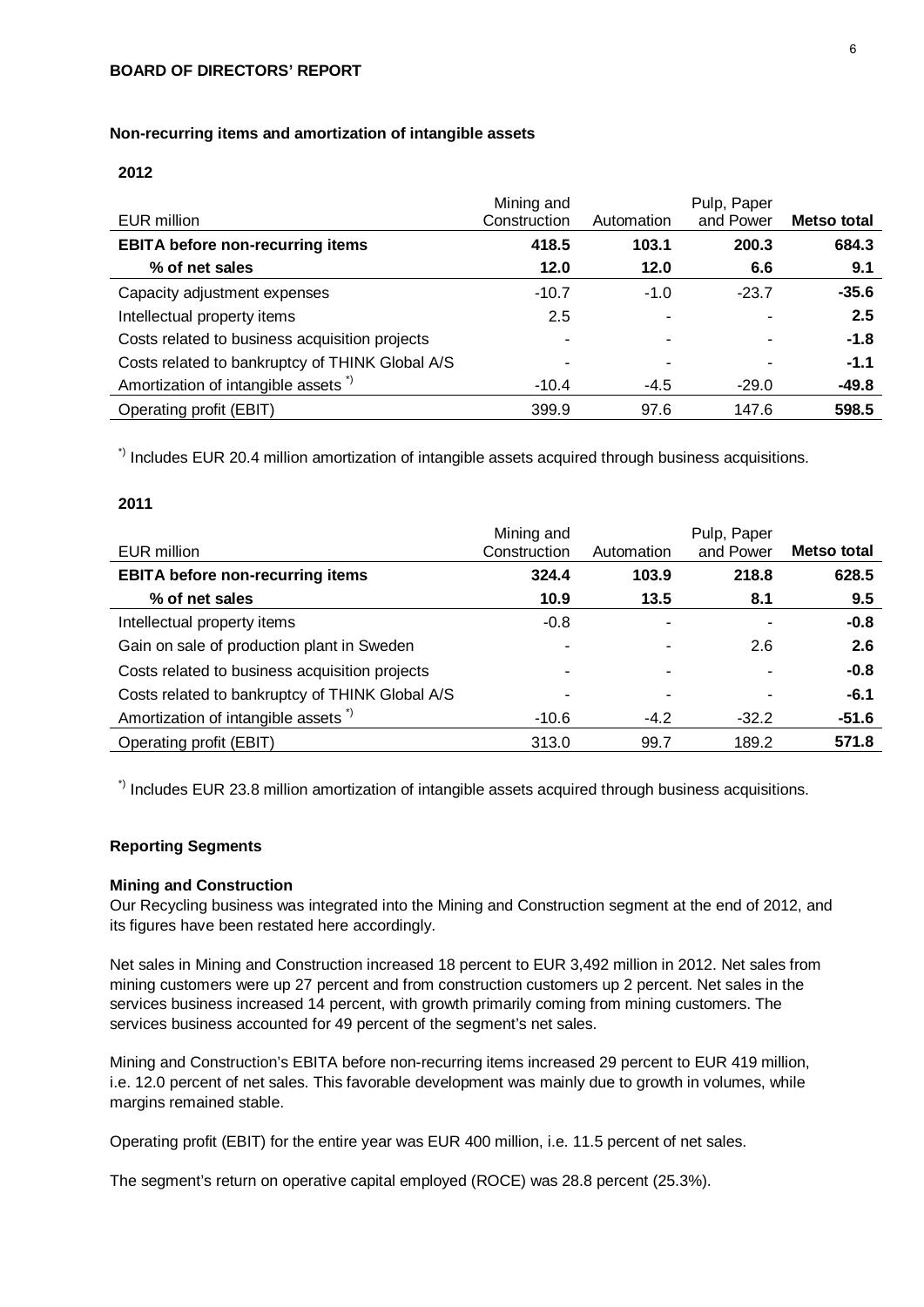# **Automation**

Net sales in the Automation segment in 2012 rose 12 percent and were EUR 859 million. Net sales of th Flow Control business increased 19 percent and those of the Process Automation Systems business 3 percent compared to 2011. Net sales of the services business increased 10 percent and accounted for 48 percent of the segment's net sales.

Automation's EBITA before non-recurring items remained at 2011 levels, at EUR 103 million, i.e. 12.0 percent of net sales. The Flow Control business recorded a stronger EBITA, while Process Automation Systems' EBITA declined compared to 2011, which was a very strong year for this business.

Automation's operating profit (EBIT) for 2012 was EUR 98 million, i.e. 11.4 percent of net sales.

The segment's return on operative capital employed (ROCE) was 32.5 percent (39.0%).

#### **Pulp, Paper and Power**

Pulp, Paper and Power's net sales in 2012 increased 12 percent, to EUR 3,014 million. Net sales were higher in all the segment's businesses, particularly in Power business. Net sales of the services business increased 5 percent and accounted for 37 percent of the segment's net sales.

The segment's EBITA before non-recurring items declined 8 percent and was EUR 200 million, i.e. 6.6 percent of net sales. This was mainly due to unfavorable business mix as well as weaker project performance and underabsorption in the Paper business

Operating profit (EBIT) for 2012 was EUR 148 million, i.e. 4.9 percent of net sales. This figure included restructuring costs in Finland and China totaling EUR 23 million, of which around EUR 10 million related to personnel and more than EUR 10 million took the form of write-downs on fixed assets. Restructuring measures are expected to yield annual savings of approximately EUR 25 million.

The segment's return on operative capital employed (ROCE) was 23.2 percent (27.2%).

# **Separate business entity Valmet Automotive**

Valmet Automotive's net sales decreased 23 percent in 2012 and were EUR 216 million (EUR 281 million). EBITA before non-recurring items was EUR 0.7 million, i.e. 0.3 percent of net sales (EUR 12 million and 4.3%). Valmet Automotive employed 1,093 people as of the end of December, excluding 585 people who were temporarily laid-off (1,705 employed at the end of 2011). About half of personnel were employed in Finland and the rest mainly in Germany and Poland. In October, Valmet Automotive and Daimler AG finalized the contract to manufacture new Mercedes-Benz A-Class cars at Valmet Automotive's plant in Uusikaupunki, Finland. Production is scheduled to start during 2013.

## **Cash flow and financing**

Net cash provided by operating activities amounted to EUR 359 million (EUR 466 million) in 2012.

Higher business volumes and progress on customer projects were reflected in an increase in net working capital levels during the year, mainly in Pulp, Paper and Power. No large project orders and related advances similar to those booked during the first half of last year were received. Net working capital increased by EUR 176 million (EUR 123 million) and totaled EUR 452 million (EUR 281 million). Free cash flow was EUR 257 million (EUR 375 million). Net interest-bearing liabilities totaled EUR 316 million at the end of December (EUR 260 million).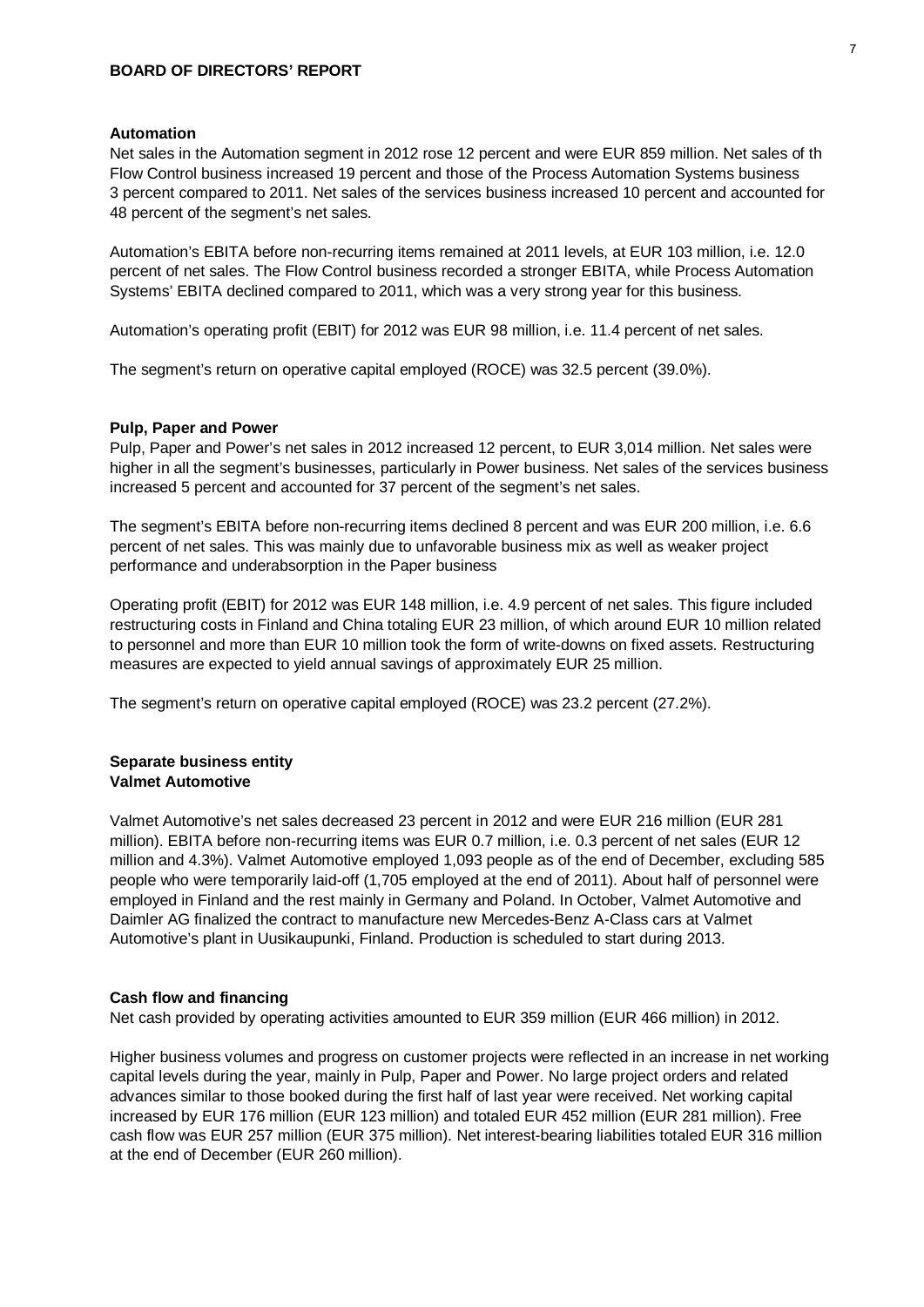Our liquidity position remains strong. Total cash assets at the end of December were EUR 964 million, of which EUR 233 million has been invested in financial instruments with an initial maturity exceeding three months. The remaining EUR 731 million has been accounted for as cash and cash equivalents. In addition, we have an undrawn syndicated EUR 500 million revolving credit facility available until 2015 and primarily intended for short-term funding purposes. A EUR 400 million, 7-year Eurobond was issued under Metso's EMTN (Euro Medium Term Note) program in September.

A dividend of EUR 254 million was paid in April, following the Annual General Meeting. Gearing at the end of December was 14.2 percent (12.2%) and the equity to assets ratio 40.5 percent (39.8%).

# **Capital expenditure**

Our gross capital expenditure in 2012, excluding business acquisitions, was EUR 156 million (EUR 166 million). Maintenance investments accounted for 72 percent of this figure, i.e. EUR 112 million (61% and EUR 101 million). Capital expenditure in 2013 is expected to remain at around 2012 level, not including investments related to Valmet Automotive's Daimler contract, which will increase total investments.

Investments during 2012 included:

- completion of the expansion of valve production facilities in Massachusetts in the US,
- completion of the second phase of Metso Park in Rajasthan, our largest single investment so far in India,
- a new facility for regional pulping and power operations in Araucária, Brazil,
- a new valve delivery and service center in Vadodara, India, to boost the global presence of the valve business and enhance our service capabilities for energy, oil and gas customers,
- new service hubs in Chile, Peru, Mexico, and Sweden to serve our mining and construction industry customers more effectively,
- expansion of wear and rubber parts production capacity in India, Finland, and the Czech Republic,
- an expansion of our rubber mill lining production capacity globally by 30 percent by investing in new presses, at the first phase in Chile, Sweden, Canada, Mexico, and Peru, and
- an ongoing global enterprise resource planning (ERP) system project in the Automation segment.

# **Acquisitions, divestments and associated companies**

In December, Metso strengthened its plant optimization services by acquiring a US software company, ExperTune, which was integrated into Automation's services business in December, and has been recognized as a technology acquisition.

In August, iron ore pelletizing technology and know-how was acquired from Jacobs Engineering Group in the US. With the purchase of Jacobs' Straight Grate Technology, Metso became the world's only supplier of two key pelletizing systems. The acquisition was recognized in capital expenditure on fixed assets.

In May, Metso acquired Wärtsilä's 40 percent holding in the MW Power joint venture, in accordance with the contract between the two companies. The acquisition was finalized in early July.

In March, Metso acquired Valstone Control, a South Korean valve technology company, to extend our valve and service offering for customers in the oil and gas and power industries. Valstone's annual net sales are less than EUR 10 million, and the company was consolidated into Metso's figures during the second quarter.

In addition to the above, the following transactions were agreed and will be finalized in due course: In November, Metso agreed to form a 50-50 joint venture with China's LiuGong Group to develop the track-mounted crushing business in China. The transaction is subject to local regulatory approvals, which are expected in the next six months.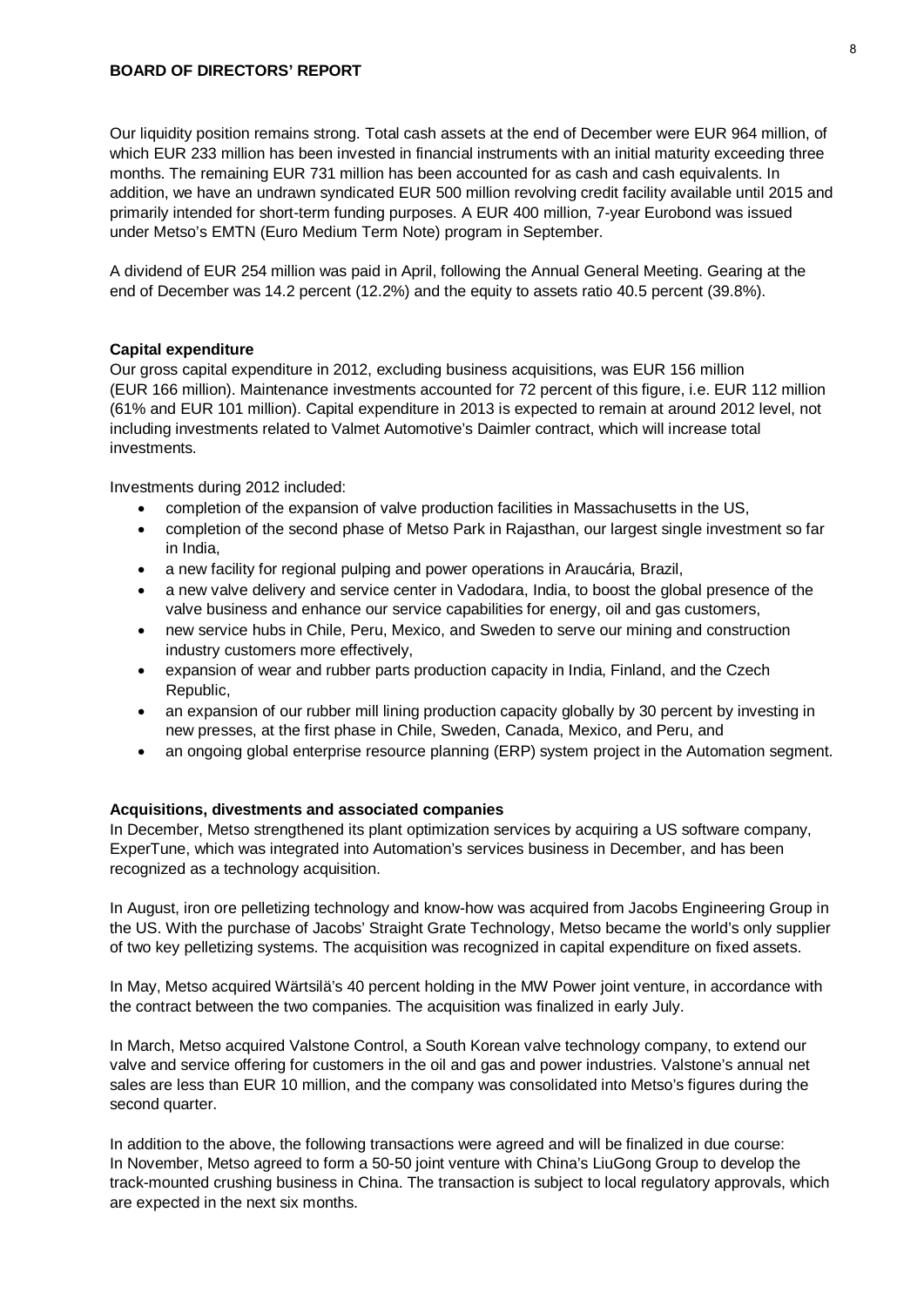Also, in November, Metso agreed to acquire 75 percent of Shaorui Heavy Industries, one of China's leading mid-market crushing and screening equipment producers. Metso also has an option to purchase the remaining 25 percent of the company in the future. The transaction is subject to local regulatory approvals, which are expected in the next few months.

## **Research and technology development**

Our research and technology development (RTD) network encompasses approximately 40 units around the world. RTD employed 831 people in 2012 (852) in engineering offices, RTD centers, and testing facilities. New technologies, processes, and service solutions are actively developed and rigorously protected. The RTD network made about 680 invention disclosures (650) during 2012, which led to over 200 priority patent applications (180). As of the end of 2012, approximately 2,800 Metso inventions were protected by patents (2,950). Research and development expenses (gross) in 2012 totaled EUR 126 million, representing 1.7 percent of net sales (EUR 121 million and 1.9%). In addition, expenses related to intellectual property rights amounted to EUR 13 million in 2012 (EUR 13 million).

Our research and technology development activities focus on several present and future challenges, such as energy and raw materials efficiency, utilizing renewable and recycled raw materials and fuels, advanced process control technology, and new solutions for the services business. RTD activities are based on cooperation with customers and on our network of partnerships with research facilities and universities.

Metso's RTD portfolio includes many projects devoted to developing technologies, products, and solutions for the needs of growth markets such as Brazil, India, and China.

Minimizing engine emissions, as well as dust and noise, was emphasized in product design at Mining and Construction. New-generation Lokotrack products were launched, combining superior capacity with excellent fuel economy and providing the lowest sustainable cost per ton. Metso's new Megaliner shell liner maximizes grinding mill availability while improving worker safety. The sale of the world's largest roller crusher to a US customer marked a break-through for Metso's new concept in high-pressure grinding roll technology.

The Flow Control business developed new-generation noise attenuation technology for ball valves that significantly reduces noise in gas flow control applications. We are also developing valves to minimize hazardous gas emissions from the process and ensure that valves meet the requirements of the latest stringent international standards. In the Process Automation Systems business, several new analyzer and measurement products were launched for pulp and paper customers based on state-of-the-art optical, titration, and camera technologies. We are expanding the product offering to new customer segments, particularly power generation. The first products have been delivered successfully for joint field tests with customers.

The Pulp, Paper and Power segment started up the first fluting machine based on our new modular OptiConcept M concept, which features lower total investment, improved usability, and personal safety, as well as a smaller environmental footprint.

Metso successfully developed and commercialized gasification technology that can substitute oil, natural gas, and coal in energy generation. Metso has integrated a biomass gasification plant with a coal-fired power plant to enable biomass to be used safely and reliably in an existing high-efficiency power boiler. This is the first time in the world that biomass gasification technology is being adopted on such a large scale.

Development work on new tissue technology providing higher quality with improved energy efficiency continued. The first machine based on this NTT technology will start in spring 2013. A new metal belt calendering technology that creates better print surfaces with less fiber materials and higher production efficiency has also been developed.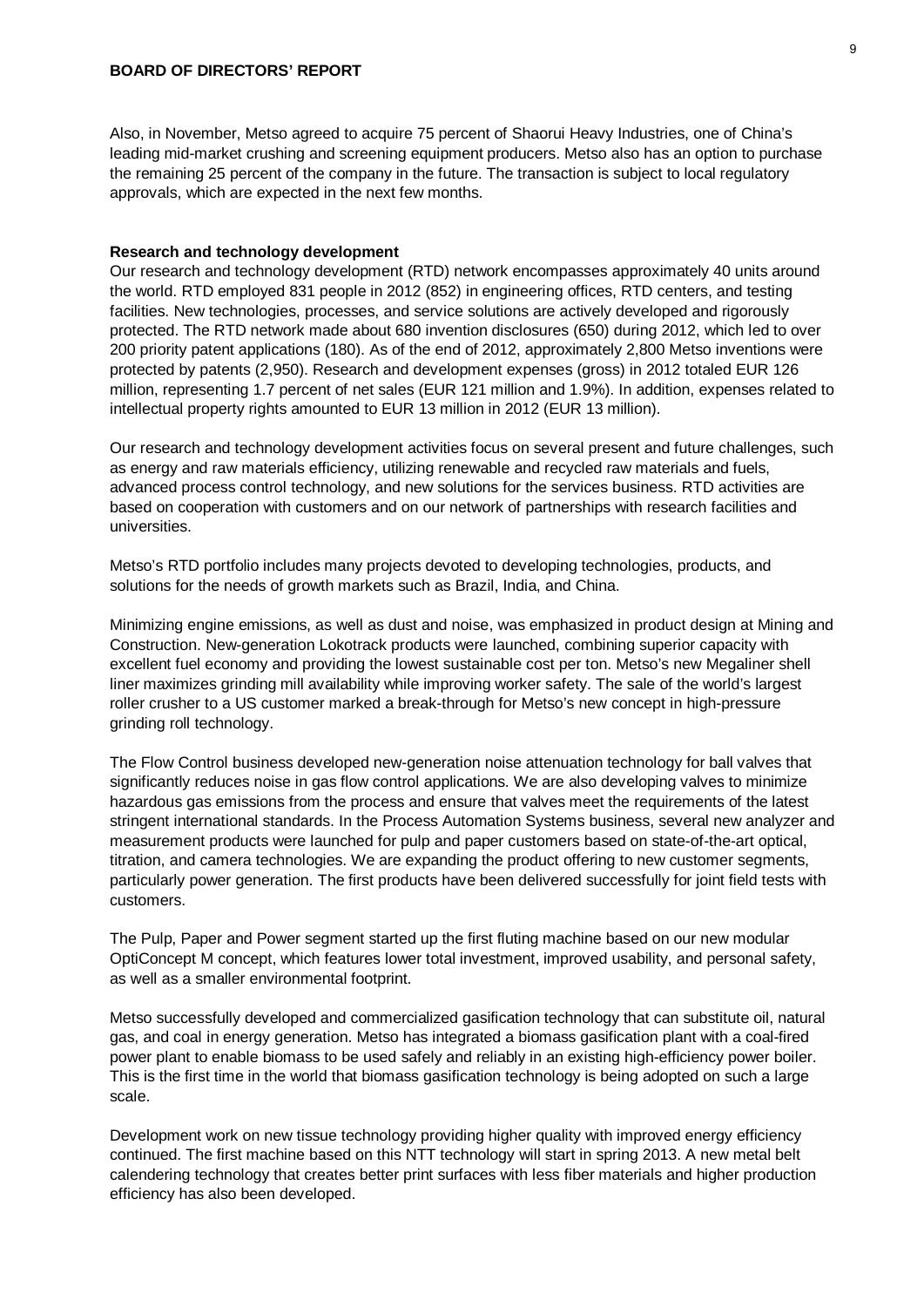New products and technologies to improve the competitiveness of pulping customers have been launched. A new generation of TwinRoll presses, the Evolution series, is unique in combining existing know-how with new technology, increasing capacity by up to 30%.

#### **Health, safety and environment**

Metso's health, safety and environmental policy supports the development of a safe, healthy work environment that promotes employee wellbeing. Our long-term objective is to have zero work-related incidents. Short-term, Metso is targeting a lost-time incident frequency (LTIF, number of incidents resulting in an absence of at least one workday per million hours worked) of less than 5 by 2015. The LTIF in 2012 was 7.1 (9.1).

In 2012, we implemented a new way to support safety thinking by defining minimum safety standards. These standards include guidance for frequent operating tasks: tag out procedures, working at heights, lifting, working in confined spaces, operating tools and equipment, working with hazardous substances, personal protective equipment, and maintaining good order.

Many of our technology solutions have been developed in close cooperation with our customers – in areas such as renewable energy sources, the energy efficiency of customers' production processes, waste management, recycling, the efficient utilization of raw materials and water, reducing dust, noise, carbon dioxide and particle emissions, and process optimization. The environmental impact of our own production relates mainly to the consumption of raw materials, energy and water, that produces carbon dioxide emissions and waste. We are continuously improving our environmental management practices and the eco-efficiency of our production units, and we strive to develop sustainable business operations within our supply chain.

We have set global energy savings and carbon dioxide emissions targets for our own production. Our goal is to boost our energy efficiency and reduce carbon dioxide emissions by 15 percent by 2015 and 20 percent by 2020. In 2012, we continued a Metso-wide project to survey opportunities for saving energy and reducing carbon dioxide emissions in production units that consume the most energy, and we saved 2.4 percent of the energy of our own production, a total of 24,300 MWh. Since the beginning of the program, 5.3 percent, i.e. a total of 52,800 MWh of energy, has been saved through a wide range of actions in Metso's units around the world. This work on Metso's most energy-intensive units is continuing and is due to be completed in 2013, by when 80 percent of our energy consumption will b surveyed. Metso's largest energy-saving opportunities relate to the use of fuel and heat. Potential savings outside our production processes have been identified in areas such as cooling and compressed air systems. Production units report their energy consumption on a quarterly basis, which promotes energy-efficiency improvements and monitoring.

We were the best Nordic industrial company in Carbon Disclosure Project's Carbon Disclosure Leadership Index in 2012. Metso has taken part in the Carbon Disclosure project for several years and received a score of 97/100 in 2012, which raised us in the Nordic Carbon Disclosure Leadership Index for the first time.

# **Risks and business uncertainties**

Our operations are affected by various strategic, financial, operational, and hazard risks. We take measures to exploit emerging opportunities and limit the adverse effects of potential threats. If such threats materialized, they could have material adverse effects on our business, financial situation, and operating result, or on the value of Metso shares and other securities.

Our risk assessments take into consideration the probability of these risks and their estimated impact on net sales and financial results. Management estimates that the company's overall risk level is currently manageable in proportion to the scope of our operations and the practical measures available for managing these risks.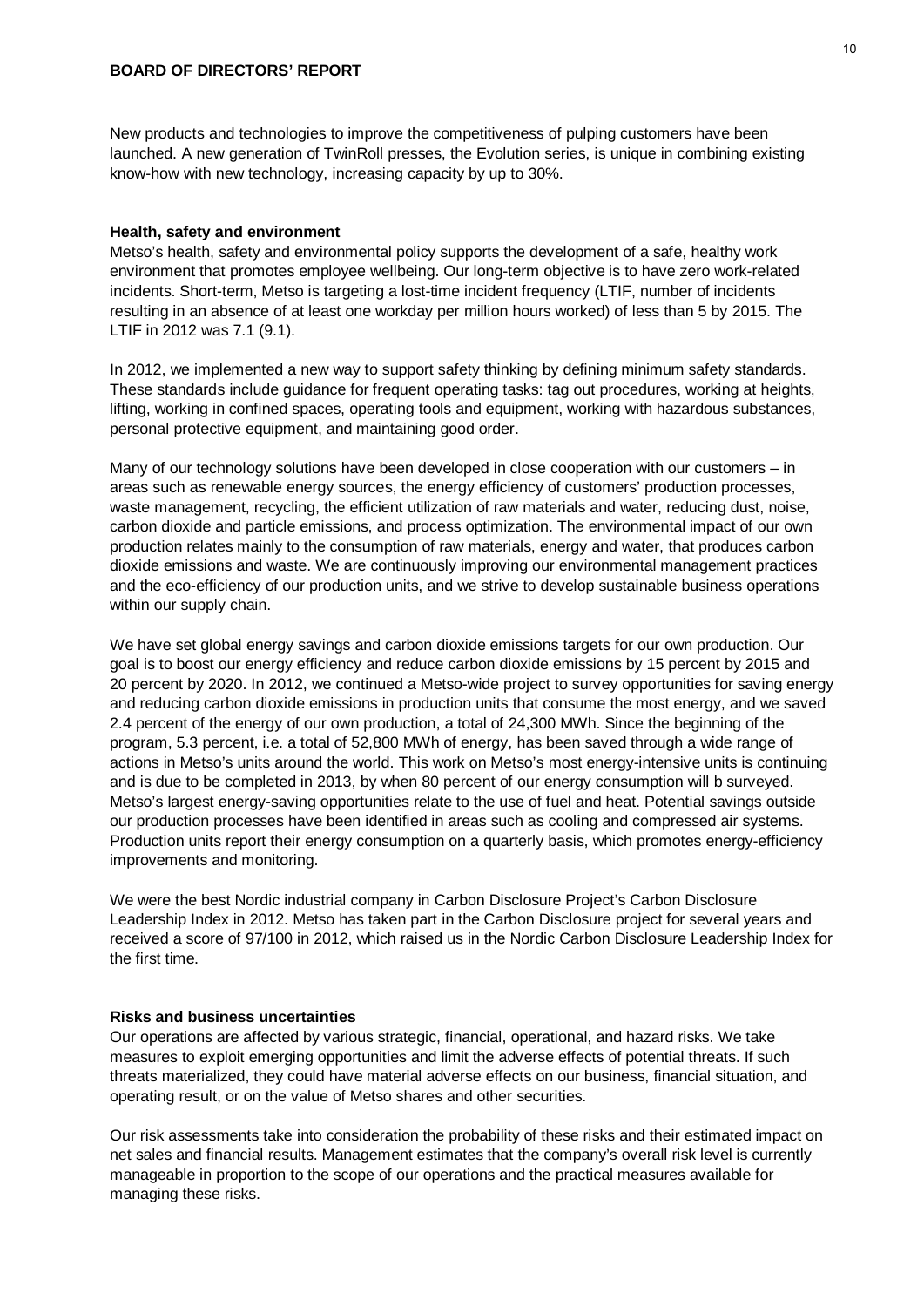#### **BOARD OF DIRECTORS' REPORT**

Financial uncertainty in the euro zone and the US budget deficit, coupled with fluctuations in exchange rates and tightening financial market regulations, may have an adverse effect on the availability of financing from banks and capital markets, and could reduce our customers' investment appetite. Despite this, we estimate that the business environment in our customer industries will, in the long term, develop favorably as a result of global megatrends, such as the rise of emerging markets, urbanization, and the increasing importance of environmentally sustainable process solutions. We estimate that the high proportion of our business derived from services and emerging markets will reduce the possible negative effects that market uncertainties may have.

Turbulence in terms of global economic growth, especially in emerging markets and particularly in China, may have an adverse impact on new projects under negotiation or on projects in our order backlog. Some projects may be postponed, suspended, or canceled. As of the end of December, Metso's order backlog included uncertain orders valued at around EUR 330 million related to a pulp mill project for Fibria in Brazil. The delivery schedule for this project is still open. In the case of long-term delivery projects, initial customer down-payments are typically 10–30 percent of the value of the project, and customers make progress payments as a project is implemented. This significantly reduces our risk and financing requirements related to these projects. We continually assess our customers' creditworthiness and their ability to meet their obligations. As a rule, we do not finance customer projects. If growth in the global economy slows significantly, the markets for our products may shrink, which may among other things, lead to tougher price competition.

We may see changes in the competitive situation of individual businesses, such as the emergence of new, cost-effective players in emerging markets. We can safeguard our market position by developing our products and services, and through good customer service and a local presence.

Securing the continuity of our operations requires that we have sufficient funding available under all circumstances. We estimate that our cash assets totaling EUR 964 million and available credit facilities are sufficient to secure our short-term liquidity and overall financial flexibility. The average maturity of our long-term debt is 4.9 years. There are no prepayment covenants in our debt facilities that would be triggered by changes in credit ratings. Some debt facilities include financial covenants related to capital structure. We fully meet the requirements of our covenants and the other terms related to our financing agreements.

Net working capital and capital expenditure levels have a key impact on the adequacy of our financing. We have developed our practices and information systems related to the management of net working capital, and expect that these measures will help us manage changes in our net working capital more effectively. We believe that we are well-positioned to keep capital expenditure at the level of total amortization and depreciation.

As of the end of 2012, we had EUR 887 million of goodwill on our balance sheet. Most of it is related to business acquisitions made over the last 12 years. We conduct regular impairment tests annually and more frequently if needed, and have not detected any impairment. The principles used for impairment testing are presented in the note 12.

Changes in labor costs and the prices of raw materials and components can affect our profitability. Wage inflation is continuing, but our goal is to offset this by increasing productivity and price discipline. It is possible, however, that tough competition in some product categories will make it difficult to pass on cost increases to product prices. On the other hand, some of our customers are raw material producers, and their ability to operate and invest may be enhanced by strengthening raw material prices and hampered by declining raw material prices.

Currency exchange rate risks are among Metso's most substantial financial risks. Exchange rate changes can affect our business, although the wide geographical scope of our operations reduces the impact of any individual currency. In general, economic uncertainty is likely to increase exchange rate fluctuations. We hedge currency exposures linked to firm delivery and purchase agreements.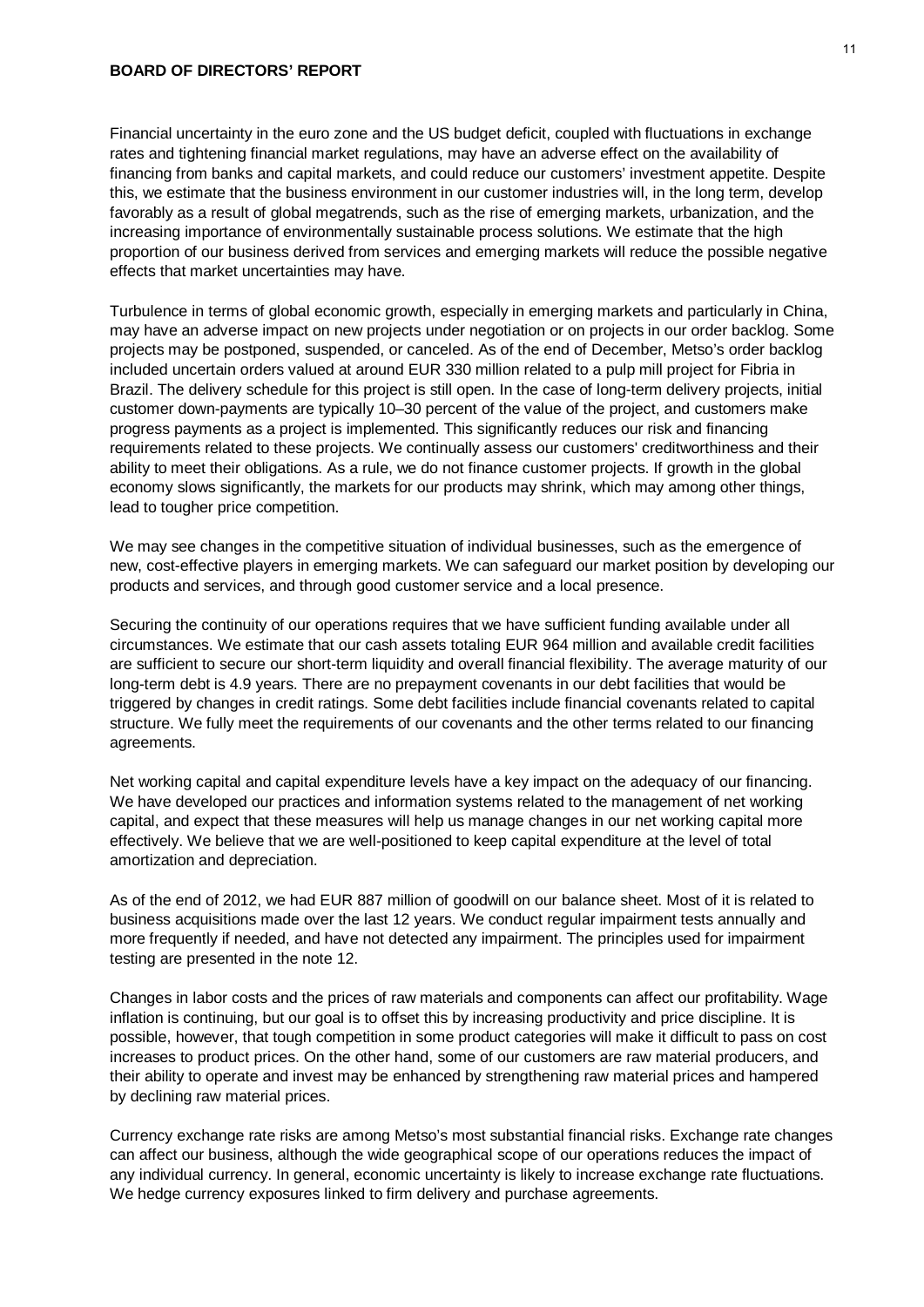## **Legal proceedings and claims**

In February, we received an arbitration award in our favor relating to a major project delivery by Metso's Paper business in Turkey. The case was settled and closed at the end of the year.

# **Personnel**

As of the end of December, Metso had 30,212 employees, which was 112 less than at the end of 2011 (30,324). The number of personnel increased in the Automation segment in particular, and declined in the Pulp, Paper and Power segment. Geographically increases was seen in South America, while the number of personnel declined in Finland. The proportion of personnel in emerging markets was 35 percent (34%). Metso employed an average of 30,596 employees in 2012.

Mining and Construction employed 39 percent of personnel, Automation 14 percent, Pulp, Paper and Power 41 percent, and Valmet Automotive, Metso Shared Services and Group Head Office 6 percent. The countries with the largest numbers of personnel were Finland, the US, China, Sweden, and Brazil – which accounted for 66 percent of total personnel.

In line with its strategy, Metso aims to develop a working environment that attracts the right people, helps them develop, allows everyone to reach their full potential, and enables our business success. In 2012, we focused on leadership, performance, capabilities, and resourcing. A global Leadership Essentials Workshop program was launched to ensure that supervisors understand their role as managers and know what is expected of them and promote the global adoption of the Group's leadership principles. The first Leadership Essentials Workshops were held in the autumn of 2012, covering roughly 400 line managers. A global employee engagement survey was also conducted in 2012 and achieved a 76 percent response rate. Based on the results of the survey, teams have selected focus areas for developing team engagement and performance. Also, in 2012, the Remuneration and HR Committee approved performance and rewards principles to guide the development of reward practices.

The salaries and wages of Metso employees are determined on the basis of local collective and individual agreements, employee performance, and job evaluations. Basic salaries and wages are complemented by performance-based compensation systems. A total of EUR 1,333 million was paid in salaries and wages (EUR 1,229 million) in 2012. Indirect employee costs totaled EUR 367 million (EUR 347 million).

|                               | Dec 31,<br>2012 | % of total<br>personnel | Dec 31,<br>2011 | % of total<br>personnel | Change % |
|-------------------------------|-----------------|-------------------------|-----------------|-------------------------|----------|
| Finland                       | 8,464           | 28                      | 9,222           | 30                      | -8       |
| <b>Other Nordic countries</b> | 2,934           | 10                      | 2,935           | 10                      |          |
| <b>Rest of Europe</b>         | 4,546           | 15                      | 4.434           | 15                      | 3        |
| North America                 | 3.974           | 13                      | 3,845           | 13                      | 3        |
| South and Central America     | 3,406           |                         | 3,164           | 10                      | 8        |
| China                         | 3,156           | 10                      | 3,199           | 10                      | $-1$     |
| <b>Other Asia-Pacific</b>     | 2,313           | 8                       | 2,110           |                         | 10       |
| Africa and Middle East        | 1,419           | 5                       | 1.415           | 5                       |          |
| Metso total                   | 30,212          | 100                     | 30,324          | 100                     |          |

#### **Personnel by area**

|                         | Dec 31, | % of total | Dec 31. | % of total | Change % |
|-------------------------|---------|------------|---------|------------|----------|
|                         | 2012    | personnel  | 2011    | personnel  |          |
| <b>Emerging markets</b> | 10.669  | 35         | 10.319  | 34         |          |
| Developed markets       | 19.543  | 65         | 20,005  | 66         | -2       |
| Metso total             | 30,212  | 100        | 30,324  | 100        |          |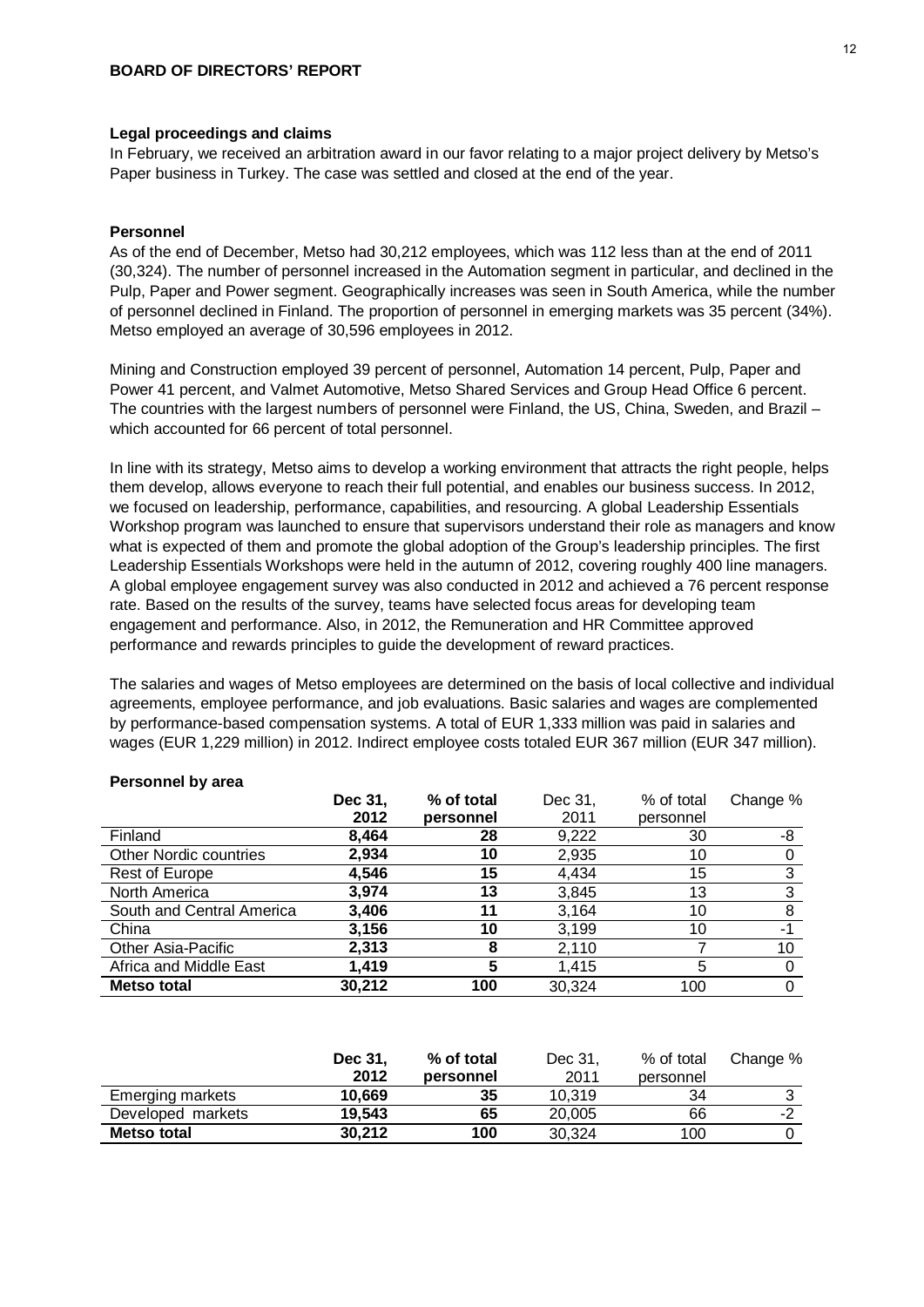#### **Corporate Governance Statement**

We have prepared a separate Corporate Governance Statement for 2012 that complies with the recommendations of the Finnish Corporate Governance Code for listed companies. It also covers other central areas of corporate governance.

#### **Changes in operating structure**

In October, we concluded an evaluation of strategic alternatives for Metso's Recycling business. Based on the results of this evaluation, the business was integrated into the Mining and Construction segment as of December 1, 2012. The Recycling business is included in the Mining and Construction segment in respect of all figures reported in this financial review.

### **Decisions of the Annual General Meeting**

The Annual General Meeting (AGM) on March 29, 2012 approved the Financial Statements for 2011 and discharged the members of the Board of Directors and the President and CEO from liability. The AGM approved the proposals of the Board of Directors to authorize the Board of Directors to resolve on a repurchase of Metso's own shares and on a share issue. In addition, the company's Articles of Association were amended according to the Board's proposal.

The Annual General Meeting decided that a dividend of EUR 1.70 per share would be paid for the financial year ending on December 31, 2011. The dividend was paid on April 12, 2012.

The AGM elected Jukka Viinanen as Chairman of the Board and Mikael von Frenckell as Vice Chairman. Eeva Sipilä was elected as a new member of the Board. Christer Gardell, Ozey K. Horton, Jr, Erkki Pehu-Lehtonen, and Pia Rudengren were re-elected for a new term.

The Annual General Meeting decided the following annual remuneration for Board members: EUR 100,000 for the Chairman, EUR 60,000 for the Vice Chairman and for the Chairman of the Audit Committee, and EUR 48,000 for members. It was decided that a meeting fee of EUR 700 will be paid to those members whose place of residence is in the Nordic countries, EUR 1,400 to those members whose place of residence is elsewhere in Europe and EUR 2,800 to those members whose place of residence is outside Europe for each meeting they attend, including committee meetings. Based on the decision of the AGM, Board members have used 40 percent of their annual remuneration to buy Metso shares. Board members acquired the shares from the market within two weeks after the publication of the first-quarter Interim Review on April 26, 2012. A total of 5,545 shares were acquired at the beginning of May.

Authorized Public Accountant Ernst & Young Oy was elected to act as the company's Auditor until the end of the next Annual General Meeting.

The Annual General Meeting decided to establish a Nomination Board of the Annual General Meeting to prepare proposals for the following Annual General Meeting regarding the composition of the Board of Directors and directors' remuneration. Representatives of the four largest shareholders entered in the shareholder register on October 1, 2012 were elected to the Nomination Board, and the Chairman of the Board of Directors serves as the Nomination Board's expert member. The four largest shareholders were Solidium Oy, Cevian Capital II Master Fund L.P., Ilmarinen Mutual Pension Insurance Company, and Varma Mutual Pension Insurance Company, and their representatives appointed to Metso's Nomination Board were Kari Järvinen, Managing Director (Solidium Oy); Lars Förberg, Managing Partner (Cevian Capital); Harri Sailas, President and CEO (Ilmarinen); and Matti Vuoria, President and CEO (Varma). Jukka Viinanen, Chairman of the Board, serves as the Nomination Board's expert member.

## **Members of the Board committees and personnel representative**

The Board of Directors elected the members of the Audit Committee and Remuneration and HR Committee at its assembly meeting on March 29, 2012. The Audit Committee consists of Pia Rudengren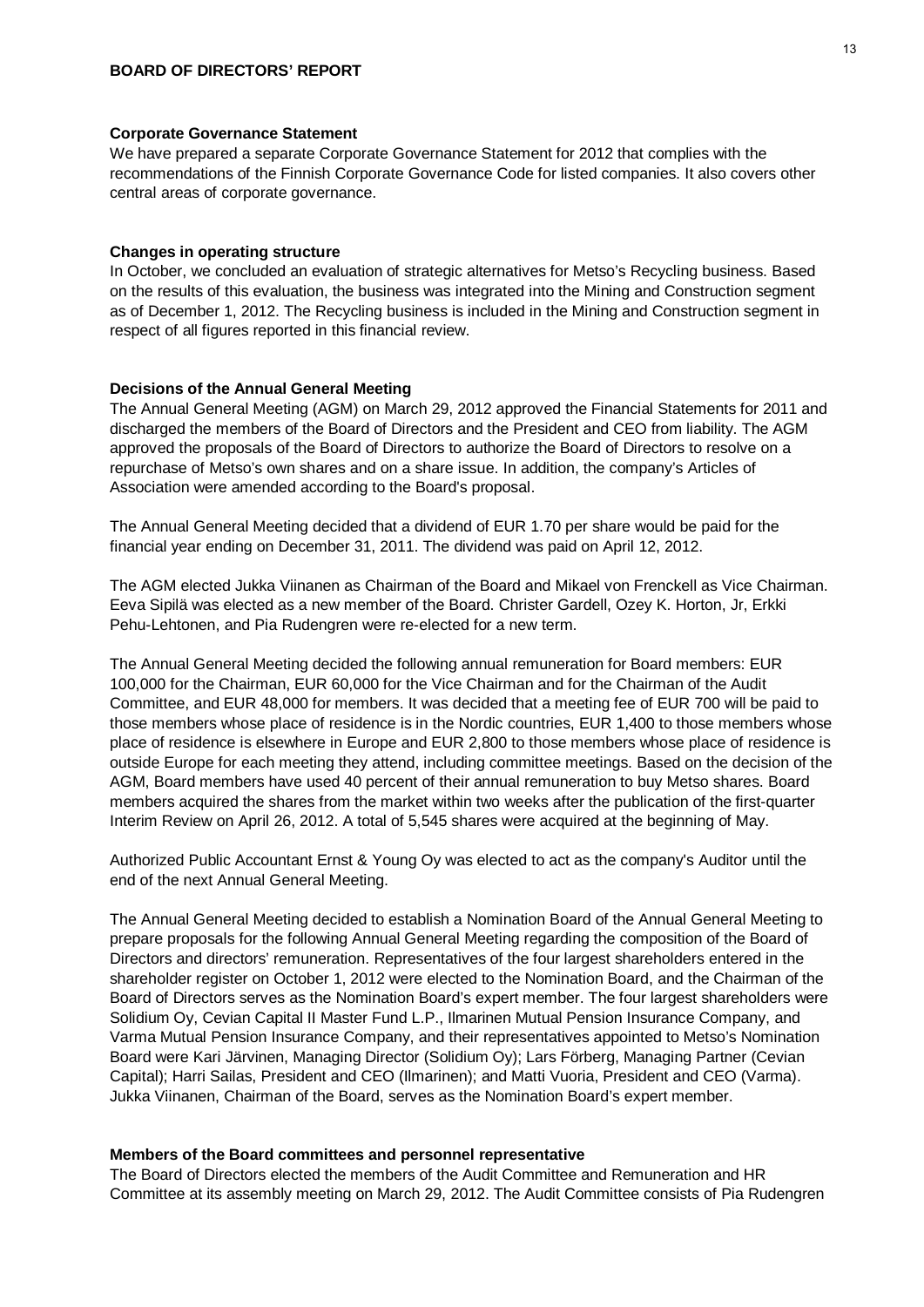# **BOARD OF DIRECTORS' REPORT**

(Chairman), Erkki Pehu-Lehtonen, and Eeva Sipilä. The Remuneration and HR Committee consists of Jukka Viinanen (Chairman), Mikael von Frenckell, and Christer Gardell. Metso's personnel groups in Finland have elected Eija Lahti-Jäntti as personnel representative. She participates in the meetings of Metso's Board of Directors as an invited expert, and her term of office is the same as that of Board members.

# **Shares and share capital**

As of the end of December 2012, Metso's share capital was EUR 240,982,843.80 and the number of shares was 150,348,256. The number of shares included 592,222 shares held by the Parent Company, which represented 0.39 percent of all shares and votes. The average number of shares outstanding in January–December, excluding shares held by the Parent Company, was 149,715,383 and the average number of diluted shares was 149,870,074.

Metso's market capitalization, excluding shares held by the Parent Company, was EUR 4,798 million on December 31, 2012 (EUR 4,287 million).

Metso is not aware of any shareholders' agreements regarding the ownership of Metso shares and voting rights.

# **Share-based incentive plans**

Metso's share ownership plans are part of the remuneration and commitment program for Metso management.

As reward shares for the plans are acquired in public trading, these plans do not have a diluting effect on share value.

# *Share Ownership Plan for 2009–2011 (SOP 2009–2011)*

In April 2012, Metso distributed rewards to 82 participants amounting to 127,356 shares, of which 19,459 shares were allocated to the Executive Team. These shares represented the reward after taxes, and the total reward including the cash portion corresponded to 264,836 shares. The shares were conveyed through a directed share issue without consideration.

Additionally, the following share ownership plans are effective:

- SOP 2010–2012. This plan had 80 participants as of the end of 2012 and potential rewards correspond to a maximum of 308,800 Metso shares,
- SOP 2011–2013. This plan had 68 participants as of the end of 2012 and potential rewards correspond to a maximum of 236,748 Metso shares,
- Long-term Incentive Plan for 2012–2014. This plan had 93 participants in the end of 2012 performance period and is expected to have around 100 participants during the 2013 performance period.

# **Events after the review period**

# *Nomination Board's proposals for Board members and Board remuneration*

The Nomination Board established by Metso's Annual General Meeting will propose to the next Annual General Meeting due to be held on March 28, 2013 that the Board of Directors should have eight members.

The Nomination Board will propose that Jukka Viinanen, Mikael von Frenckell, Christer Gardell, Ozey K. Horton, Jr., Erkki Pehu-Lehtonen, Pia Rudengren, and Eeva Sipilä should be re-elected. In addition, Mikael Lilius will be proposed for election as a new member.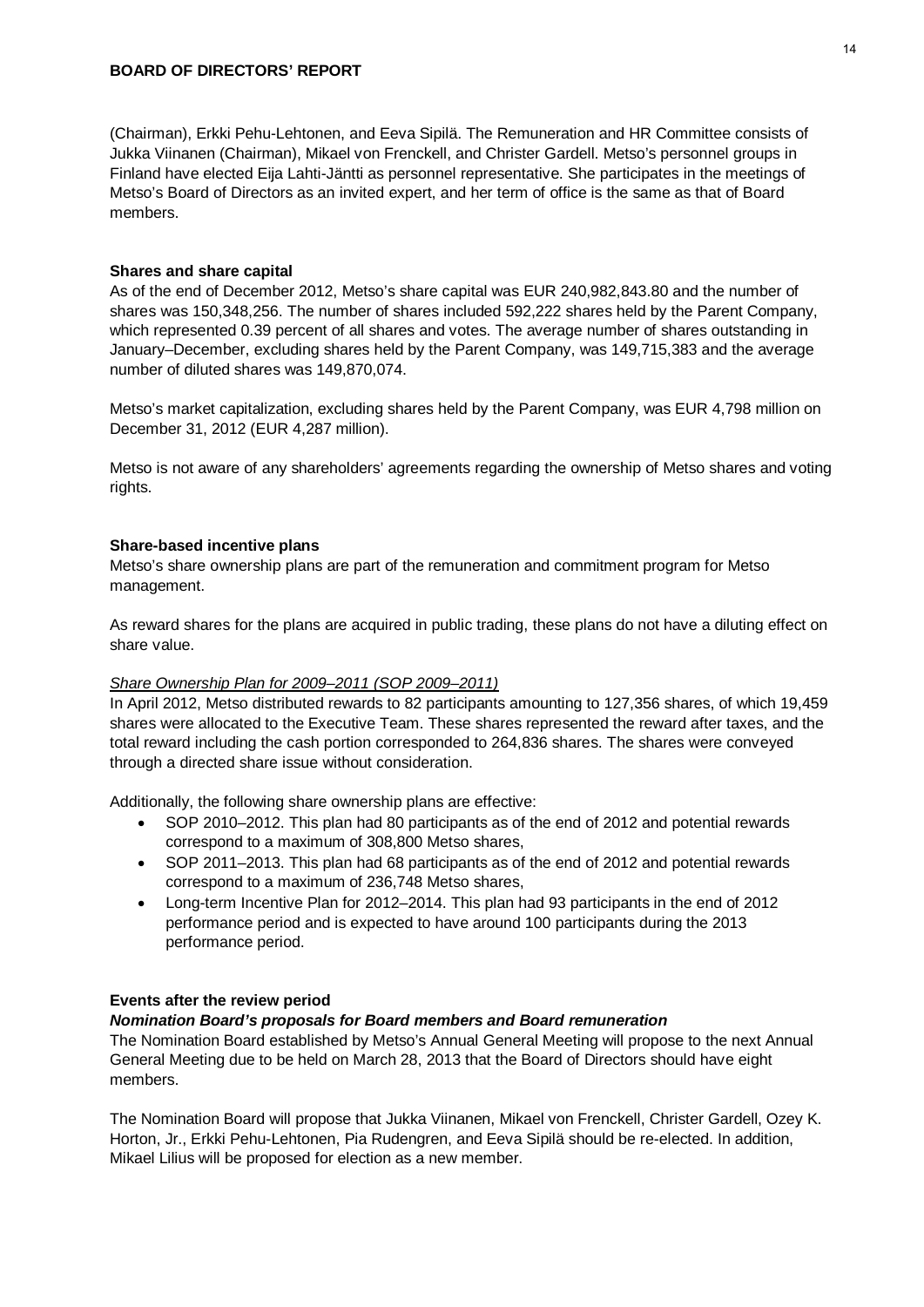The Nomination Board will propose that Board members should be paid the following annual remuneration: Chairman of the Board of Directors, EUR 100,000; Vice-Chairman of the Board of Directors and the Chairman of the Audit Committee, EUR 60,000; and other members of the Board of Directors, EUR 48,000 each. The Nomination Board also proposes that for each Board and committee meeting a fee of EUR 700 should be paid to members of the Board that reside in the Nordic countries, EUR 1,400 to members that reside in other European countries, and EUR 2,800 to members that reside outside Europe. The Nomination Board will propose that, as a condition for annual remuneration, members of the Board of Directors should be obliged, directly based on the General Meeting's decision, to use 40 percent of the agreed annual remuneration paid to them for purchasing Metso's shares from the market at a price formed in public trading and that the purchase be carried out within the two weeks following the publication of the interim review for January 1 to March 31, 2013.

The Nomination Board notes that a personnel representative will also participate as an external expert in Metso Board meetings in the next Board term within the limitations imposed by Finnish law. The new Board of Directors will invite the personnel representative as its external expert in the organizing meeting held after the Annual General Meeting.

## *Metso is acquiring a manganese steel foundry in China*

In February 2013, Metso agreed to acquire a manganese steel foundry (JX) in Quzhou City, about 400 km Southwest of Shanghai. The acquisition of JX will improve our capabilities to supply wear parts to our mining and construction industry customers in China and other markets in Asia-Pacific. The acquired assets and approximately 275 employees are expected to be transferred to Metso as of closing. The value of the acquisition will not be disclosed. The transaction is subject to the relevant regulatory approvals, which are expected in the next few months.

# **Short-term outlook**

#### *Market development*

The global economic situation, together with demand in our customer industries, are largely unchanged from the last quarter of 2012. There are some signs of positive development in the US and China, which could potentially support customer industries in the second half of 2013. Stable capacity utilization rates and the need to increase operational efficiency are continuing to support our services businesses.

We expect underlying demand in the mining market to remain at the good level seen in late 2012. Due to expected high utilization rates at mines, our large installed equipment base and stronger services presence, we expect demand for our mining services to remain excellent. Demand for construction equipment is projected to remain flat and be satisfactory in the Asia-Pacific region. In Brazil, we expect the market to continue active. We anticipate that demand in Europe and North America will stay at current relatively low levels going forward. Demand for our construction industry services is expected to remain satisfactory.

Demand for our process automation systems and flow control products and services is expected to remain good. Strong demand in the oil and gas industry is expected to offset continuing softness in the pulp and paper industry.

The market for pulp mills is expected to remain satisfactory, with good demand for rebuilds and services. Demand for papermaking lines is expected to remain weak. Capacity utilization rates in the paper and board industry may decline somewhat, although the outlook for services is good. Demand for power plants that use renewable energy sources and for related services is expected to remain satisfactory.

## *Financial development*

Based on the current economic situation, market outlook, and our order backlog for 2013, as well as foreign exchange rates remaining similar to those in December 2012, we estimate that in 2013 our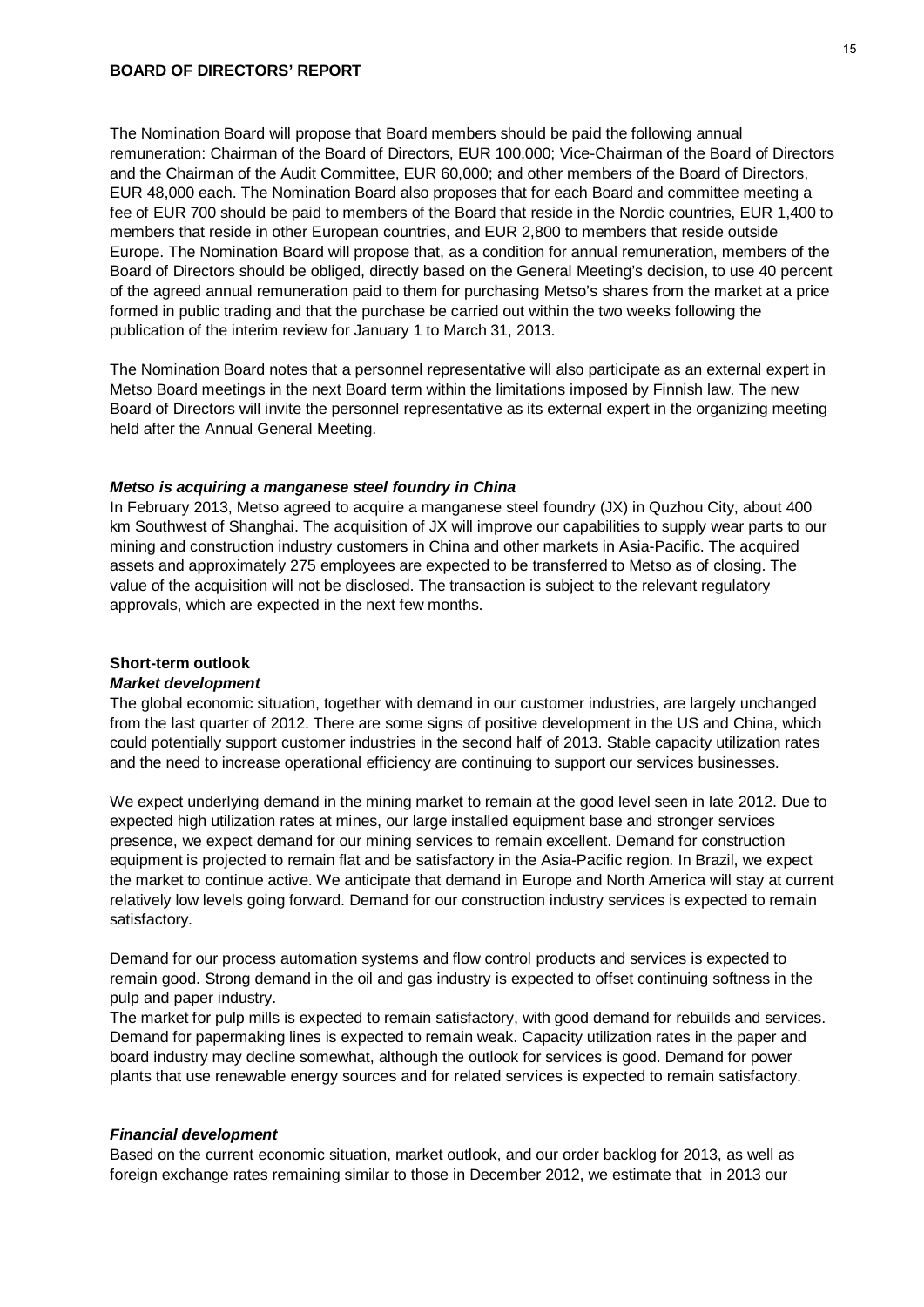EBITA before non-recurring items will be at around 2012 levels and our net sales at 2012 level or slightly below.

# **Board of Director's proposal for the use of profit**

The Parent Company's distributable funds totaled EUR 1,663,254,494.14 on December 31, 2012, of which the net profit for the year 2012 was EUR 266,335,290.98.

The Board of Directors proposes that a dividend of EUR 1.85 per share be paid based on the balance sheet to be adopted for the financial year which ended December 31, 2012 and the remaining part of the profit be retained and carried further in the Company's unrestricted equity.

The dividend shall be paid to shareholders who on the dividend record date April 4, 2013 are registered in the Company's shareholders' register held by Euroclear Finland Ltd. The dividend shall be paid on April 11, 2013. All the shares in the Company are entitled to a dividend with the exception of own shares held by the Company.

## **Annual General Meeting 2013**

The Annual General Meeting of Metso Corporation will be held at 1:00 p.m. on Thursday, March 28, 2013 at the Helsinki Fair Centre (Messuaukio 1, FI–00520 Helsinki).

Helsinki, February 7, 2013

Metso Corporation's Board of Directors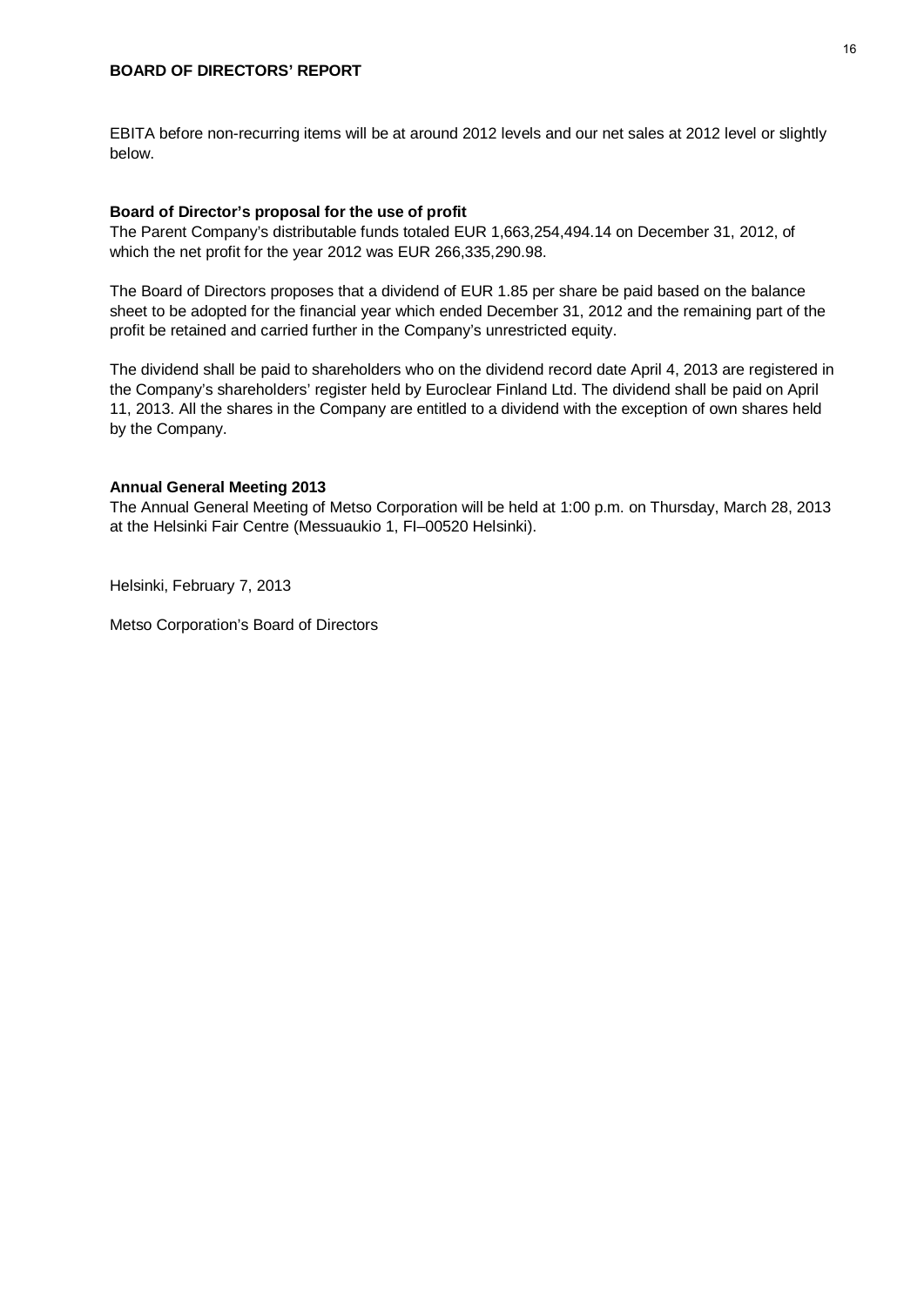# **Shares and shareholders**

#### **Shares and share capital**

On December 31, 2012, Metso Corporation's share capital, fully paid up and entered in the trade register, was EUR 240,982,843.80, and the total number of shares 150,348,256. Metso has one share series, and each share entitles its holder to one vote at the General Meeting and to an equal amount of dividend. Metso's shares are registered in the Finnish book-entry system.

Changes in number of shares and share capital during January 1, 2001 – December 31, 2012:

|      |                                                                                                            | Number of<br>shares | Change in<br>number of<br>shares | Share<br>capital,<br><b>EUR</b> | Change in<br>share capital,<br><b>EUR</b> |
|------|------------------------------------------------------------------------------------------------------------|---------------------|----------------------------------|---------------------------------|-------------------------------------------|
| 2001 | New shares subscribed with<br>the Metso 1994 options, which<br>were transferred from Valmet<br>Corporation | 136,250,545         | 793,270                          | 231,625,926.50                  | 1,348,559.00                              |
| 2005 | New shares subscribed with<br>the Metso 2000A/B and<br>2001A/B options                                     | 141,654,614         | 5,404,069                        | 240,812,843.80                  | 9,186,917.30                              |
| 2006 | New shares subscribed with<br>the Metso 2003A options                                                      | 141,719,614         | 65,000                           | 240,923,343.80                  | 110,500.00                                |
| 2007 | New shares subscribed with<br>the Metso 2003A options                                                      | 141,754,614         | 35,000                           | 240,982,843.80                  | 59,500.00                                 |
| 2008 | No changes in number of<br>shares nor in share capital                                                     | 141,754,614         |                                  | 240,982,843.80                  |                                           |
| 2009 | New shares issued as<br>consideration for Tamfelt<br>acquisition                                           | 150,348,256         | 8,593,642                        | 240,982,843.80                  |                                           |
| 2012 | 2010 - No changes in number of<br>shares nor in share capital                                              | 150,348,256         |                                  | 240,982,843.80                  |                                           |

#### **Metso's own shares**

On December 31, 2012, Metso Corporation held a total of 592,222 of the company's own shares, which represent 0.39 percent of all Metso shares and votes. During the year, Metso recovered 518 shares from share-based incentive plan participants having terminated their employment.

# **Board authorizations**

On March 29, 2012, the Annual General Meeting authorized the Board of Directors to decide on the repurchase of the company's own shares, the share issue and the granting of special rights.

# *Authorization to repurchase and/or accept as a pledge the Corporation's own shares*

The 2012 Annual General Meeting authorized the Board to decide on the repurchase and/or acceptance as a pledge of a maximum of 10,000,000 of the company's own shares. The company's own shares can be repurchased and/or accepted as a pledge in deviation from the proportion to the holdings of the shareholders with the company's non-restricted equity and acquired through public trading on the NASDAQ OMX Helsinki Ltd at the market price at the time of repurchase.

The shares can be repurchased or accepted as a pledge to develop Metso's capital structure or to finance or carry out future acquisitions, investments or other arrangements related to the company's business or as part of Metso's incentive program.

The company's repurchased shares can be held by the company, cancelled or conveyed. The Board of Directors shall decide on other matters related to the repurchase and/or acceptance as a pledge of the company's own shares.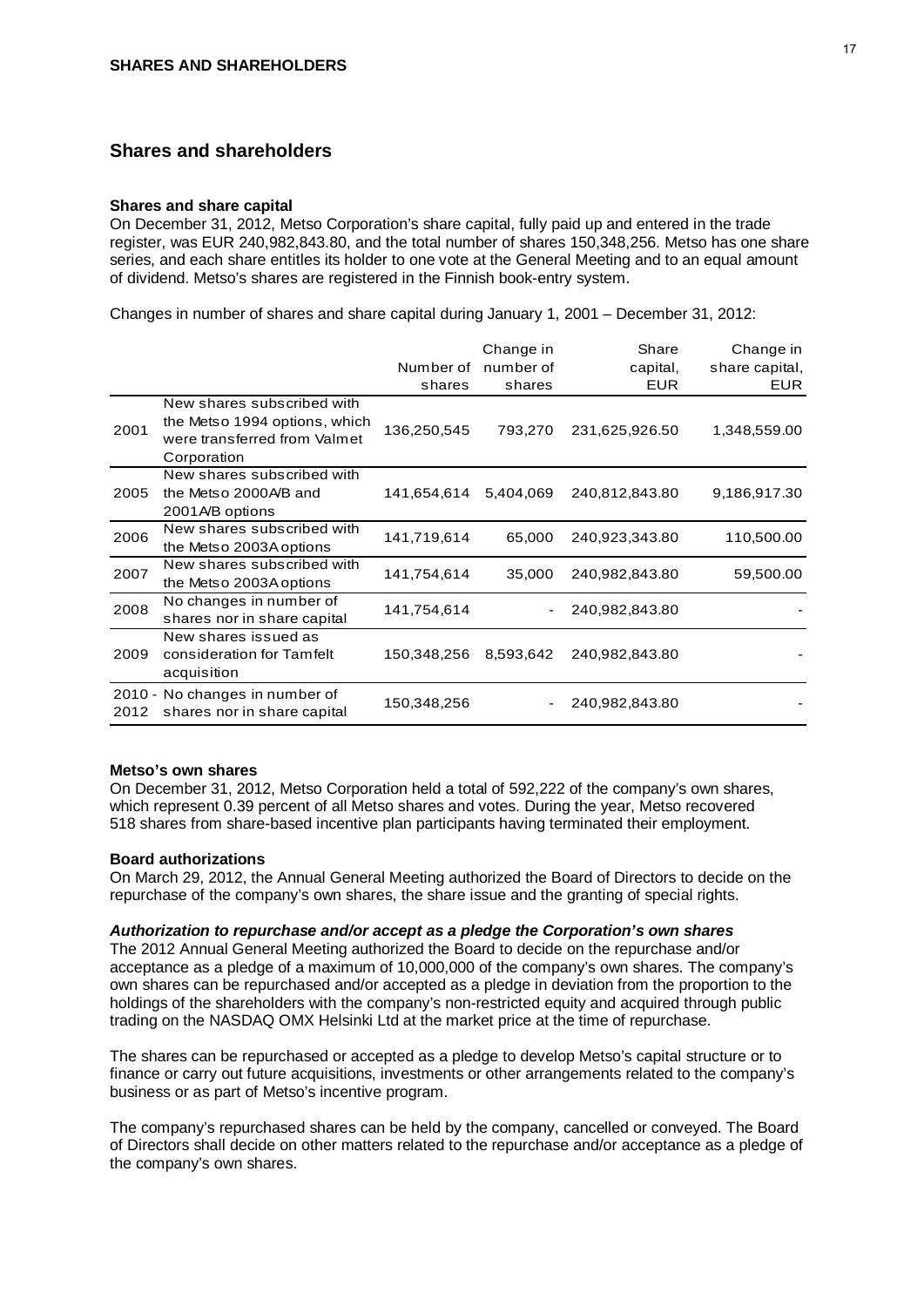The repurchase authorization is valid until June 30, 2013, and it revokes the repurchase authorization given by the Annual General Meeting on March 30, 2011.

# *Authorizing the Board to decide on the issuance of shares as well as the issuance of special rights*

Under the authorization granted, the Board is entitled to decide on the issuing of a maximum of 15,000,000 new shares and on the conveying of a maximum 10,000,000 own shares held by the company.

Additionally, the Board is authorized to grant special rights referred to in Chapter 10, Section 1 of the Finnish Companies Act, which carry the right to receive, against payment, new shares of the company or the company's own shares held by the company in such a manner that the subscription price is paid by using the subscriber's receivables to offset the subscription price. The maximum number of shares to be issued is 15,000,000. The maximum number is included in the maximum number of shares noted in the previous paragraph.

The new shares may be issued and the company's own shares conveyed either against payment or without payment.

The Board may decide on a share issue without payment also to the company itself. The number of shares to be issued to the company shall not exceed 10,000,000 including the number of own shares acquired by the company by virtue of the authorization to repurchase the company's own shares.

The new shares, special rights and own shares held by the company may be issued to the company's shareholders in proportion to their current holding; or by means of a directed issue, waiving the preemptive subscription rights of the shareholders, if there is a weighty financial reason for the company to do so, such as to develop the capital structure of the company or to finance or carry out future acquisitions, investments or other arrangements related to the company's business or as part of the company's incentive program. A directed issue can only be executed without payment if there is an especially weighty financial reason for the company to do so, taking the interests of all shareholders into account.

The Board of Directors shall decide on other matters related to the share issues and granting of special rights. The authorization is valid until April 30, 2015, and it revokes the authorization given by the Annual General Meeting on March 30, 2011.

Metso's Board of Directors decided on April 13, 2012 to use the share issue authorization, on which grounds it conveyed 127,356 Metso shares to key personnel.

# **Market capitalization and trading**

Metso Corporation's shares are quoted on the NASDAQ OMX Helsinki (OMXH: MEO1V) since July 1, 1999. Metso's ADSs (American Depositary Shares) are traded in the United States on the International OTCQX market under the ticker symbol MXCYY. The Bank of New York Mellon serves as the depository bank for Metso's ADRs.

OTCQX is the premier tier of the OTC (over-the-counter) markets, and requires more comprehensive financial reporting and availability of financial data from listed companies.

Metso's share price on the NASDAQ OMX Helsinki in 2012 increased 12 percent, from EUR 28.65 to EUR 32.04. At the same time, the NASDAQ OMX Helsinki portfolio index, OMX Helsinki CAP, decreased 10 percent. The highest quotation of Metso's share on the NASDAQ OMX Helsinki in 2012 was EUR 37.27, and the lowest EUR 24.88. The share price on the last trading day of the year, December 28, 2012, was EUR 32.04 and the average trading price for the year was EUR 30.02. Metso's market capitalization at year-end, excluding shares held by the company, was EUR 4,798 million. Total shareholder return (TSR) was 17.8 percent positive in 2012 (27.8% negative).

In 2012, 223,439,548 Metso shares were traded on the NASDAQ OMX Helsinki, equivalent to a turnover of EUR 6,709 million. The average daily trading volume was 893,758 shares, which is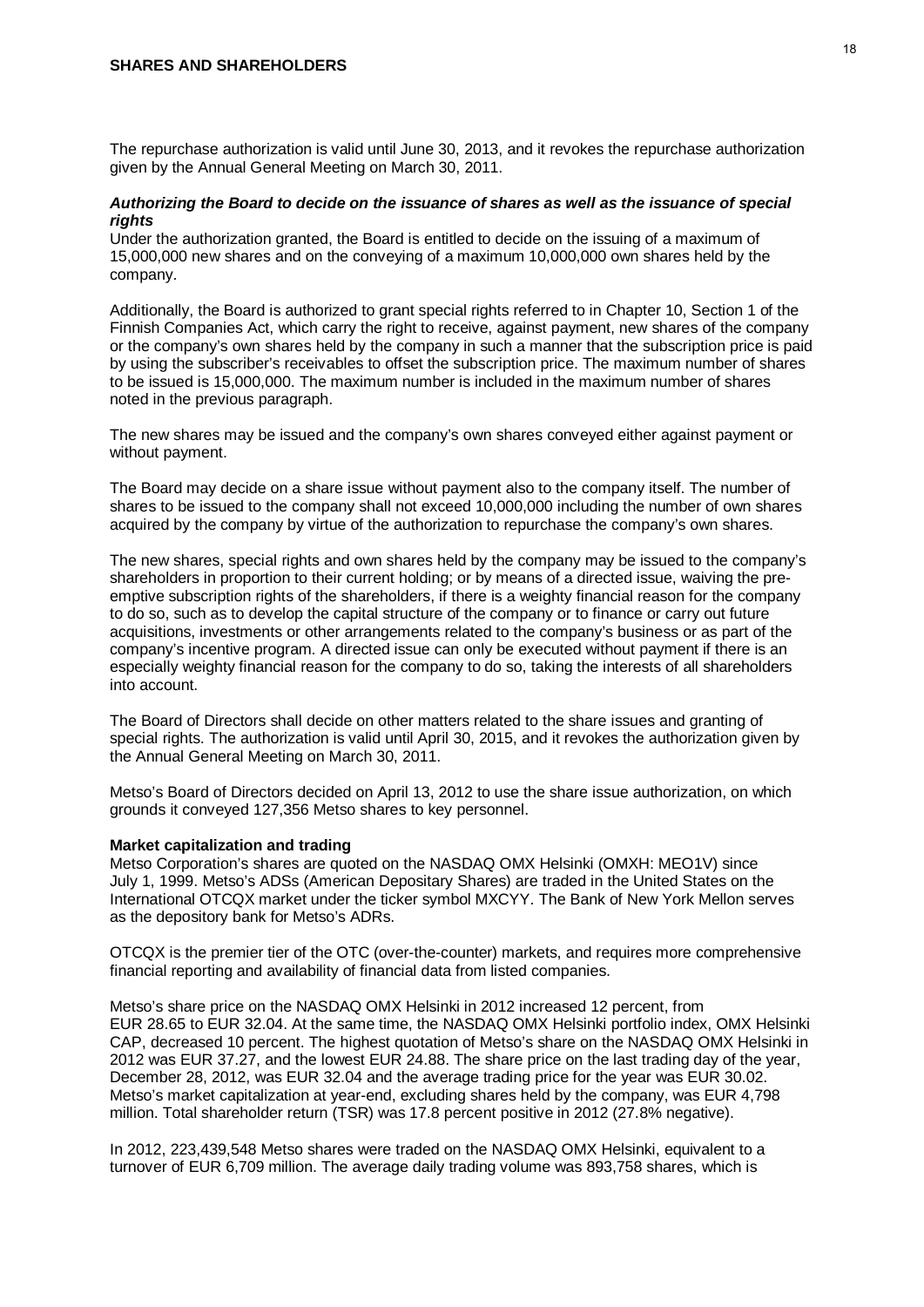9 percent more than in 2011. During the year, the relative turnover was 149 percent (138%). In addition to the NASDAQ OMX Helsinki, Metso shares were traded on alternative market places, for example on BOAT, BATS Chi-X and Turquoise.

In 2012, the highest trading price for Metso's ADSs in the United States was USD 48.62, and the lowest USD 31.14. The ADS price on the OTCQX market at year-end was USD 42.59. Each ADS represents one share.

# **Share-based incentive plans**

# *Option programs*

There are no option programs in Metso.

# *Share-based incentive plans*

Metso's share ownership plans are part of the remuneration program for Metso management.

The reward shares for the plan are acquired in public trading and therefore the plans do not have a diluting effect on share value.

# *Share Ownership Plan for 2009–2011*

In October 2008, the Board approved a share ownership plan for 2009–2011. The plan had one threeyear earnings period and required participants' personal investment in Metso shares at the beginning of the program. The plan's performance targets (TSR and EPS) were achieved at 69 percent of the maximum. In April 2012, Metso distributed the rewards to 82 participants, amounting to 127,356 shares, of which 19,459 shares were allocated to the Executive Team. These shares represent the reward after taxes, and the total reward including the cash portion corresponds to approximately 264,836 shares. The shares were conveyed through a directed share issue without consideration. Shares earned on the basis of the plan cannot be transferred within one year from the reward payment.

# *Share ownership plan for 2010–2012*

In October 2009, the Board approved a similar share ownership plan for 2010–2012. The plan has one three-year earnings period and required participants' personal investment in Metso shares at the beginning of the program. Any possible reward from the plan requires continued employment with Metso and reaching the financial targets set for the plan. At the end of 2012, 80 people were participating in the plan and the rewards that can be paid correspond to a maximum of 308,800 Metso shares. Members of the Executive Team may receive a maximum of 51,325 shares as share rewards.

# *Share ownership plan for 2011–2013*

In September 2010, the Board of Directors decided on a new Metso Share Ownership Plan for 2011– 2013. The plan includes one three-year earnings period and requires participants' personal investment in Metso shares at the beginning of the program. Any possible reward from the plan requires continued employment with Metso and reaching the financial targets set for the plan. At the end of 2012, 68 people were participating in the plan and the rewards that can be paid correspond to a maximum of 236,748 Metso shares. Members of the Executive Team may receive a maximum of 77,400 shares as share rewards.

# *Long-term Incentive Plan for 2012–2014*

In December 2011, Metso's Board decided on a new share-based incentive plan for the Group's top management. The plan includes three performance periods, which are the calendar years 2012, 2013 and 2014. Metso's Board shall decide on the performance criteria, targets and participants at the beginning of each performance period. For the 2012 performance period, the plan covered 93 people in Metso's management, and the reward of the plan was based on the net sales growth of the services business, return on capital employed (ROCE) before taxes, and earnings per share (EPS). The rewards to be paid on the basis of the 2012 performance period will correspond to a maximum of 414,880 Metso shares. Members of the Executive Team may receive a maximum of 95,132 shares as share rewards.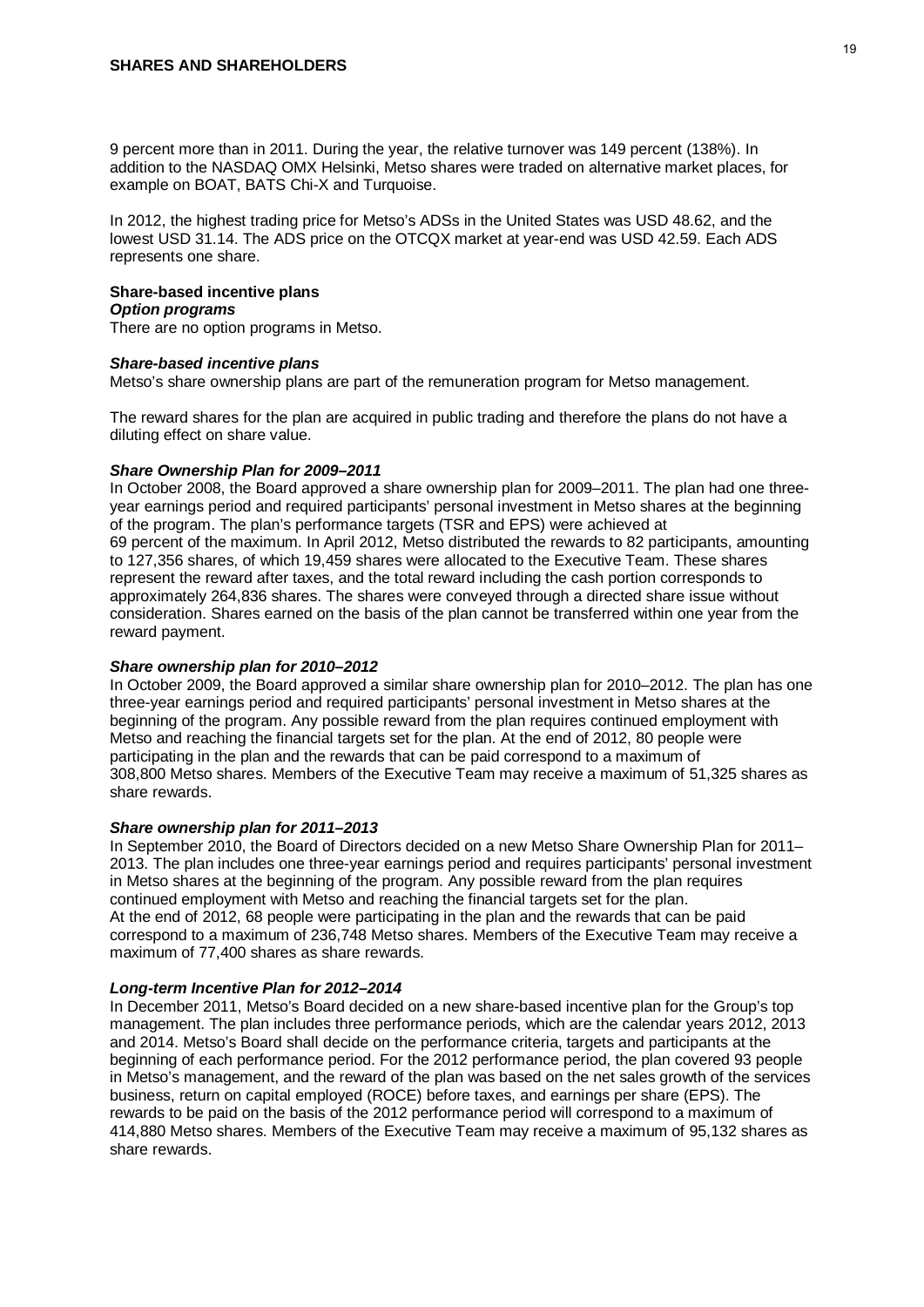Payment for the 2012 performance period will be made at the end of an approximately two-year vesting period, in 2015, partly in company shares and partly in cash. The proportion paid in cash is intended to cover the taxes and tax-related costs arising from payment incurred by participants. Should a participant's employment or service end for reasons related to the participant concerned before payment falls due, no payment will be made. The reward for each performance period may not exceed 120 percent of a participant's annual total base salary.

In December 2012, Metso's Board decided to continue the long-term incentive plan for senior management that was approved in 2011. For the performance period 2013, the plan will cover approximately 100 Metso managers, and the reward is based on the net sales growth of the services business, Metso's return on capital employed (ROCE) before taxes, and earnings per share (EPS).

The potential rewards to be paid on the basis of the 2013 performance period will correspond to a maximum total of about 460,000 Metso shares. Members of the Executive Team may receive a maximum of 92,392 shares as share rewards. The potential reward generated by the plan for the 2013 performance period will be paid at the end of an approximately two-year vesting period, in 2016, partly in company shares and partly in cash. Should a participant's employment or service end for reasons related to the participant concerned before payment falls due, no payment will be made.

More detailed information on Metso's share-based incentive plans is presented in the Notes to the Financial Statements.

# **Holdings of Metso's Board of Directors and executive management**

At year-end, the members of Metso's Board of Directors, CEO Matti Kähkönen, Executive Vice President Pasi Laine, and their interest parties held altogether 145,809 Metso shares, which correspond to 0.10 percent of the paid up share capital and votes in Metso.

## **Dividend policy**

Metso's dividend policy is to distribute at least 50 percent of earnings per share in annual dividends or in other forms of repatriation of capital to its shareholders. The Board of Directors proposes to the Annual General Meeting to be held on March 28, 2013 that the dividend of EUR 1.85 per share be distributed for the year ended on December 31, 2012. The proposed dividend of EUR 1.85 (EUR 1.70 in 2011) corresponds to 74 percent (71%) of the profit attributable to shareholders for the year, and the effective dividend yield is 5.8 percent (5.9%).

# **Shareholders**

At the end of 2012, Metso had 54,048 shareholders in the book-entry system, the largest of which was Solidium Oy, with 11.1 percent (11.1%) ownership. Nominee-registered shares and shares in direct foreign ownership accounted for 48.2 percent (48.3%) of the total stock. Finnish institutions, companies and organizations accounted for 26.0 percent (27.7%) and Finnish private persons for 14.7 percent (12.9%) of Metso's shares. Metso is not aware of any shareholders' agreements regarding the ownership of Metso shares and voting rights.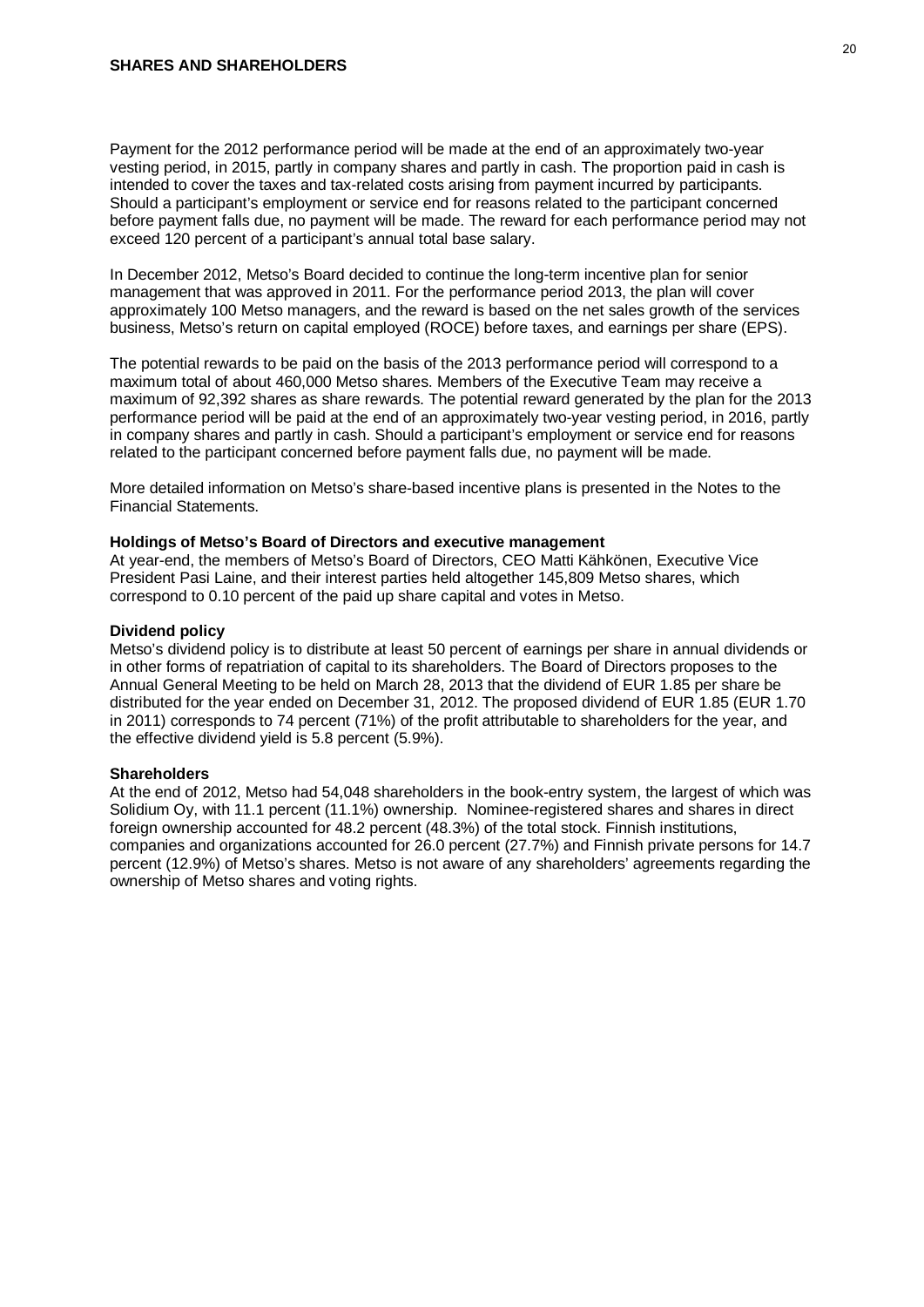Metso´s biggest shareholders on December 31, 2012:

|                |                                                              |             | % of share    |
|----------------|--------------------------------------------------------------|-------------|---------------|
|                |                                                              | Shares and  | capital and   |
|                |                                                              | votes       | voting rights |
| 1              | Solidium Oy                                                  | 16,695,287  | 11.1          |
| $\mathbf{2}$   | <b>Ilmarinen Mutual Pension Insurance Company</b>            | 3,756,964   | 2.5           |
| 3              | Varma Mutual Pension Insurance Company                       | 2,908,465   | 1.9           |
| 4              | Nordea Funds                                                 | 2,561,906   | 1.7           |
|                | Nordea Finland Investment Fund                               | 920,000     | 0.6           |
|                | Nordea Nordenfonden                                          | 804,458     | 0.5           |
|                | Nordea Pro Finland Investment Fund                           | 365,000     | 0.2           |
|                | Nordea Nordics Investoment Fund                              | 251,983     | 0.2           |
|                | Nordea Finland Index Fund                                    | 116,220     | 0.1           |
|                | Nordea Technology Investment Fund                            | 43,400      | 0.0           |
|                | Nordea Finland Special Investment Fund                       | 38,200      | 0.0           |
|                | Nordea Private Banking Focus Finland Special Investment fund | 22,645      | 0.0           |
| 5              | The state Pension Fund                                       | 2,040,000   | 1.4           |
| 6              | <b>Mandatum Life Insurance</b>                               | 1,525,000   | 1.0           |
| $\overline{7}$ | <b>OP Funds</b>                                              | 1,495,000   | 1.0           |
|                | OP-Focus Special Investment Fund                             | 630,000     | 0.4           |
|                | OP-Delta Investment Fund                                     | 540,000     | 0.4           |
|                | <b>OP-Finland Value Fund</b>                                 | 245,000     | 0.2           |
|                | OP-Europe Growth Fund                                        | 80,000      | 0.1           |
| 8              | Keva                                                         | 1,362,233   | 0.9           |
| 9              | Svenska litteratursällskapet i Finland r.f.                  | 1,181,076   | 0.8           |
| 10             | <b>Odin Funds</b>                                            | 919,596     | 0.6           |
|                | Odin Norden Fund                                             | 678,172     | 0.5           |
|                | <b>Odin Finland Fund</b>                                     | 241,424     | 0.2           |
|                | 10 largest owner groups in total                             | 34,445,527  | 22.9          |
|                | Nominee-registered shares                                    | 68,247,133  | 45.4          |
|                | Other shareholders                                           | 47,053,894  | 31.3          |
|                | Own shares held by the Parent Company                        | 592,222     | 0.4           |
|                | In the issuer account                                        | 9,480       | 0.0           |
|                | Total                                                        | 150,348,256 | 100.0         |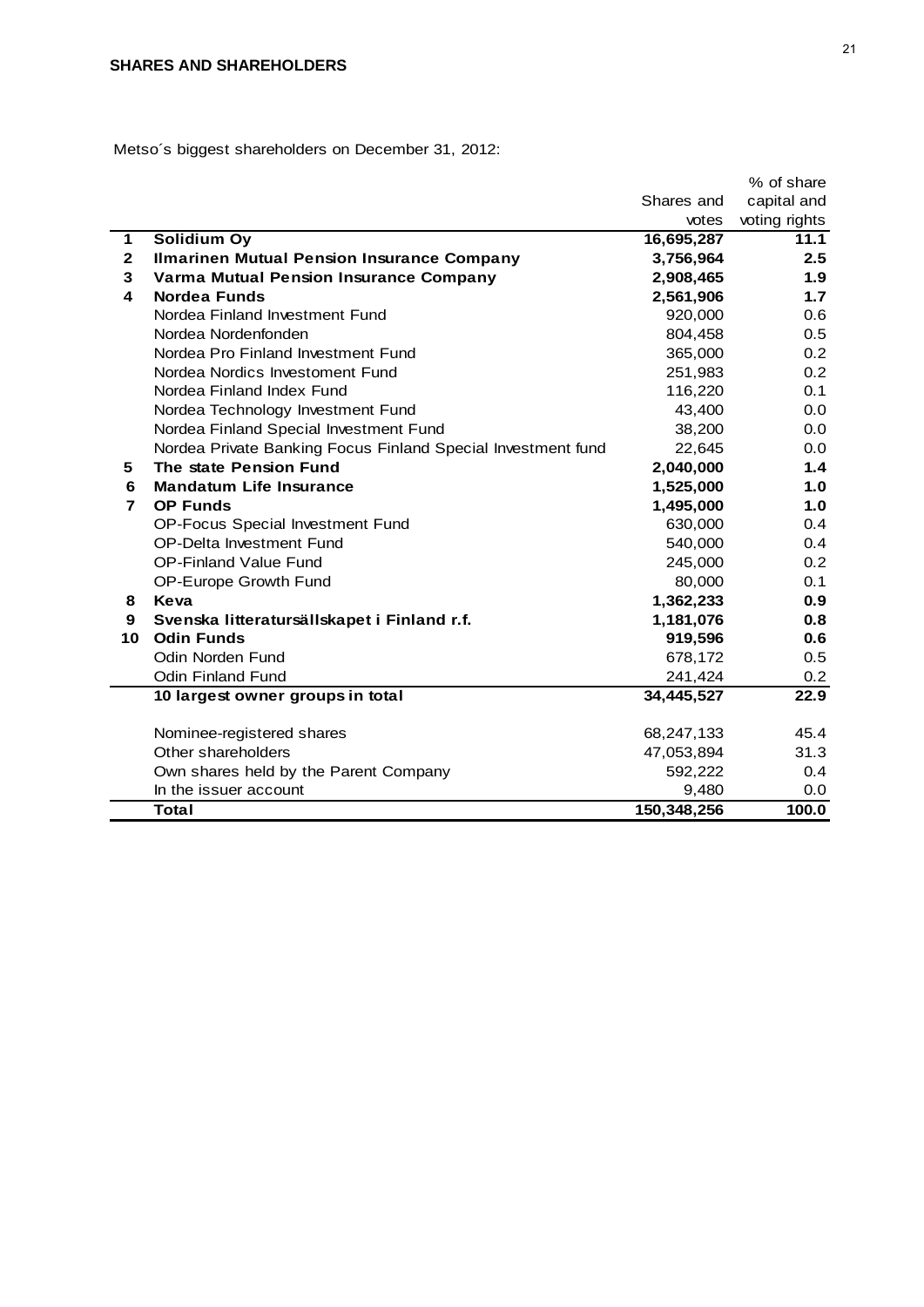|                                       |               | $%$ of  | Total number | % of share    |
|---------------------------------------|---------------|---------|--------------|---------------|
|                                       |               | share-  | of shares    | capital and   |
| Number of shares                      | Share-holders | holders | and votes    | voting rights |
| $1 - 100$                             | 22,216        | 40.4    | 1,169,532    | 0.8           |
| 101-500                               | 21,236        | 40.3    | 5,503,063    | 3.6           |
| 501-1 000                             | 5,420         | 9.8     | 4,077,458    | 2.7           |
| 1 001-5 000                           | 4,246         | 7.8     | 8,811,315    | 5.9           |
| 5 001-10 000                          | 458           | 0.8     | 3,283,707    | 2.2           |
| 10 001-50 000                         | 340           | 0.7     | 7,119,630    | 4.7           |
| 50 001-100 000                        | 42            | 0.1     | 3,027,955    | 2.0           |
| 100 001-500 000                       | 50            | 0.1     | 10,951,414   | 7.3           |
| over 500 001                          | 19            | 0.0     | 37,555,347   | 25.0          |
| Total                                 | 54,027        | 100.0   | 81,499,421   | 54.2          |
| Nominee-registered shares             | 20            |         | 68,247,133   | 45.4          |
| Own shares held by the Parent Company |               |         | 592,222      | 0.4           |
| In the issuer account                 |               |         | 9,480        | 0.0           |
| Number of shares issued               |               |         | 150,348,256  | 100.0         |

Breakdown of share ownership on December 31, 2012:

# **Flagging notifications**

August 6, 2012 Cevian Capital II Master Fund L.P. announced that its holding in shares of Metso Corporation exceeded the 5 percent threshold on August 3, 2012. The holding amounted to 7,790,060 shares, which corresponded to 5.18 percent of the total amount of shares and votes in Metso Corporation.

December 18, 2012 Cevian Capital II Master Fund L.P. transferred its aggregate holding of 12,508,060 Metso shares to Cevian Capital Partners Ltd, which is a wholly-owned subsidiary of Cevian Capital II Master Fund L.P. Following the transfer, Cevian Capital Partners Ltd. holds a total of 12,508,060 shares, which corresponds to 8.32 percent of Metso's shares. The transfer did not have any impact on the total amount of shares held by Cevian.

A second shareholder exceeding 5 percent ownership in Metso is Solidium Oy, with 11.1 percent of the share capital and voting rights (December 31, 2012).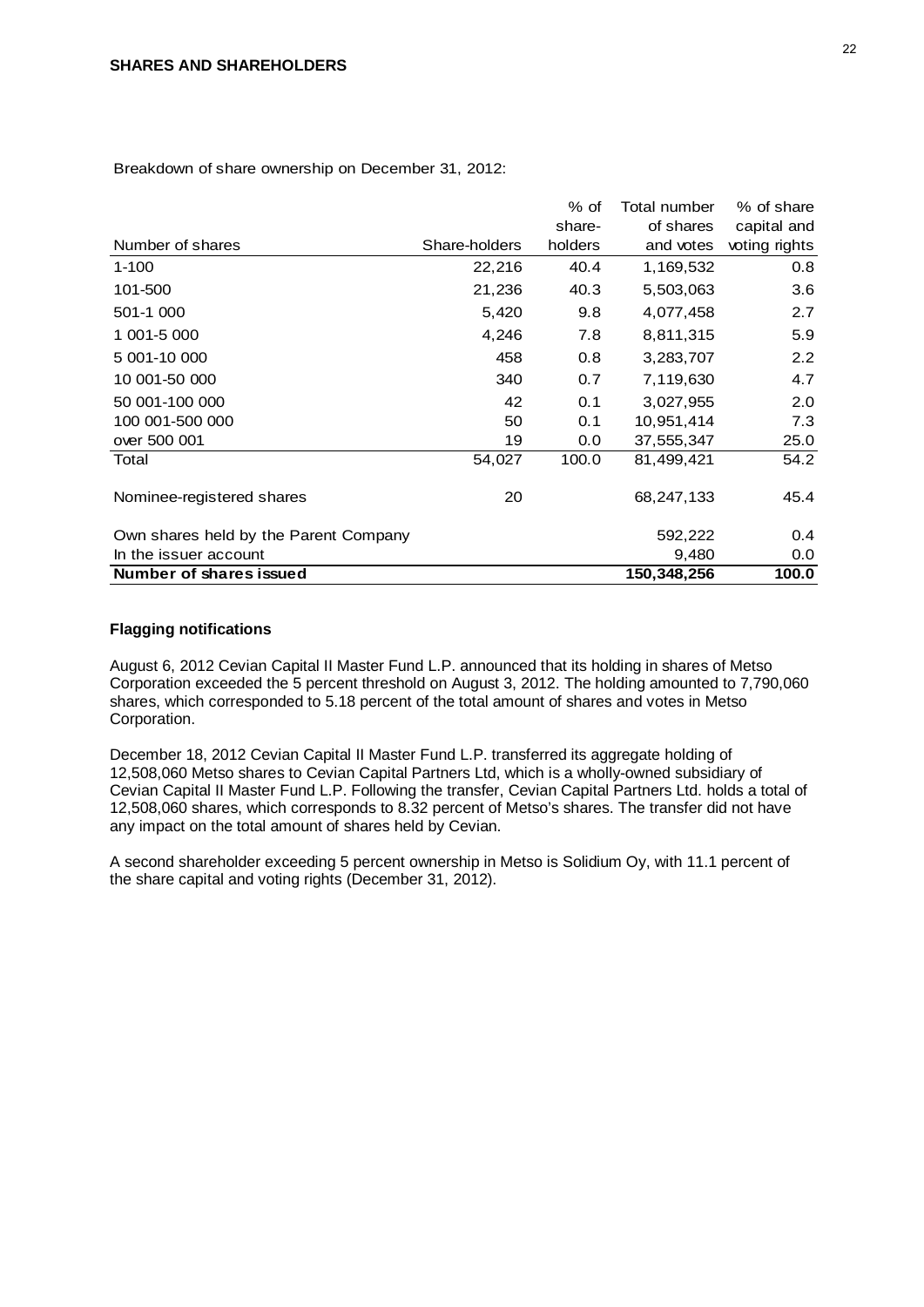# **CONSOLIDATED STATEMENTS OF INCOME**

|                                                     |             | Year ended December 31, |              |
|-----------------------------------------------------|-------------|-------------------------|--------------|
| <b>EUR</b> million                                  | <b>Note</b> | 2011                    | 2012         |
| Net sales                                           | 32          | 6,646                   | 7,504        |
| Cost of goods sold                                  | 6, 7        | $-4,978$                | $-5,703$     |
| Gross profit                                        |             | 1,668                   | 1,801        |
| Selling, general and administrative expenses        | 4, 6, 7     | $-1,107$                | $-1,187$     |
| Other operating income and expenses, net            | 5           | 11                      | $-16$        |
| Share in profits and losses of associated companies | 13          | 0                       | $\mathbf{1}$ |
| Operating profit                                    | 32          | 572                     | 599          |
| Financial income and expenses, net                  | 8           | $-65$                   | -49          |
| Profit before taxes                                 |             | 507                     | 550          |
| Income taxes                                        | 9           | $-149$                  | -178         |
| <b>Profit</b>                                       |             | 358                     | 372          |
| Attributable to:                                    |             |                         |              |
| Shareholders of the company                         |             | 356                     | 373          |
| Non-controlling interests                           |             | 2                       | -1           |
| <b>Profit</b>                                       |             | 358                     | 372          |
|                                                     |             |                         |              |
| Earnings per share                                  |             |                         |              |
| Basic, EUR                                          | 11          | 2.38                    | 2.49         |
| Diluted, EUR                                        | 11          | 2.38                    | 2.49         |

# **Consolidated Statements of Comprehensive Income**

| Consolidated Statements of Complements ve income                       |        |                         |       |  |
|------------------------------------------------------------------------|--------|-------------------------|-------|--|
|                                                                        |        | Year ended December 31, |       |  |
| EUR million                                                            | Note   | 2011                    | 2012  |  |
| Profit                                                                 |        | 358                     | 372   |  |
| Cash flow hedges, net of tax                                           | 21, 30 | $-22$                   | 7     |  |
| Available-for-sale equity investments, net of tax                      | 14, 21 | 0                       | 0     |  |
| Currency translation on subsidiary net investments                     | 21     | $-11$                   | $-22$ |  |
| Net investment hedge gains $(+)$ / losses $(-)$ , net of tax           | 21     | 10                      |       |  |
| Defined benefit plan actuarial gains $(+)$ / losses $(-)$ , net of tax | 27     | -35                     | $-16$ |  |
| Other comprehensive income (+) / expense (-)                           |        | -58                     | $-31$ |  |
| Total comprehensive income (+) / expense (-)                           |        | 300                     | 341   |  |
| Attributable to:                                                       |        |                         |       |  |
| Shareholders of the company                                            |        | 298                     | 342   |  |
| Non-controlling interests                                              |        | 2                       | -1    |  |
| Total comprehensive income (+) / expense (-)                           |        | 300                     | 341   |  |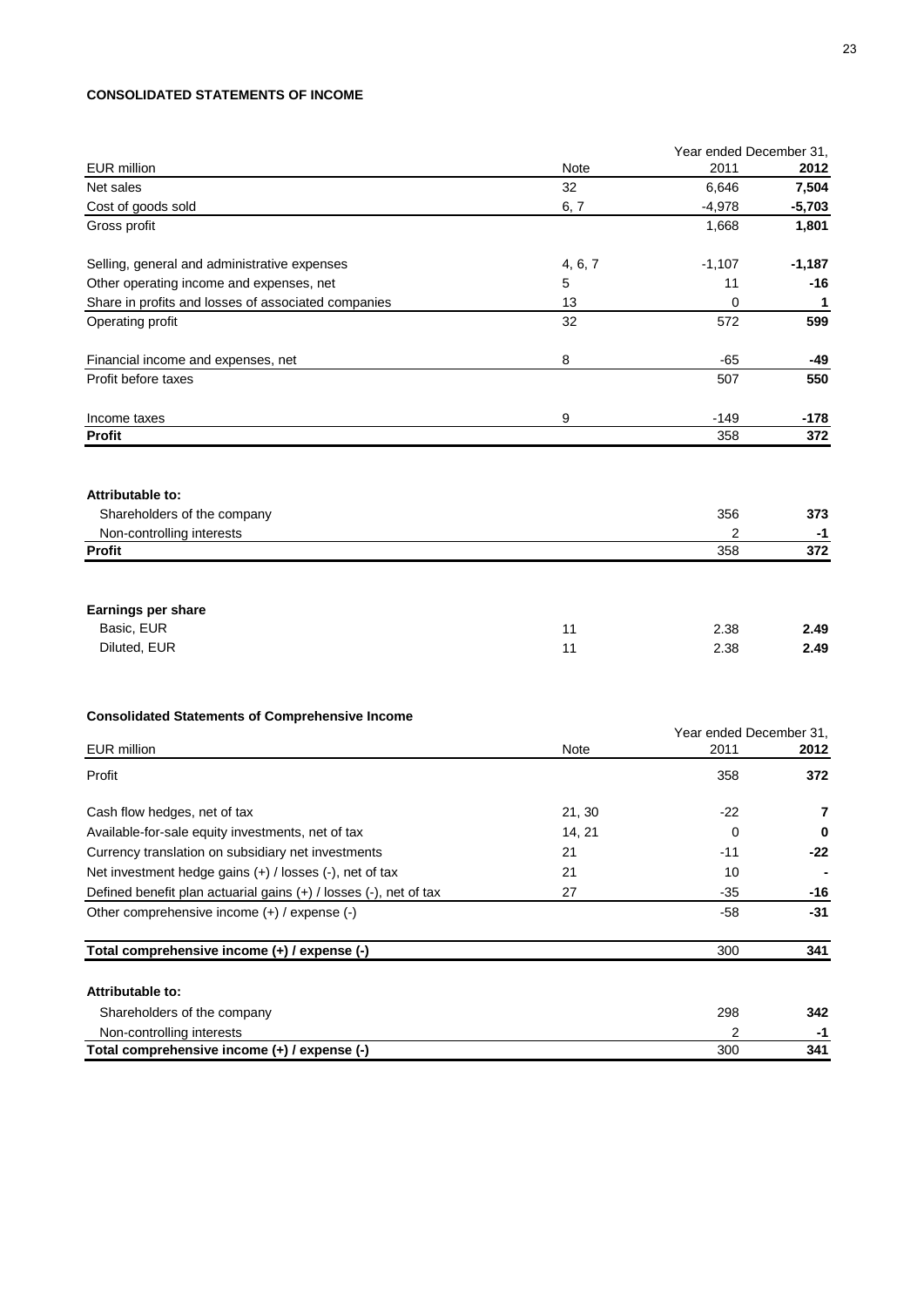# **CONSOLIDATED BALANCE SHEETS**

**Assets**

|                                                                                   |        |       | As at December 31, |
|-----------------------------------------------------------------------------------|--------|-------|--------------------|
| <b>EUR</b> million                                                                | Note   | 2011  | 2012               |
| <b>Non-current assets</b>                                                         |        |       |                    |
| Intangible assets                                                                 | 12     |       |                    |
| Goodwill                                                                          |        | 883   | 887                |
| Other intangible assets                                                           |        | 272   | 253                |
|                                                                                   |        | 1,155 | 1,140              |
| Property, plant and equipment                                                     | 12     |       |                    |
| Land and water areas                                                              |        | 67    | 69                 |
| <b>Buildings and structures</b>                                                   |        | 294   | 289                |
| Machinery and equipment                                                           |        | 447   | 429                |
| Assets under construction                                                         |        | 46    | 46                 |
|                                                                                   |        | 854   | 833                |
| <b>Financial and other assets</b>                                                 |        |       |                    |
| Investments in associated companies                                               | 13     | 16    | 17                 |
| Available-for-sale equity investments                                             | 14, 19 | 6     | 6                  |
| Loan and other interest bearing receivables                                       | 18, 19 | 9     | 9                  |
| Available-for-sale financial investments                                          | 18, 19 | 2     | 0                  |
| Derivative financial instruments                                                  | 19, 30 |       | 3                  |
| Deferred tax asset                                                                | 9      | 167   | 177                |
| Other non-current assets                                                          | 18, 19 | 45    | 38                 |
|                                                                                   |        | 245   | 250                |
|                                                                                   |        |       |                    |
| <b>Total non-current assets</b>                                                   |        | 2,254 | 2,223              |
| <b>Current assets</b>                                                             |        |       |                    |
| <b>Inventories</b>                                                                | 15     | 1,677 | 1,529              |
| <b>Receivables</b>                                                                |        |       |                    |
| Trade and other receivables                                                       | 18, 19 | 1,510 | 1,442              |
| Cost and earnings of projects under construction in<br>excess of advance billings | 16     | 351   | 420                |
| Loan and other interest bearing receivables                                       | 18, 19 | 1     | 1                  |
| Available-for-sale financial investments                                          | 18, 19 | 78    | 1                  |
| Financial instruments held for trading                                            | 18, 19 | 87    | 232                |
| Derivative financial instruments                                                  | 19, 30 | 54    | 36                 |
| Income tax receivables                                                            |        | 16    | 27                 |
|                                                                                   |        | 2,097 | 2,159              |
|                                                                                   |        |       |                    |
| <b>Cash and cash equivalents</b>                                                  | 20     | 590   | 731                |
| <b>Total current assets</b>                                                       |        | 4,364 | 4,419              |
|                                                                                   |        |       |                    |
| <b>Total assets</b>                                                               |        | 6,618 | 6,642              |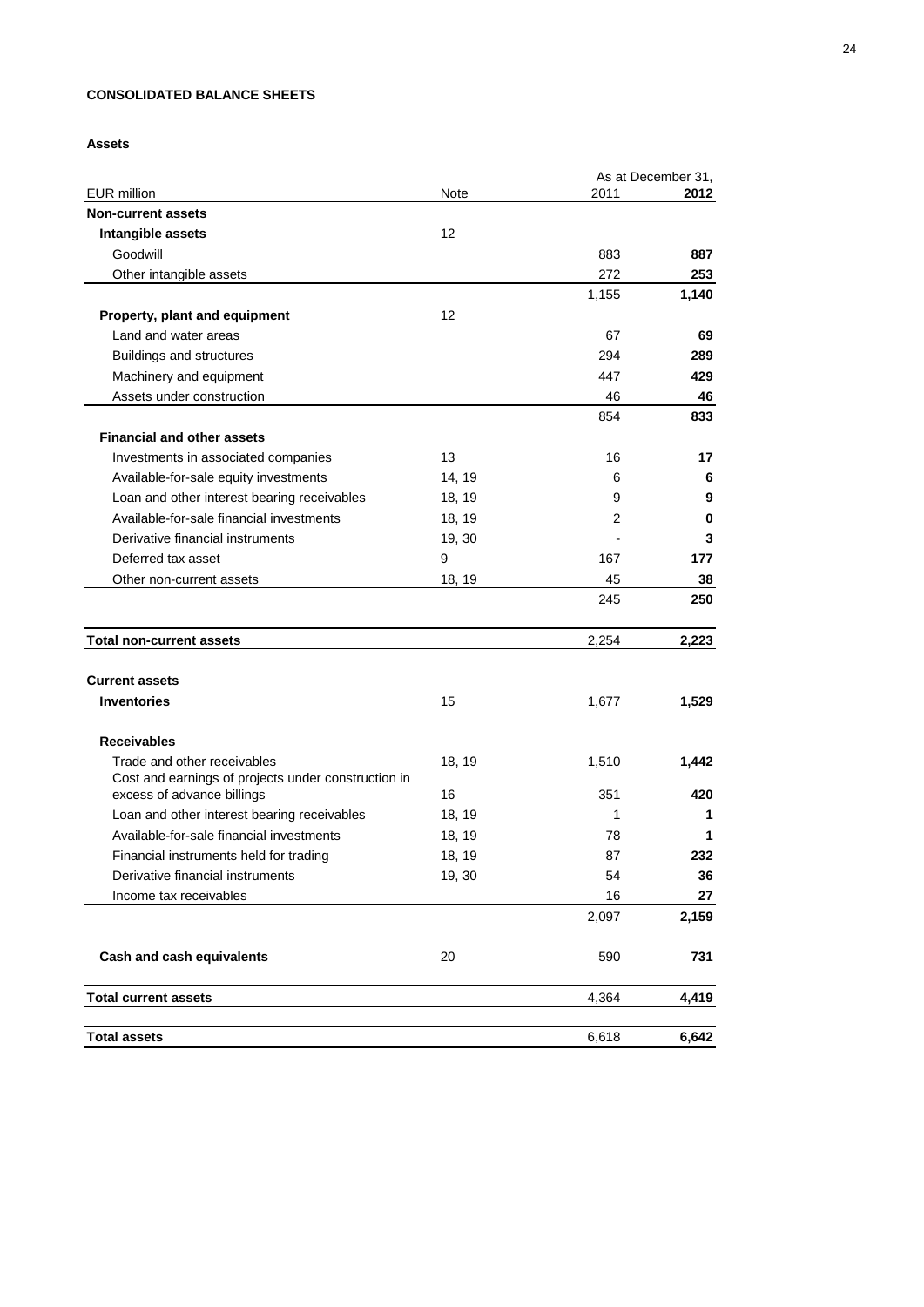# **CONSOLIDATED BALANCE SHEETS**

# **Shareholders' equity and liabilities**

|                                                                           |        |                | As at December 31, |
|---------------------------------------------------------------------------|--------|----------------|--------------------|
| <b>EUR</b> million                                                        | Note   | 2011           | 2012               |
| <b>Equity</b>                                                             | 21     |                |                    |
| Share capital                                                             |        | 241            | 241                |
| Cumulative translation adjustments                                        |        | 45             | 23                 |
| Fair value and other reserves                                             |        | 706            | 718                |
| Retained earnings                                                         |        | 1,123          | 1,225              |
| Equity attributable to shareholders                                       |        | 2,115          | 2,207              |
| <b>Non-controlling interests</b>                                          |        | 21             | 20                 |
| <b>Total equity</b>                                                       |        | 2,136          | 2,227              |
| Liabilities                                                               |        |                |                    |
| <b>Non-current liabilities</b>                                            |        |                |                    |
| Long-term debt                                                            | 19, 23 | 755            | 1,086              |
| Post-employment benefit obligations                                       | 27     | 238            | 245                |
| Provisions                                                                | 24     | 71             | 58                 |
| Derivative financial instruments                                          | 19, 30 | 6              | 10                 |
| Deferred tax liability                                                    | 9      | 40             | 34                 |
| Other long-term liabilities                                               | 19     | $\overline{7}$ | 6                  |
| <b>Total non-current liabilities</b>                                      |        | 1,117          | 1,439              |
| <b>Current liabilities</b>                                                |        |                |                    |
| Current portion of long-term debt                                         | 19, 23 | 209            | 136                |
| Short-term debt                                                           | 19, 25 | 63             | 68                 |
| Trade and other payables                                                  | 19, 26 | 1,520          | 1,349              |
| Provisions                                                                | 24     | 234            | 198                |
| Advances received                                                         |        | 659            | 570                |
| Billings in excess of cost and earnings of<br>projects under construction | 16     | 597            | 567                |
| Derivative financial instruments                                          | 19, 30 | 38             | 31                 |
| Income tax liabilities                                                    |        | 45             | 57                 |
| <b>Total current liabilities</b>                                          |        | 3,365          | 2,976              |
| <b>Total liabilities</b>                                                  |        | 4,482          | 4,415              |
| Total shareholders' equity and liabilities                                |        | 6,618          | 6,642              |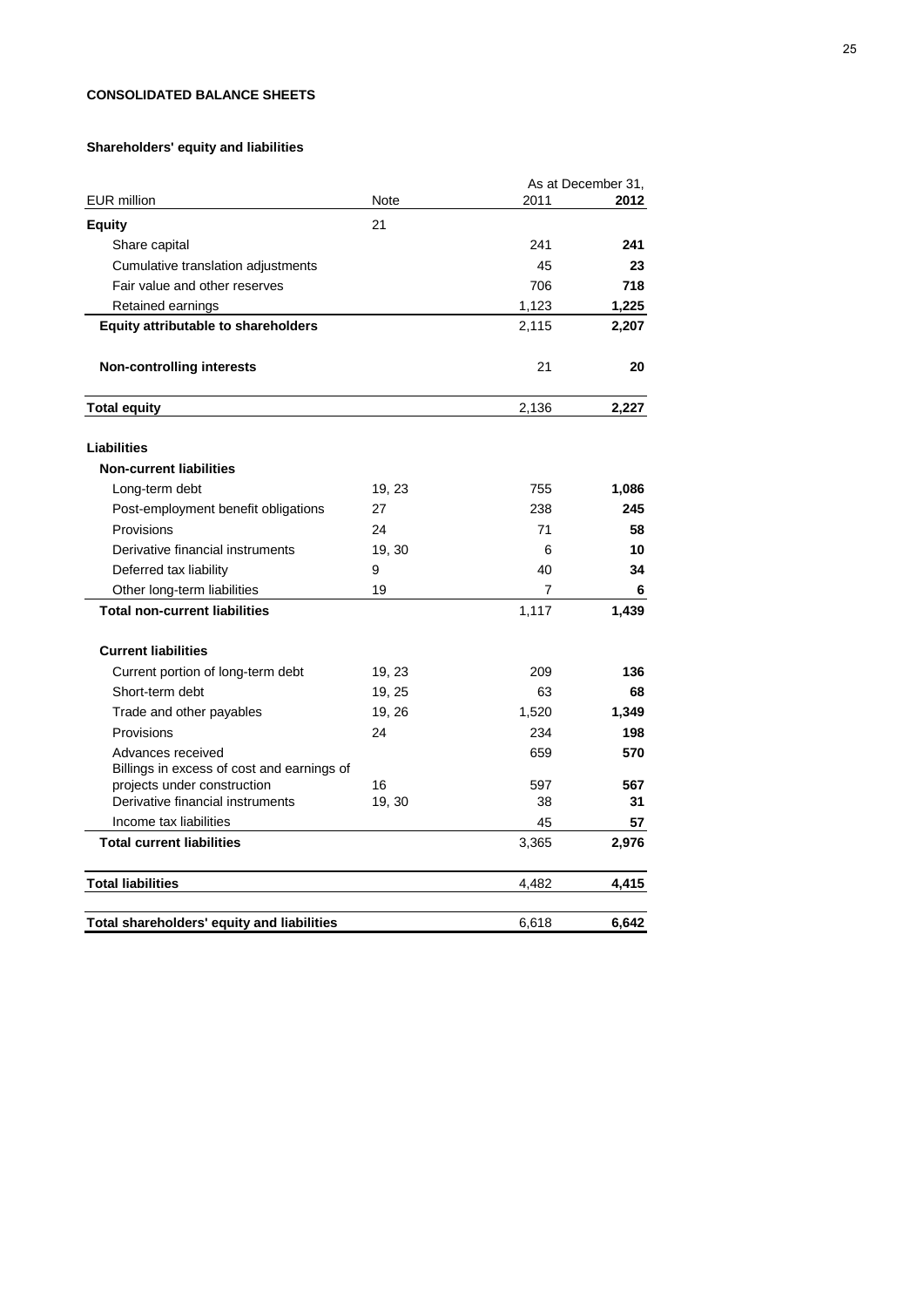# **CONSOLIDATED STATEMENTS OF CASH FLOWS**

| <b>EUR</b> million<br>2011<br>Note<br>2012<br>Cash flows from operating activities:<br>Profit<br>358<br>372<br>Adjustments to reconcile profit to net cash provided by operating activities<br>Depreciation and amortization<br>7<br>172<br>166<br>Gain (-) / loss (+) on sale of fixed assets<br>5<br>-5<br>-4<br>Gain $(-)$ / loss $(+)$ on sale of subsidiaries and associated companies<br>5<br>1<br>5<br>Gain on sale of available-for-sale equity investments<br>0<br>13<br>Share of profits and losses of associated companies<br>0<br>-1<br>Dividend income and interests, net<br>8<br>48<br>42<br>9<br>Income taxes<br>149<br>178<br>9<br>Other non-cash items<br>38<br>$-123$<br>17<br>-176<br>Change in net working capital, net of effect from business acquisitions and disposals<br>$-78$<br>Interest paid<br>-61<br>28<br>22<br>Interest received<br>0<br>Dividends received<br>0<br>$-122$<br>$-188$<br>Income taxes paid<br>Net cash provided by operating activities<br>466<br>359<br>Cash flows from investing activities:<br>Capital expenditures on fixed assets<br>12<br>-164<br>-156<br>Proceeds from sale of fixed assets<br>10<br>10<br>Business acquisitions, net of cash acquired<br>10<br>-5<br>-15<br>$-2$<br>Investments in associated companies<br>Proceeds from sale of available-for-sale equity investments<br>0<br>0<br>Proceeds from sale of available-for-sale financial investments<br>268<br>80<br>$-119$<br>Investments in financial instruments held for trading<br>-219<br>Proceeds from sale of financial instruments held for trading<br>86<br>77<br>Increase in Ioan receivables<br>-3<br>-1<br>6<br>Decrease in loan receivables<br>1<br>Net cash provided by $(+)$ / used in $(-)$ investing activities<br>67<br>$-213$<br>Cash flows from financing activities:<br>Dividends paid<br>$-254$<br>$-232$<br>Net borrowings (+) / payments (-) on short-term debt<br>36<br>8<br>Proceeds from issuance of long-term debt<br>49<br>506<br>Principal payments of long-term debt<br>$-245$<br>-436<br>Principal payments of finance leases<br>-1<br>-1<br>Other items<br>$-3$<br>$-1$<br>Net cash used in financing activities<br>$-587$<br>13<br>Net increase (+) / decrease (-) in cash and cash equivalents<br>159<br>$-54$<br>Effect of changes in exchange rates on cash and cash equivalents<br>$-18$<br>-1<br>Cash and cash equivalents at beginning of year<br>590<br>20<br>645<br>590<br>731 |                                          | Year ended December 31, |  |
|------------------------------------------------------------------------------------------------------------------------------------------------------------------------------------------------------------------------------------------------------------------------------------------------------------------------------------------------------------------------------------------------------------------------------------------------------------------------------------------------------------------------------------------------------------------------------------------------------------------------------------------------------------------------------------------------------------------------------------------------------------------------------------------------------------------------------------------------------------------------------------------------------------------------------------------------------------------------------------------------------------------------------------------------------------------------------------------------------------------------------------------------------------------------------------------------------------------------------------------------------------------------------------------------------------------------------------------------------------------------------------------------------------------------------------------------------------------------------------------------------------------------------------------------------------------------------------------------------------------------------------------------------------------------------------------------------------------------------------------------------------------------------------------------------------------------------------------------------------------------------------------------------------------------------------------------------------------------------------------------------------------------------------------------------------------------------------------------------------------------------------------------------------------------------------------------------------------------------------------------------------------------------------------------------------------------------------------------------------------------------------------------------------------------------------------------|------------------------------------------|-------------------------|--|
|                                                                                                                                                                                                                                                                                                                                                                                                                                                                                                                                                                                                                                                                                                                                                                                                                                                                                                                                                                                                                                                                                                                                                                                                                                                                                                                                                                                                                                                                                                                                                                                                                                                                                                                                                                                                                                                                                                                                                                                                                                                                                                                                                                                                                                                                                                                                                                                                                                                |                                          |                         |  |
|                                                                                                                                                                                                                                                                                                                                                                                                                                                                                                                                                                                                                                                                                                                                                                                                                                                                                                                                                                                                                                                                                                                                                                                                                                                                                                                                                                                                                                                                                                                                                                                                                                                                                                                                                                                                                                                                                                                                                                                                                                                                                                                                                                                                                                                                                                                                                                                                                                                |                                          |                         |  |
|                                                                                                                                                                                                                                                                                                                                                                                                                                                                                                                                                                                                                                                                                                                                                                                                                                                                                                                                                                                                                                                                                                                                                                                                                                                                                                                                                                                                                                                                                                                                                                                                                                                                                                                                                                                                                                                                                                                                                                                                                                                                                                                                                                                                                                                                                                                                                                                                                                                |                                          |                         |  |
|                                                                                                                                                                                                                                                                                                                                                                                                                                                                                                                                                                                                                                                                                                                                                                                                                                                                                                                                                                                                                                                                                                                                                                                                                                                                                                                                                                                                                                                                                                                                                                                                                                                                                                                                                                                                                                                                                                                                                                                                                                                                                                                                                                                                                                                                                                                                                                                                                                                |                                          |                         |  |
|                                                                                                                                                                                                                                                                                                                                                                                                                                                                                                                                                                                                                                                                                                                                                                                                                                                                                                                                                                                                                                                                                                                                                                                                                                                                                                                                                                                                                                                                                                                                                                                                                                                                                                                                                                                                                                                                                                                                                                                                                                                                                                                                                                                                                                                                                                                                                                                                                                                |                                          |                         |  |
|                                                                                                                                                                                                                                                                                                                                                                                                                                                                                                                                                                                                                                                                                                                                                                                                                                                                                                                                                                                                                                                                                                                                                                                                                                                                                                                                                                                                                                                                                                                                                                                                                                                                                                                                                                                                                                                                                                                                                                                                                                                                                                                                                                                                                                                                                                                                                                                                                                                |                                          |                         |  |
|                                                                                                                                                                                                                                                                                                                                                                                                                                                                                                                                                                                                                                                                                                                                                                                                                                                                                                                                                                                                                                                                                                                                                                                                                                                                                                                                                                                                                                                                                                                                                                                                                                                                                                                                                                                                                                                                                                                                                                                                                                                                                                                                                                                                                                                                                                                                                                                                                                                |                                          |                         |  |
|                                                                                                                                                                                                                                                                                                                                                                                                                                                                                                                                                                                                                                                                                                                                                                                                                                                                                                                                                                                                                                                                                                                                                                                                                                                                                                                                                                                                                                                                                                                                                                                                                                                                                                                                                                                                                                                                                                                                                                                                                                                                                                                                                                                                                                                                                                                                                                                                                                                |                                          |                         |  |
|                                                                                                                                                                                                                                                                                                                                                                                                                                                                                                                                                                                                                                                                                                                                                                                                                                                                                                                                                                                                                                                                                                                                                                                                                                                                                                                                                                                                                                                                                                                                                                                                                                                                                                                                                                                                                                                                                                                                                                                                                                                                                                                                                                                                                                                                                                                                                                                                                                                |                                          |                         |  |
|                                                                                                                                                                                                                                                                                                                                                                                                                                                                                                                                                                                                                                                                                                                                                                                                                                                                                                                                                                                                                                                                                                                                                                                                                                                                                                                                                                                                                                                                                                                                                                                                                                                                                                                                                                                                                                                                                                                                                                                                                                                                                                                                                                                                                                                                                                                                                                                                                                                |                                          |                         |  |
|                                                                                                                                                                                                                                                                                                                                                                                                                                                                                                                                                                                                                                                                                                                                                                                                                                                                                                                                                                                                                                                                                                                                                                                                                                                                                                                                                                                                                                                                                                                                                                                                                                                                                                                                                                                                                                                                                                                                                                                                                                                                                                                                                                                                                                                                                                                                                                                                                                                |                                          |                         |  |
|                                                                                                                                                                                                                                                                                                                                                                                                                                                                                                                                                                                                                                                                                                                                                                                                                                                                                                                                                                                                                                                                                                                                                                                                                                                                                                                                                                                                                                                                                                                                                                                                                                                                                                                                                                                                                                                                                                                                                                                                                                                                                                                                                                                                                                                                                                                                                                                                                                                |                                          |                         |  |
|                                                                                                                                                                                                                                                                                                                                                                                                                                                                                                                                                                                                                                                                                                                                                                                                                                                                                                                                                                                                                                                                                                                                                                                                                                                                                                                                                                                                                                                                                                                                                                                                                                                                                                                                                                                                                                                                                                                                                                                                                                                                                                                                                                                                                                                                                                                                                                                                                                                |                                          |                         |  |
|                                                                                                                                                                                                                                                                                                                                                                                                                                                                                                                                                                                                                                                                                                                                                                                                                                                                                                                                                                                                                                                                                                                                                                                                                                                                                                                                                                                                                                                                                                                                                                                                                                                                                                                                                                                                                                                                                                                                                                                                                                                                                                                                                                                                                                                                                                                                                                                                                                                |                                          |                         |  |
|                                                                                                                                                                                                                                                                                                                                                                                                                                                                                                                                                                                                                                                                                                                                                                                                                                                                                                                                                                                                                                                                                                                                                                                                                                                                                                                                                                                                                                                                                                                                                                                                                                                                                                                                                                                                                                                                                                                                                                                                                                                                                                                                                                                                                                                                                                                                                                                                                                                |                                          |                         |  |
|                                                                                                                                                                                                                                                                                                                                                                                                                                                                                                                                                                                                                                                                                                                                                                                                                                                                                                                                                                                                                                                                                                                                                                                                                                                                                                                                                                                                                                                                                                                                                                                                                                                                                                                                                                                                                                                                                                                                                                                                                                                                                                                                                                                                                                                                                                                                                                                                                                                |                                          |                         |  |
|                                                                                                                                                                                                                                                                                                                                                                                                                                                                                                                                                                                                                                                                                                                                                                                                                                                                                                                                                                                                                                                                                                                                                                                                                                                                                                                                                                                                                                                                                                                                                                                                                                                                                                                                                                                                                                                                                                                                                                                                                                                                                                                                                                                                                                                                                                                                                                                                                                                |                                          |                         |  |
|                                                                                                                                                                                                                                                                                                                                                                                                                                                                                                                                                                                                                                                                                                                                                                                                                                                                                                                                                                                                                                                                                                                                                                                                                                                                                                                                                                                                                                                                                                                                                                                                                                                                                                                                                                                                                                                                                                                                                                                                                                                                                                                                                                                                                                                                                                                                                                                                                                                |                                          |                         |  |
|                                                                                                                                                                                                                                                                                                                                                                                                                                                                                                                                                                                                                                                                                                                                                                                                                                                                                                                                                                                                                                                                                                                                                                                                                                                                                                                                                                                                                                                                                                                                                                                                                                                                                                                                                                                                                                                                                                                                                                                                                                                                                                                                                                                                                                                                                                                                                                                                                                                |                                          |                         |  |
|                                                                                                                                                                                                                                                                                                                                                                                                                                                                                                                                                                                                                                                                                                                                                                                                                                                                                                                                                                                                                                                                                                                                                                                                                                                                                                                                                                                                                                                                                                                                                                                                                                                                                                                                                                                                                                                                                                                                                                                                                                                                                                                                                                                                                                                                                                                                                                                                                                                |                                          |                         |  |
|                                                                                                                                                                                                                                                                                                                                                                                                                                                                                                                                                                                                                                                                                                                                                                                                                                                                                                                                                                                                                                                                                                                                                                                                                                                                                                                                                                                                                                                                                                                                                                                                                                                                                                                                                                                                                                                                                                                                                                                                                                                                                                                                                                                                                                                                                                                                                                                                                                                |                                          |                         |  |
|                                                                                                                                                                                                                                                                                                                                                                                                                                                                                                                                                                                                                                                                                                                                                                                                                                                                                                                                                                                                                                                                                                                                                                                                                                                                                                                                                                                                                                                                                                                                                                                                                                                                                                                                                                                                                                                                                                                                                                                                                                                                                                                                                                                                                                                                                                                                                                                                                                                |                                          |                         |  |
|                                                                                                                                                                                                                                                                                                                                                                                                                                                                                                                                                                                                                                                                                                                                                                                                                                                                                                                                                                                                                                                                                                                                                                                                                                                                                                                                                                                                                                                                                                                                                                                                                                                                                                                                                                                                                                                                                                                                                                                                                                                                                                                                                                                                                                                                                                                                                                                                                                                |                                          |                         |  |
|                                                                                                                                                                                                                                                                                                                                                                                                                                                                                                                                                                                                                                                                                                                                                                                                                                                                                                                                                                                                                                                                                                                                                                                                                                                                                                                                                                                                                                                                                                                                                                                                                                                                                                                                                                                                                                                                                                                                                                                                                                                                                                                                                                                                                                                                                                                                                                                                                                                |                                          |                         |  |
|                                                                                                                                                                                                                                                                                                                                                                                                                                                                                                                                                                                                                                                                                                                                                                                                                                                                                                                                                                                                                                                                                                                                                                                                                                                                                                                                                                                                                                                                                                                                                                                                                                                                                                                                                                                                                                                                                                                                                                                                                                                                                                                                                                                                                                                                                                                                                                                                                                                |                                          |                         |  |
|                                                                                                                                                                                                                                                                                                                                                                                                                                                                                                                                                                                                                                                                                                                                                                                                                                                                                                                                                                                                                                                                                                                                                                                                                                                                                                                                                                                                                                                                                                                                                                                                                                                                                                                                                                                                                                                                                                                                                                                                                                                                                                                                                                                                                                                                                                                                                                                                                                                |                                          |                         |  |
|                                                                                                                                                                                                                                                                                                                                                                                                                                                                                                                                                                                                                                                                                                                                                                                                                                                                                                                                                                                                                                                                                                                                                                                                                                                                                                                                                                                                                                                                                                                                                                                                                                                                                                                                                                                                                                                                                                                                                                                                                                                                                                                                                                                                                                                                                                                                                                                                                                                |                                          |                         |  |
|                                                                                                                                                                                                                                                                                                                                                                                                                                                                                                                                                                                                                                                                                                                                                                                                                                                                                                                                                                                                                                                                                                                                                                                                                                                                                                                                                                                                                                                                                                                                                                                                                                                                                                                                                                                                                                                                                                                                                                                                                                                                                                                                                                                                                                                                                                                                                                                                                                                |                                          |                         |  |
|                                                                                                                                                                                                                                                                                                                                                                                                                                                                                                                                                                                                                                                                                                                                                                                                                                                                                                                                                                                                                                                                                                                                                                                                                                                                                                                                                                                                                                                                                                                                                                                                                                                                                                                                                                                                                                                                                                                                                                                                                                                                                                                                                                                                                                                                                                                                                                                                                                                |                                          |                         |  |
|                                                                                                                                                                                                                                                                                                                                                                                                                                                                                                                                                                                                                                                                                                                                                                                                                                                                                                                                                                                                                                                                                                                                                                                                                                                                                                                                                                                                                                                                                                                                                                                                                                                                                                                                                                                                                                                                                                                                                                                                                                                                                                                                                                                                                                                                                                                                                                                                                                                |                                          |                         |  |
|                                                                                                                                                                                                                                                                                                                                                                                                                                                                                                                                                                                                                                                                                                                                                                                                                                                                                                                                                                                                                                                                                                                                                                                                                                                                                                                                                                                                                                                                                                                                                                                                                                                                                                                                                                                                                                                                                                                                                                                                                                                                                                                                                                                                                                                                                                                                                                                                                                                |                                          |                         |  |
|                                                                                                                                                                                                                                                                                                                                                                                                                                                                                                                                                                                                                                                                                                                                                                                                                                                                                                                                                                                                                                                                                                                                                                                                                                                                                                                                                                                                                                                                                                                                                                                                                                                                                                                                                                                                                                                                                                                                                                                                                                                                                                                                                                                                                                                                                                                                                                                                                                                |                                          |                         |  |
|                                                                                                                                                                                                                                                                                                                                                                                                                                                                                                                                                                                                                                                                                                                                                                                                                                                                                                                                                                                                                                                                                                                                                                                                                                                                                                                                                                                                                                                                                                                                                                                                                                                                                                                                                                                                                                                                                                                                                                                                                                                                                                                                                                                                                                                                                                                                                                                                                                                |                                          |                         |  |
|                                                                                                                                                                                                                                                                                                                                                                                                                                                                                                                                                                                                                                                                                                                                                                                                                                                                                                                                                                                                                                                                                                                                                                                                                                                                                                                                                                                                                                                                                                                                                                                                                                                                                                                                                                                                                                                                                                                                                                                                                                                                                                                                                                                                                                                                                                                                                                                                                                                |                                          |                         |  |
|                                                                                                                                                                                                                                                                                                                                                                                                                                                                                                                                                                                                                                                                                                                                                                                                                                                                                                                                                                                                                                                                                                                                                                                                                                                                                                                                                                                                                                                                                                                                                                                                                                                                                                                                                                                                                                                                                                                                                                                                                                                                                                                                                                                                                                                                                                                                                                                                                                                |                                          |                         |  |
|                                                                                                                                                                                                                                                                                                                                                                                                                                                                                                                                                                                                                                                                                                                                                                                                                                                                                                                                                                                                                                                                                                                                                                                                                                                                                                                                                                                                                                                                                                                                                                                                                                                                                                                                                                                                                                                                                                                                                                                                                                                                                                                                                                                                                                                                                                                                                                                                                                                |                                          |                         |  |
|                                                                                                                                                                                                                                                                                                                                                                                                                                                                                                                                                                                                                                                                                                                                                                                                                                                                                                                                                                                                                                                                                                                                                                                                                                                                                                                                                                                                                                                                                                                                                                                                                                                                                                                                                                                                                                                                                                                                                                                                                                                                                                                                                                                                                                                                                                                                                                                                                                                |                                          |                         |  |
|                                                                                                                                                                                                                                                                                                                                                                                                                                                                                                                                                                                                                                                                                                                                                                                                                                                                                                                                                                                                                                                                                                                                                                                                                                                                                                                                                                                                                                                                                                                                                                                                                                                                                                                                                                                                                                                                                                                                                                                                                                                                                                                                                                                                                                                                                                                                                                                                                                                |                                          |                         |  |
|                                                                                                                                                                                                                                                                                                                                                                                                                                                                                                                                                                                                                                                                                                                                                                                                                                                                                                                                                                                                                                                                                                                                                                                                                                                                                                                                                                                                                                                                                                                                                                                                                                                                                                                                                                                                                                                                                                                                                                                                                                                                                                                                                                                                                                                                                                                                                                                                                                                |                                          |                         |  |
|                                                                                                                                                                                                                                                                                                                                                                                                                                                                                                                                                                                                                                                                                                                                                                                                                                                                                                                                                                                                                                                                                                                                                                                                                                                                                                                                                                                                                                                                                                                                                                                                                                                                                                                                                                                                                                                                                                                                                                                                                                                                                                                                                                                                                                                                                                                                                                                                                                                |                                          |                         |  |
|                                                                                                                                                                                                                                                                                                                                                                                                                                                                                                                                                                                                                                                                                                                                                                                                                                                                                                                                                                                                                                                                                                                                                                                                                                                                                                                                                                                                                                                                                                                                                                                                                                                                                                                                                                                                                                                                                                                                                                                                                                                                                                                                                                                                                                                                                                                                                                                                                                                |                                          |                         |  |
|                                                                                                                                                                                                                                                                                                                                                                                                                                                                                                                                                                                                                                                                                                                                                                                                                                                                                                                                                                                                                                                                                                                                                                                                                                                                                                                                                                                                                                                                                                                                                                                                                                                                                                                                                                                                                                                                                                                                                                                                                                                                                                                                                                                                                                                                                                                                                                                                                                                |                                          |                         |  |
|                                                                                                                                                                                                                                                                                                                                                                                                                                                                                                                                                                                                                                                                                                                                                                                                                                                                                                                                                                                                                                                                                                                                                                                                                                                                                                                                                                                                                                                                                                                                                                                                                                                                                                                                                                                                                                                                                                                                                                                                                                                                                                                                                                                                                                                                                                                                                                                                                                                |                                          |                         |  |
|                                                                                                                                                                                                                                                                                                                                                                                                                                                                                                                                                                                                                                                                                                                                                                                                                                                                                                                                                                                                                                                                                                                                                                                                                                                                                                                                                                                                                                                                                                                                                                                                                                                                                                                                                                                                                                                                                                                                                                                                                                                                                                                                                                                                                                                                                                                                                                                                                                                |                                          |                         |  |
|                                                                                                                                                                                                                                                                                                                                                                                                                                                                                                                                                                                                                                                                                                                                                                                                                                                                                                                                                                                                                                                                                                                                                                                                                                                                                                                                                                                                                                                                                                                                                                                                                                                                                                                                                                                                                                                                                                                                                                                                                                                                                                                                                                                                                                                                                                                                                                                                                                                | Cash and cash equivalents at end of year |                         |  |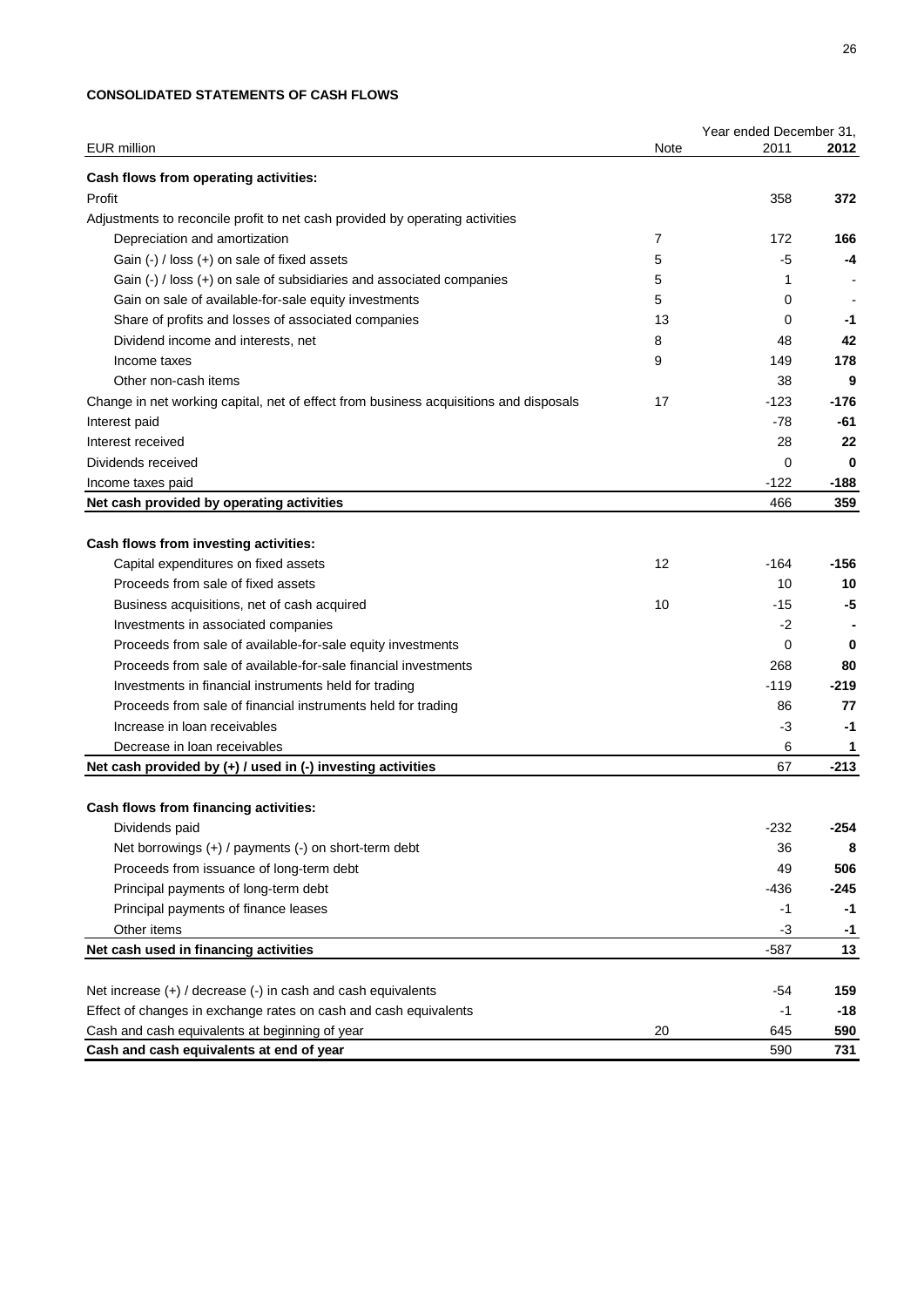#### **CONSOLIDATED STATEMENTS OF CHANGES IN SHAREHOLDERS' EQUITY**

|                                                                  |                  | Cumulative                 | Fair value               |                      | <b>Equity</b>                   |                              |                 |
|------------------------------------------------------------------|------------------|----------------------------|--------------------------|----------------------|---------------------------------|------------------------------|-----------------|
| <b>EUR</b> million                                               | Share<br>capital | translation<br>adjustments | and other<br>reserves    | Retained<br>earnings | attributable to<br>shareholders | Non-controlling<br>interests | Total<br>equity |
| Balance at December 31, 2010                                     | 241              | 46                         | 726                      | 1,036                | 2,049                           | 22                           | 2,071           |
|                                                                  |                  |                            |                          |                      |                                 |                              |                 |
| Profit                                                           |                  |                            |                          | 356                  | 356                             | $\overline{2}$               | 358             |
| Other comprehensive income (+) / expense (-)                     |                  |                            |                          |                      |                                 |                              |                 |
| Cash flow hedges, net of tax                                     |                  |                            | $-22$                    |                      | -22                             |                              | $-22$           |
| Available-for-sale equity investments, net of tax                |                  |                            | 0                        |                      | $\mathbf 0$                     |                              | $\mathbf 0$     |
| Currency translation on subsidiary net investments               |                  | $-11$                      |                          |                      | $-11$                           |                              | $-11$           |
| Net investment hedge gains (+) / losses (-), net of tax          |                  | 10                         |                          |                      | 10                              |                              | 10              |
| Defined benefit plan acturial gains (+) / losses (-), net of tax |                  | ٠                          |                          | $-35$                | $-35$                           |                              | $-35$           |
| Total comprehensive income (+) / expense (-)                     |                  | $-1$                       | $-22$                    | 321                  | 298                             | $\overline{2}$               | 300             |
| <b>Dividends</b>                                                 |                  |                            |                          | $-232$               | -232                            | -1                           | $-233$          |
| Redemption of own shares                                         |                  |                            | 0                        |                      | 0                               |                              | $\mathbf 0$     |
| Share-based payments, net of tax                                 |                  |                            | $\overline{2}$           | 0                    | $\overline{2}$                  |                              | $\overline{2}$  |
| Other                                                            |                  |                            | 0                        | $-2$                 | -2                              | $-1$                         | -3              |
| Changes in non-controlling interests                             |                  |                            | $\overline{\phantom{a}}$ | 0                    | 0                               | -1                           | $-1$            |
| Balance at December 31, 2011                                     | 241              | 45                         | 706                      | 1,123                | 2,115                           | 21                           | 2,136           |
| Profit                                                           |                  |                            |                          | 373                  | 373                             | $-1$                         | 372             |
| Other comprehensive income (+) / expense (-)                     |                  |                            |                          |                      |                                 |                              |                 |
| Cash flow hedges, net of tax                                     |                  |                            | 7                        |                      | $\overline{7}$                  |                              | $\overline{7}$  |
| Available-for-sale equity investments, net of tax                |                  |                            | 0                        |                      | 0                               |                              | 0               |
| Currency translation on subsidiary net investments               |                  | $-22$                      |                          |                      | $-22$                           |                              | $-22$           |
| Net investment hedge gains (+) / losses (-), net of tax          |                  |                            |                          |                      |                                 |                              |                 |
| Defined benefit plan acturial gains (+) / losses (-), net of tax |                  |                            | $\blacksquare$           | $-16$                | $-16$                           | $\blacksquare$               | $-16$           |
| Total comprehensive income (+) / expense (-)                     |                  | $-22$                      | $\overline{7}$           | 357                  | 342                             | $-1$                         | 341             |
| <b>Dividends</b>                                                 |                  |                            |                          | $-254$               | $-254$                          | $-1$                         | $-255$          |
| Redemption of own shares                                         |                  |                            | 0                        |                      | 0                               |                              | $\mathbf 0$     |
| Share-based payments, net of tax                                 |                  |                            | 3                        | 0                    | 3                               |                              | 3               |
| Other                                                            |                  |                            | 2                        | -1                   | 1                               | $\mathbf{1}$                 | $\overline{2}$  |
| Changes in non-controlling interests                             |                  |                            |                          | 0                    | $\Omega$                        | 0                            | $\mathbf 0$     |
| Balance at December 31, 2012                                     | 241              | 23                         | 718                      | 1,225                | 2.207                           | 20                           | 2,227           |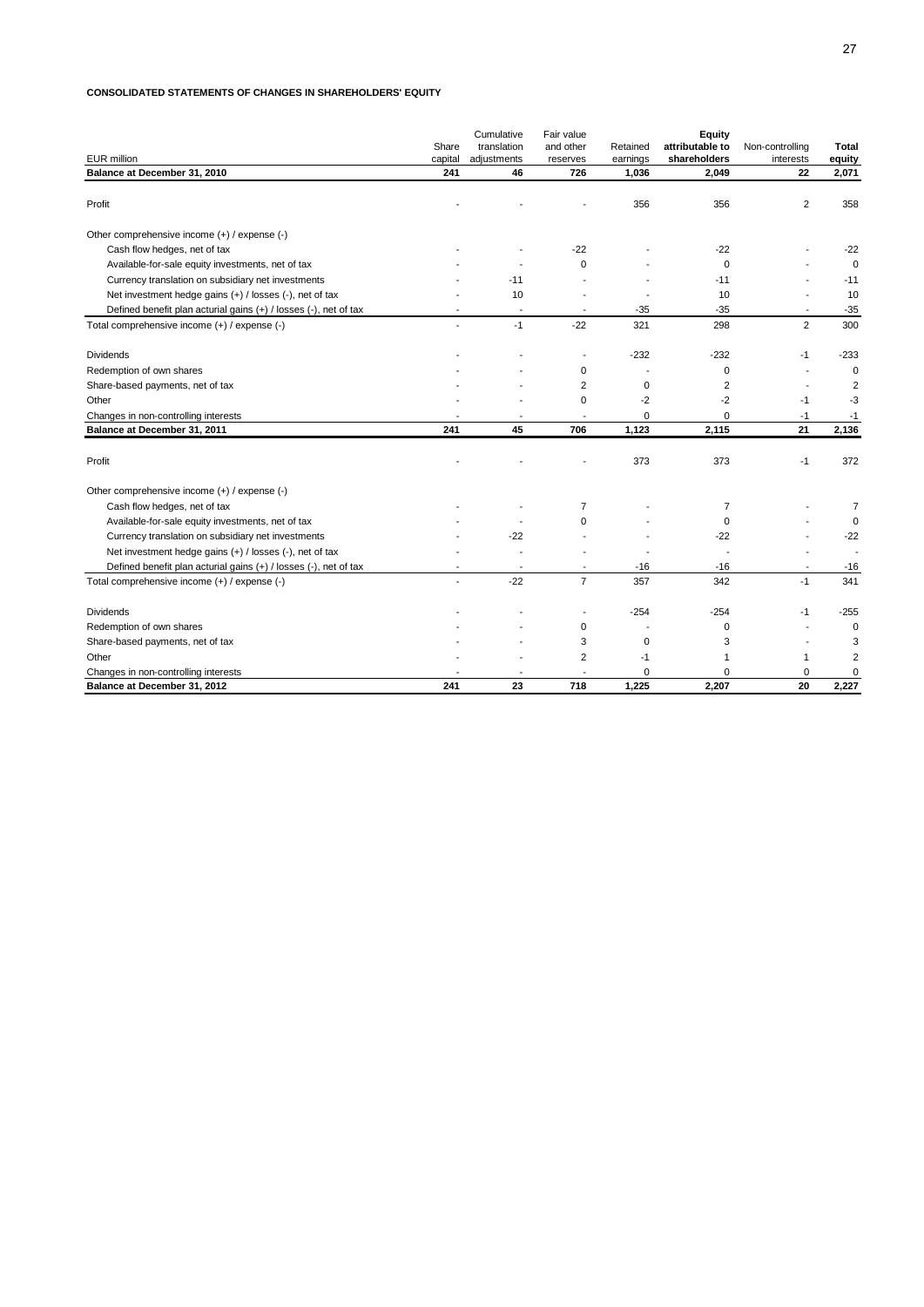# **1 Accounting principles**

#### **Description of businesses**

Metso Corporation (the "Parent Company") and its subsidiaries (together with the Parent Company, "Metso" or the "Group") form a global supplier of sustainable technology and services, which designs, develops and produces systems, automation solutions, machinery and equipment for process industries. The main customers operate in mining, construction, oil and gas, pulp, paper as well as in power generation industries.

Metso Corporation is a publicly listed company and its shares are listed on the NASDAQ OMX Helsinki Ltd under the trading symbol MEO1V. Metso Corporation is domiciled in Finland and the address of the Group Head Office is Fabianinkatu 9A, 00130 Helsinki, Finland.

These consolidated financial statements were authorized for issue by the Board of Directors on February 7, 2013 after which, in accordance with Finnish Company Law, the financial statements are either approved, amended or rejected in the Annual General Meeting.

#### **Basis of preparation and changes in accounting policies**

The consolidated financial statements, prepared in accordance with International Financial Reporting Standards ("IFRS") as adopted by the EU include the financial statements of Metso Corporation and its subsidiaries. There are no differences between IFRS standards and interpretations as adopted by the EU, as applied in Metso, and IFRS as written by the International Accounting Standards Board ("IASB").

There are no new standards or amendments to existing standards applicable from January 1, 2012 onwards with material impact to these financial statements.

## **Use of estimates**

The preparation of financial statements, in conformity with IFRS, requires management to make estimates and assumptions that affect the reported amounts of assets and liabilities and disclosure of contingent assets and liabilities at the dates of the financial statements and the reported amounts of revenues and expenses during the reporting period. Actual results could differ from those estimates.

#### **Accounting convention**

The financial statements are prepared under the historical cost convention, except for assets and liabilities classified as fair valued through profit and loss, available-for-sale investments, financial instruments held for trading and derivative instruments, which are recognized at fair value.

# **Principles of consolidation**

## *Subsidiaries*

The consolidated financial statements include the financial statements of the Parent Company and each of those companies in which it owns, directly or indirectly through subsidiaries, over 50 percent of the voting rights or in which it is in a position to govern the financial and operating policies of the entity. The companies acquired during the financial period have been consolidated from the date Metso acquired control. Subsidiaries sold have been included up to their date of disposal.

All intercompany transactions, balances and gains or losses on transactions between subsidiaries are eliminated as part of the consolidation process. Non-controlling interests are presented in the consolidated balance sheets within equity, separate from the equity attributable to shareholders. Non-controlling interests are separately disclosed in the consolidated statements of income.

Acquisitions of businesses are accounted for using the acquisition method. The purchase consideration of an acquisition is measured at fair value over the assets given up, shares issued or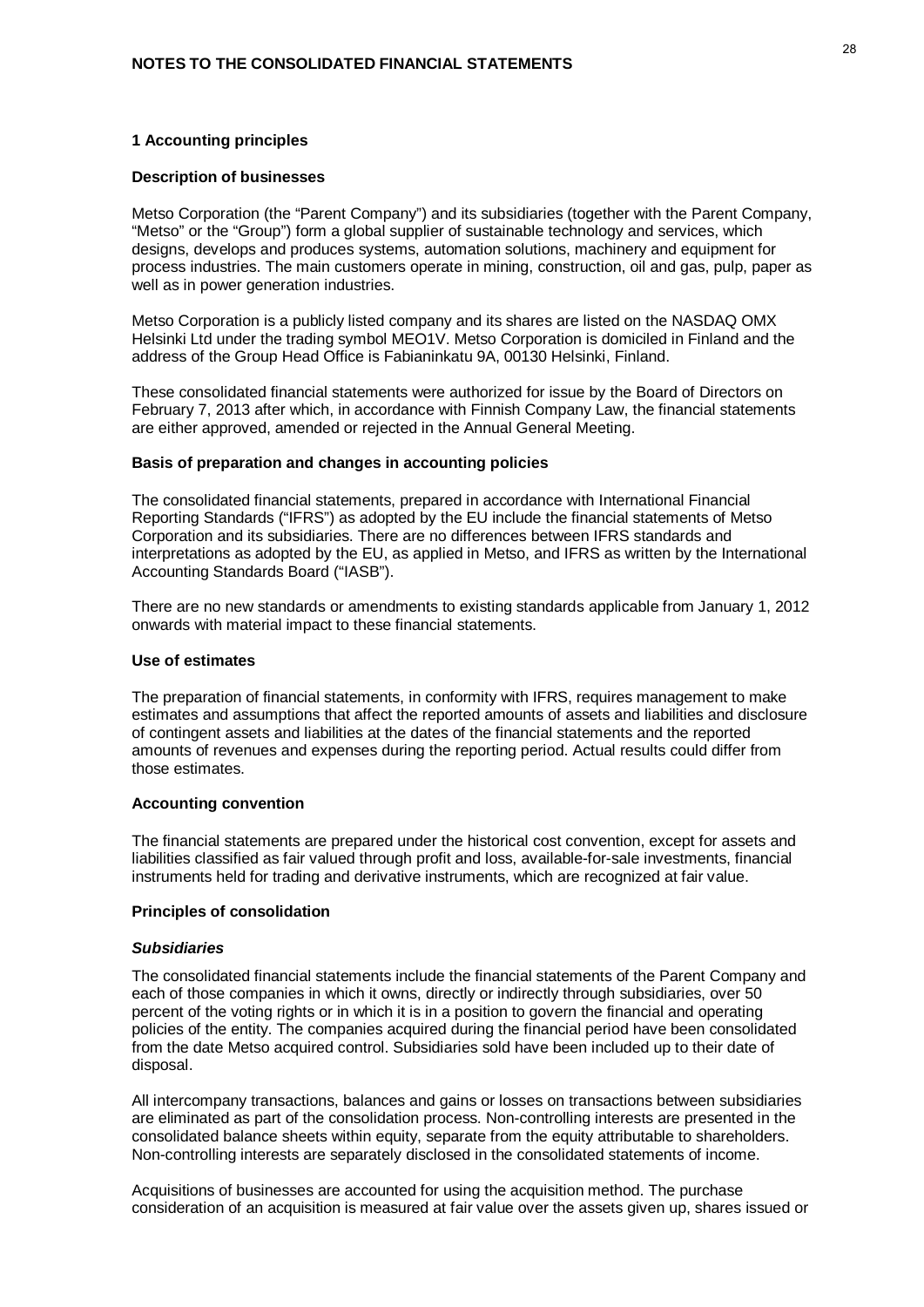liabilities incurred or assumed at the date of acquisition. For each acquisition the non-controlling interest in the acquiree, if any, can be recognized either at fair value or at the non-controlling interest's proportionate share of the acquiree's net assets. The excess acquisition price over the fair value of net assets acquired is recognized as goodwill (see also intangible assets). If the purchase consideration is less than the fair value of the Group's share of the net assets acquired, the difference is recognized directly through profit and loss.

Transactions with non-controlling interests are regarded as transactions with equity owners. In case of purchases from non-controlling interests, the difference between any consideration paid and the relevant share of the carrying value of net assets acquired in the subsidiary is recorded in shareholders' equity. Gains or losses on disposals to non-controlling interests are also recorded directly in shareholders' equity.

# *Associated companies and joint ventures*

The equity method of accounting is used for investments in associated companies in which the investment provides Metso the ability to exercise significant influence over the operating and financial policies of the investee company. Such influence is presumed to exist for investments in companies in which Metso's direct or indirect ownership is between 20 and 50 percent of the voting rights. Investments in associated companies are initially recognized at cost after which Metso's share of their post-acquisition retained profits and losses is included as part of investments in associated companies in the consolidated balance sheets.

Under the equity method, the share of profits and losses of associated companies and joint ventures is presented separately in the consolidated statements of income.

Investments in joint ventures in which Metso has the power to jointly govern the financial and operating activities of the investee company are accounted for using the equity method.

# **Segment reporting**

Metso's operations are divided into three operating segments: Mining and Construction, Automation and Pulp, Paper and Power. The performances of the segments are regularly reviewed by the chief operating decision maker, in Metso the Board of Directors, to decide on allocation of resources and to assess the performance.

The performance of each segment is reported in the notes using same measurements and subtotals as reported to the chief operating decision maker. One key indicator of performance is EBITA (Earnings before interest, taxes and amortization). The performance is also analyzed by excluding from EBITA items qualifying as non-recurring, such as capacity adjustment costs, outcome of material intellectual property rights disputes, gains and losses on business disposals, business prospection and acquisition costs and other infrequent events, as these items reduce the comparability of the segments' performance from one period to another.

The accounting policies applicable to the segment reporting are the same as those used for establishing the consolidated financial statements.

#### **Foreign currency translation**

The financial statements are presented in euros, which is the Parent Company's functional currency and Metso's presentation currency.

Transactions in foreign currencies are recorded at the rates of exchange prevailing at the date of the transaction. At the end of the accounting period, unsettled foreign currency transaction balances are valued at the rates of exchange prevailing at the balance sheet date. Trade flow related foreign currency exchange gains and losses are recorded in other operating income and expenses, unless the foreign currency denominated transactions have been subject to hedge accounting, in which case the related exchange gains and losses are recorded in the same line item as the hedged transaction. Foreign exchange gains and losses associated with financing are entered as a net amount under financial income and expenses.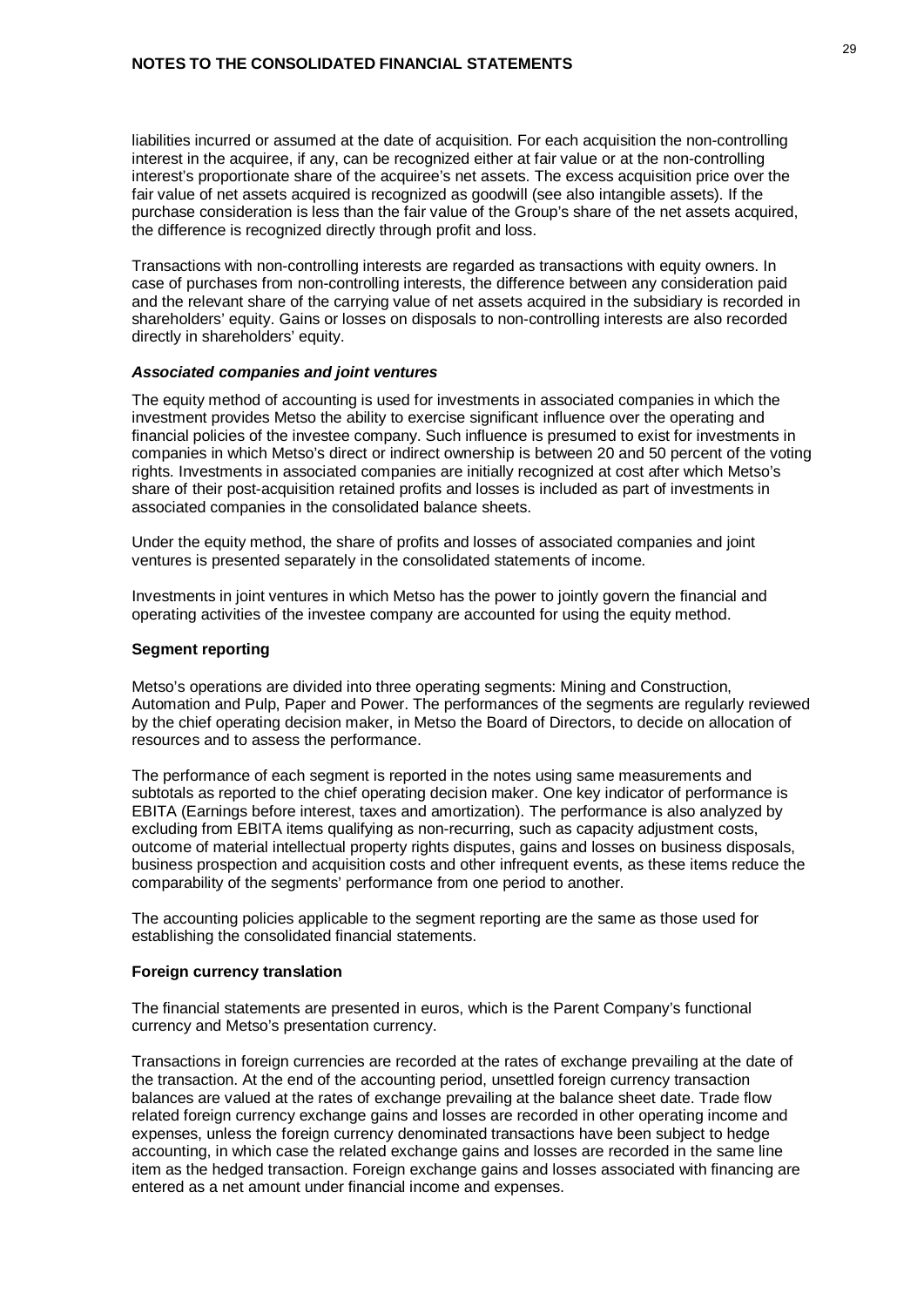The statements of income of subsidiaries with a functional currency different from the presentation currency are translated into euro at the average exchange rates for the financial year and the balance sheets are translated at the exchange rate of the balance sheet date. This exchange rate difference is recorded through Other Comprehensive Income/Expense (OCI) in the cumulative translation adjustment line item in equity.

The translation differences arising from subsidiary net investments and long-term subsidiary loans without agreed settlement dates are recognized through the OCI to the cumulative translation adjustments under equity. When Metso hedges the net investment of its foreign subsidiaries with foreign currency loans and with financial derivatives, the translation difference is adjusted by the currency effect of hedging instruments which has been recorded, net of taxes, through the OCI in equity. When a foreign entity is disposed of, the respective accumulated translation difference, including the effect from qualifying hedging instruments, is reversed through the OCI and recognized in the consolidated statements of income as part of the gain or loss on the sale. If the equity of a foreign currency denominated subsidiary is reduced by reimbursement of invested funds, the translation difference relating to the reduction is reversed through the OCI and recognized in the consolidated statements of income.

## **Derivative financial instruments**

Derivatives are initially recognized in the balance sheet at fair value and subsequently measured at their fair value at each balance sheet date. Derivatives are designated at inception either as hedges of firm commitments or forecasted transactions (cash flow hedge) or as hedges of fixed rate debt (fair value hedge), or as hedges of net investment in a foreign operation (net investment hedge), or as derivatives at fair value through profit and loss that do not meet the hedge accounting criteria.

In case of hedge accounting, Metso documents at inception the relationship between the hedging instruments and hedged items in accordance with its risk management strategy and objectives. Metso also tests the effectiveness of the hedge relationships at hedge inception and quarterly both prospectively and retrospectively.

Derivatives are classified as non-current assets or liabilities when the remaining maturity exceeds 12 months and as current assets or liabilities when the remaining maturity is less than 12 months.

#### *Cash flow hedge*

Metso applies cash flow hedge accounting to certain interest rate swaps, foreign currency forward contracts and to electricity forwards.

Metso designates only the currency component of the foreign currency forward contracts as the hedging instrument to hedge foreign currency denominated firm commitments. The interest component is recognized under other operating income and expenses, net. The gain or loss relating to the effective portion of the currency forward contracts is recognised in the income statement concurrently with the underlying in the same line item. The effective portion of foreign currency forwards hedging sales and purchases is recognized in the net sales and the cost of goods sold, respectively. The gain or loss relating to the effective portion of interest rate swaps hedging variable rate borrowings is reversed from the hedge reserve through the OCI to the income statement within financial items concurrently with the recognition of the underlying. Both at hedge inception and at each balance sheet date an assessment is performed to ensure the continued effectiveness of the designated component of the derivatives in offsetting changes in the fair values of the cash flows of hedged items.

Metso assesses regularly the effectiveness of the fair value changes of the electricity forwards in offsetting the changes in the fair value changes of the underlying forecasted electricity purchases in different countries. The gain or loss relating to the effective portion of the electricity forward contracts is recognised in the cost of goods sold.

The effective portion of the derivatives is recognized through OCI in the hedge reserve under equity and reversed through OCI to be recorded through profit and loss concurrently with the underlying transaction being hedged.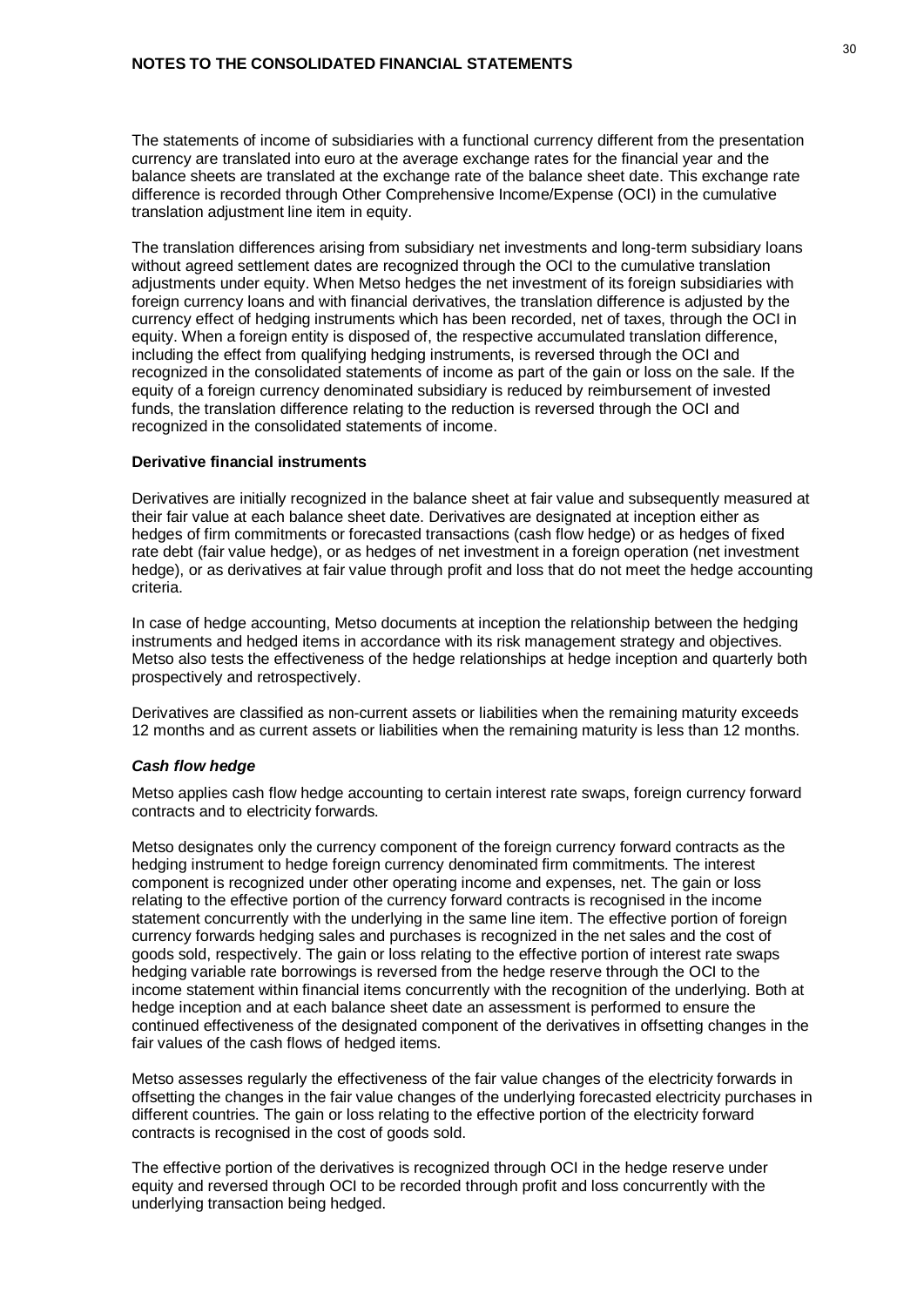The gain or loss relating to the ineffective portion of the derivatives is reported under other operating income and expenses, net or under financial items when contracted to hedge variable rate borrowings. Should a hedged transaction no longer be expected to occur, any cumulative gain or loss previously recognized under equity is reversed through OCI to profit and loss.

# *Fair value hedge*

Metso applies fair value hedge accounting to certain fixed rate loans. The change in fair value of the interest rate swap hedging the loan is recognized through profit and loss concurrently with the change in value of the underlying. Both at inception and quarterly the effectiveness of the derivatives is tested by comparing their change in fair value against those of the underlying instruments.

# *Net investment hedge*

Metso may hedge its net foreign investments in certain currencies to reduce the effect of exchange rate fluctuations. The hedging instruments are mainly foreign currency loans and foreign currency forward contracts. Both realized and unrealized exchange gains and losses measured on these instruments are recorded, net of taxes, through OCI in a separate component of equity against the translation differences arising from consolidation to the extent these hedges are effective. The interest portion of derivatives qualifying as hedges of net investment is recognized under financial income and expenses, net.

# *Derivatives at fair value through profit and loss*

Certain derivative instruments do not qualify for hedge accounting. These instruments, which have been contracted to mitigate risks arising from operating and financing activities, comprise foreign exchange forward contracts, currency and interest rate options, interest rate swaps and swap agreements for nickel.

Changes in the fair value of interest rate swaps are recognized in interest expenses. Changes in the fair value of foreign exchange forward contracts are mainly recognized in other operating income and expenses. However, when the foreign exchange forwards have been contracted to mitigate the exchange rate risks arising from foreign currency denominated cash and from financial instruments used for cash management, the changes in fair value of the derivatives are recognized in financial income and expenses, net. Changes in the fair value of other derivative instruments such as commodity instruments are recognized in other operating income and expenses, net.

# *Fair value estimation of derivative instruments*

The fair value of the foreign currency forward contracts is determined using forward exchange market rates at the balance sheet date. The fair value of the interest rate swaps is calculated as the present value of the estimated future cash flows based on observable yield curves. The fair value of the commodity forwards and swaps are based on quoted market prices at the balance sheet date. The fair value of options is determined using Black-Scholes valuation model.

## **Employee benefits**

#### *Share-based payments*

Metso has share-based incentive plans for its key personnel.

The equity-settled share awards are valued based on the market price of the Metso share as of the grant date, and recognized as an employee benefit expense over the vesting period with corresponding entry in other reserves of the equity. The liability resulting from the cash-settled transactions is measured based on the market price of the Metso share as of the balance sheet date and accrued as an employee benefit expense with corresponding entry in the current liabilities until the settlement date.

Market conditions, such as the total shareholder return upon which vesting is conditioned, is taken into account when estimating the fair value of the equity instruments granted. The expense relating to the market condition is recognized irrespective of whether that market condition is satisfied.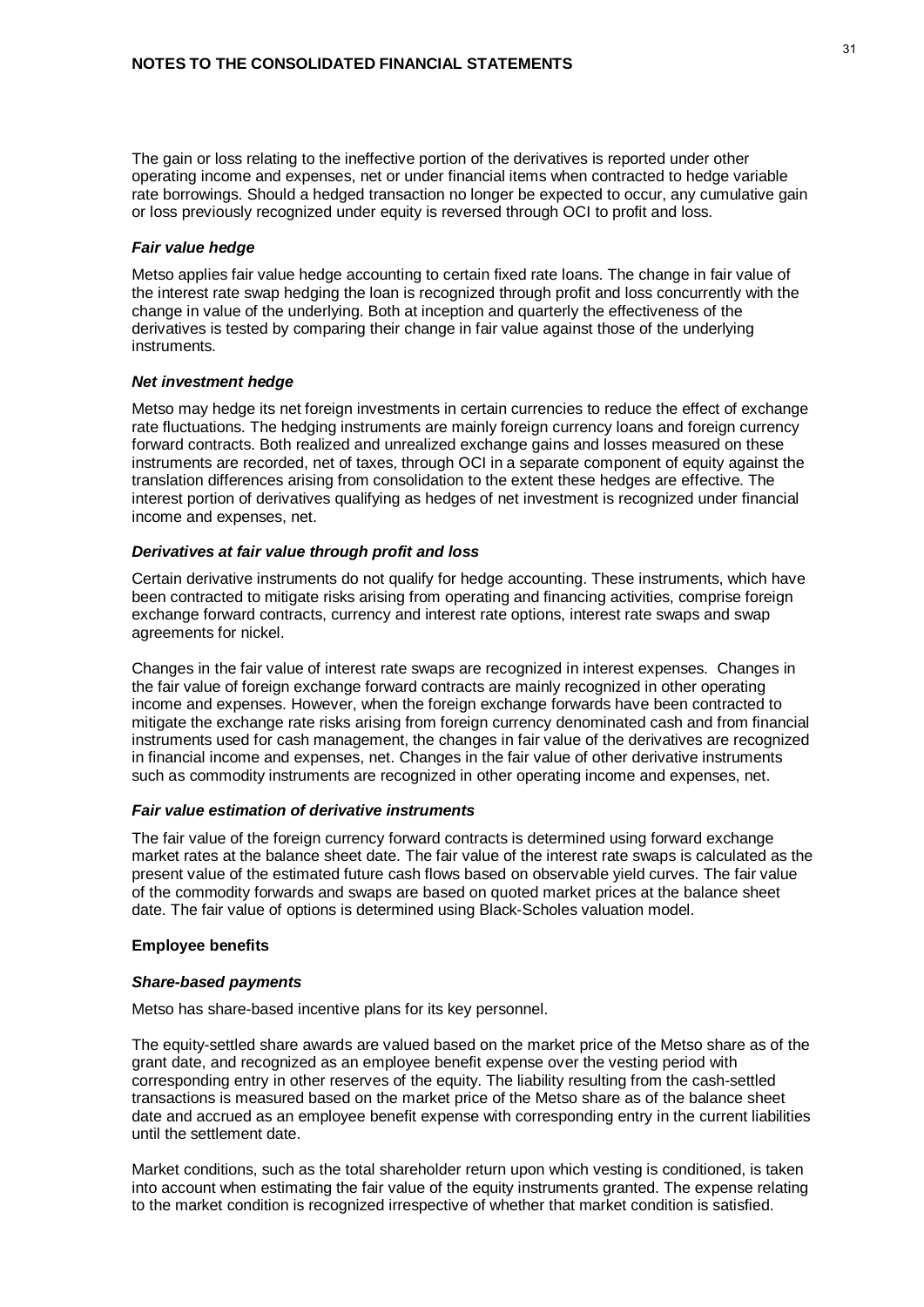Non-market vesting conditions, such as operating profit, services business growth, return on capital employed and earnings per share targets, are included in assumptions about the amount of sharebased payments that are expected to vest. At each balance sheet date, Metso revises its estimates on the amount of share-based payments that are expected to vest. The impact of the revision to previous estimate is recognized through profit and loss with corresponding adjustment to equity and current liabilities, as appropriate.

#### *Pensions and coverage of pension liabilities*

Metso has several different pension schemes in accordance with local regulations and practices in countries where it operates. In certain countries, the pension schemes are defined benefit plans with retirement, disability, death, and other post retirement benefits, such as health services, and termination income benefits. The retirement benefits are usually based on the number of service years and the salary levels of the final service years. The schemes are generally funded through payments to insurance companies or to trustee-administered funds as determined by periodic actuarial calculations.

In addition, certain companies within Metso have multi-employer pension arrangements and defined contribution pension schemes. The contributions to defined contribution plans and to multiemployer and insured plans are charged to profit and loss concurrently with the payment obligations.

In the case of defined benefit plans, the liability recognized from the plan is the present value of the defined benefit obligation as of the balance sheet date, adjusted by the fair value of the plan assets and by the unamortized portion of past service cost. Independent actuaries calculate the defined benefit obligation by applying the projected unit credit method under which the estimated future cash flows are discounted to their present value using the interest rates approximating the terms of the pension engagement. The cost of providing retirement and other post retirement benefits to the personnel is charged to profit and loss concurrently with the service rendered by the personnel. Actuarial gains and losses arising from experience adjustments, changes in actuarial assumptions and amendments to plans are recognized through OCI into shareholders' equity.

#### **Revenue recognition**

Revenues from goods and services sold are recognized, net of sales taxes and discounts, when substantially all the risks and rewards of ownership are transferred to the buyer or when legal title of the goods and responsibility for shipment has been transferred to the buyer. The transfer of risk takes place either when the goods are shipped or made available to the buyer for shipment depending on the terms of the contract. The credit worthiness of the buyer is verified before engaging into a sale. However, if a risk of non-payment arises after revenue recognition, a provision for non-collectability is established.

# *Percentage-of-completion method*

Sales and anticipated profits under engineering and construction contracts are recorded on a percentage-of-completion basis. The stage of completion is determined either by units of delivery, which are based on predetermined milestones and on the realized value added (contract value of the work performed to date) or by the cost-to-cost method of accounting. Estimated contract profits are recorded in earnings in proportion to recorded sales. In the cost-to-cost method, sales and profits are recorded after considering the ratio of accumulated costs to estimated total costs to complete each contract. Subcontractor materials, labor and equipment, are included in sales and costs of goods sold when management believes that Metso is responsible for the ultimate acceptability of the project. Changes to total estimated contract costs and losses, if any, are recognized in the period in which they are determined.

#### *Service revenue*

Revenues from short-term service contracts are recognized once the service has been rendered. Revenues from long-term service contracts are recognized using the cost-to-cost method.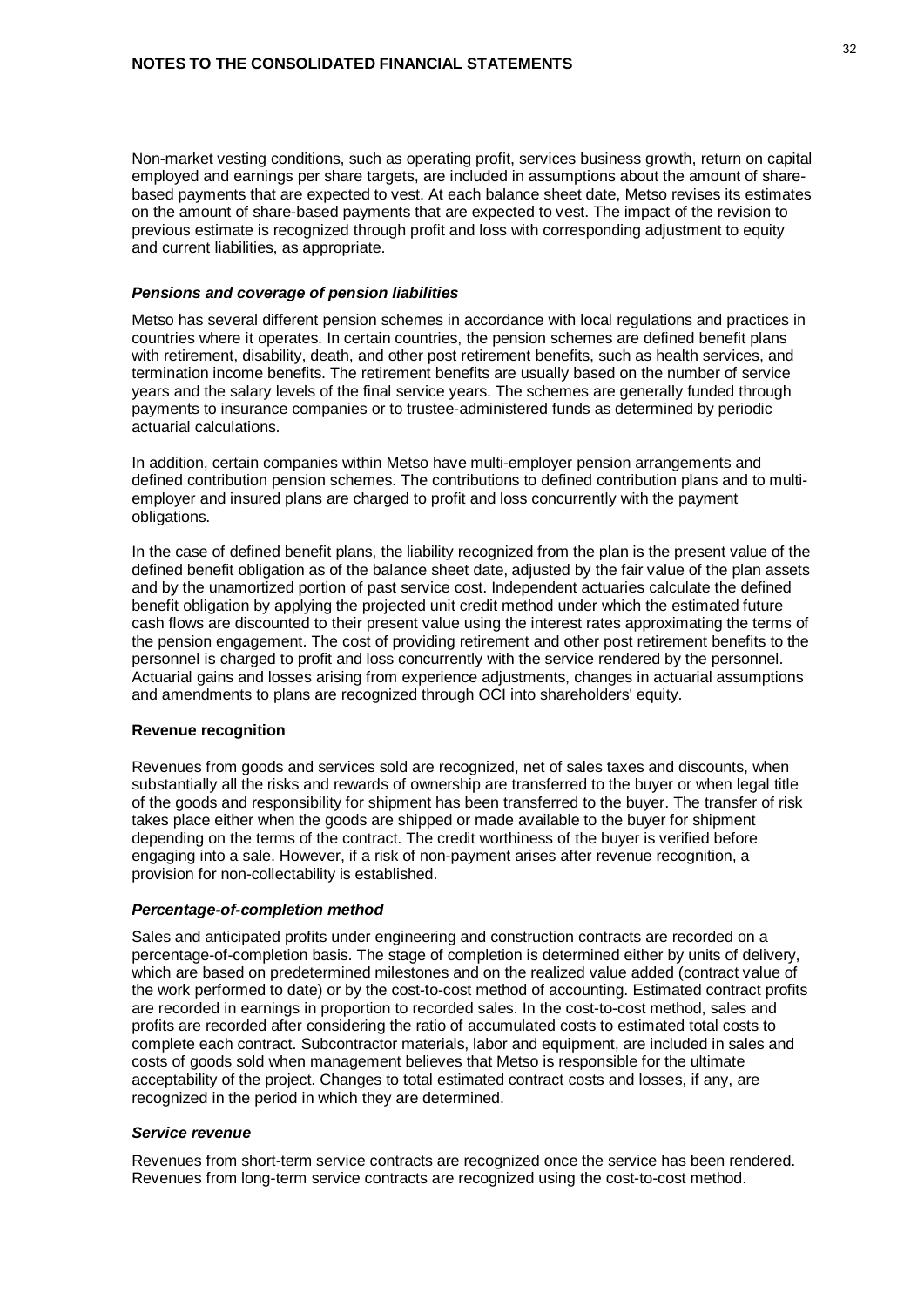#### *Trade-ins*

Sales against which trade-ins are accepted are recorded at contract price. Any reduction between the agreed trade-in price and its recorded value in the inventory is recognized in cost of goods sold concurrently with the sale.

# **Government grants**

Government grants relating to acquisition of property, plant and equipment are deducted from the acquisition cost of the asset and they reduce the depreciation charge of the related asset. Other government grants are deferred and recognized in profit and loss concurrently with the costs they compensate.

# *Emission rights and trading*

Metso has received emission rights under the European Emission Trading Scheme. These rights, for the recognition of which there are no authoritative rules, are recognized as government grants at acquisition price and as they have been granted free of charge their acquisition value is nil. They are being consumed concurrently with  $CO<sub>2</sub>$  emissions over the compliance period. Any excess of rights is disposed of and the gain is recognized under other operating income. Should the emissions made exceed the initially allocated rights, additional rights are acquired at prevailing market price and recognized as cost in the costs of goods sold.

# **Other operating income and expenses, net**

Other operating income and expenses, net, comprise income and expenses, which do not directly relate to the operating activity of businesses within Metso or which arise from unrealized and realized changes in fair value of foreign currency denominated financial instruments associated with the operating activity, including forward exchange contracts. Such items include costs related to significant restructuring programs, gains and losses on disposal of assets, except for those qualifying as discontinued operations, and foreign exchange gains and losses, excluding those qualifying for hedge accounting and those, which are reported under financial income and expenses, net. Additionally, non recoverable foreign taxes, which are not based on taxable profits, are reported in other operating income and expenses, net. These include for example foreign taxes and/or suchlike payments not based on Double Tax Treaties in force.

## **Income taxes**

Income taxes presented in the consolidated statements of income consist of current and deferred taxes. Current taxes include estimated taxes corresponding to the Group companies' taxable results for the financial year and adjustments to taxes for previous years.

A deferred tax liability or asset has been determined for all temporary differences between the tax bases of assets and liabilities and their amounts in financial reporting, using the enacted tax rates effective for the future years. The deferred tax liabilities are recognized in the balance sheet in full, and the deferred tax assets are only recognized when it is probable that there will be sufficient taxable profit against which the asset can be utilized. Deferred taxes are accounted for asset and liabilities acquired in business combinations.

No deferred tax liability has been recognized for undistributed earnings of domestic subsidiaries (i.e. Finnish) since such earnings can be transferred to the Parent Company without tax consequences. Metso does not provide deferred income taxes on undistributed earnings of foreign subsidiaries, except in subsidiaries where Metso has elected to distribute earnings in prior years and, which become subject to additional non-recoverable taxes triggered by a distribution.

#### **Earnings per share**

Basic earnings per share are calculated by dividing the profit attributable to equity shareholders of the Parent Company by the weighted average number of ordinary shares in issue during the year, excluding own shares held by the Parent Company.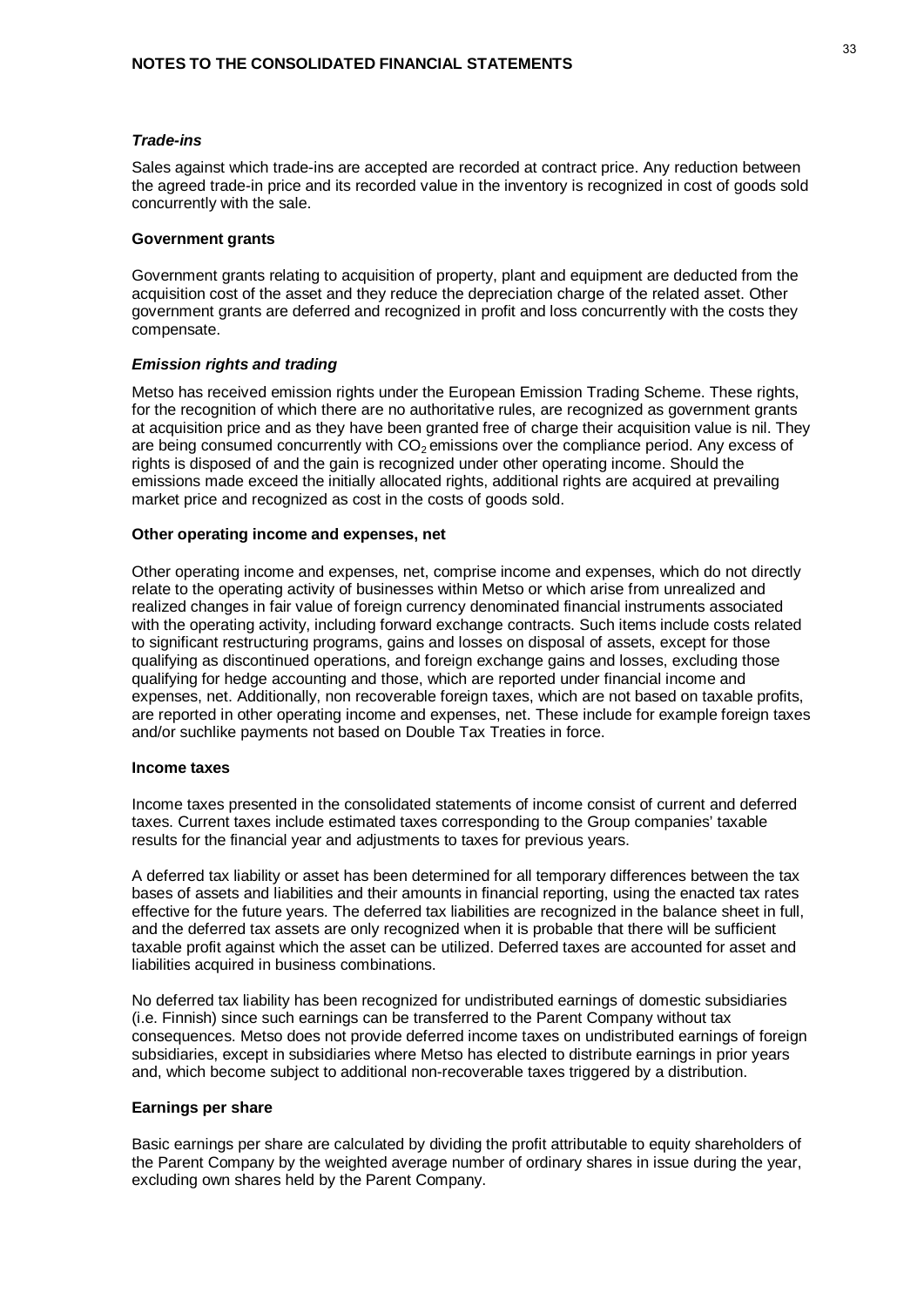Diluted earnings per share are calculated by including the potentially diluting ordinary shares to the weighted average number of ordinary shares in issue excluding own shares. The potentially diluting ordinary shares are related to the share ownership plans targeted to Metso's key personnel.

# **Fixed assets**

Fixed assets comprise intangible assets and property, plant and equipment.

## *Intangible assets*

Intangible assets, which comprise mainly goodwill, trademarks, patents and licenses, are stated at historical cost less accumulated amortization and impairment loss, if any. Goodwill and intangible assets with indefinite useful lives, such as brands, are not amortized, but tested annually for impairment.

# *Amortization of intangible assets*

Amortization of intangible assets with a definite useful life is calculated on a straight-line basis over the expected economic lives of the assets as follows:

| Patents and licenses                    | 5-10 years     |
|-----------------------------------------|----------------|
| Computer software                       | 3-5 years      |
| Technology                              | 3-15 years     |
| Customer relationships                  | 3-12 years     |
| Other intangibles (incl. order backlog) | $<$ 1-15 years |

Expected useful lives are reviewed at each balance sheet date and if they differ significantly from previous estimates, the remaining amortization periods are adjusted accordingly.

The carrying value of intangible assets subject to amortization is reviewed for impairment whenever events and changes in circumstances indicate that the carrying amount of an asset may not be recoverable. A previously recognized impairment loss may be reversed if there is a significant improvement to the circumstances having initially caused the impairment, however not to a higher value than the carrying amount, which would have been recorded had there been no impairment in prior years.

#### *Impairment of intangible assets with indefinite useful lives*

The carrying value of goodwill for each segment and of other intangible assets with indefinite useful lives are reviewed annually or more frequently for impairment, if the facts and circumstances, such as declines in sales, operating profit or cash flows or material adverse changes in the business environment, suggest that its carrying value may not be recoverable. The testing of goodwill is performed at the cash generating unit level, whereas the testing of other intangible assets with an indefinite useful life is either performed as part of a cash generating unit or separately if the asset generates independent cash flows. The annual testing may be performed using previous year's recoverable amounts of the cash generating units, if there has not been any significant changes to the assets and liabilities of the cash generating unit and if in the previous testing the recoverable value clearly exceeded the carrying values tested, and if the likelihood that the current recoverable value would be less than the current carrying value of the cash generating unit is remote. Metso uses a discounted cash flow analysis to assess the fair value of goodwill or of another intangible asset subject to testing. A previously recognized impairment loss on goodwill is not reversed even if there is a significant improvement in circumstances having initially caused the impairment.

#### *Research and development costs*

Research and development costs are mainly expensed as incurred. Research and development costs comprise salaries, administration costs, depreciation and amortization of tangible and intangible fixed assets. Development costs meeting certain capitalization criteria under IAS 38 are capitalized and amortized during the expected economic life of the underlying technology.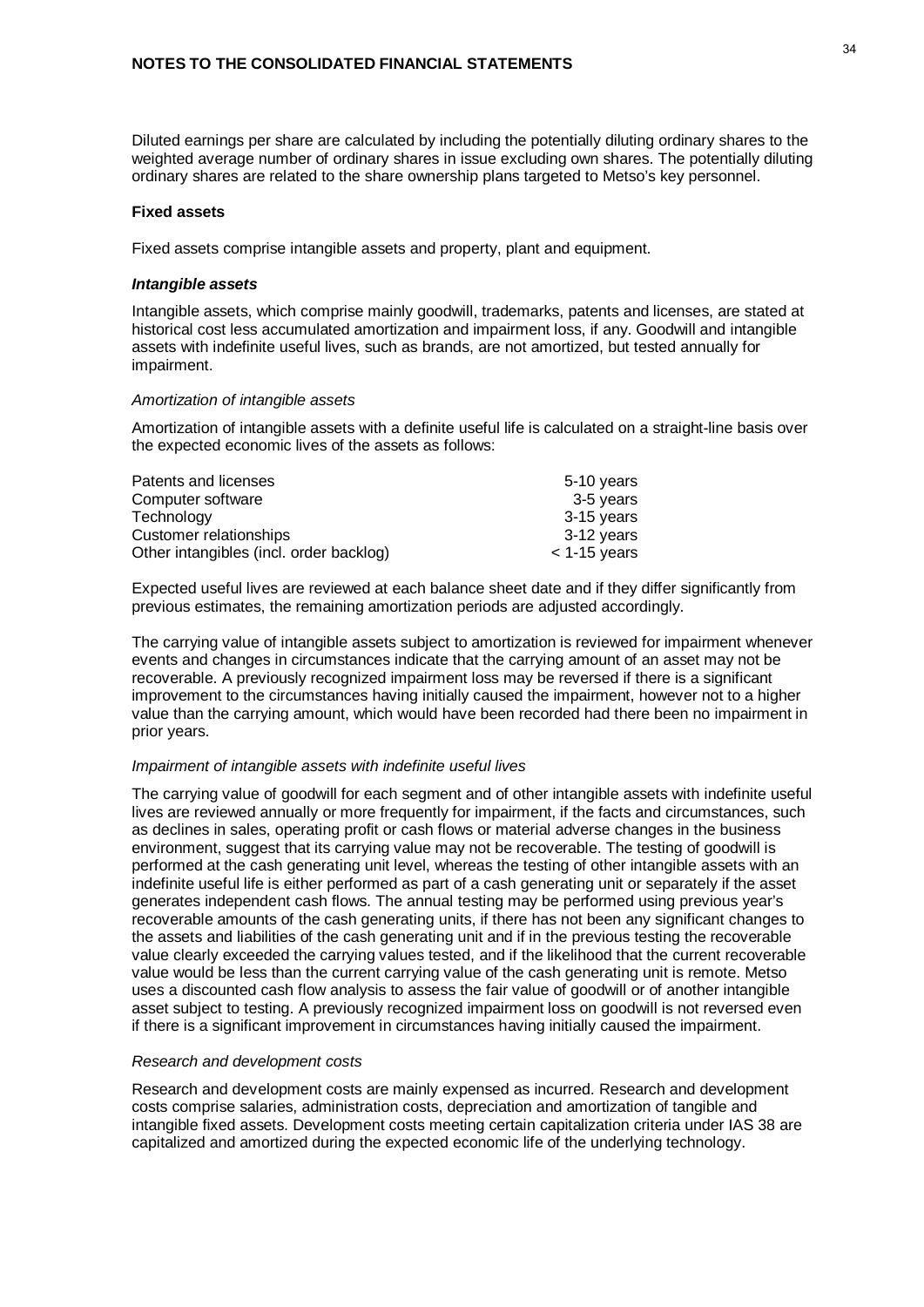## *Property, plant and equipment*

Property, plant and equipment are stated at historical cost, less accumulated depreciation and impairment loss, if any. Land and water areas are not depreciated.

Depreciation is calculated on a straight-line basis over the expected useful lives of the assets as follows:

| Buildings and structures | 15-40 years |
|--------------------------|-------------|
| Machinery and equipment  | 3-20 years  |

Expected useful lives are reviewed at each balance sheet date and if they differ significantly from previous estimates, the remaining depreciation periods are adjusted accordingly.

Subsequent improvement costs related to an asset are included in the carrying value of such asset or recognized as a separate asset, as appropriate, only when the future economic benefits associated with the costs are probable and the related costs can be separated from normal maintenance costs.

Metso reviews property, plant and equipment to be held and used by the company for impairment whenever events and changes in circumstances indicate that the carrying amount of an asset may not be recoverable. Impairment of property, plant and equipment and capital gains and losses on their disposal are included in other operating income and expenses, net. Previously recognized impairment on property, plant and equipment is reversed only if there has been a significant change in the estimates used to determine the recoverable amount, however not to exceed the carrying value, which would have been recorded had there been no impairment in prior years.

#### *Capitalization of interest expenses*

The interest expenses of self-constructed investments are capitalized in Metso's financial statements. The capitalized interest expense is amortized over the estimated useful life of the underlying asset.

## *Leases*

Leases for property, plant and equipment, where Metso has substantially all the risks and rewards of ownership, are classified as finance leases. Finance leases are capitalized at the inception of the lease at the lower of the fair value of the leased property or the present value of the minimum lease payments. Each lease payment is allocated between the liability and finance charges. The corresponding rental obligations, net of finance charges, are included in long-term debt, and the interest element is charged to profit and loss over the lease period. Property, plant and equipment acquired under finance leases are depreciated over the useful life of the asset or over the lease period, if shorter.

Leases of property, plant and equipment, where the lessor retains a significant portion of the risks and rewards, are classified as operating leases. Payments under operating leases are expensed as incurred.

## **Financial assets and liabilities**

Metso classifies its financial investments into the following categories: assets and liabilities at fair value through profit and loss, loans and receivables, and available-for-sale financial assets. The classification is determined at the time of the acquisition depending on the intended purpose. Assets at fair value through profit and loss comprise derivatives and financial instruments designated as at fair value through profit and loss upon initial recognition.

Available-for-sale financial assets are further classified into available-for-sale equity investments and available-for-sale financial investments. Loans and receivables include loans and other interest bearing receivables and other receivables, which are not interest bearing.

Purchases and sales of assets and liabilities at fair value through profit and loss, and loans and receivables are recognized or derecognized on the trade date, i.e. the date Metso commits to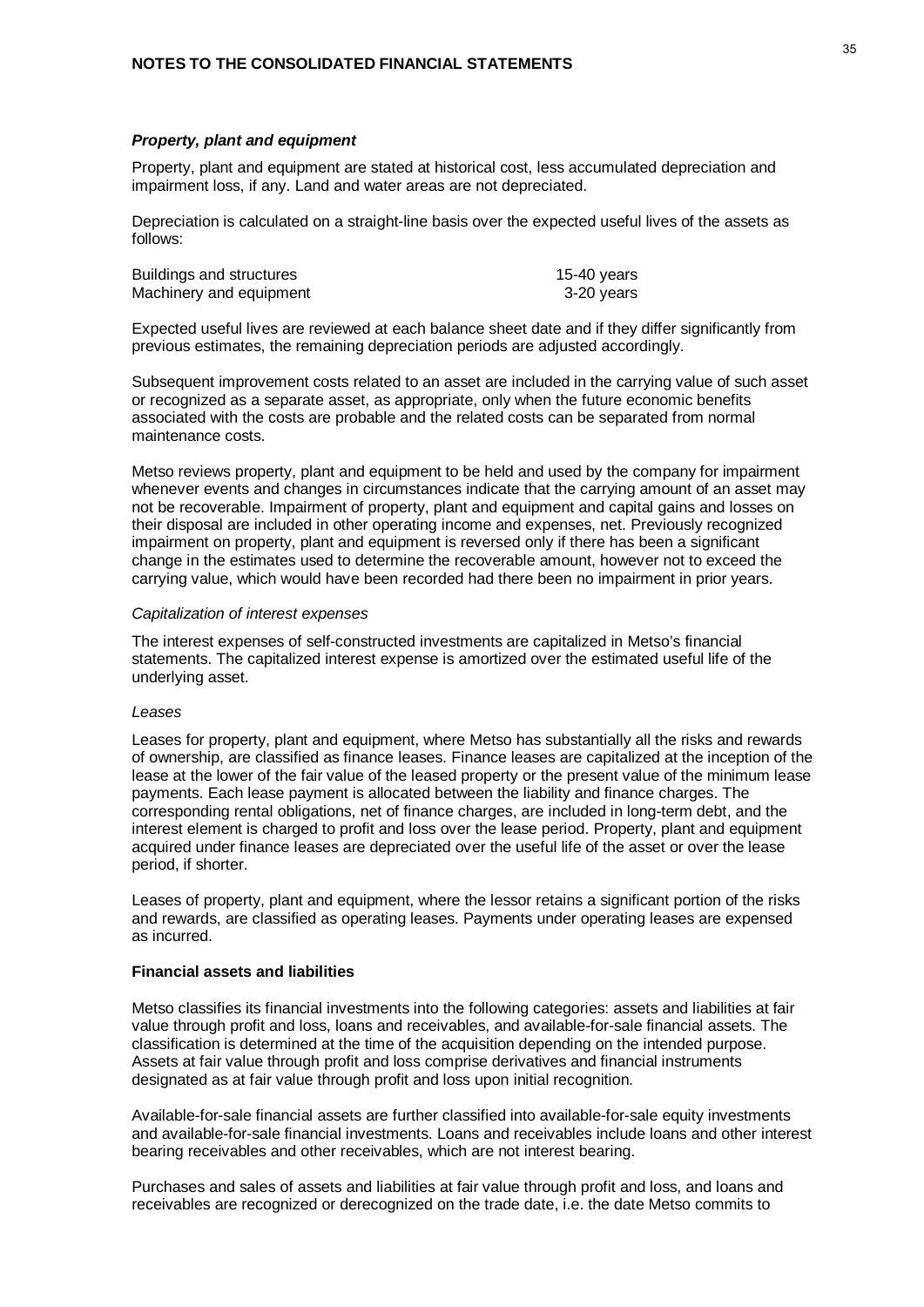purchase or sell the asset. Purchases and sales of available-for-sale financial assets are recognized on the transaction date at fair value including transaction costs.

Financial assets are presented as non-current when their maturity exceeds one year.

At each balance sheet date, Metso assesses whether there is objective evidence of an availablefor-sale financial asset or of a group of assets under this category being impaired. In case of significant or prolonged decline in the fair value of such an asset compared to its acquisition value, the accumulated net loss is reversed from equity and recognized in the income statement.

## *Assets and liabilities at fair value through profit and loss*

Financial instruments held for trading, which are fair valued through profit and loss, comprise investments in financial instruments and time deposits with various maturities exceeding three months. The instruments are fair valued quarterly and the change in fair value is recognized through profit and loss. Gains and losses at disposal and impairment, if any, are recorded in profit and loss.

Fixed rate debt hedged with derivatives are qualified for hedge accounting (fair value hedge) and fair valued quarterly through profit and loss. Gains and losses at disposal are recorded in profit and loss.

Derivatives that are not designated as hedges do not meet the hedge accounting criteria, and are fair valued quarterly through profit and loss. Gains and losses at disposal are recorded in profit and loss.

## *Available-for-sale equity investments*

Available-for-sale equity investments include mainly shares in publicly listed companies. Availablefor-sale equity investments are carried at fair value, based on quoted closing prices as of the respective balance sheet date. Unrealized gains and losses arising from changes in fair value are recognized through OCI in the fair value reserve of equity. Gains and losses at disposal and impairment, if any, are recorded in the profit and loss and the accumulated change in fair value previously recorded in the fair value reserve of equity is reversed through OCI. Unlisted shares, for which fair values cannot be measured reliably, are recognized at cost less impairment, if any.

## *Available-for-sale financial investments*

### *Non-current available-for-sale financial investments*

Available-for-sale financial investments, which are reported under non-current assets and which have been contracted as part of the cash management of Metso, comprise investments in financial instruments, e.g. bonds, commercial papers and time deposits with maturities exceeding one year or with an undefined maturity and which Metso plans to hold for more than one year. The instruments are fair valued quarterly and the change in fair value is recognized through OCI in the fair value reserve of equity. Gains and losses at disposal and impairment, if any, are recorded in profit and loss and the accumulated change in fair value previously recorded in the fair value reserve of equity is reversed through OCI.

### *Current available-for-sale financial investments*

Available-for-sale financial investments, which are reported under current assets, comprise highly liquid investments, which have been contracted as part of the cash management of Metso and which do not qualify as cash and cash equivalents. They are fair valued quarterly and the change in fair value is recognized through OCI in the fair value reserve of equity. Gains and losses at disposal and impairment, if any, are recorded in profit and loss and the accumulated change in fair value previously recorded in the fair value reserve of equity is reversed through OCI.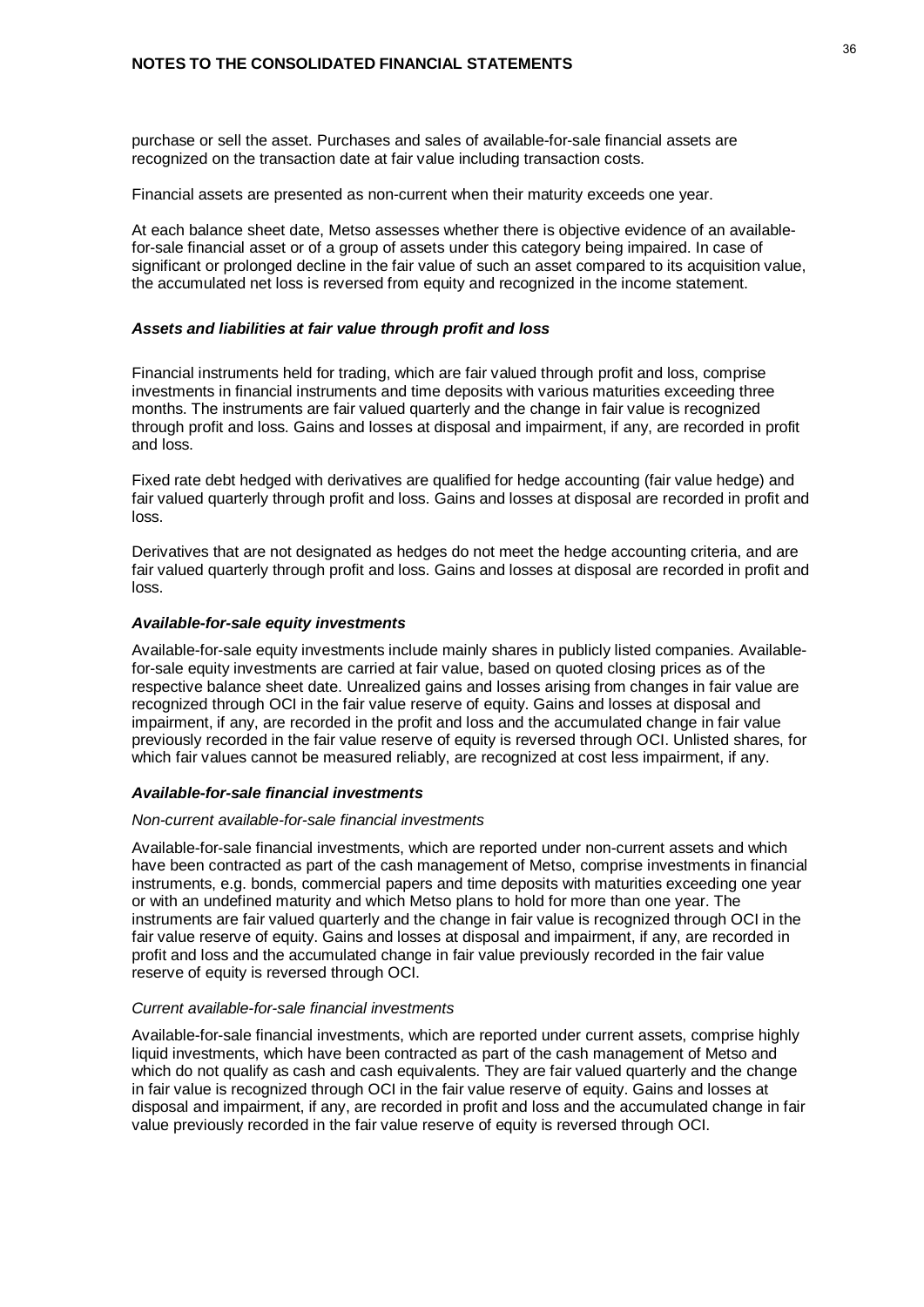## *Loans and receivables*

Loans and other interest bearing receivables comprise interest bearing trade and loan receivables.

Loans and receivables are initially recognized at fair value including transaction costs. Subsequently they are recognized at amortized cost using the effective interest method. They are subject to regular and systematic review as to collectability. If a loan receivable is estimated to be partly or totally unrecoverable, an impairment loss is recognized for the shortfall between the carrying value and the present value of the expected cash flows. Interest income on loan and other interest bearing receivables is included in financial income and expenses, net.

## **Inventories**

Inventories are stated at the lower of historical cost calculated on average cost basis or net realizable value. Costs include purchase costs as well as transportation and processing costs. The costs of finished goods include direct materials, wages and salaries plus social costs, subcontracting and other direct costs. In addition, production costs include an allocable portion of production and project administration overheads. Net realizable value is the estimated amount that can be realized from the sale of the asset in the normal course of business after allowing for the costs of realization.

Inventories are shown net of a reserve for obsolete and slow-moving inventories. A reserve is established and a corresponding charge is taken to profit and loss in the period in which the loss occurs based upon an assessment of technological obsolescence and related factors.

Trade-in equipment received is recorded as inventory at the lower of cost or net realizable value.

## **Trade receivables**

Trade receivables are recognized at original invoice amount to customers and reported in the balance sheet, net of impairment. The impairment, which is expensed under selling, general and administrative expenses, is recorded on the basis of periodic reviews of potential non-recovery of receivables by taking into consideration individual customer credit risk, economic trends in customer industries and changes in payment terms. Bad debts are written off when official announcement of receivership, liquidation or bankruptcy is received confirming that the receivable will not be honored.

If extended payment terms, exceeding one year, are offered to customers, the invoiced amount is discounted to its present value and interest income is recognized over the credit term.

## **Cash and cash equivalents**

Cash and cash equivalents consist of cash in banks and other liquid investments with initial maturity of three months or less.

### **Assets classified as held-for-sale**

Non-current assets and discontinued operations are classified as held-for-sale and stated at the lower of carrying value and the fair value less cost to sell, if their carrying value is recovered principally through a sale transaction rather than through a continuing use.

A discontinued operation results from the management's decision and commitment to dispose of a separate business for which the related assets, liabilities and operating results can be distinguished both operationally and for financial reporting purposes. When specific criteria for the held-for-sale classification has been met, the non-current assets are recorded at the lower of carrying value or fair value less cost to sell, and non-current assets subject to depreciation or amortization are no longer amortized. The assets and liabilities of a disposal group classified as held-for-sale are presented in the balance sheet separate from assets and liabilities related to continuing operations as of the date the operation qualified as discontinued. The results of discontinued operations, net of taxes and the gain or loss on their disposal are presented for all periods separate from continuing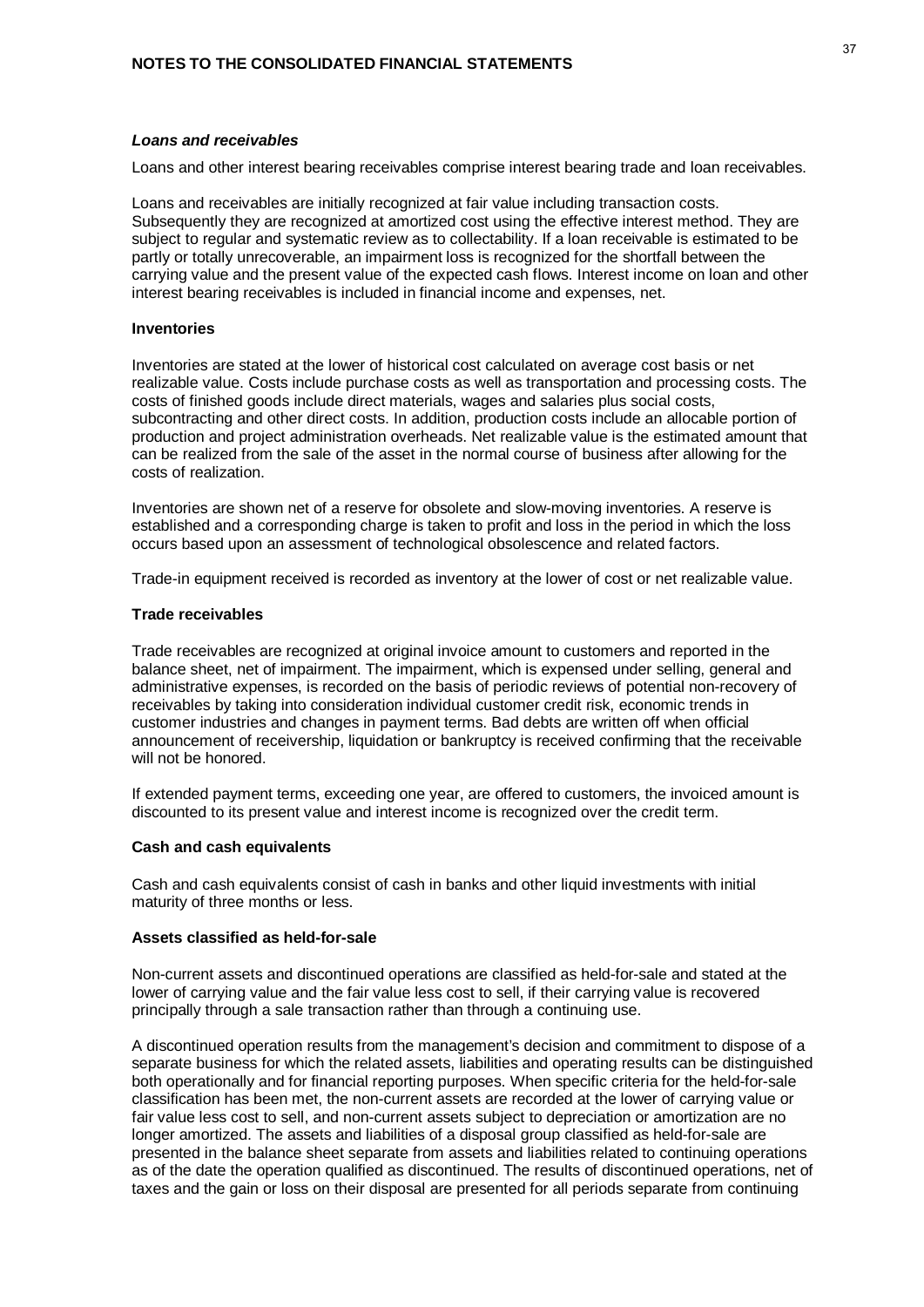operations in the consolidated statements of income. Balance sheet data from periods preceding the qualifying disposal decision is not reclassified.

## **Issue of new shares and own shares**

Transaction costs directly attributable to the issue of new shares or options are shown net of their tax effect in equity as a deduction from the proceeds.

Own shares held by the Parent Company valued at historical acquisition price are deducted from equity. Should such shares be subsequently sold or reissued, the consideration received, net of any directly attributable transaction costs and related income tax, is recorded in the equity.

## **Dividends**

Dividends proposed by the Board of Directors are not recognized in the financial statements until they have been approved by the shareholders in the Annual General Meeting.

## **Long-term debt**

Long-term debt is initially recognized at fair value, net of transaction costs incurred. Debt is classified as current liability unless the Group has an unconditional right to defer settlement of the liability for at least 12 months after the balance sheet date.

## *Capitalization of transaction costs related to issuance of debt instruments*

Transaction costs arising from issuance of debt instruments are included in the carrying value of the debt and amortized using the effective interest method over the period of the respective liability.

## *Capitalization of transaction costs related to modification of debt instruments*

Transaction costs arising from modification of debt instruments are included in the carrying value of the debt and amortized using the effective interest method over the remaining period of the modified liability provided that the new conditions obtained through the modification do not substantially differ from those of the original debt. The assessment of whether the conditions are substantially different is based on a comparison of the discounted present value of the cash flows under the new terms and the present value of the remaining cash flows of the original financial liability.

## **Provisions**

Provisions, for which settlement is expected to occur more than one year after the initial recognition, are discounted to their present value and adjusted in subsequent closings for the time effect.

## *Restructuring and capacity adjustment costs*

A provision for restructuring and capacity adjustment costs is recognized only after management has developed and approved a formal plan to which it is committed. Employee termination benefits are recognized after the representatives of employees or individual employees have been informed of the intended measures in detail and the related compensation packages can be reliably measured. The costs included in a provision for capacity adjustment are those costs that are either incremental or incurred as a direct result of the plan or are the result of a continuing contractual obligation with no continuing economic benefit to Metso or a penalty incurred to cancel the contractual obligation. Restructuring and capacity adjustment expenses are recognized in either cost of goods sold or selling, general and administrative expenses depending on the nature of the restructuring expenses. Restructuring costs can also include other costs incurred as a result of the plan, which are recorded under other operating income and expenses, net, such as asset writedowns.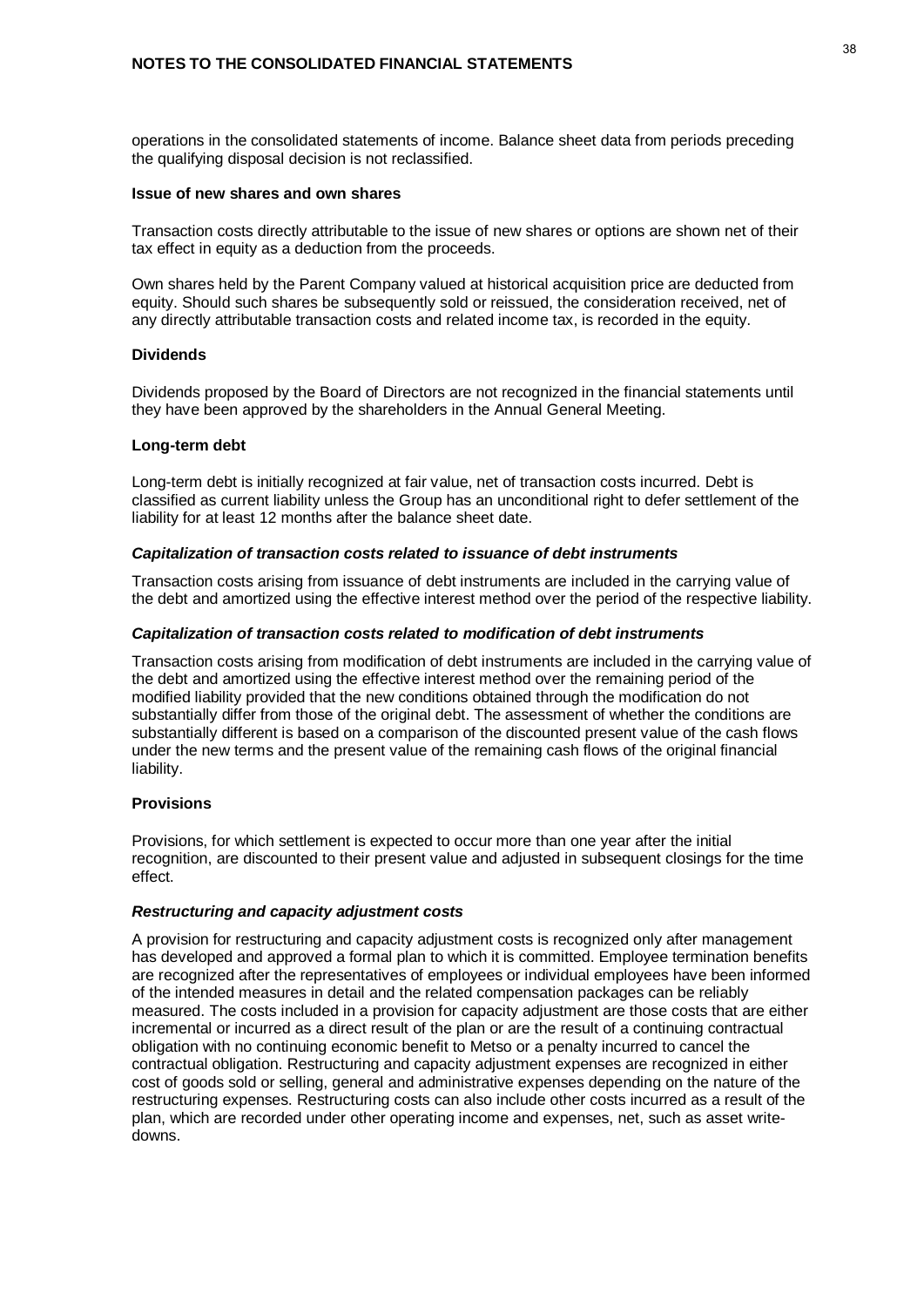### *Environmental remediation costs*

Metso accrues for losses associated with environmental remediation obligations when such losses are probable and can be estimated reliably. Accruals for estimated losses from environmental remediation obligations generally are recognized no later than completion of the remedial feasibility study. Such accruals are adjusted as further information develops or circumstances change. Recoveries of environmental remediation costs from other parties are recorded as assets when their receipt is deemed virtually certain.

## *Warranty costs*

An accrual is made for expected warranty costs. The adequacy of this accrual is reviewed periodically based on an analysis of historical experience and anticipated probable warranty liabilities.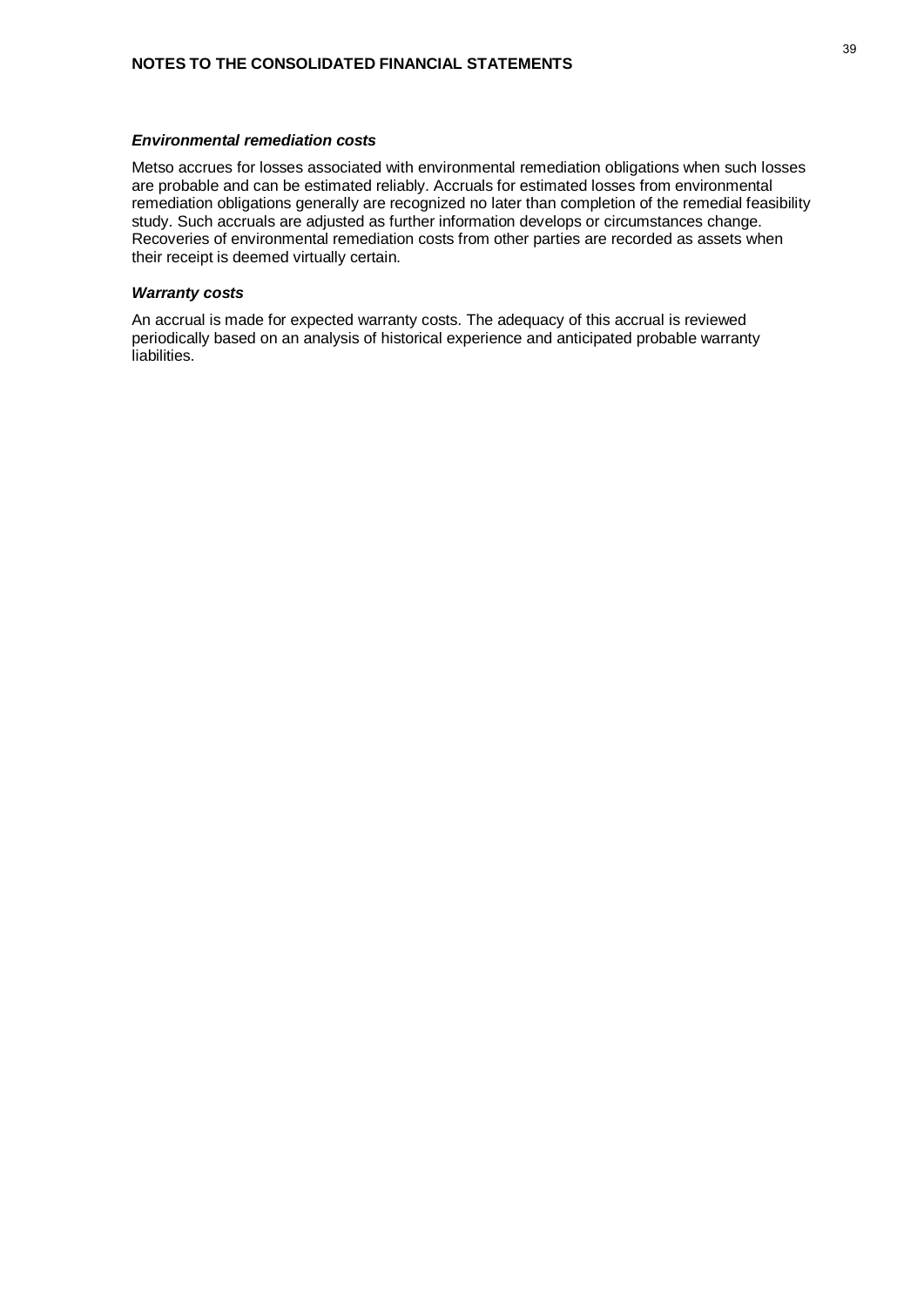## **2 Financial risk management**

As a global company, Metso is exposed to a variety of business and financial risks. Financial risks are managed centrally by the Group Treasury under annually reviewed written policies approved by the Board of Directors. Treasury operations are monitored by the Treasury Management Team chaired by the CFO. Group Treasury identifies, evaluates and hedges financial risks in close cooperation with the operating units. Group Treasury functions as counterparty to the operating units, manages centrally external funding and is responsible for the management of financial assets and appropriate hedging measures. The objective of financial risk management is to minimize potential adverse effects on Metso's financial performance.

## **Sensitivity analysis**

Sensitivity analysis figures presented in connection with different financial risks are based on the risk exposures at the balance sheet date. The sensitivity is calculated by assuming a change in one of the risk factors of a financial instrument, such as interest or currency. It is not likely that the future volatility of a risk factor will develop in accordance with the test assumptions and that only one factor would be impacted.

When calculating the sensitivity, Metso has chosen to use market conventions in assuming a one percentage point (100 basis points) variation in interest rates, 10 percent change in foreign exchange rates and in commodity prices because this provides better comparability from one period to another and information on the volatility to users of financial statements. Metso is aware that such assumptions may not be realistic when compared to past volatility and they are not intended to reflect the future. Metso has chosen not to use past volatility as this could mislead the users of financial statements to assume the analysis reflect management's view on the future volatility of the financial instruments.

## **Liquidity and refinancing risk and capital structure management**

Liquidity or refinancing risk arises when a company is not able to arrange funding at terms and conditions corresponding to its creditworthiness. Sufficient cash, short-term investments and committed and uncommitted credit facilities are maintained to protect short-term liquidity. Diversification of funding among different markets and adequate number of financial institutions is used to safeguard the availability of liquidity at all times. Group Treasury monitors bank account structures, cash balances and forecasts of the operating units and manages the utilization of the consolidated cash resources.

 At the end of 2012 (end of 2011 respectively) cash and cash equivalents amounted to EUR 731 million (EUR 590 million), available-for-sale financial investments to EUR 1 million (EUR 80 million), financial instruments held for trading EUR 232 million (EUR 87 million) and committed undrawn credit facilities to EUR 500 million (EUR 500 million). The five year revolving credit facility matures in 2015.

Liquidity risk management as described here excludes trade receivables (both interest and noninterest bearing) and similar financial instruments, as they are not considered active risk management tools within the responsibility of Group Treasury. Similarly, non-interest bearing liabilities such as trade and other payables are not included in liquidity management.

Metso's refinancing risk is managed by balancing the proportion of short-term and long-term debt as well as the average remaining maturity of long-term debt. The tables below analyze the repayments and interests on Metso's liabilities by the remaining maturities from the balance sheet date to the contractual maturity date. The net interest payments of interest rate swaps hedging long-term loans are included in the long-term debt repayment figures.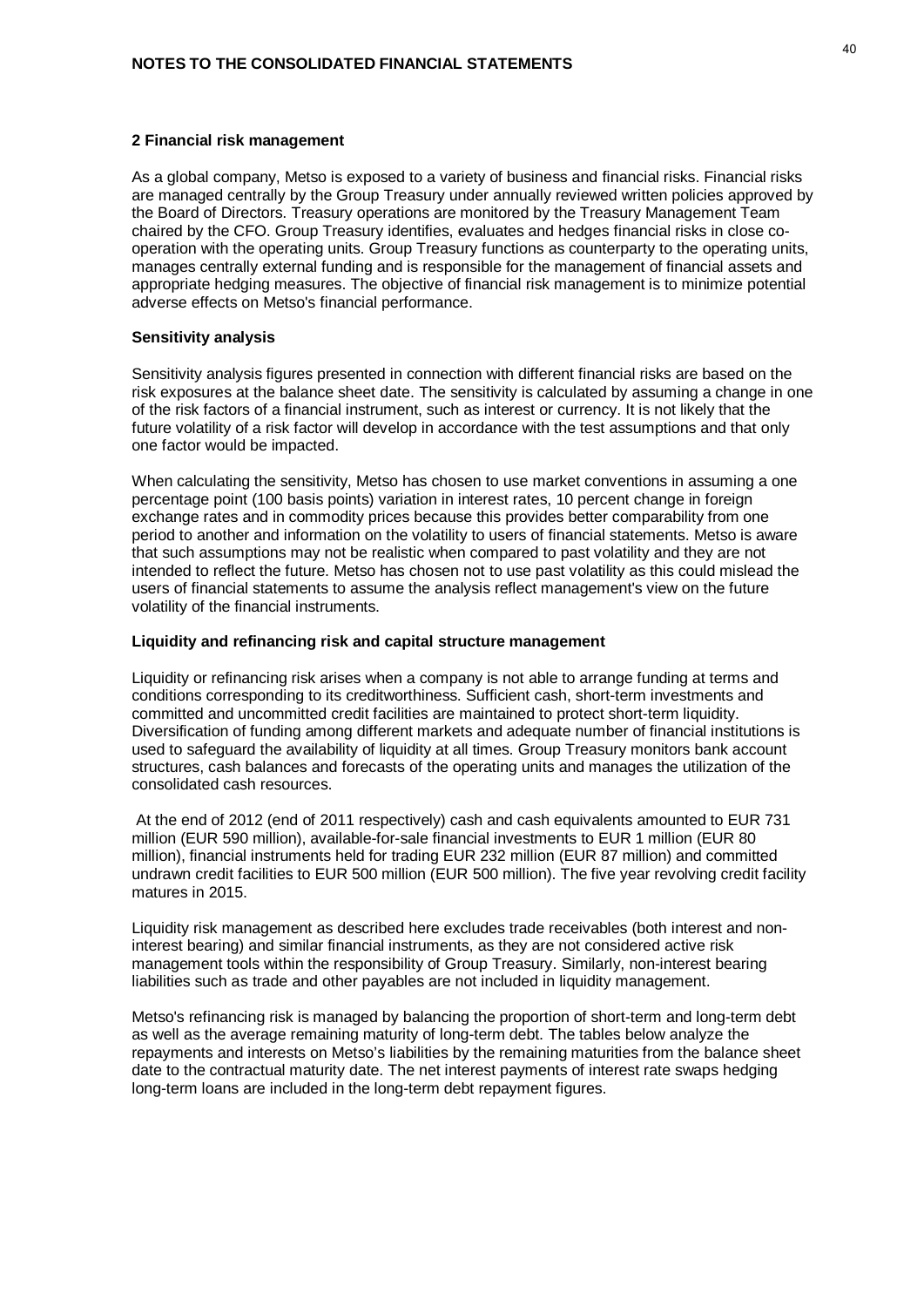| <b>EUR</b> million            | <1 year | 1-5 years | >5 years                 |
|-------------------------------|---------|-----------|--------------------------|
| Long-term debt                |         |           |                          |
| Repayments                    | 209     | 498       | 257                      |
| Interests                     | 49      | 118       | 25                       |
| Short-term debt               |         |           |                          |
| Repayments                    | 63      |           |                          |
| Interests                     | 2       |           | $\overline{\phantom{0}}$ |
| Trade payables                | 855     |           | ٠                        |
| Other liabilities             | 673     |           | $\overline{\phantom{0}}$ |
| <b>Total</b>                  | 1,851   | 616       | 282                      |
| Financial guarantee contracts | 3       |           |                          |

## **Maturities as of December 31, 2011:**

# **Maturities as of December 31, 2012:**

| <b>EUR</b> million            | <1 year | 1-5 years | >5 years                 |
|-------------------------------|---------|-----------|--------------------------|
| Long-term debt                |         |           |                          |
| Repayments                    | 136     | 342       | 744                      |
| Interests                     | 52      | 143       | 46                       |
| Short-term debt               |         |           |                          |
| Repayments                    | 68      |           |                          |
| Interests                     |         |           | ٠                        |
| Trade payables                | 518     | ۰         | ٠                        |
| Other liabilities             | 837     |           | $\overline{\phantom{0}}$ |
| <b>Total</b>                  | 1,612   | 485       | 790                      |
| Financial guarantee contracts | 0       |           |                          |

Detailed information of balance sheet items is presented in other notes to consolidated financial statements.

Capital structure management in Metso comprises both equity and interest bearing debt. As of December 31, 2012 the equity attributable to shareholders was EUR 2,207 million (EUR 2,115 million) and the amount of interest bearing debt was EUR 1,290 million (EUR 1,027 million). The objectives are to safeguard the ongoing business operations and to optimize the cost of capital. Metso has a target to maintain a solid investment grade credit rating.

The credit ratings are as at December 31, 2012:

| Moody's           | Baa2             |
|-------------------|------------------|
| Standard & Poor's | <b>BBB</b> / A-2 |

There are no prepayment covenants in Metso's financial contracts which would be triggered by changes in credit rating. Financial covenants included in some loan agreements refer to Metso's capital structure. Metso is in compliance with all covenants and other terms of its debt instruments.

Capital structure is assessed regularly by the Board of Directors and managed operationally by the Group Treasury.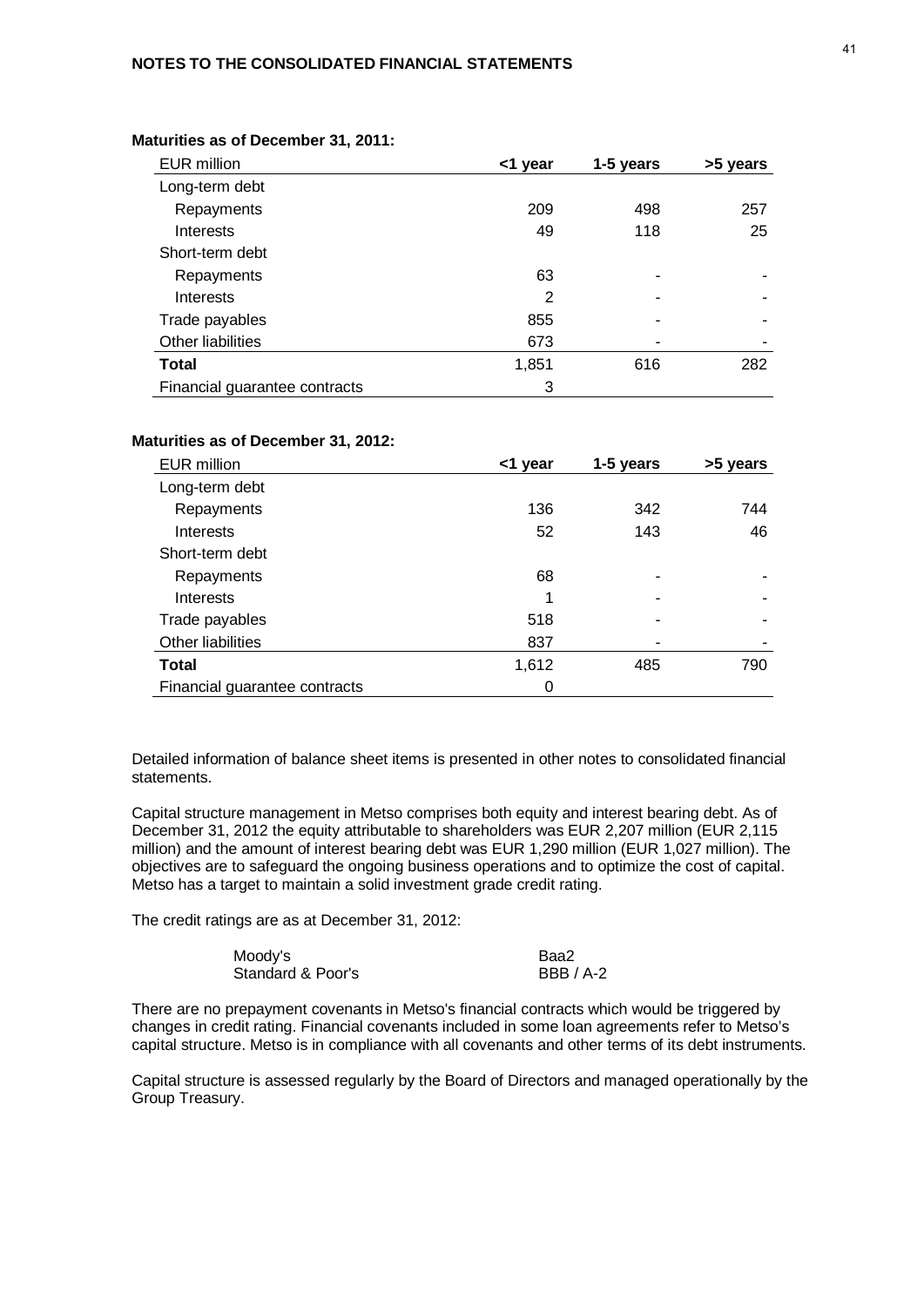## **Interest rate risk**

Interest rate risk arises when changes in market interest rates and interest margins influence finance costs, returns on financial investments and valuation of interest bearing balance sheet items. Interest rate risks are managed through balancing the ratio between fixed and floating interest rates and duration of debt and investment portfolios. Additionally, Metso may use derivative instruments such as forward rate agreements, swaps, options and futures contracts to mitigate the risks arising from interest bearing assets and liabilities. The interest rate risk is managed and controlled by the Group Treasury and measured using sensitivity analysis and duration of long term debt. The Macaulay Duration of long term debt was 2.7 years on December 31, 2012 (1.8 years).

At the end of 2012 the balance sheet items exposed to interest rate risk were interest bearing assets of EUR 974 million (EUR 767 million) and interest bearing debt of EUR 1,290 million (EUR 1,027 million). Of the total of the interest bearing debt 79 percent (68%) was denominated in EUR.

The basis for the interest rate risk sensitivity analysis is an aggregate group level interest rate exposure, composed of interest bearing assets, interest bearing debt and financial derivatives, such as interest rate swaps and options, which are used to hedge the underlying exposures. For all interest bearing debt and assets to be fixed during next 12 months a one percentage point move upwards or downwards in interest rates with all other variables held constant would have an effect on Metso's net interest expenses, net of taxes, of EUR -/+ 2.6 million (EUR -/+ 2.5 million).

A one percentage point move upwards or downwards in all interest rates with all other variables held constant would have following effects, net of taxes, in income statement and equity:

| EUR million        | 2011      | 2012      |
|--------------------|-----------|-----------|
| Effects in         |           |           |
| • income statement | $+/- 1.0$ | $+/- 0.4$ |
| equity             | $+/- 1.4$ | $+/- 1.4$ |

The effect in the income statement comprises the changes in the fair value of financial instruments which are directly recognized through profit and loss as well as financial instruments under fair value hedge accounting. The effect in the equity is comprised of the changes in the fair value of derivatives qualifying as effective cash flow hedge instruments for long-term floating rate debt.

### **Foreign exchange risk**

Metso operates globally and is exposed to foreign exchange risk in several currencies, although the geographical diversity of operations decreases the significance of any individual currency. Over 80 percent of Metso's net sales originate from outside euro zone; the main currencies being USD, EUR, BRL, CNY, SEK and AUD.

### *Transaction exposure*

Foreign exchange transaction exposure arises when an operating unit has commercial or financial transactions and payments in other than its own functional currency, and when related cash inflow and outflow amounts are not equal or concurrent.

In accordance with the Metso Treasury Policy, operating units are required to hedge in full the foreign currency exposures on balance sheet and other firm commitments. Future cash flows denominated in a currency other than the functional currency of the unit are hedged with internal foreign exchange contracts with the Group Treasury for periods, which do not usually exceed two years. Operating units also do some hedging directly with banks in countries, where regulation does not allow corporate internal cross-border contracts

Group Treasury monitors the net position of each currency and decides to what extent a currency position is to be closed. Group Treasury is however responsible for entering into external forward transaction whenever an operating unit applies hedge accounting. Metso Treasury Policy defines upper limits on the open currency exposures managed by the Group Treasury; limits have been calculated on the basis of their potential profit impact. To manage the foreign currency exposure Group Treasury may use forward exchange contracts and foreign exchange options.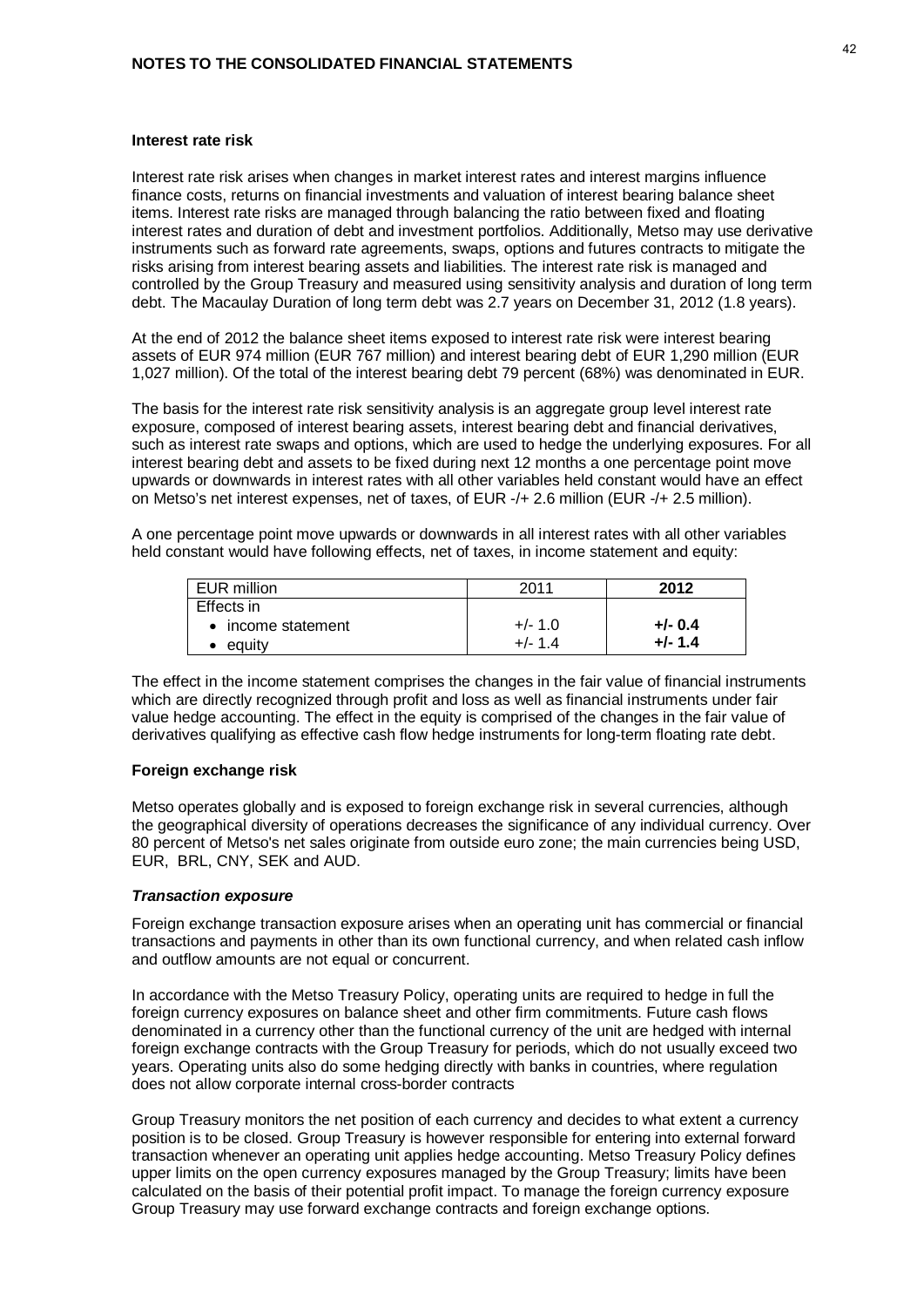| EUR million           | 2011   | 2012   |
|-----------------------|--------|--------|
| Operational items     | 804    | 682    |
| Financial items       | -365   | $-110$ |
| Hedges                | $-479$ | -531   |
| <b>Total exposure</b> | -40    | 41     |

Total amount of foreign currency exposures on December 31 was as follows:

This aggregate group level currency exposure is the basis for the sensitivity analysis of foreign exchange risk. This exposure, net of respective hedges, is composed of all assets and liabilities denominated in foreign currencies, projected cash flows for unrecognized firm commitments, both short- and long-term sales and purchase contracts and anticipated operational cash flows to the extent their realization has been deemed highly probable and therefore hedged. This analysis excludes net foreign currency investments in subsidiaries together with instruments hedging these investments. Assuming euro to appreciate or depreciate 10 percent against all other currencies, the impact on cash flows, net of taxes, derived from the year-end net exposure as defined above, would be EUR -/+ 1.8 million (EUR -/+ 4.0 million).

Transaction exposure is spread in about 30 currencies and as of December 31, 2012 the biggest open exposures were in USD, 36 percent. A 10 percent appreciation of USD would have an effect, net of taxes, of EUR +2.6 million. A corresponding effect on any other currency would be less than EUR 1 million.

A sensitivity analysis of financial instruments as required by IFRS 7, excludes following items: projected cash flows for unrecognized firm commitments, advance payments, both short- and longterm purchase contracts and anticipated operational cash flows. The table below presents the effects, net of taxes, of a +/- 10 percent change in EUR foreign exchange rates:

| EUR million                                | 2011                     | 2012             |                        |                        |                         |
|--------------------------------------------|--------------------------|------------------|------------------------|------------------------|-------------------------|
|                                            | Total                    | <b>USD</b>       | <b>SEK</b>             | others                 | Total                   |
| Effects in<br>• income statement<br>equity | $+/- 18.2$<br>$+/- 29.3$ | $+/- 6.4$<br>5.8 | $+/- 2.3$<br>$+/- 9.2$ | $+/- 0.8$<br>$+/- 3.3$ | $+/-$ 9.5<br>$+/- 18.3$ |

Effect in equity is the fair value change in derivatives contracts qualifying as cash flow hedges for unrecognized firm commitments. Effect in income statement is the fair value change for all other financial instruments exposed to foreign exchange risk including derivatives, which qualify as cash flow hedges, to the extent the underlying sales transaction, recognized under the percentage of completion method, has been recognized as revenue.

# *Translation or equity exposure*

Foreign exchange translation exposure arises when the equity of a subsidiary is denominated in currency other than the functional currency of the parent company. The major translation exposures are in CNY, BRL and USD, which altogether comprise over 60 percent of the total equity exposure. Metso is currently not hedging any equity exposure

# **Commodity risk**

Metso is exposed to variations in prices of raw materials and of supplies including energy. Metso units identify their commodity price hedging needs and hedges are executed through the Group Treasury using approved counterparties and instruments. For commodity risks separate overall hedging limits are defined and approved. Hedging is done on a rolling basis with a declining hedging level over time.

Electricity exposure in the Scandinavian units has been hedged with electricity forwards and fixed price physical contracts, which are designated as hedges of highly probable future electricity purchases. Hedging is focused on the estimated energy consumption for the next two year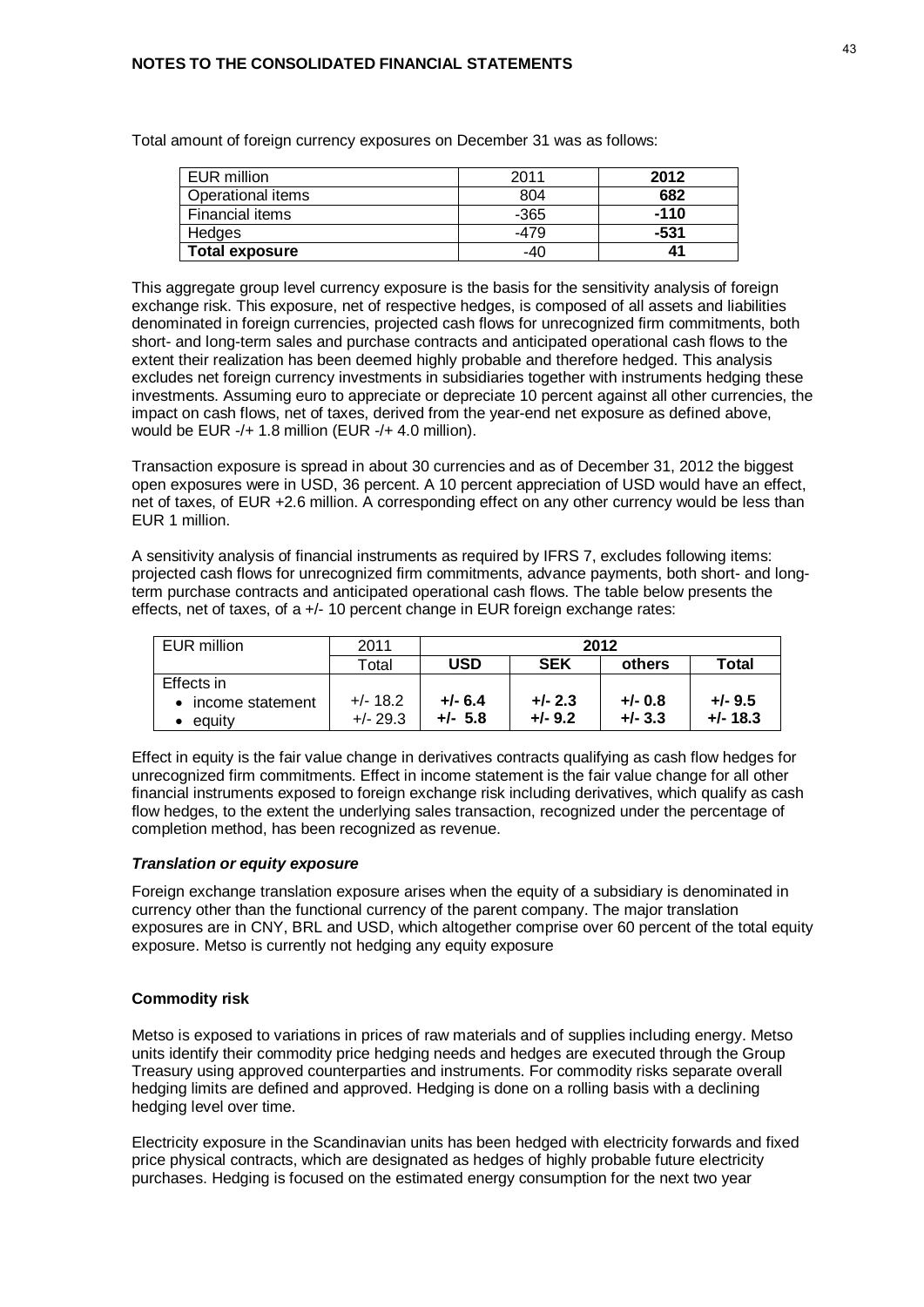period with some contracts extended to approximately five years. Execution of electricity hedging has been outsourced to an external broker. As of December 31, 2012 Metso had outstanding electricity forwards amounting to 648 GWh (636 GWh).

Metso has entered into average-price swap agreements for nickel to reduce its exposure to the volatility caused by the surcharge for certain metal alloys (Alloy Adjustment Factor) comprised in the price of stainless steel charged by its suppliers. The Alloy Adjustment Factor is based on monthly average prices of its components of which nickel is the most significant. As of December 31, 2012 Metso had outstanding nickel swaps amounting to 504 tons (528 tons).

The following table on the sensitivity analysis of the commodity prices based on financial instruments under IFRS 7 comprises the net aggregate amount of commodities bought through forward contracts and swaps, but excludes the anticipated future consumption of raw materials and electricity.

A 10 percent change upwards or downwards in commodity prices would have following effects, net of taxes:

| EUR million                              | 2011      | 2012      |
|------------------------------------------|-----------|-----------|
| Electricity $-$ effect in equity         | $+/- 1.7$ | $+/- 1.0$ |
| Electricity – effect in income statement | $+/- 0.1$ | $+/- 0.8$ |
| Nickel – effect in income statement      | $+/- 0.5$ | $+/- 0.4$ |

As cash flow hedge accounting is applied, the effective portion of electricity forwards is recognized in equity. The ineffective portion is recognized through profit and loss. Hedge accounting is not applied to nickel agreements, and the change in the fair value is recorded through profit and loss.

Other commodity risks are not managed using financial derivative instruments.

## **Credit and counterparty risk**

Credit or counterparty risk is defined as the possibility of a customer or a financial counterparty not fulfilling its commitments towards Metso. Metso's operating units are primarily responsible for credit risks pertaining to sales and procurement activities. The units assess the credit quality of their customers, by taking into account their financial position, past experience and other relevant factors. When appropriate, advance payments, letters of credit and third party guarantees are used to mitigate credit risks. Group Treasury provides centralized services related to customer financing and seeks to ensure that the principles of the Treasury Policy are adhered to with respect to terms of payment and required collateral. Metso has no significant concentrations of credit risks.

The maximum credit risk equals the carrying value of trade and loan receivables. The credit quality is evaluated both on the basis of aging of the trade receivables and also on the basis of customer specific analysis.

Counterparty risk arises also from financial transactions agreed upon with banks, financial institutions and corporates. The risk is managed by careful selection of banks and other counterparties, by counterparty specific limits and netting agreements such as ISDA (Master agreement of International Swaps and Derivatives Association). The compliance with counterparty limits is regularly monitored.

The maximum amount of financial counterparty risk is calculated as the fair value of financial assets available for sale or held for trading, derivatives and cash and cash equivalents on the balance sheet date.

## **Fair value estimation**

For those financial assets and liabilities which have been recognized at fair value in the balance sheet, the following measurement hierarchy and valuation methods have been applied: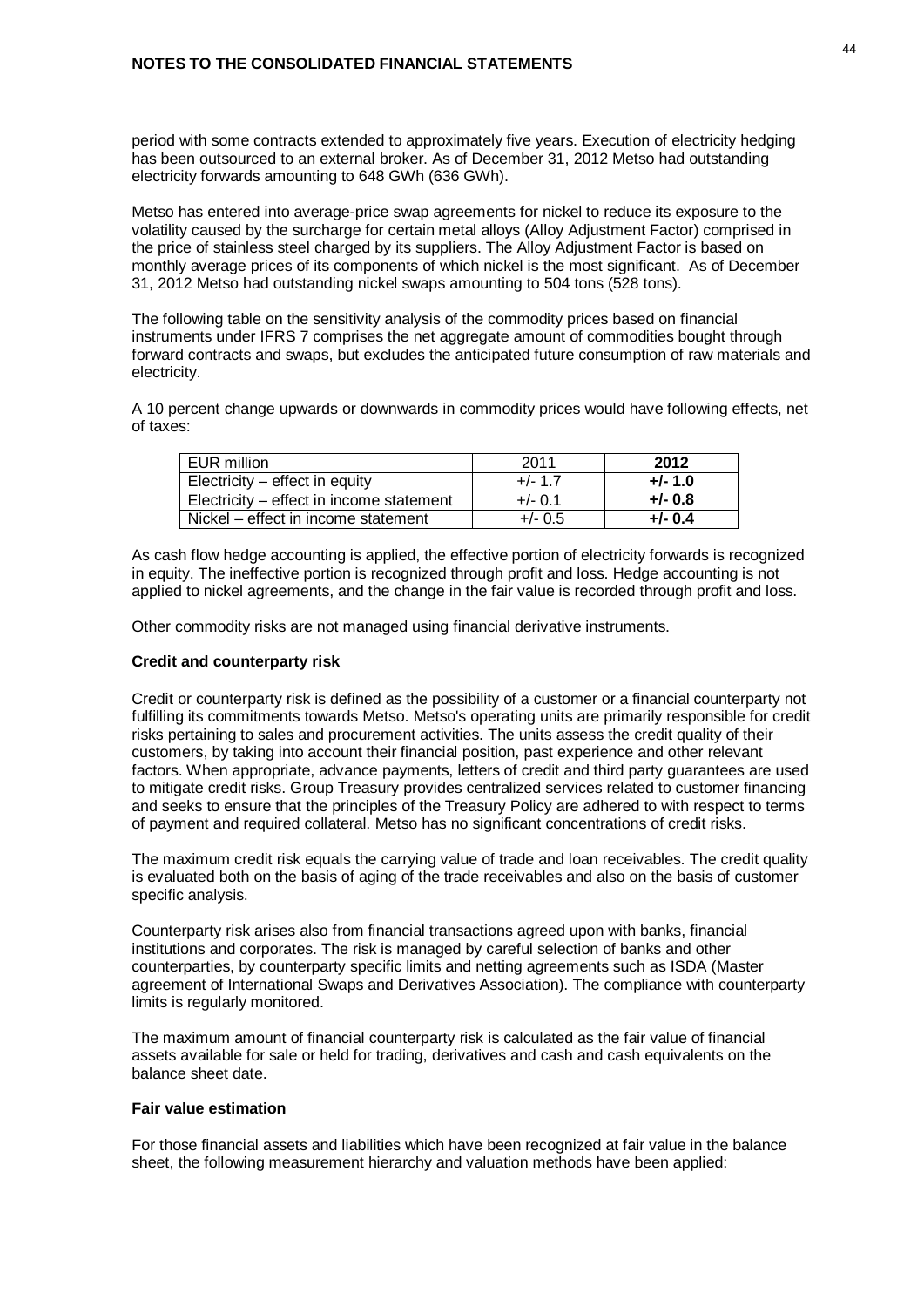- Level 1 Guoted unadiusted prices at the balance sheet date in active markets. The market prices are readily and regularly available from an exchange, dealer, broker, market information service system, pricing service or regulatory agency. The quoted market price used for financial assets is the current bid price. Level 1 financial instruments include debt and equity investments classified as financial instruments available-forsale or at fair value through profit and loss.
- Level 2 The fair value of financial instruments in Level 2 is determined using valuation techniques. These techniques utilize observable market data readily and regularly available from an exchange, dealer, broker, market information service system, pricing service or regulatory agency. Level 2 financial instruments include:
	- Over-the-counter derivatives classified as financial assets/liabilities at fair value through profit and loss or qualified for hedge accounting.
	- Debt securities classified as financial instruments available-for-sale or at fair value through profit and loss.
	- Fixed rate debt under fair value hedge accounting.
- Level 3 A financial instrument is categorized into Level 3 if the calculation of the fair value cannot be based on observable market data. Metso had no such instruments in 2011 or in 2012.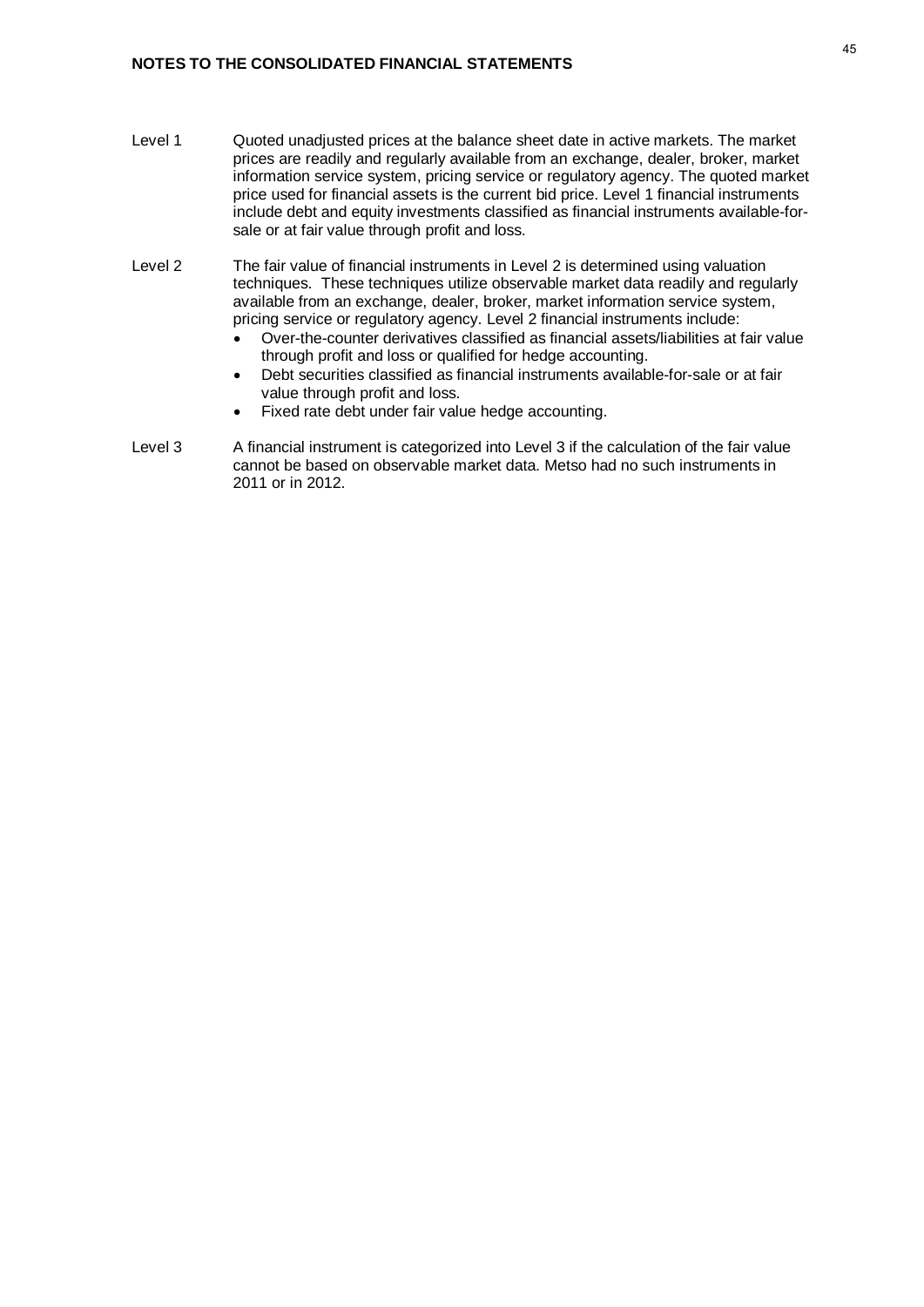The tables below present Metso's financial assets and liabilities that are measured at fair value:

# **December 31, 2011**

| EUR million                                                 | Level 1 | Level 2 | Level 3 |
|-------------------------------------------------------------|---------|---------|---------|
| <b>Assets</b>                                               |         |         |         |
| Financial assets at fair value through profit and loss      |         |         |         |
| Derivatives                                                 |         | 35      |         |
| • Securities                                                | 62      | 25      |         |
| Derivatives qualified for hedge accounting                  |         | 19      |         |
| Available for sale investments                              |         |         |         |
| • Equity investments                                        |         |         |         |
| Debt investments                                            | 80      |         |         |
| <b>Total assets</b>                                         | 143     | 79      |         |
| <b>Liabilities</b>                                          |         |         |         |
| Financial liabilities at fair value through profit and loss |         |         |         |
| Derivatives<br>$\bullet$                                    |         | 15      |         |
| Derivatives qualified for hedge accounting                  |         | 29      |         |
| <b>Total liabilities</b>                                    |         | 44      |         |

# **December 31, 2012**

| <b>EUR million</b>                                          | Level 1 | Level 2 | Level 3 |
|-------------------------------------------------------------|---------|---------|---------|
| <b>Assets</b>                                               |         |         |         |
| Financial assets at fair value through profit and loss      |         |         |         |
| • Derivatives                                               |         | 11      |         |
| • Securities                                                | 25      | 207     |         |
| Derivatives qualified for hedge accounting                  |         | 28      |         |
| Available for sale investments                              |         |         |         |
| • Equity investments                                        |         |         |         |
| Debt investments<br>$\bullet$                               |         |         |         |
| <b>Total assets</b>                                         | 27      | 246     |         |
| Liabilities                                                 |         |         |         |
| Financial liabilities at fair value through profit and loss |         |         |         |
| • Derivatives                                               |         | 24      |         |
| • Long term debt at fair value                              |         | 201     |         |
| Derivatives qualified for hedge accounting                  |         | 17      |         |
| <b>Total liabilities</b>                                    |         | 242     |         |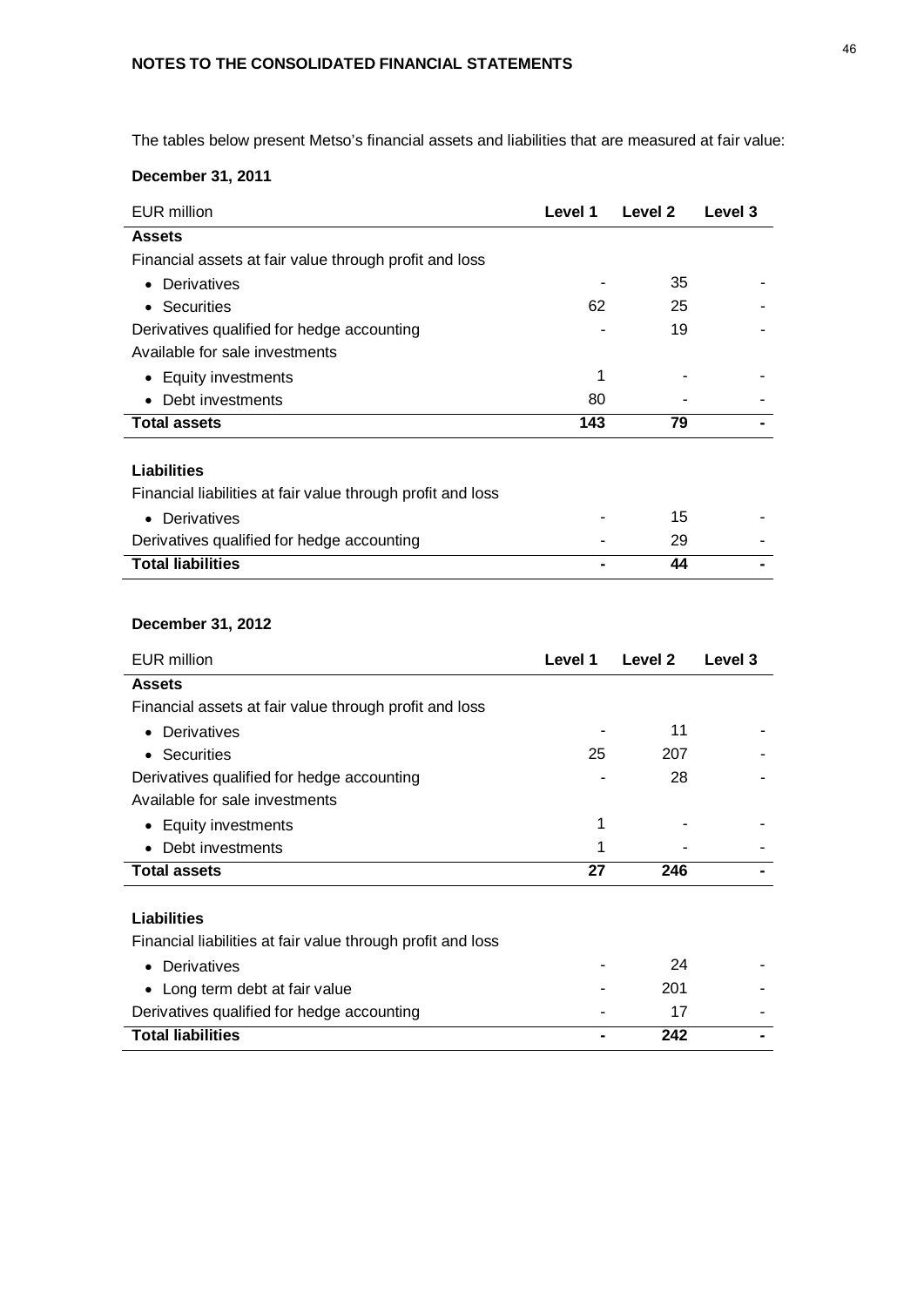## **3 Critical accounting estimates and judgments**

The preparation of the consolidated financial statements requires management to make estimates and judgments affecting the amounts reported in the consolidated financial statements and accompanying notes. These estimates and judgments, based on historical evidence and plausible future scenarios, are continually evaluated. Following assets and liabilities include a high degree of management estimate and assumptions and their carrying value can therefore materially differ from current value in the next financial year.

## **Trade receivables**

Metso's policy is to calculate an impairment loss based on the best estimate of the amounts that are potentially uncollectable at the balance sheet date. The estimates are based on a systematic, on-going review and evaluation performed as part of the credit-risk evaluation process. As part of this evaluation, Metso takes into account the history of collections, the size and compositions of the receivable balances, current economic events and conditions.

### **Inventory**

Metso's policy is to maintain a provision for slow-moving and obsolete inventory based on the best estimate of such amounts at the balance sheet date. The estimates are based on a systematic, ongoing review and evaluation of inventory balances. As part of this evaluation, Metso also considers the composition and age of the inventory compared to anticipated future needs.

## **Revenue recognition**

Metso delivers complete installations to its customers, where the moment of signing a sales contract (firm commitment) and the final acceptance of a delivery by the customer may take place in different financial periods. In accordance with its accounting principles, Metso applies the percentage of completion method ("POC method") for recognizing such long-term delivery contracts. In year 2012, approximately 39 percent of the net sales were recognized under the POC method, which is based on predetermined milestones and where the revenue is recognized based on the estimated realized value added or on the cost-to-cost method. A projected loss on a firm commitment is recognized through profit and loss, when it becomes known. The estimated revenue, the costs and profit, together with the planned delivery schedule of the projects are subject to regular revisions as the contract progresses to completion. Revisions in profit estimates are charged through profit and loss in the period in which the facts that give rise to the revision become known. Although Metso has significant experience using the POC method, the total costs estimated to be incurred on projects may change over time due to changes in the underlying project cost structures, which may ultimately affect the revenue recognized. Therefore, the POC method is not applied for recognizing sales commitments where the final outcome of the project and related cost structure cannot be pre-established reliably.

### **Hedging of foreign currency denominated firm commitments**

Under Metso hedging policy units have to hedge their foreign currency risk when they become engaged in a firm commitment denominated in a currency different of their functional currency. The commitment can be either internal to Metso or external. When a firm commitment qualifies for recognition under the percentage of completion method, the unit applies cash flow hedge accounting and recognizes the effect of the hedging instruments in the OCI until the commitment is recognized. Though Metso has defined the characteristics triggering a firm commitment, the final realization of the unrecognized commitment depends also on factors beyond management control, which cannot be foreseen when initiating the hedge relationship. Such a factor can be a change in the market environment causing the other party to postpone or cancel the commitment. To the extent possible management tries to include in the contracts clauses reducing the impact of such adverse events to the result.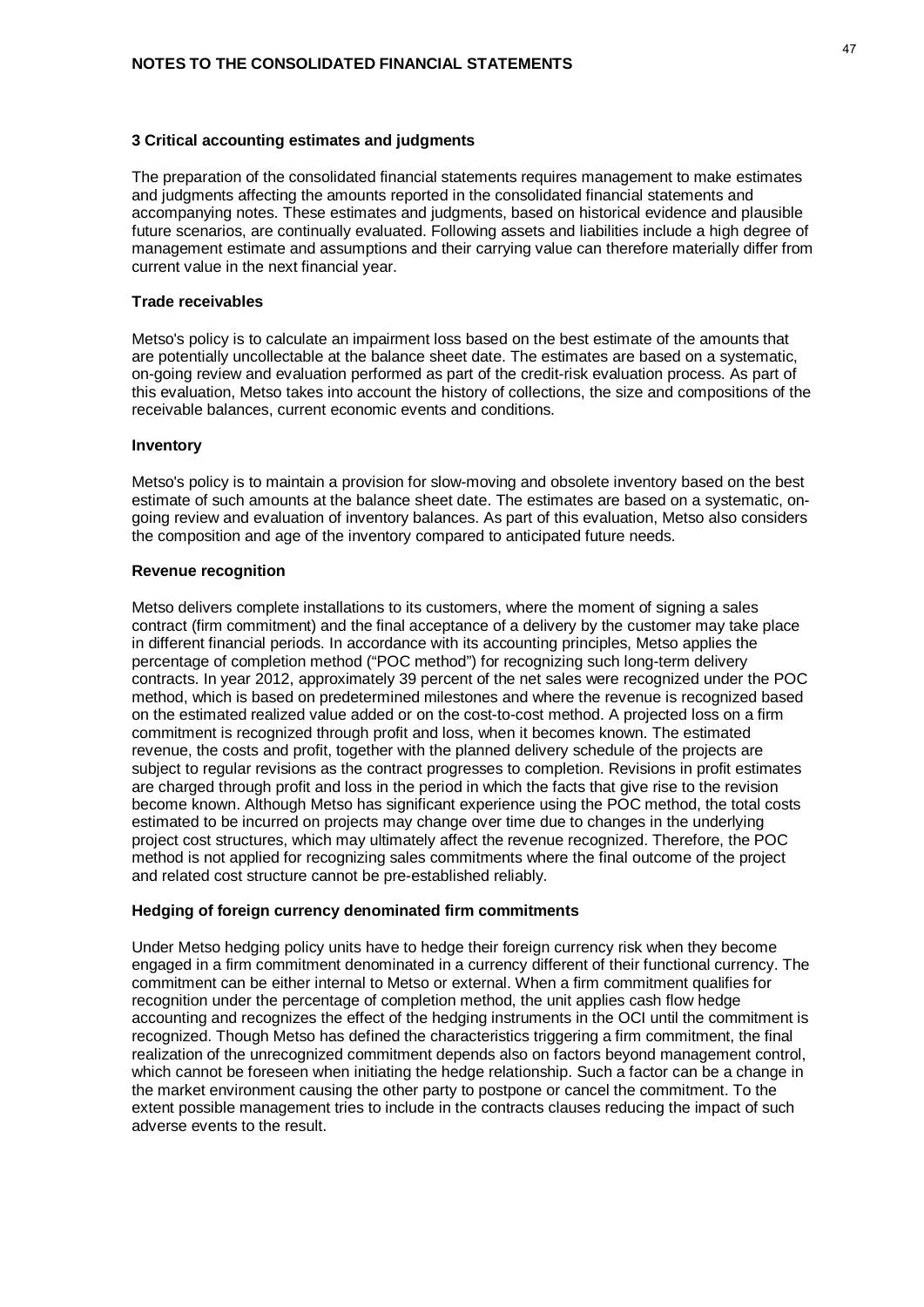## **Accounting for income taxes**

As part of the process of preparing its consolidated financial statements, Metso is required to estimate the income taxes in each of the jurisdictions and countries in which it operates. This process involves estimating the actual current tax exposure together with assessing temporary differences resulting from differing treatment of items, such as deferred revenue and cost reserves, for tax and accounting purposes. These differences result in deferred tax assets and liabilities, which are included in the consolidated balance sheet. The likelihood for the recovery of deferred tax assets from future taxable income is assessed, and to the extent the recovery is not considered likely the deferred asset is adjusted in accordance.

Significant management judgment is required in determining the provision for income taxes and the deferred tax assets. Metso has recorded net deferred tax assets of EUR 143 million as of December 31, 2012, adjusted by EUR 15 million for uncertainties related to its ability to utilize some of the deferred tax assets, primarily consisting of operating losses carried forward and deductible temporary differences for certain foreign subsidiaries and the final outcome of tax audits in some subsidiaries. When recording the deferred tax assets judgement has been used based on Metso's estimates of taxable income in each subsidiary and country in which it operates, and the period over which the deferred tax assets will be recoverable based on estimated future taxable income and planned tax strategies to utilize these assets. In the event that actual results differ from these estimates, the deferred tax asset needs to be adjusted in coming financial years. The final outcome may also be affected by future changes in tax laws applicable in the jurisdictions where Metso operates.

# **Allocation of purchase price to acquired assets**

In accordance with the accounting principles, the purchase price is allocated to the acquired assets and assumed liabilities the excess being recognized as goodwill in the balance sheet. Whenever feasible, Metso has used as a basis for such allocations readily available market values to determine the fair value to be recognized. However, when this has not been possible, as often is the case with non-current intangible assets and certain assets with no active markets or available price quotations, the valuation has been based on past performance of such asset and expected future cash generating capacity. The appraisals, which have been based on current replacement costs, discounted cash flows and estimated selling prices depending on the underlying asset, require management to make estimates and assumptions of the future performance and use of these assets and their impact on the financial position. Any change in Metso's future business priorities and orientations may affect the planned outcome of initial appraisals.

## **Impairment testing**

The carrying value of identifiable intangible assets with indefinite economic life such as goodwill is tested annually or more frequently if events or changes in circumstances indicate that such carrying value may not be recoverable. The carrying values of property, plant and equipment and intangible assets, subject to depreciation and amortization are reviewed for impairment whenever there are indications that their carrying values could exceed their value in use or disposal value if disposal is considered as a possible option. In 2012, Metso recognized an impairment of EUR 17 million on fixed assets.

Triggering events for impairment reviews include the following:

- Material permanent deterioration in the economic or political environment of the customers' or of own activity
- Business's or asset's significant under-performance relative to historical or projected future performance
- Significant changes in Metso's strategic orientations affecting the business plans and previous investment policies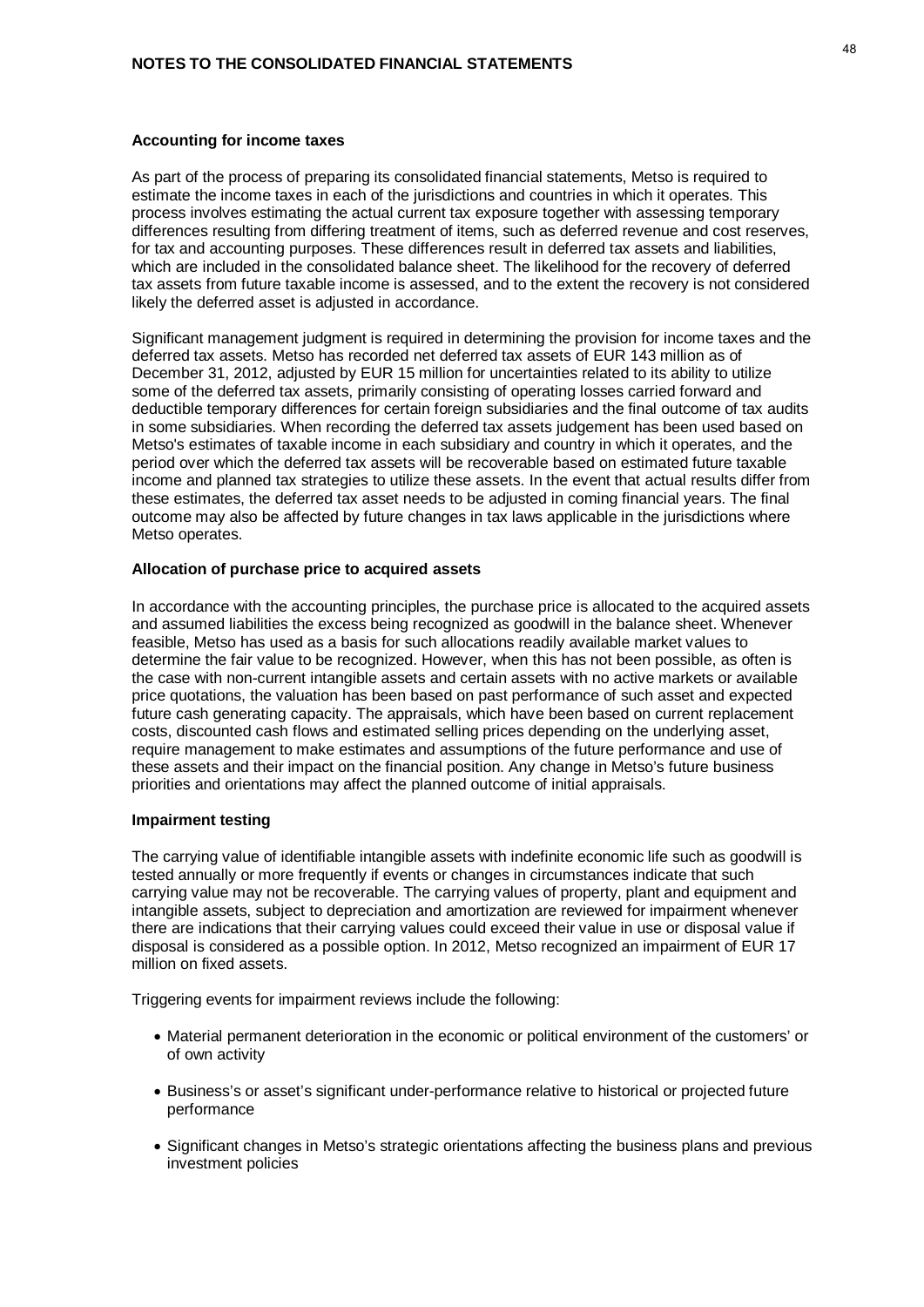The policy related to the impairment tests is based on numerous estimates. The valuation is inherently judgmental and highly susceptible to change from period to period, because it requires Metso to make assumptions about future supply and demand related to its individual business units, future sales prices and achievable cost savings. The value of the benefits and savings expected from the efficiency improvement programs are inherently subjective. The fair value of the cash generating units is determined using a derived weighted average cost of capital as the rate to discount estimated future cash flows. This rate may not be indicative of actual rates obtained in the market. In the annual goodwill impairment test, a 0.5 percentage point reduction in the terminal growth rate applied for determining the fair values of the cash generating units would have reduced the total value of units tested by 4 percent and would not have caused impairment. A second sensitivity test with a two percentage point increase in the discount rates combined with the lower terminal growth rate would have reduced the fair values by 23 percent without triggering impairment.

## **Reserves for restructuring costs**

Reserves for capacity adjustments and restructuring costs are recognized when the requirements for recognition are satisfied. For reason beyond the control of management the final costs may differ from the initial amount reserved. At December 31, 2012 the amount of reserves for restructuring costs amounted to EUR 24 million.

## **Reserves for warranty and guarantee costs**

The warranty and guarantee reserve is based on the history of past warranty costs and claims on machines and equipment under warranty. The typical warranty period is 12 months from the date of customer acceptance of the delivered equipment. For larger projects, the average warranty period is two years. For sales involving new technology and long-term delivery contracts, additional warranty reserves can be established on a case by case basis to take into account the potentially increased risk.

## **Pensions**

In accordance with IAS 19, the benefit expense for defined benefit arrangments is based on assumptions that include the following:

- A weighted average expected return assessed in the beginning of the financial year on plan assets. Actual return on plan assets may differ significantly based on market activity.
- An assumed discount rate based on rates observed in the beginning of the financial year to be used in the calculation of the current year pension expense and pension liability balance. This rate may not be indicative of actual rates realized in the market.
- Estimated rates of future pay increases. Actual increases may not reflect estimated future increases. Due to the significant change in the Group's structure and the uncertainty of the global market place, these estimates are difficult to project.

The actuarial experience that differs from the assumptions and changes in the assumptions results in gains and losses, which are recognized in OCI. A one percentage point increase in the expected return on plan assets would have reduced pension benefit expense by approximately EUR 3 million, and a one percentage point decrease in the expected return on plan assets would have increased pension benefit expense by approximately EUR 3 million for the year ended December 31, 2012.

## **Share-based payments**

Share-based payment plans and related incentive programs include vesting conditions such as targets for earnings per share, return on capital employed (ROCE) before taxes and total shareholder return, and service year requirements subsequent to the grant date. The maximum share reward is in relation to each participant's annual salary. At each balance sheet date, the management revises its estimates for the number of shares that are expected to vest. As part of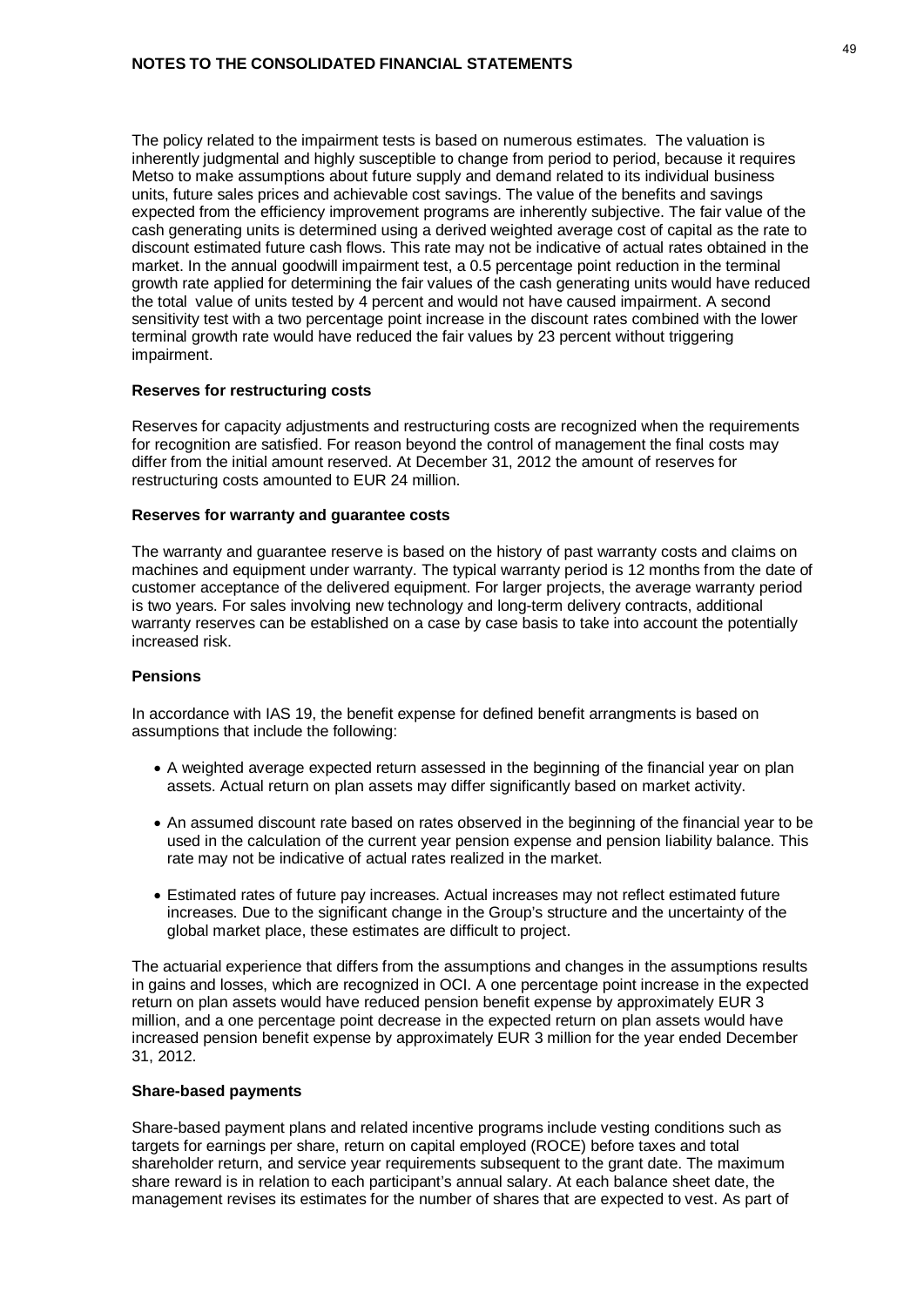this evaluation, Metso takes into account the changes in the forecasted performance of the Group and its reporting segments, the expected turnover of the personnel benefiting from the incentive plan and other pertinent information impacting the number of shares to be vested.

## **Financial instruments**

In accordance with the disclosure requirements on financial instruments, the management is obliged to make certain assumptions of the future cash in- and outflows arising from such instruments. The management has also had to assume that the fair values of derivatives, especially foreign currency denominated derivatives at balance sheet date materially reflect the future realized cash in- or outflow of such instruments.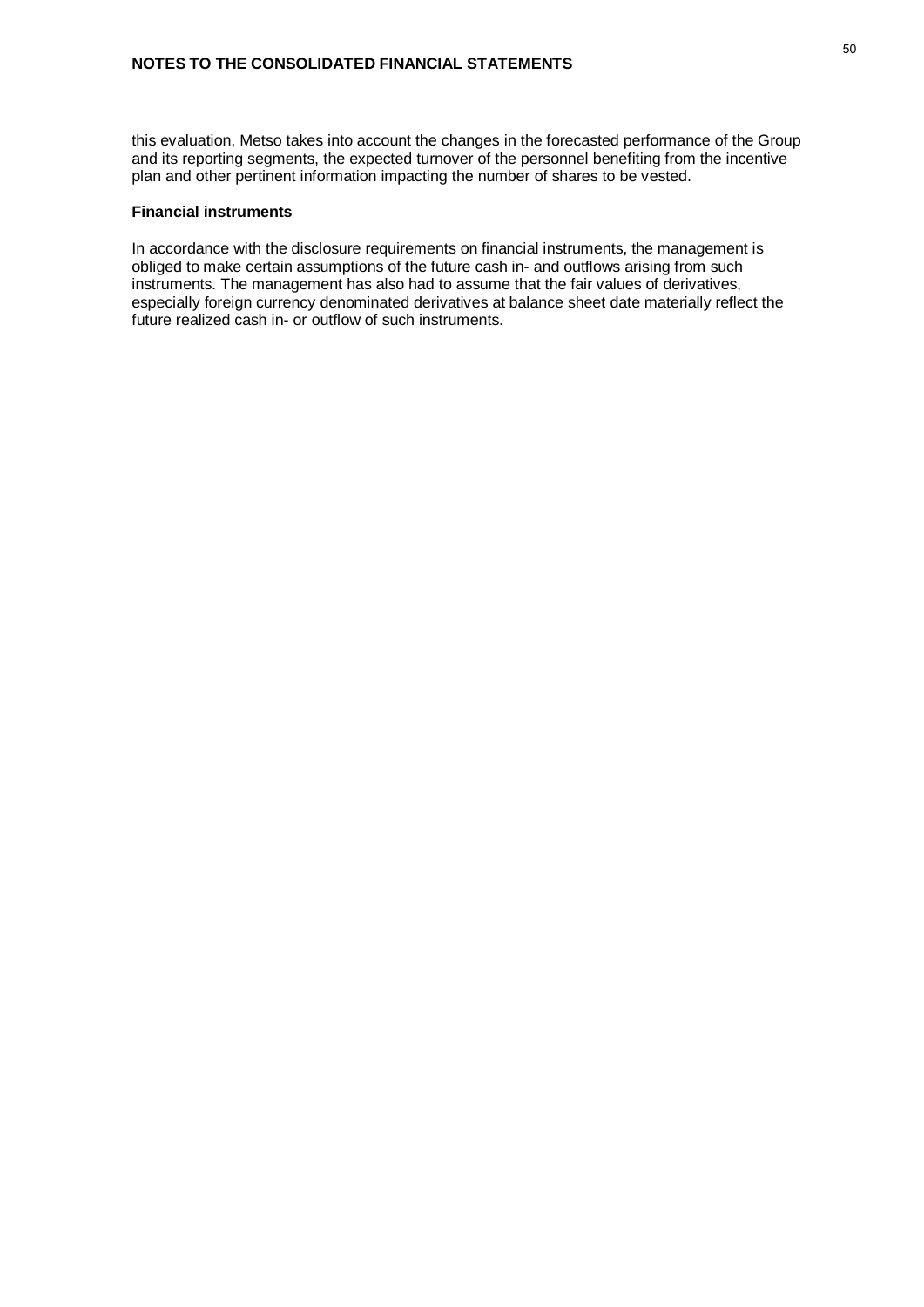### **4 Selling, general and administrative expenses**

|                                        | Year ended December 31, |          |
|----------------------------------------|-------------------------|----------|
| EUR million                            | 2011                    |          |
| Marketing and selling expenses         | -583                    | -638     |
| Research and development expenses, net | -121                    | -126     |
| Administrative expenses                | -403                    | -423     |
| <b>Total</b>                           | -1.107                  | $-1,187$ |

## **Research and development expenses, net, consist of following:**

|                                          | Year ended December 31, |      |
|------------------------------------------|-------------------------|------|
| EUR million                              | 2011                    | 2012 |
| Research and development expenses, total | -124                    | -124 |
| Capitalized development costs            |                         |      |
| Capital expenditure                      | 5                       |      |
| Grants received                          | 6                       | 5    |
| Depreciation and amortization            | -8                      | -9   |
| Research and development expenses, net   | -121                    | -126 |

## **5 Other operating income and expenses, net**

|                                                       | Year ended December 31, |              |
|-------------------------------------------------------|-------------------------|--------------|
| <b>EUR million</b>                                    | 2011                    | 2012         |
| Gain on sale of subsidiaries and businesses           | 0                       |              |
| Gain on sale of fixed assets                          | 7                       | 5            |
| Gain on sale of available-for-sale equity investments | 0                       | 0            |
| Royalty income                                        | 3                       | $\mathbf{2}$ |
| Rental income                                         | 2                       | $\mathbf{2}$ |
| Foreign exchange gains <sup>1)</sup>                  | 50                      | 53           |
| Legal costs compensations                             |                         | 3            |
| Other income                                          | 11                      | 9            |
| Other operating income, total                         | 73                      | 74           |
| Loss on sale of fixed assets                          | $-2$                    | -1           |
| Loss on sale of associated companies                  | $-1$                    |              |
| Impairment on fixed assets <sup>2)</sup>              | -2                      | $-17$        |
| Costs related to bankruptcy of THINK Global A/S       | -3                      | -1           |
| Foreign exchange losses <sup>1)</sup>                 | $-49$                   | -62          |
| Intellectual property lawsuits                        | -1                      | 0            |
| Other expenses                                        | -4                      | -9           |
| Other operating expenses, total                       | $-62$                   | -90          |
| Other operating income and expenses, net              | 11                      | $-16$        |

 $1)$  Includes foreign exchange gains and losses resulting from trade receivables and payables and related derivatives.

 $^{2)}$  of which EUR 14 million subsequent to capacity adjustment recognized in 2012.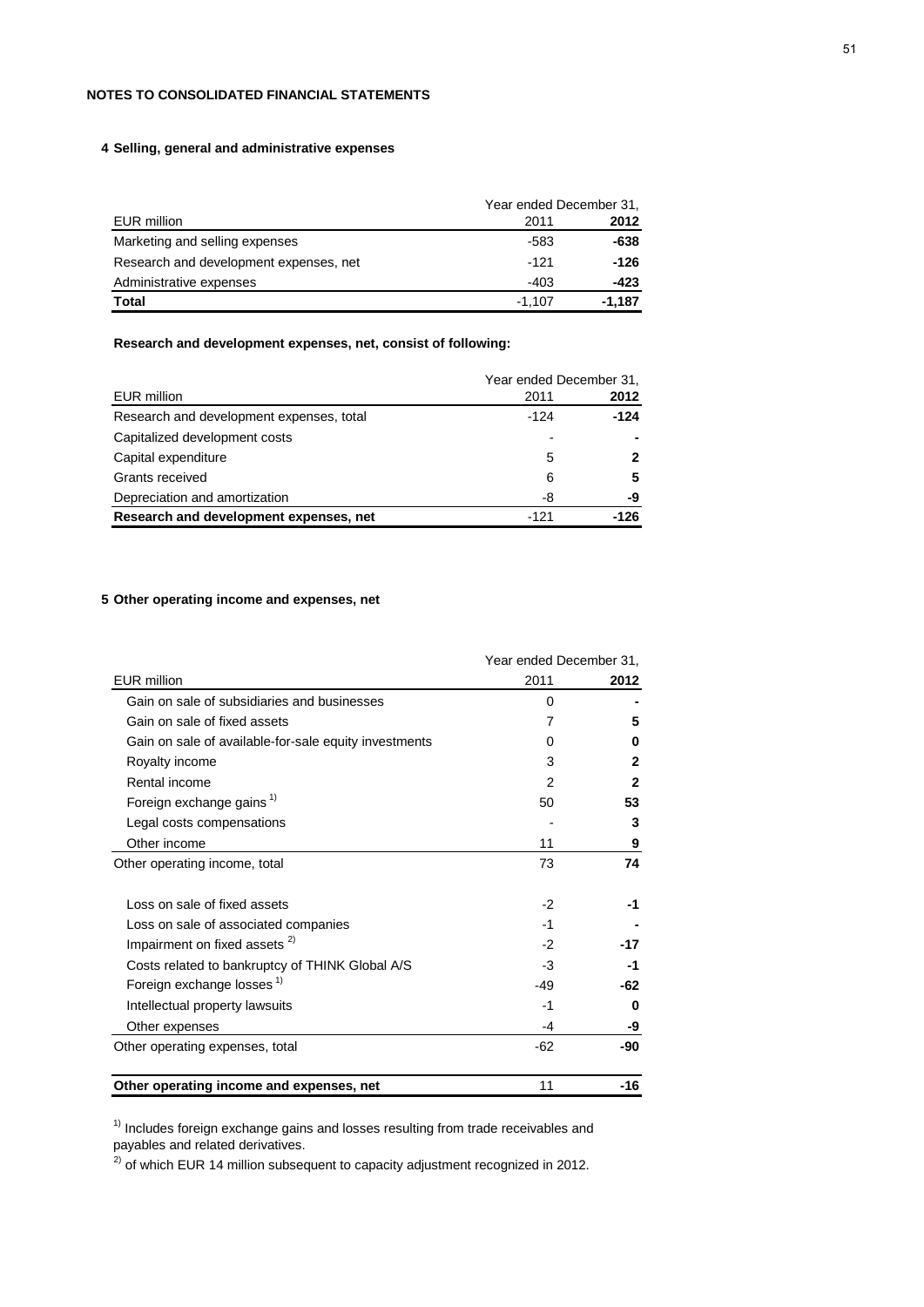## **6 Personnel expenses and the number of personnel**

## **Personnel expenses:**

|                                                    | Year ended December 31, |          |
|----------------------------------------------------|-------------------------|----------|
| EUR million                                        | 2011                    | 2012     |
| Salaries and wages                                 | $-1,226$                | $-1,325$ |
| Pension costs, defined contribution plans          | $-90$                   | $-94$    |
| Pension costs, defined benefit plans <sup>1)</sup> | $-10$                   | $-10$    |
| Other post-employment benefits <sup>1)</sup>       | -5                      | -5       |
| Share-based payments                               | -3                      | -8       |
| Other indirect employee costs                      | $-242$                  | $-258$   |
| <b>Total</b>                                       | $-1,576$                | $-1.700$ |

 $1)$  For more information on pension costs, see note 27.

# **Number of personnel at end of year:**

|                                    | 2011   | 2012   |
|------------------------------------|--------|--------|
| Mining and Construction            | 11,433 | 11,721 |
| Automation                         | 3,892  | 4,128  |
| Pulp, Paper and Power              | 12,528 | 12,439 |
| Valmet Automotive                  | 1,705  | 1,093  |
| Group Head Office and other        | 766    | 831    |
| Group Head Office and others total | 2.471  | 1,924  |
| <b>Metso total</b>                 | 30.324 | 30.212 |

# **Average number of personnel during the period:**

|                                    | 2011   | 2012   |
|------------------------------------|--------|--------|
| Mining and Construction            | 11.284 | 11,653 |
| Automation                         | 3.757  | 4,061  |
| Pulp, Paper and Power              | 12.394 | 12,649 |
| Valmet Automotive                  | 1.497  | 1,421  |
| Group Head Office and other        | 658    | 812    |
| Group Head Office and others total | 2,155  | 2,233  |
| Metso total                        | 29,590 | 30,596 |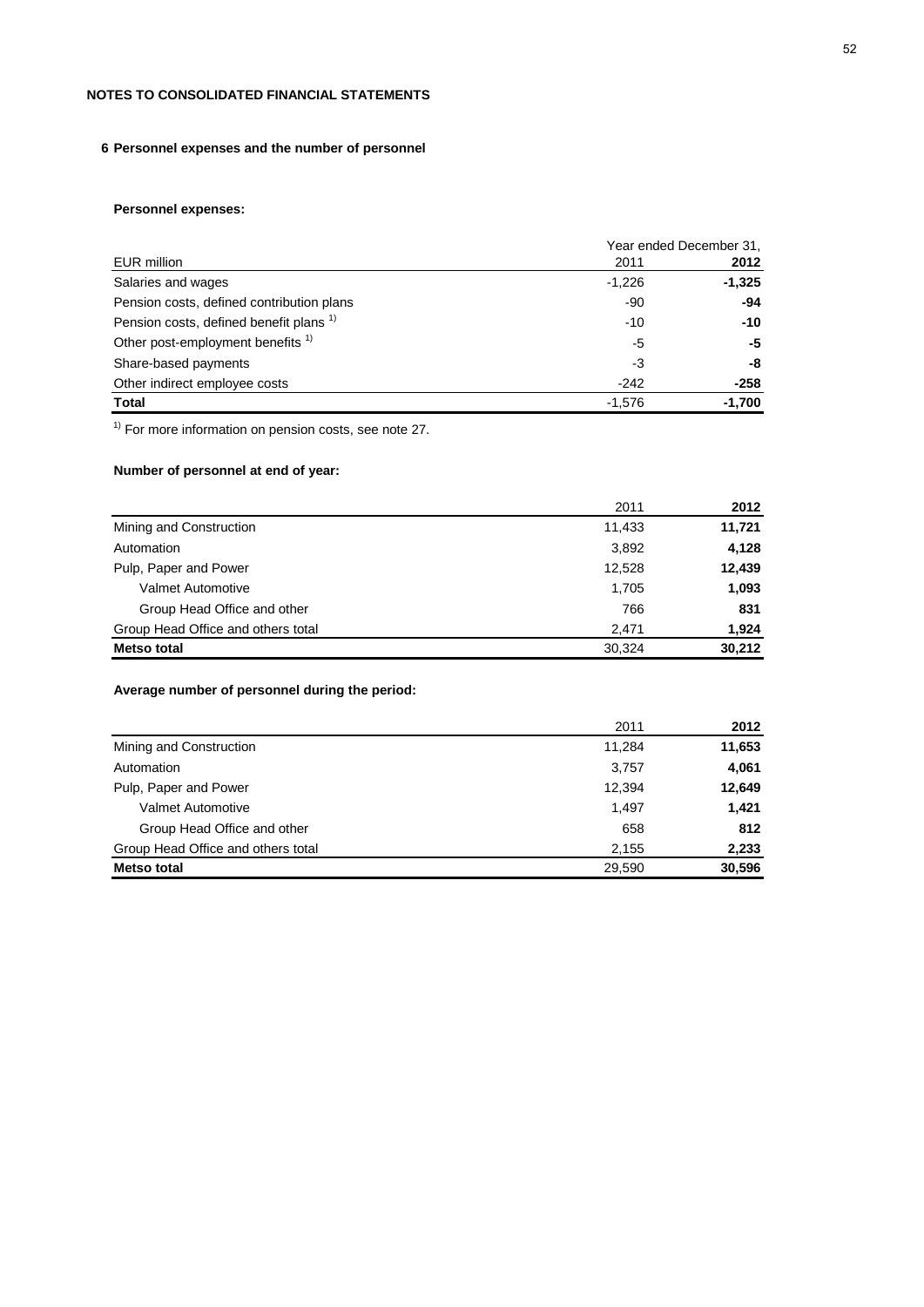### **Board remuneration:**

| <b>EUR</b> thousand                      | 2011   | 2012   |
|------------------------------------------|--------|--------|
| Serving Board members December 31, 2012: |        |        |
| Jukka Viinanen                           | $-106$ | $-111$ |
| Mikael von Frenckell                     | -59    | -70    |
| <b>Christer Gardell</b>                  | $-59$  | -57    |
| Ozey K. Horton, Jr.                      | $-72$  | -78    |
| Erkki Pehu-Lehtonen                      | -58    | -59    |
| Pia Rudengren                            | $-68$  | $-71$  |
| Eeva Sipilä                              |        | $-55$  |
| Eija Lahti-Jäntti <sup>1)</sup>          |        | -6     |
| <b>Former Board members:</b>             |        |        |
| Maija-Liisa Friman                       | -68    | $-2$   |
| Yrjö Neuvo                               | -59    | -3     |
| Jukka Leppänen <sup>1)</sup>             | -8     | -2     |
| Total                                    | $-557$ | $-514$ |

 $1)$  Has attended meetings as a personnel representative, without voting right.

According to the resolution of the Annual General Meeting held on March 29, 2012, the annual fees of the Board members are as follows: Chairman EUR 100,000, Vice Chairman and Chairman of the Audit Committee EUR 60,000 and other members EUR 48,000 each. In accordance with on the decision of the Annual General Meeting, the Board members have used 40 percent of their annual remuneration to buy Metso shares. The Board members acquired the shares from the market within two weeks after the publication of the first-quarter 2012 Interim Review on April 26, 2012. In addition, an attendance fee of EUR 700 per meeting is paid to members whose residence is in the Nordic countries, EUR 1,400 to members whose residence is elsewhere in Europe and for those residing outside Europe, EUR 2,800 per meeting they attend, including committee meetings. Compensations for traveling expenses and daily allowances are paid in accordance with Metso's travel policy.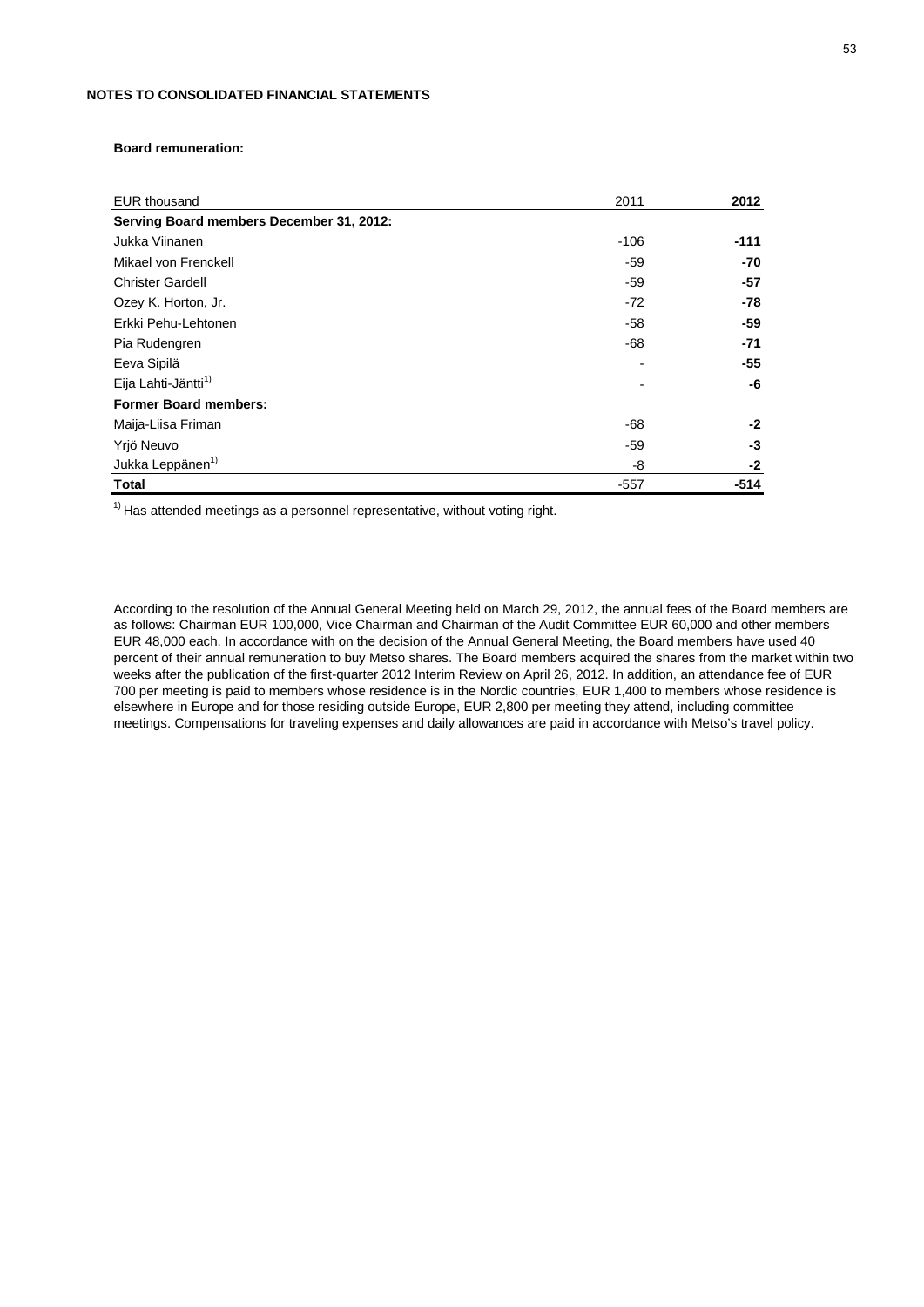#### **Remuneration paid to Chief Executive Officer, Executive Vice President and other Executive Team members:**

|                                                                    |               | Paid performance         | Fringe   | Share-based |           |
|--------------------------------------------------------------------|---------------|--------------------------|----------|-------------|-----------|
| <b>EUR</b>                                                         | Annual salarv | bonus                    | benefits | payment     | Total     |
| 2011                                                               |               |                          |          |             |           |
| President and CEO Jorma Eloranta from Jan 1 to Feb 28, 2011        | 117.680       | 253.012                  | 2.166    | ٠           | 372,858   |
| President and CEO Matti Kähkönen from Mar 1 to Dec 31, 2011        | 419,357       | 190,113                  | 12,349   | ٠           | 621,819   |
| Executive Vice President Matti Kähkönen from Jan 1 to Feb 28, 2011 | 84.942        | $\overline{\phantom{a}}$ | 2,363    |             | 87.305    |
| Executive Vice President Pasi Laine from Mar 1 to Dec 31, 2011     | 304,900       | 200.340                  | 9,500    |             | 514.740   |
| Other Executive Team members                                       | 1.353.595     | 857.595                  | 60.915   | ٠           | 2,272,105 |
| Total                                                              | 2,280,474     | 1,501,060                | 87,293   |             | 3,868,827 |
|                                                                    |               |                          |          |             |           |
| 2012                                                               |               |                          |          |             |           |
| President and CEO Matti Kähkönen                                   | 551.820       | 201.965                  | 16.487   | 300.489     | 1,070,761 |
| Executive Vice President Pasi Laine                                | 383,386       | 222,348                  | 11.624   | 300.489     | 917.847   |
| Other Executive Team members                                       | 1.504.274     | 428.050                  | 74.326   | 776.085     | 2,782,735 |
| Total                                                              | 2,439,480     | 852.363                  | 102,437  | 1,377,063   | 4,771,343 |

Additionally, in 2013 a bonus of about EUR 213,000 will be paid to President and CEO Matti Kähkönen and a bonus of about EUR 156,000 to Executive Vice President Pasi Laine based on 2012 performance.

Remuneration paid to President and CEO Matti Kähkönen is presented in the table on the previous page. The fringe benefits comprised a company car and a telephone. Mr. Kähkönen participates in the incentive programs for Metso's management, the remuneration of which consists of Metso shares and a cash-settled portion. For more information on share-based payments, see note 22.

According to his executive contract, Matti Kähkönen is eligible to retire at the age of 63 (2019) and his retirement pension is 60 percent of his pensionable compensation during the past four full calendar years prior to retirement. In case of termination of contract, he is entitled to compensation equivalent to 24 months' salary.

Remuneration paid to Executive Vice President Pasi Laine is presented in the table on the previous page. The fringe benefits comprised a company car and a telephone. Mr. Laine participates in the incentive programs for Metso's management, the remuneration of which consists of Metso shares and a cash-settled portion.

According to his executive contract, Pasi Laine is eligible to retire at the age of 63 (2026). In case of termination of contract, he is entitled to compensation equivalent to 12 months' salary.

Metso has subscribed supplementary pension plans for senior management for retirement, the beneficiaries include the members of Metso Executive Team. For the years ended December 31, 2011 and 2012, these pension insurance premium payments totaled approximately EUR 1.8 million and EUR 0.6 million, respectively.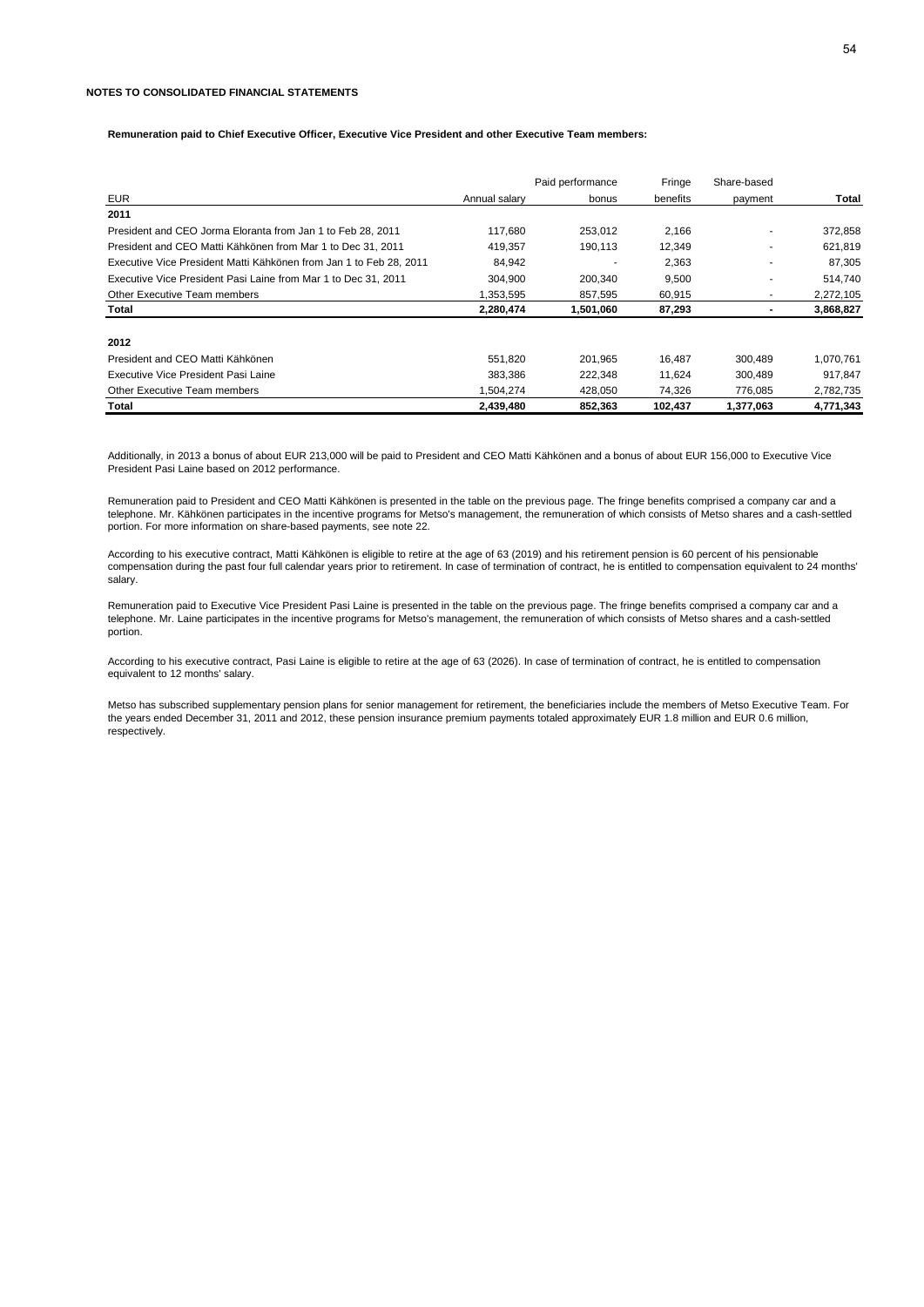# **Board share ownership in Metso as at December 31, 2012:**

| Jukka Viinanen                  | 4,647   |
|---------------------------------|---------|
| Mikael von Frenckell            | 101,932 |
| <b>Christer Gardell</b>         | 1,771   |
| Ozey K. Horton, Jr.             | 1,098   |
| Erkki Pehu-Lehtonen             | 2,521   |
| Pia Rudengren                   | 2,042   |
| Eeva Sipilä                     | 646     |
| Eija Lahti-Jäntti <sup>1)</sup> | 30      |
| <b>Total</b>                    | 114,687 |

 $1)$  Has attended meetings as a personnel representative, without voting right.

## **Executive Team share ownership in Metso as at December 31, 2012:**

| Matti Kähkönen    | 16,465 |
|-------------------|--------|
| Pasi Laine        | 13,574 |
| Harri Nikunen     | 6,539  |
| Andrew Benko      | 12,286 |
| Perttu Louhiluoto | 4,336  |
| Merja Kamppari    | 3,708  |
| Kalle Reponen     | 5,741  |
| <b>Total</b>      | 62,649 |
|                   |        |

## **7 Depreciation and amortization**

|                                 | Year ended December 31, |       |
|---------------------------------|-------------------------|-------|
| EUR million                     | 2011                    | 2012  |
| Intangible assets               | -52                     | -50   |
| Property, plant and equipment   |                         |       |
| <b>Buildings and structures</b> | -23                     | $-24$ |
| Machinery and equipment         | -97                     | $-92$ |
| Total                           | $-172$                  | -166  |

## **Depreciation and amortization by function are as follows:**

|                                              | Year ended December 31, |        |
|----------------------------------------------|-------------------------|--------|
| EUR million                                  | 2011                    | 2012   |
| Cost of goods sold                           | -96                     | -95    |
| Selling, general and administrative expenses |                         |        |
| Marketing and selling                        | $-22$                   | $-22$  |
| Research and development                     | -8                      | -9     |
| Administrative                               | $-46$                   | -40    |
| Total                                        | $-172$                  | $-166$ |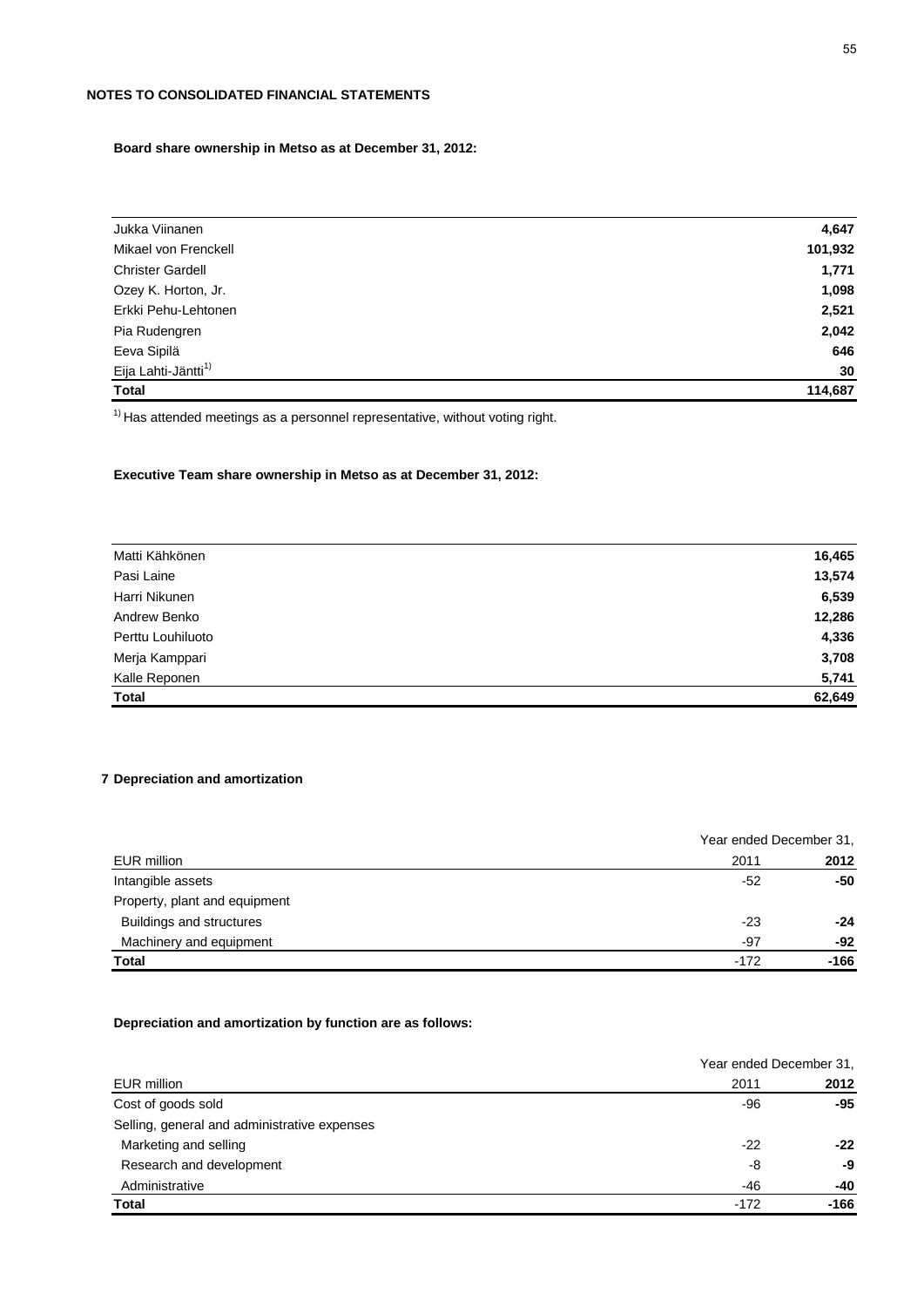## **8 Financial income and expenses, net**

|                                                              | Year ended December 31, |          |
|--------------------------------------------------------------|-------------------------|----------|
| EUR million                                                  | 2011                    | 2012     |
| Financial income                                             |                         |          |
| Dividends received                                           | $\Omega$                | $\Omega$ |
| Interest income on cash and cash equivalents                 | 21                      | 17       |
| Income on financial investments                              | 5                       | 4        |
| Other financial income                                       | 6                       | 6        |
| Financial income total                                       | 32                      | 27       |
| <b>Financial expenses</b>                                    |                         |          |
| Interest expenses on financial liabilities at amortized cost | $-75$                   | -63      |
| Interest expenses on financial leases                        | ∩                       | O        |
| Other financial expenses                                     | $-19$                   | -13      |
| Net loss from foreign exchange                               | -3                      | 0        |
| Financial expenses total                                     | $-97$                   | -76      |
| Financial income and expenses, net                           | -65                     | -49      |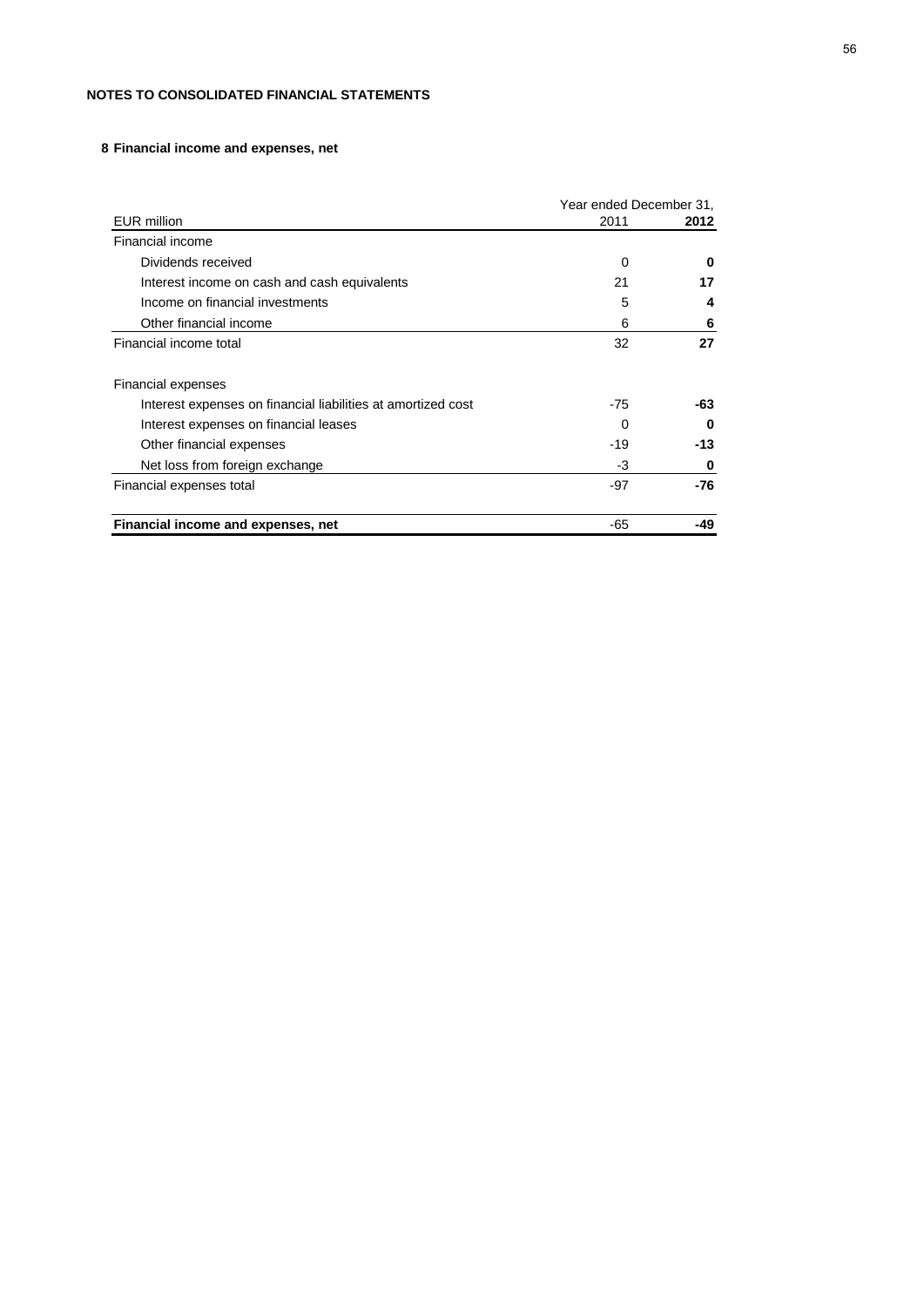#### **9 Income taxes**

## **The components of income taxes are as follows:**

|                     | Year ended December 31, |        |
|---------------------|-------------------------|--------|
| EUR million         | 2011                    | 2012   |
| Current tax expense | $-135$                  | -183   |
| Deferred taxes      | -14                     |        |
| Income taxes, total | $-149$                  | $-178$ |

#### **The differences between income tax expense computed at Finnish statutory rate and income tax expense provided on earnings are as follows:**

|                                                  | Year ended December 31, |              |
|--------------------------------------------------|-------------------------|--------------|
| EUR million                                      | 2011                    | 2012         |
| Income before taxes                              | 507                     | 550          |
| Income tax expense at Finnish statutory rate     | $-132$                  | -135         |
| Income tax for prior years                       | $-2$                    | $\mathbf{2}$ |
| Difference between Finnish and foreign tax rates | $-21$                   | $-42$        |
| Benefit of operating loss carryforward           |                         | 0            |
| Operating losses with no current tax benefit     | $-1$                    | -6           |
| Non-deductible expenses                          | $-1$                    | -4           |
| Tax exempt income                                | 3                       | 0            |
| Other                                            | 4                       | 7            |
| Income tax expense                               | $-149$                  | -178         |

## **Tax effects of components in other comprehensive income:**

|                                                      | Year ended December 31. |          |                 |               |                |       |  |  |
|------------------------------------------------------|-------------------------|----------|-----------------|---------------|----------------|-------|--|--|
|                                                      | 2011                    |          |                 | 2012          |                |       |  |  |
|                                                      | <b>Before</b>           |          |                 | <b>Before</b> |                | After |  |  |
| EUR million                                          | taxes                   |          | Tax After taxes | taxes         | Tax            | taxes |  |  |
| Cash flow hedges                                     | $-31$                   | 9        | $-22$           | 9             | $-2$           | 7     |  |  |
| Available-for-sale equity investments                | $\mathbf 0$             | $\Omega$ | $\Omega$        | $\Omega$      | 0              | 0     |  |  |
| Defined benefit plan acturial gains (+) / losses (-) | -50                     | 15       | $-35$           | $-20$         | 4              | $-16$ |  |  |
| Currency translation on subsidiary net investments   | $-10$                   | -1       | $-11$           | $-17$         | $-5$           | $-22$ |  |  |
| Net investment hedge gains (+) / losses (-)          | 14                      | $-4$     | 10              |               |                |       |  |  |
| Total comprehensive income (+) / expense (-)         | $-77$                   | 19       | -58             | $-28$         | -3             | $-31$ |  |  |
| Current tax                                          |                         | -1       |                 |               | -5             |       |  |  |
| Deferred tax                                         |                         | 20       |                 |               | $\overline{2}$ |       |  |  |
| Total                                                |                         | 19       |                 |               | -3             |       |  |  |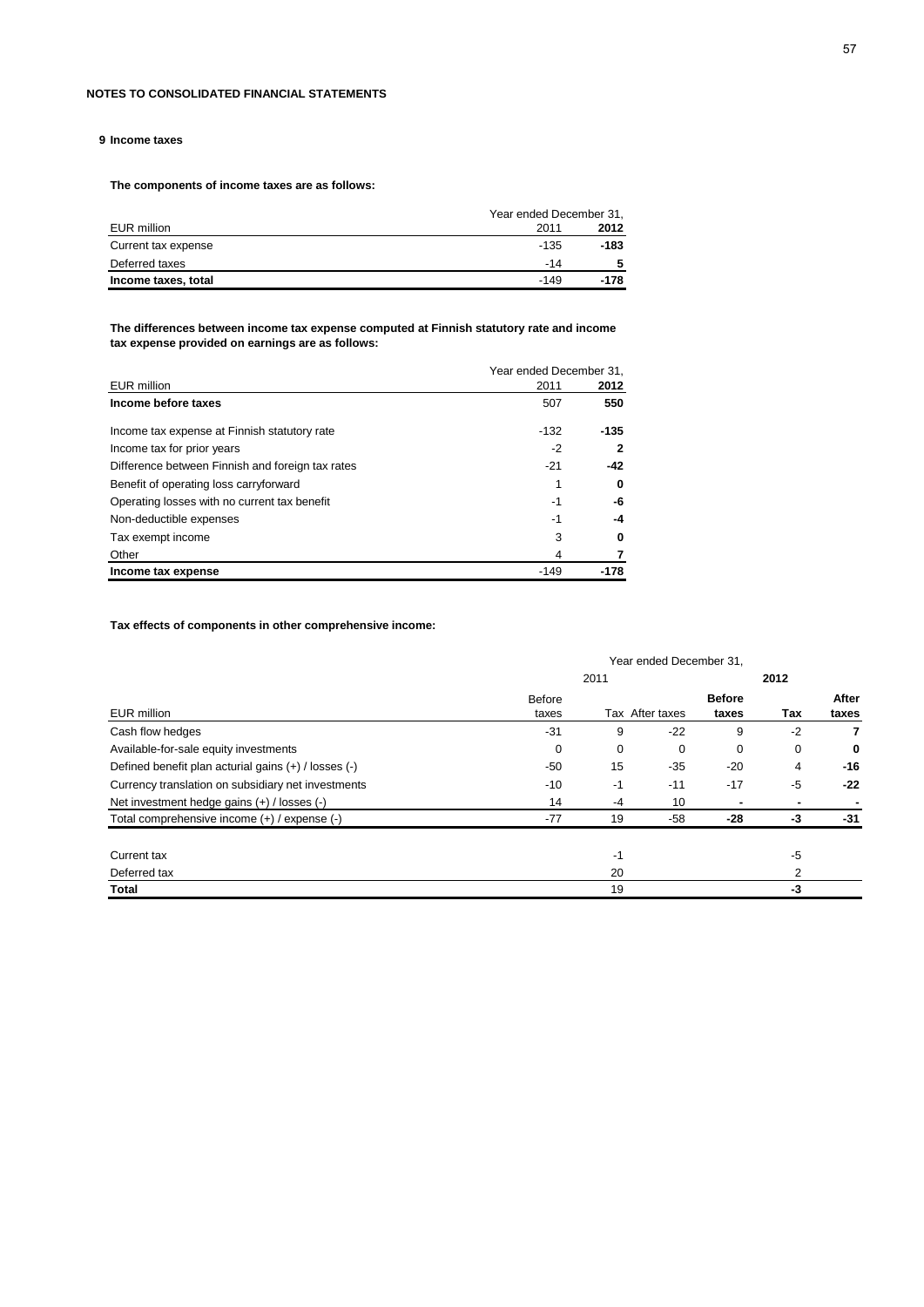#### **Reconciliation of deferred tax balances:**

|                                                       | Balance at   | Charged to | Charged to    |             |             |
|-------------------------------------------------------|--------------|------------|---------------|-------------|-------------|
|                                                       | beginning of | income     | shareholders' | Translation | Balance at  |
| <b>EUR</b> million                                    | year         | statement  | equity        | differences | end of year |
| 2011                                                  |              |            |               |             |             |
| Deferred tax assets                                   |              |            |               |             |             |
| Tax losses carried forward                            | 33           | $-12$      | $-3$          |             | 18          |
| <b>Fixed assets</b>                                   | 18           | 5          |               |             | 23          |
| Inventory                                             | 35           | -5         |               |             | 30          |
| Provisions                                            | 26           | 12         | 6             |             | 44          |
| Accruals                                              | 31           | $-16$      |               |             | 15          |
| Pension related items                                 | 39           | $-3$       | 15            |             | 51          |
| Other                                                 | 40           | $-7$       | 2             | 3           | 38          |
| Total deferred tax assets                             | 222          | $-26$      | 20            | 3           | 219         |
| Offset against deferred tax liabilities <sup>1)</sup> | $-54$        | 2          |               |             | $-52$       |
| Net deferred tax assets                               | 168          | $-24$      | 20            | 3           | 167         |
| Deferred tax liabilities                              |              |            |               |             |             |
| Purchase price allocations                            | 61           | -6         |               |             | 55          |
| <b>Fixed assets</b>                                   | 27           | $-1$       |               |             | 26          |
| Other                                                 | 16           | -5         |               |             | 11          |
| Total deferred tax liabilities                        | 104          | $-12$      |               |             | 92          |
| Offset against deferred tax assets <sup>1)</sup>      | $-54$        | 2          |               |             | $-52$       |
| Net deferred tax liabilities                          | 50           | $-10$      |               |             | 40          |
| Deferred tax assets, net                              | 118          | $-14$      | 20            | 3           | 127         |

|                                                       | Balance at   | Charged to | Charged to     |             |             |
|-------------------------------------------------------|--------------|------------|----------------|-------------|-------------|
|                                                       | beginning of | income     | shareholders'  | Translation | Balance at  |
| <b>EUR</b> million                                    | vear         | statement  | equity         | differences | end of year |
| 2012                                                  |              |            |                |             |             |
| Deferred tax assets                                   |              |            |                |             |             |
| Tax losses carried forward                            | 18           | 7          | 0              |             | 25          |
| <b>Fixed assets</b>                                   | 23           | 5          |                |             | 28          |
| Inventory                                             | 30           | 0          |                |             | 30          |
| Provisions                                            | 44           | -1         | $-2$           |             | 41          |
| Accruals                                              | 15           | 17         |                |             | 32          |
| Pension related items                                 | 51           | 0          | 4              |             | 55          |
| Other                                                 | 38           | -9         | 0              | 9           | 38          |
| Total deferred tax assets                             | 219          | 19         | $\overline{2}$ | 9           | 249         |
| Offset against deferred tax liabilities <sup>1)</sup> | $-52$        | $-20$      |                |             | $-72$       |
| Net deferred tax assets                               | 167          | $-1$       | 2              | 9           | 177         |
| <b>Deferred tax liabilities</b>                       |              |            |                |             |             |
| Purchase price allocations                            | 55           | -5         |                |             | 50          |
| <b>Fixed assets</b>                                   | 26           | $-1$       |                |             | 25          |
| Other                                                 | 11           | 20         |                |             | 31          |
| Total deferred tax liabilities                        | 92           | 14         |                |             | 106         |
| Offset against deferred tax assets <sup>1)</sup>      | $-52$        | $-20$      |                |             | $-72$       |
| Net deferred tax liabilities                          | 40           | $-6$       |                |             | 34          |
| Deferred tax assets, net                              | 127          | 5          | $\mathbf{2}$   | 9           | 143         |

<sup>1)</sup> Deferred tax assets and liabilities are offset when there is a legally enforceable right to offset tax assets against tax liabilities and when the deferred income taxes relate to the same fiscal authority.

A deferred tax liability on undistributed profits of subsidiaries located in countries where distribution generates tax consequences is recognized when it is likely that earnings will be distributed in the near future. For the years ended December 31, 2011 and 2012, respectively, earnings of EUR 281 million and EUR 360 million would have been subject to recognition of a deferred tax liability, had Metso regarded a distribution in the near future as likely.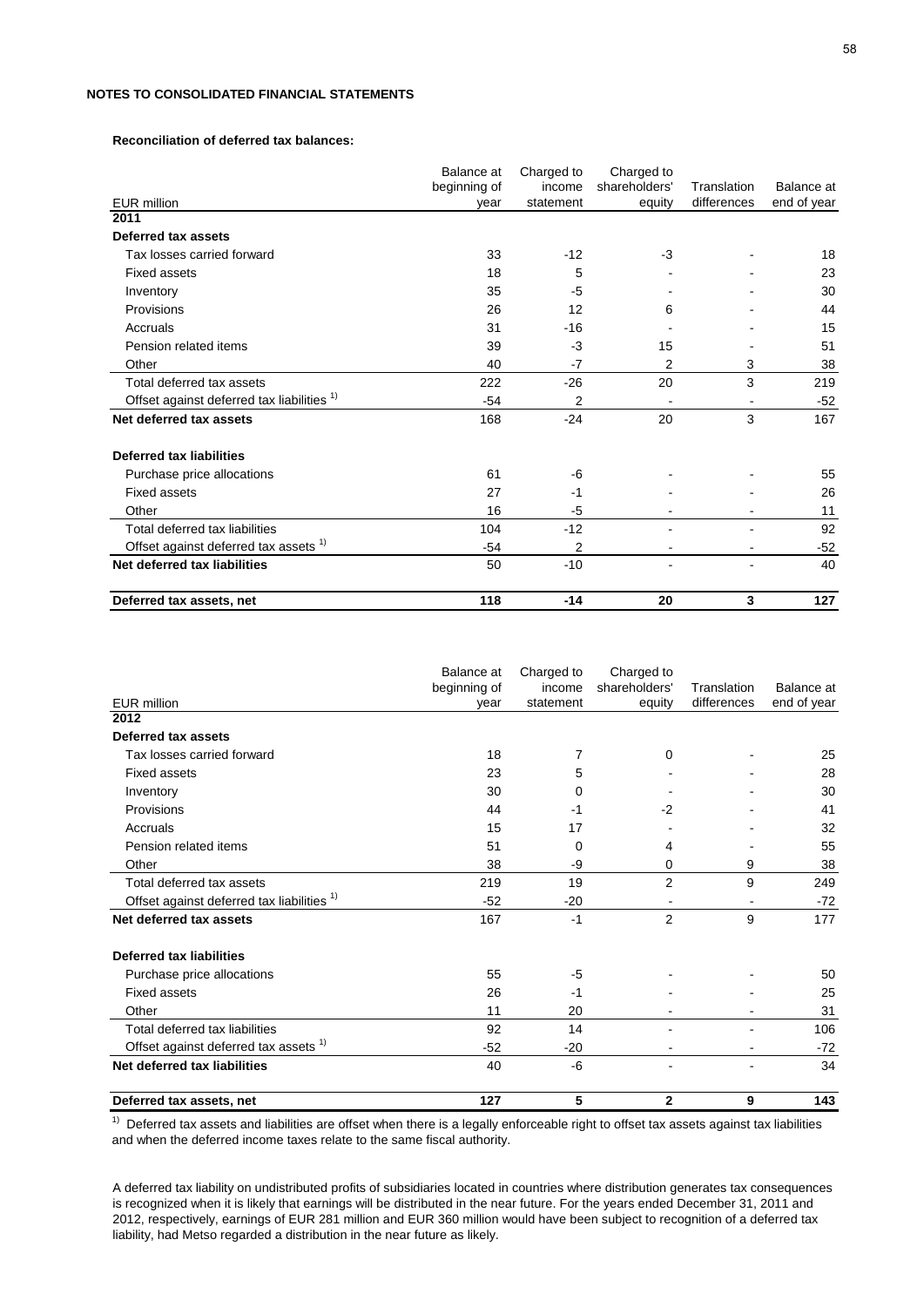#### **10 Acquisitions**

During 2012, Metso made two minor acquisitions for a total consideration of EUR 5 million. These acquisitions had only an immaterial effect on Metso.

#### **11 Earnings per share**

Earnings per share are calculated as follows:

#### **Basic**

Basic earnings per share are calculated by dividing the profit attributable to shareholders of the company by the weighted average number of shares in issue during the year, excluding own shares.

|                                                                         | Year ended December 31, |         |
|-------------------------------------------------------------------------|-------------------------|---------|
|                                                                         | 2011                    | 2012    |
| Profit attributable to shareholders of the company, EUR million         | 356                     | 373     |
| Weighted average number of shares issued and outstanding (in thousands) | 149.630                 | 149.715 |
| Earnings per share, basic, EUR                                          | 2.38                    | 2.49    |

#### **Diluted**

The shares to be potentially issued in the future are treated as outstanding shares when calculating the "Diluted earnings per share" if they have a diluting effect. The own shares held by Metso are reissued within the terms of the share ownership plan to the key personnel if the targets defined in the plan are met. The diluted earnings per share are calculated by increasing the weighted average number of outstanding shares with the number of those shares, which would be distributed to the beneficiaries based on the results achieved, if the conditional earnings period ended at the end of the financial period in question. As at December 31, 2012, Metso held 592,222 own shares intended for the share ownership plans.

|                                                                                 | Year ended December 31, |         |
|---------------------------------------------------------------------------------|-------------------------|---------|
|                                                                                 | 2011                    | 2012    |
| Profit attributable to shareholders of the company, EUR million                 | 356                     | 373     |
| Weighted average number of shares issued and outstanding (in thousands)         | 149.630                 | 149,715 |
| Adjustment for potential shares distributed (in thousands)                      | 203                     | 155     |
| Weighted average number of diluted shares issued and outstanding (in thousands) | 149.833                 | 149.870 |
| Earnings per share, diluted, EUR                                                | 2.38                    | 2.49    |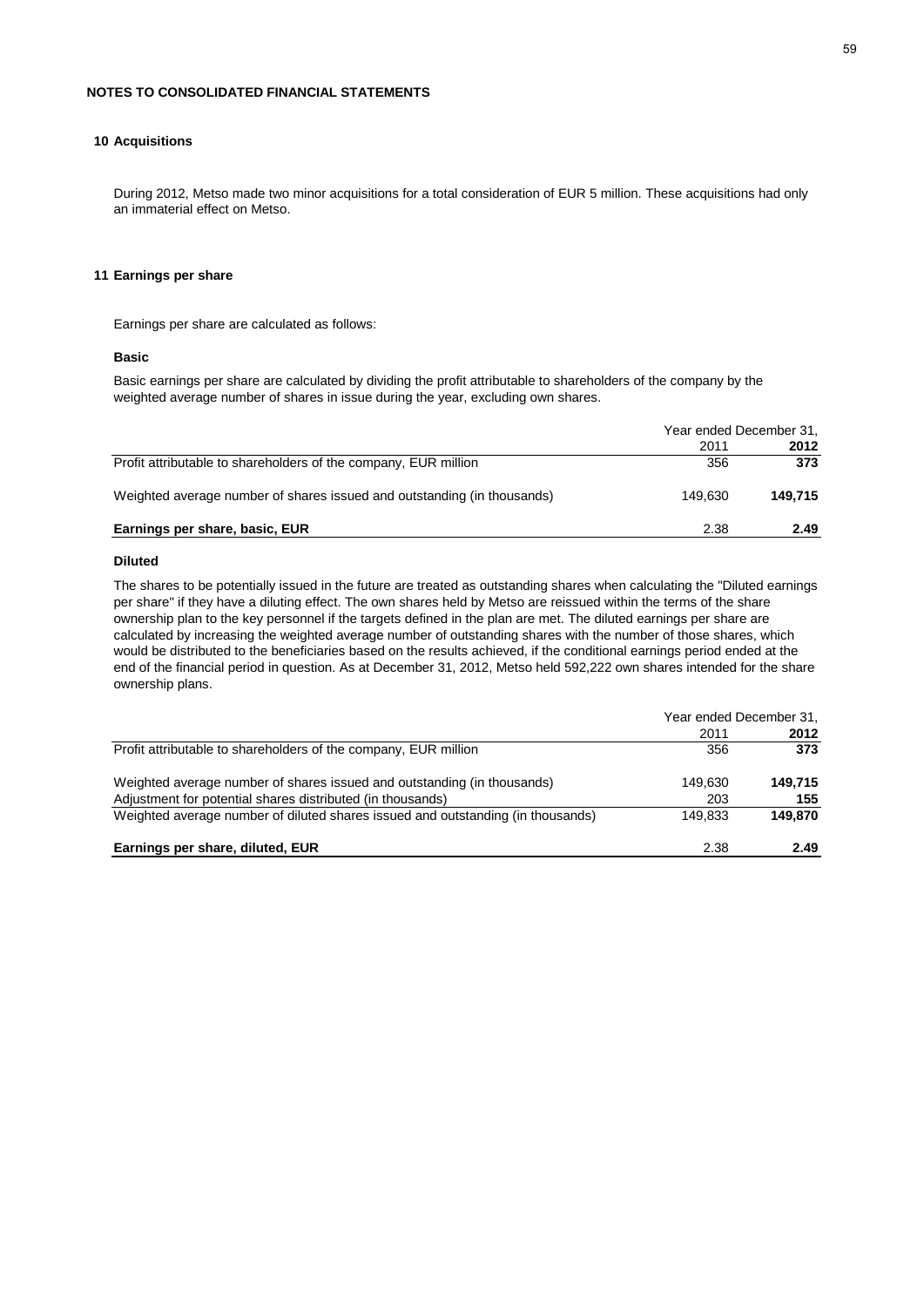### **12 Intangible assets and property, plant and equipment**

### **Intangible assets**

| EUR million                                   | Goodwill       | Patents and<br>licences | software       | assets         | Capitalized Other intangible Intangible assets<br>total |
|-----------------------------------------------|----------------|-------------------------|----------------|----------------|---------------------------------------------------------|
| 2011                                          |                |                         |                |                |                                                         |
| Acquisition cost at beginning of year         | 880            | 79                      | 147            | 323            | 1,429                                                   |
| <b>Translation differences</b>                | 3              | $\mathbf 0$             | $\mathbf 0$    | 1              | 4                                                       |
| <b>Business acquisitions</b>                  |                |                         |                | 6              | 6                                                       |
| Disposals of businesses                       |                |                         |                |                |                                                         |
| Capital expenditure                           |                | 5                       | $\overline{2}$ | 22             | 29                                                      |
| Reclassifications                             |                | $\overline{2}$          | 17             | $-13$          | 6                                                       |
| Other changes                                 |                | -5                      | $-1$           | $-1$           | $-7$                                                    |
| Acquisition cost at end of year               | 883            | 81                      | 165            | 338            | 1,467                                                   |
| Accumulated amortization at beginning of year |                | $-47$                   | $-72$          | $-143$         | $-262$                                                  |
| <b>Translation differences</b>                |                | $\mathbf 0$             | 0              | 0              | $\mathbf 0$                                             |
| <b>Business acquisitions</b>                  |                |                         |                |                |                                                         |
| Disposals of businesses                       |                |                         |                |                |                                                         |
| Reclassifications                             |                |                         | -5             |                | -5                                                      |
| Other changes                                 |                | 4                       | 1              | $\overline{2}$ | $\overline{7}$                                          |
| Amortization charges for the year             |                | -8                      | $-15$          | $-29$          | $-52$                                                   |
| Accumulated amortization at end of year       |                | $-51$                   | $-91$          | $-170$         | $-312$                                                  |
| Net book value at end of year                 | 883            | 30                      | 74             | 168            | 1,155                                                   |
| 2012                                          |                |                         |                |                |                                                         |
| Acquisition cost at beginning of year         | 883            | 81                      | 165            | 338            | 1,467                                                   |
| <b>Translation differences</b>                | $\overline{2}$ | $\mathbf 0$             | $-1$           | 1              | $\overline{2}$                                          |
| <b>Business acquisitions</b>                  | 1              | $\mathbf 0$             |                | 3              | 4                                                       |
| Disposals of businesses                       |                |                         |                |                |                                                         |
| Capital expenditure                           |                | 3                       | 2              | 25             | 30                                                      |
| Reclassifications                             |                | $\overline{4}$          | $\overline{7}$ | $-11$          | $\mathbf 0$                                             |
| Other changes                                 | 1              | -6                      | 3              | $-6$           | -8                                                      |
| Acquisition cost at end of year               | 887            | 82                      | 176            | 350            | 1,495                                                   |
| Accumulated amortization at beginning of year |                | $-51$                   | $-91$          | $-170$         | $-312$                                                  |
| <b>Translation differences</b>                |                | $\mathbf 0$             | 1              | 0              | 1                                                       |
| <b>Business acquisitions</b>                  |                |                         |                |                |                                                         |
| Disposals of businesses                       |                |                         |                |                |                                                         |
| Reclassifications                             |                |                         |                |                |                                                         |
| Other changes                                 |                | 5                       | -3             | 4              | 6                                                       |
| Amortization charges for the year             |                | -8                      | $-15$          | $-27$          | $-50$                                                   |
| Accumulated amortization at end of year       |                | $-54$                   | $-108$         | $-193$         | $-355$                                                  |
| Net book value at end of year                 | 887            | 28                      | 68             | 157            | 1,140                                                   |

Metso participates in the European Emissions Tradings Scheme (EU ETS) and has been granted CO<sub>2</sub> emission rights of 70,972 units for the current compliance period of 2008-2012 against greenhouse gases emitted by its production units.

As of December 31, 2012, the remaining emission rights amounted to 32,412 units, the market value of which was roughly EUR 0.2 million.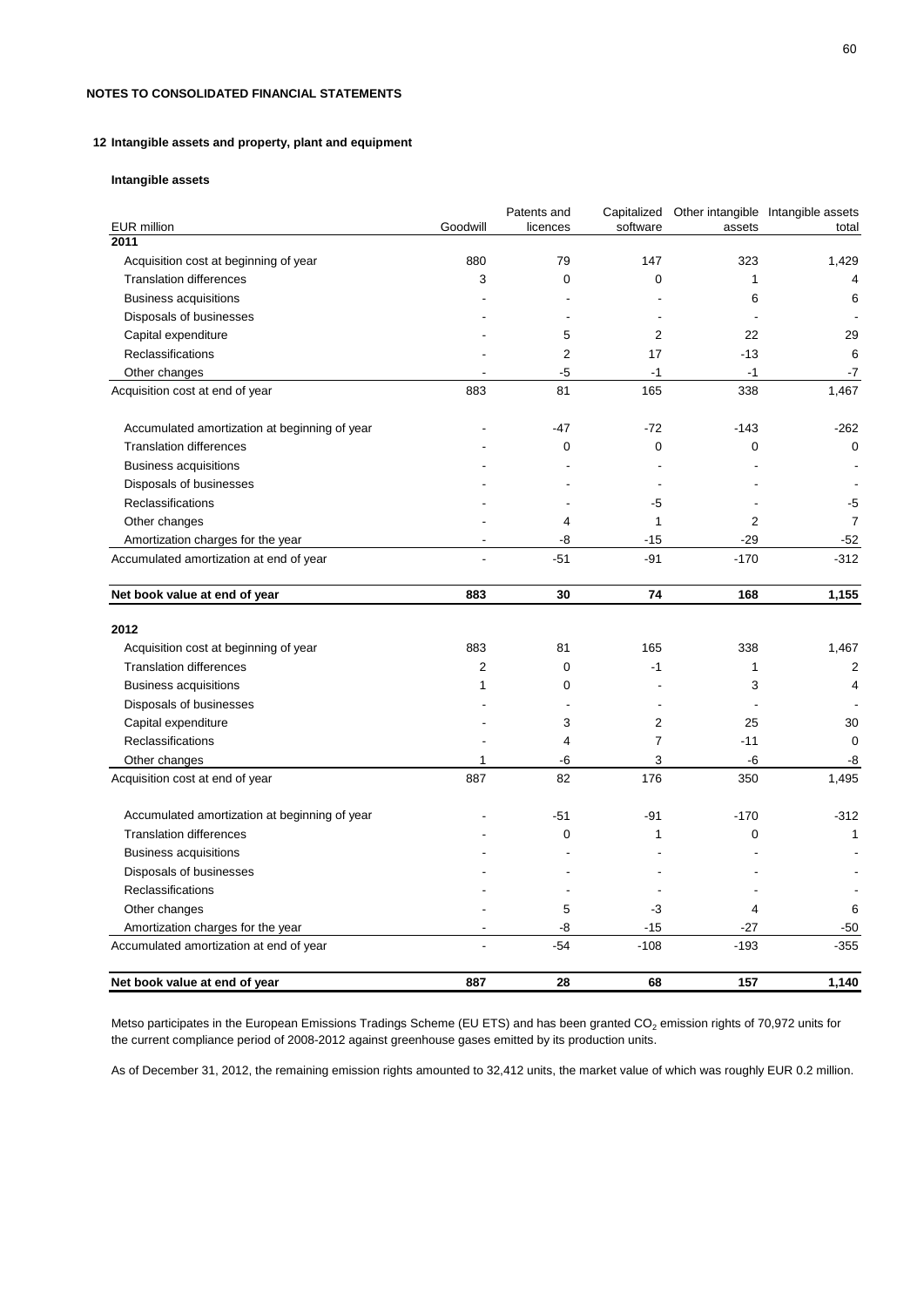### **Property, plant and equipment**

|                                               | Land and water | Buildings and  | Machinery and | Assets under   | Property, plant<br>and equipment |
|-----------------------------------------------|----------------|----------------|---------------|----------------|----------------------------------|
| EUR million                                   | areas          | structures     | equipment     | construction   | total                            |
| 2011                                          |                |                |               |                |                                  |
| Acquisition cost at beginning of year         | 64             | 636            | 1,603         | 43             | 2,346                            |
| <b>Translation differences</b>                | $\mathbf 0$    | 3              | -3            | $\mathbf 0$    | $\mathbf 0$                      |
| <b>Business acquisitions</b>                  |                |                | 0             |                | $\mathbf 0$                      |
| Disposals of businesses                       |                |                |               |                |                                  |
| Capital expenditure                           | 4              | 18             | 56            | 57             | 135                              |
| Reclassifications                             | $\Omega$       | 13             | 35            | -54            | -6                               |
| Other changes                                 | -1             | $-7$           | $-76$         | $\mathbf 0$    | $-84$                            |
| Acquisition cost at end of year               | 67             | 663            | 1,615         | 46             | 2,391                            |
| Accumulated depreciation at beginning of year |                | $-353$         | $-1,144$      |                | $-1,497$                         |
| <b>Translation differences</b>                |                | $-1$           | 2             |                | 1                                |
| <b>Business acquisitions</b>                  |                |                |               |                |                                  |
| Disposals of businesses                       |                |                |               |                |                                  |
| Reclassifications                             |                |                | 5             |                | 5                                |
| Other changes                                 |                | 8              | 66            |                | 74                               |
| Depreciation charges for the year             |                | $-23$          | $-97$         |                | $-120$                           |
| Accumulated depreciation at end of year       |                | $-369$         | $-1,168$      |                | $-1,537$                         |
| Net book value at end of year                 | 67             | 294            | 447           | 46             | 854                              |
| 2012                                          |                |                |               |                |                                  |
| Acquisition cost at beginning of year         | 67             | 663            | 1,615         | 46             | 2,391                            |
| <b>Translation differences</b>                | $\mathbf 0$    | $-1$           | -9            | $-1$           | $-11$                            |
| <b>Business acquisitions</b>                  | $\Omega$       | 1              | 0             |                | 1                                |
| Disposals of businesses                       |                |                |               |                |                                  |
| Capital expenditure                           | $\mathbf 0$    | $\overline{7}$ | 61            | 58             | 126                              |
| Reclassifications                             | $\overline{2}$ | 21             | 36            | $-59$          | $\mathbf 0$                      |
| Other changes                                 | $\mathbf 0$    | $-15$          | -60           | $\overline{2}$ | $-73$                            |
| Acquisition cost at end of year               | 69             | 676            | 1,643         | 46             | 2,434                            |
| Accumulated depreciation at beginning of year |                | $-369$         | $-1,168$      |                | $-1,537$                         |
| <b>Translation differences</b>                |                | 0              | 4             |                | 4                                |
| <b>Business acquisitions</b>                  |                |                |               |                |                                  |
| Disposals of businesses                       |                |                |               |                |                                  |
| Reclassifications                             |                |                |               |                |                                  |
| Other changes                                 |                | 6              | 42            |                | 48                               |
| Depreciation charges for the year             |                | -24            | $-92$         |                | $-116$                           |
| Accumulated depreciation at end of year       |                | $-387$         | $-1,214$      |                | $-1,601$                         |
| Net book value at end of year                 | 69             | 289            | 429           | 46             | 833                              |

For information on pledged assets, see note 28.

Other intangible assets with indefinite useful life, i.e. brands, amounted to EUR 16 million for the years ended December 31, 2011 and 2012, respectively. They relate to Mining and Construction segment and have been recognized in connection with business acquisitions. As no economic useful life can be determined for these brands, the management has assessed them to have indefinite useful lives based on their continuous competitive advantage to the business. The brands are actively used in promoting the products. They are subject to annual impairment test concurrently with that of the goodwill.

For the year ended December 31, 2012 the amortization expense related to the intangible assets recognized through business acquisitions was EUR 20 million. The future amortization expense is expected to amount to EUR 18, EUR 14, EUR 13, EUR 13 and EUR 12 million for the years 2013, 2014, 2015, 2016 and 2017, respectively.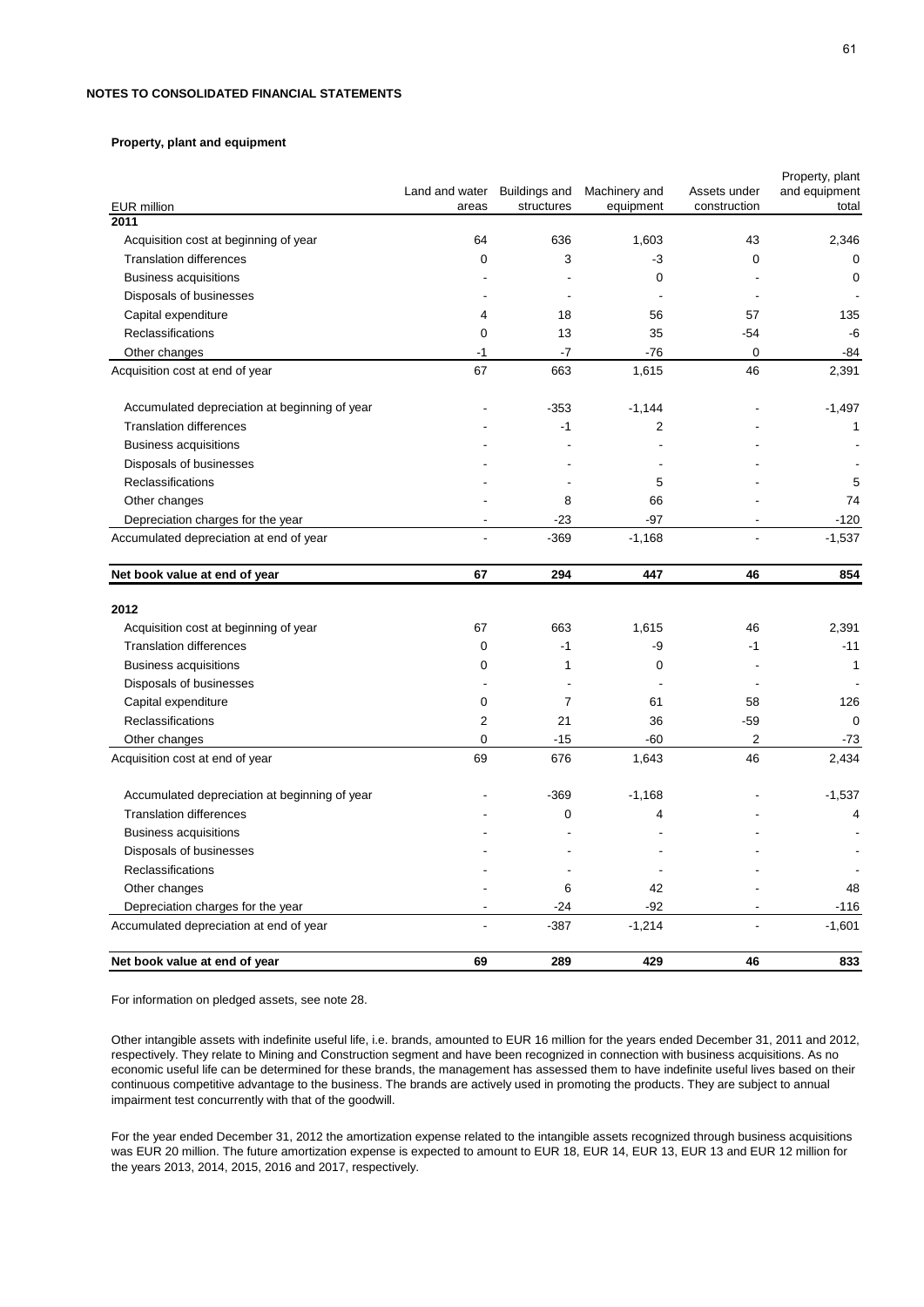#### **Assets leased under financial lease arrangements are included in property, plant and equipment as follows:**

|                                         |               |               | Property, plant |  |
|-----------------------------------------|---------------|---------------|-----------------|--|
|                                         | Buildings and | Machinery and | and equipment   |  |
| EUR million                             | structures    | equipment     | total           |  |
| 2011                                    |               |               |                 |  |
| Acquisition cost at end of year         | 13            | 6             | 19              |  |
| Accumulated depreciation at end of year | $-12$         | -6            | $-18$           |  |
| Net book value at end of year           |               | O             |                 |  |
| 2012                                    |               |               |                 |  |
| Acquisition cost at end of year         | 13            | 6             | 19              |  |
| Accumulated depreciation at end of year | $-12$         | -6            | $-18$           |  |
| Net book value at end of year           |               | 0             |                 |  |

### **Goodwill and impairment tests**

In the year ended December 31, 2011, the total amount of goodwill was EUR 883 million equal to 41 percent of the equity. As at December 31, 2012, the goodwill amounted to EUR 887 million being equal to 40% of the equity.

The goodwill arising from business acquisitions is allocated as of the acquisition date to cash generating units expected to benefit from the synergies of the combination, irrespective of whether other assets or liabilities of the acquiree are assigned to those units. The acquisitions in 2012 generated EUR 1 million new goodwill.

If Metso reorganizes its reporting structure by changing the composition of one or more cash generating units to which goodwill has been allocated, the goodwill is reallocated to the units affected based on their relative fair values, which correspond to the present values of the cash generating units' cash flows at the time of the reorganization. Subsequent to reorganization announced in October 2012 the number of cash generating units changed as the Recycling business line was combined into Mining and Construction segment and the goodwill of Recycling business line was allocated to the latter.

The cash generating units are either segments, such as Mining and Construction and Automation or business lines under reporting segments. Power business line is a separate cash generating unit whereas the remainder business lines of Pulp, Paper and Power segment forms one cash generating unit. In 2012, Metso had four cash generating units with goodwill.

Metso assesses the value of its goodwill for impairment annually or more frequently, if facts and circumstances indicate a risk of impairment. The assessment is done using fair value measurement techniques, such as the discounted cash flow methodology. The testing is performed on the cash generating unit level to which the goodwill has been allocated. The recoverable amount of a cash generating unit is based on value-inuse calculations. In the discounted cash flow method, Metso discounts forecasted performance plans to their present value.

The performance plans, which include four years of projection, are calculated in the annual strategy process and subsequently reviewed by Metso's management and approved by the Board of Directors. The growth estimates of sales used in the impairment testing did not exceed 4 percentage points in any of the years in question. In addition to the projection period, the discounted cash flows include an additional year, which is extrapolated from the performance of the projection period adjusted for cyclicality of each cash generating unit. The growth rate reflecting the long-term average growth rate of businesses subject to testing, was estimated to be 1.7 percent in 2011 and 2012. The forecasted sales and production volumes are based on current structure and existing property, plant and equipment used by each cash generating unit. The assumptions requiring most management judgment are the market and product mix. Values assigned to key assumptions reflect past experience. Data on growth, demand and price development provided by various research institutions are utilized in establishing the assumptions for the projection period.

The discount rates used in testing are derived from the weighted average cost of capital based on comparable peer industry betas, capital structure and tax rates. The impact of the tax is eliminated to obtain pre-tax discount rates.

In the September 2012 annual test, the average EBITDAs (earnings before interest, tax, depreciation and amortization) of the tested cash generating units for the projection period 2012-2016 were following: Mining and Construction 14 percent, Automation 15 percent and Pulp, Paper and Power 10 percent of net sales.

As a result of the annual impairment tests, no impairment loss was recognized in 2011 and 2012.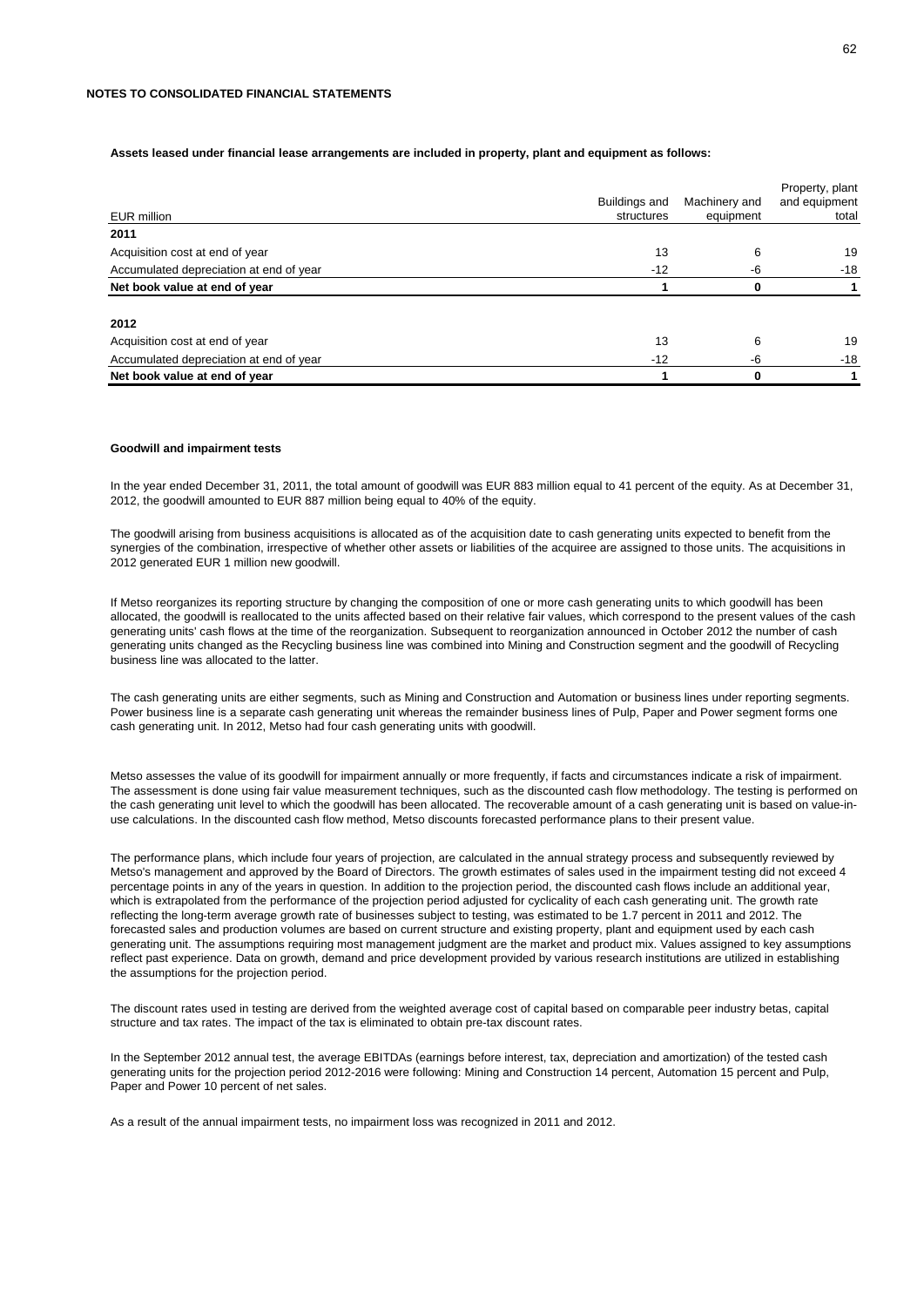#### **Summary of assumptions and impacts of sensitivity tests to present values:**

|                         |                  | Sensitivity tests<br>Reduction of present values <sup>*</sup> |                           |  |
|-------------------------|------------------|---------------------------------------------------------------|---------------------------|--|
|                         | Derived weighted |                                                               | Increase of discount rate |  |
|                         |                  | average cost of Terminal growth rate                          | by 200 bp, terminal       |  |
|                         | capital applied  | 1.2%                                                          | growth rate 1.2%          |  |
| 2011                    |                  |                                                               |                           |  |
| Mining and Construction | 10.9%            | 4%                                                            | 21 %                      |  |
| Automation              | 12.1%            | 3%                                                            | 18%                       |  |
| Pulp, Paper and Power   | $10.7 - 11.1%$   | 3%                                                            | 20%                       |  |
| Recycling               | 10.4%            | 4 %                                                           | 23 %                      |  |
| Total                   | $10.4 - 12.1%$   | 4%                                                            | 20 %                      |  |
| 2012                    |                  |                                                               |                           |  |
| Mining and Construction | 9.7%             | 4%                                                            | 23 %                      |  |
| Automation              | 10.9%            | 4%                                                            | 20%                       |  |
| Pulp, Paper and Power   | $8.9 - 10.1%$    | 5 %                                                           | 26 %                      |  |
| Total                   | $8.9 - 10.9%$    | 4 %                                                           | 23 %                      |  |

\*) Sensitivity numbers represent the weighted average impact to segments and the total represents the impact to the combined carrying goodwill of all segments.

The sensitivity to impairment of each cash generating unit is tested by applying a change both in the discount and terminal growth rate. The discount rate is increased by 200 basis points and the terminal growth rate is dropped from 1.7 percent to 1.2 percent. The sensitivity tests in 2012 did not indicate any impairment need.

The Recycling business line was integrated into Mining and Construction segment, and even though its performance is not anymore analyzed separately by the management, the goodwill was reviewed for impairment in September 2012. The sensitivity tests showed that there was no indication of impairment.

Management believes that no reasonably possible change of the key assumptions used would cause the carrying value of any cash generating unit to exceed its recoverable amount.

From time to time the sensitivity tests include several cash projections based on reasonable change in the future performance of a unit. However, the impact to the fair value obtained is limited as long as there is no permanent weakening expected for the business, which would affect the terminal value. These projections have not led to impairment.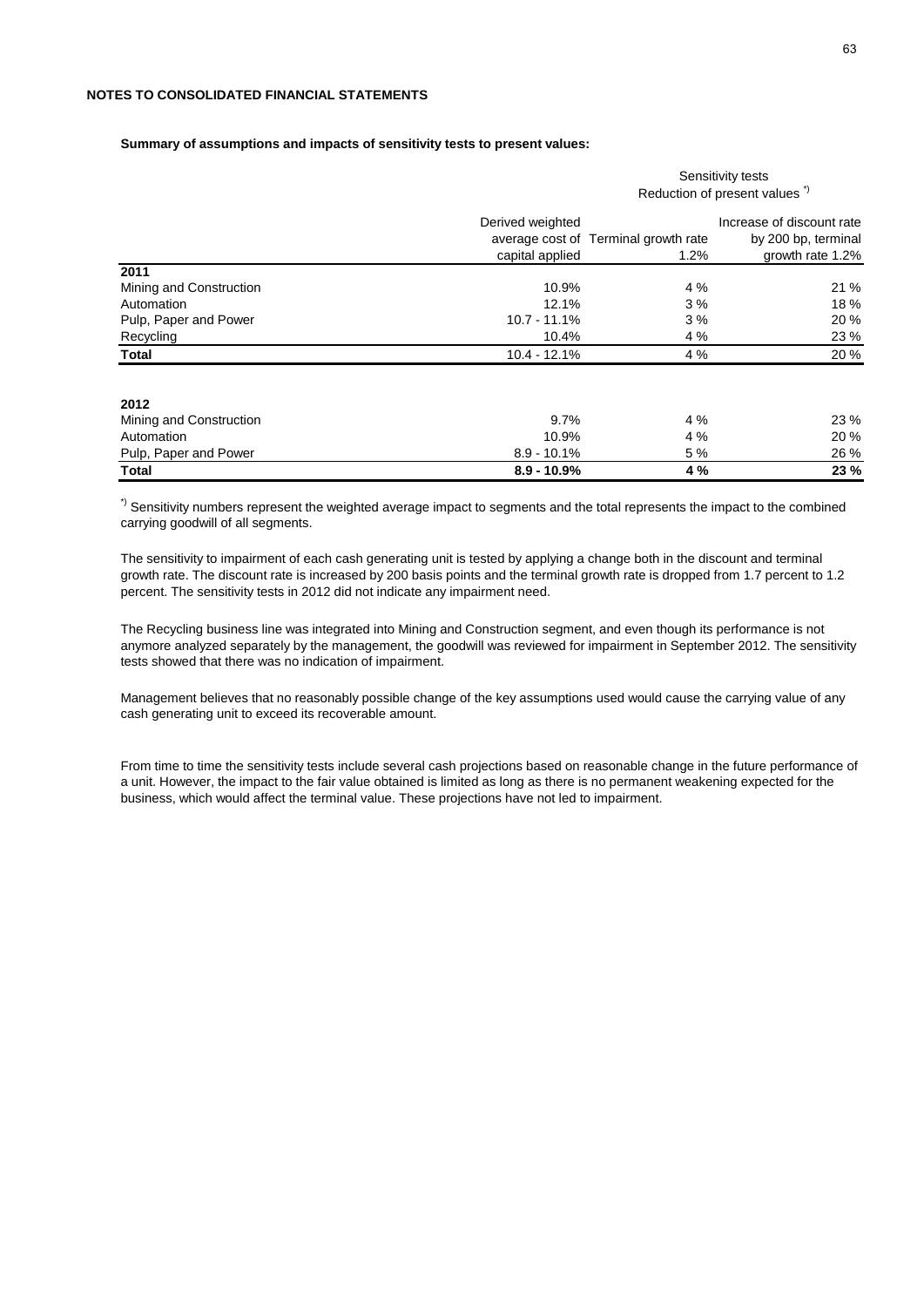### **Summary of changes in Metso's goodwill is as follows:**

|                         |                   | Translation     |              |                   |                |
|-------------------------|-------------------|-----------------|--------------|-------------------|----------------|
|                         | Balance at        | differences and |              | Balance at end of | As percent of  |
| EUR million             | beginning of year | other changes   | Acquisitions | year              | total goodwill |
| 2011                    |                   |                 |              |                   |                |
| Mining and Construction | 407               | $\overline{2}$  |              | 409               | 46 %           |
| Automation              | 31                | 0               |              | 31                | 4 %            |
| Pulp, Paper and Power   | 442               |                 |              | 443               | 50 %           |
| <b>Total</b>            | 880               | 3               |              | 883               | 100 %          |
|                         |                   |                 |              |                   |                |
| 2012                    |                   |                 |              |                   |                |
| Mining and Construction | 409               | $-1$            |              | 408               | 46 %           |
| Automation              | 31                |                 |              | 33                | 4 %            |
| Pulp, Paper and Power   | 443               | 3               |              | 446               | 50 %           |
| <b>Total</b>            | 883               | 3               |              | 887               | 100 %          |

Apart from Mining and Construction, which forms one single cash generating unit, no other cash generating unit has a significant amount of goodwill in comparison with the total amount of goodwill in Metso. The second biggest goodwill allocated to a cash generating unit, Power business line, represented 24 percent of the total amount of goodwill and was EUR 212 million at December 31, 2012. The remainder is evenly spread over the other cash generating units. Valmet Automotive carries no goodwill. The amount of other intangible assets with indefinite useful lives is insignificant and their carrying value is tested as part of the annual goodwill impairment tests.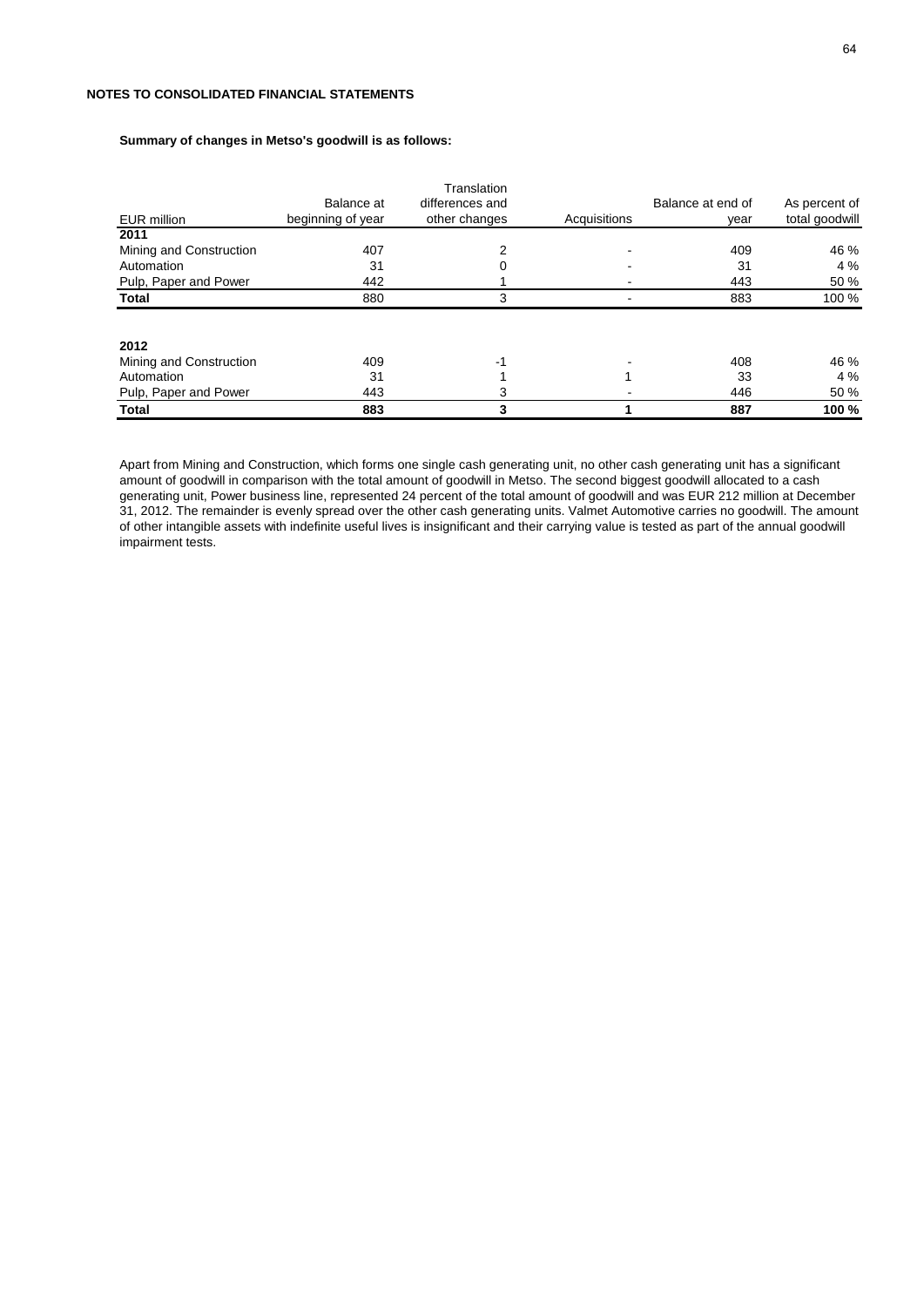#### **13 Investments in associated companies**

|                                                                              | As at December 31, |      |
|------------------------------------------------------------------------------|--------------------|------|
| EUR million                                                                  | 2011               | 2012 |
| Investments in associated companies and joint ventures                       |                    |      |
| Acquisition cost at beginning of year                                        | 3                  | 5    |
| <b>Translation differences</b>                                               | 0                  | 0    |
| Increases                                                                    | 2                  |      |
| Disposals and other decreases                                                | 0                  |      |
| Acquisition cost at end of year                                              | 5                  | 5    |
| Equity adjustments in investments in associated companies and joint ventures |                    |      |
| Equity adjustments at beginning of year                                      | 11                 | 11   |
| Share of results                                                             | O                  |      |
| <b>Translation differences</b>                                               |                    | 0    |
| Dividend income                                                              | 0                  | 0    |
| Disposals and other changes                                                  | -1                 |      |
| Equity adjustments at end of year                                            | 11                 | 12   |
|                                                                              |                    |      |

| Carrying value of investments in associated |  |
|---------------------------------------------|--|
| companies and joint ventures at end of year |  |

|                                                     | As at December 31, |          |           |          |
|-----------------------------------------------------|--------------------|----------|-----------|----------|
|                                                     | 2011               |          | 2012      |          |
|                                                     |                    | Carrying |           | Carrying |
| EUR million                                         | Ownership          | value    | Ownership | value    |
| Allimand S.A.                                       | 35.8%              | 4        | 35.8%     | 4        |
| Shanghai Neles-Jamesbury Valve Co. Ltd              | 50.0%              | 9        | 50.0%     | 9        |
| Nanjing SAC Metso Control Systems Co. Ltd           | 33.0%              | 2        | 33.0%     | 3        |
| <b>Others</b>                                       |                    |          |           |          |
| Total investments in associated companies and joint |                    |          |           |          |
| ventures                                            |                    | 16       |           |          |

Shanghai Neles-Jamesbury Valve Co. Ltd is classified as joint venture, because Metso has, together with the other shareholder, joint power to govern the company.

The amounts representing Metso's share of the assets and liabilities, net sales and results of the associated companies and joint ventures, which have been accounted for using the equity method are presented below:

|             | Year ended December 31, |      |  |
|-------------|-------------------------|------|--|
| EUR million | 2011                    | 2012 |  |
| Assets      | 37                      | 49   |  |
| Liabilities | 21                      | 32   |  |
| Net sales   | 30                      | 43   |  |
| Profit      | $\Omega$                |      |  |

### **Related party transactions**

The following transactions were carried out with associated companies and joint ventures and the following balances have arisen from such transactions:

|             | Year ended December 31, |              |
|-------------|-------------------------|--------------|
| EUR million | 2011                    | 2012         |
| Net sales   |                         | 6            |
| Purchases   | 2                       | $\mathbf{2}$ |
| Receivables |                         | 0            |
| Payables    | Δ                       | n            |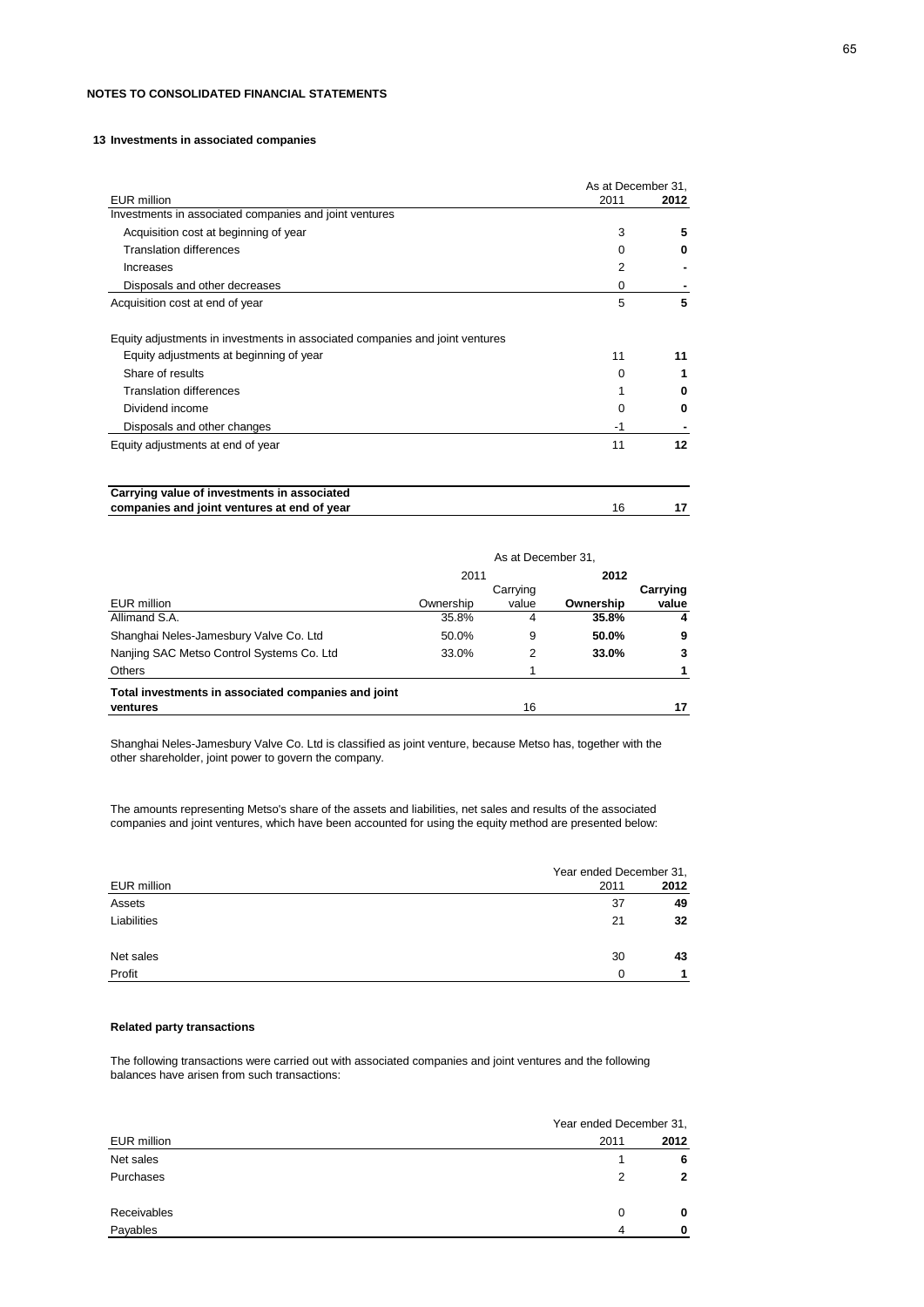## **14 Available-for-sale equity investments**

The available-for-sale equity investments as at December 31, 2011 and 2012 comprise EUR 1 million publicly listed shares which are valued at their market value. The remaining EUR 5 million as at December 31, 2011 and 2012 consist of various industrial participations, shares in real estate companies and other shares for which market values do not exist and thereby they are valued at cost.

### **The available-for-sale equity investments have changed as follows:**

| EUR million                         | 2011 | 2012 |
|-------------------------------------|------|------|
| Carrying value at beginning of year |      | 6    |
| Additions                           |      |      |
| Changes in fair values              |      | 0    |
| Disposals and other changes         | -3   |      |
| Carrying value at end of year       | 6    | 6    |

### **15 Inventory**

|                        | As at December 31. |       |  |
|------------------------|--------------------|-------|--|
| EUR million            | 2011               | 2012  |  |
| Materials and supplies | 296                | 260   |  |
| Work in process        | 759                | 682   |  |
| Finished products      | 622                | 587   |  |
| <b>Total inventory</b> | 1.677              | 1,529 |  |

The cost of inventories recognized as expense was EUR 4,882 million and EUR 5,608 million for the years ended December 31, 2011 and 2012, respectively.

### **Provision for inventory obsolescence has changed as follows:**

| EUR million                         | 2011  | 2012  |
|-------------------------------------|-------|-------|
| Balance at beginning of year        | 104   | 92    |
| Impact of exchange rates            | 0     | -2    |
| Additions charged to expense        | 16    | 17    |
| Increase from business acquisitions | 0     | 0     |
| Used reserve                        | -9    | -5    |
| Deductions / other additions        | $-19$ | $-17$ |
| Balance at end of year              | 92    | 85    |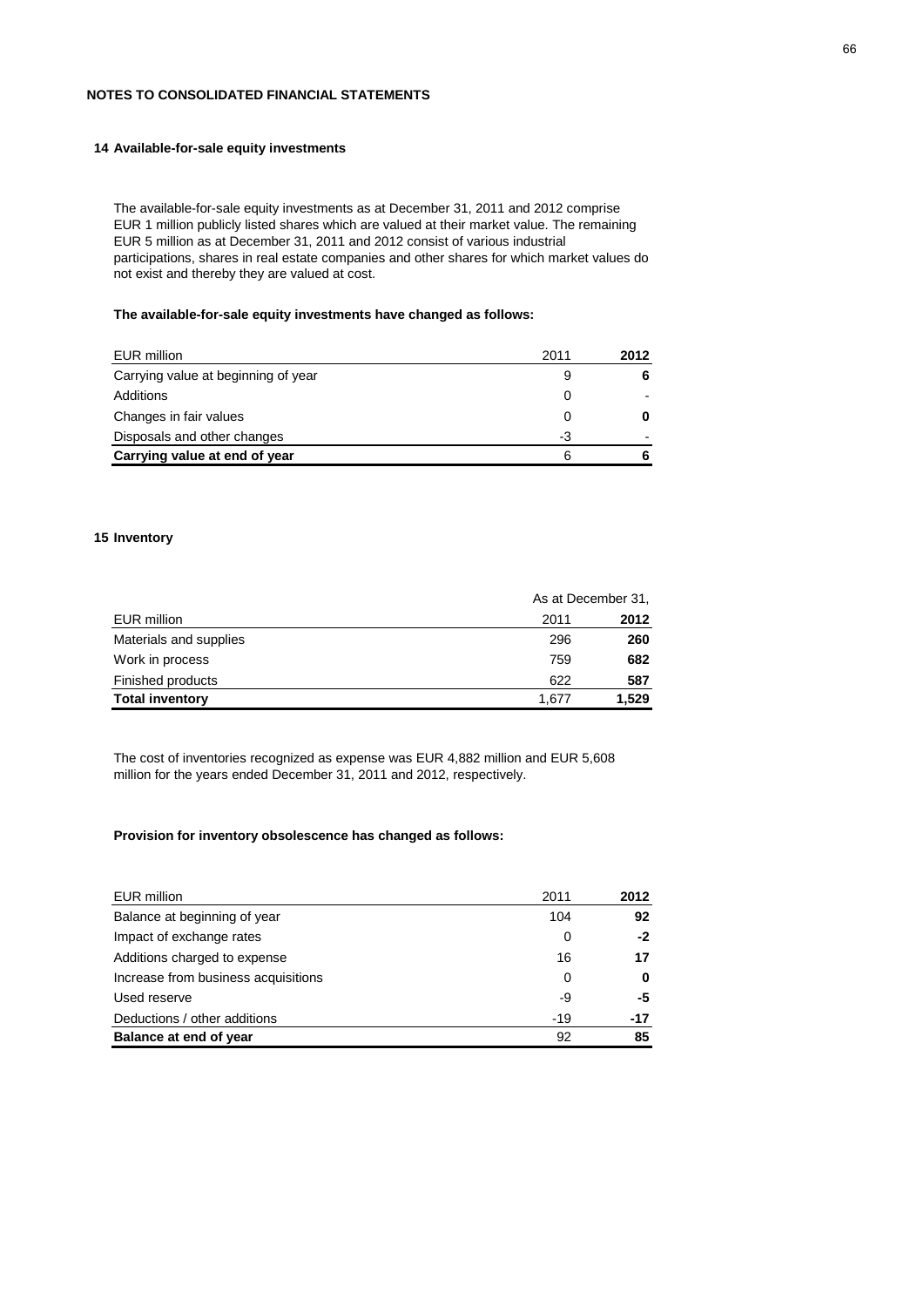## **16 Percentage of completion**

Net sales recognized under the percentage of completion method amounted to EUR 2,144 million, or 32 percent of net sales, in 2011 and EUR 2,906 million, or 39 percent of net sales, in 2012. The percentage was highest in the Pulp, Paper and Power segment, where it accounted for 50 percent in 2011 and 59 percent in 2012.

## **Information on balance sheet items of uncompleted projects at December 31 is as follows:**

|                                                  | Cost and earnings |             |     |
|--------------------------------------------------|-------------------|-------------|-----|
|                                                  | of uncompleted    | Billings of |     |
| EUR million                                      | projects          | projects    | Net |
| 2011                                             |                   |             |     |
| Projects where cost and earnings exceed billings | 2.254             | 1.903       | 351 |
| Projects where billings exceed cost and earnings | 1.544             | 2.141       | 597 |
| 2012                                             |                   |             |     |
| Projects where cost and earnings exceed billings | 2,697             | 2,277       | 420 |
| Projects where billings exceed cost and earnings | 2,079             | 2,646       | 567 |

## **17 Change in net working capital**

**Change in net working capital, net of effect from business acquisitions and disposals:**

|                                                                                                                                                                                   | Year ended December 31, |        |  |
|-----------------------------------------------------------------------------------------------------------------------------------------------------------------------------------|-------------------------|--------|--|
| EUR million                                                                                                                                                                       | 2011                    | 2012   |  |
| Increase $\left(\frac{1}{2}\right)$ / decrease $\left(\frac{1}{2}\right)$ in assets and increase $\left(\frac{1}{2}\right)$ / decrease $\left(\frac{1}{2}\right)$ in liabilities: |                         |        |  |
| Inventory                                                                                                                                                                         | -373                    | 136    |  |
| Trade and other receivables                                                                                                                                                       | $-289$                  | 71     |  |
| Percentage of completion: recognized assets and liabilities, net                                                                                                                  | 233                     | -90    |  |
| Trade and other payables                                                                                                                                                          | 306                     | -293   |  |
| Total                                                                                                                                                                             | $-123$                  | $-176$ |  |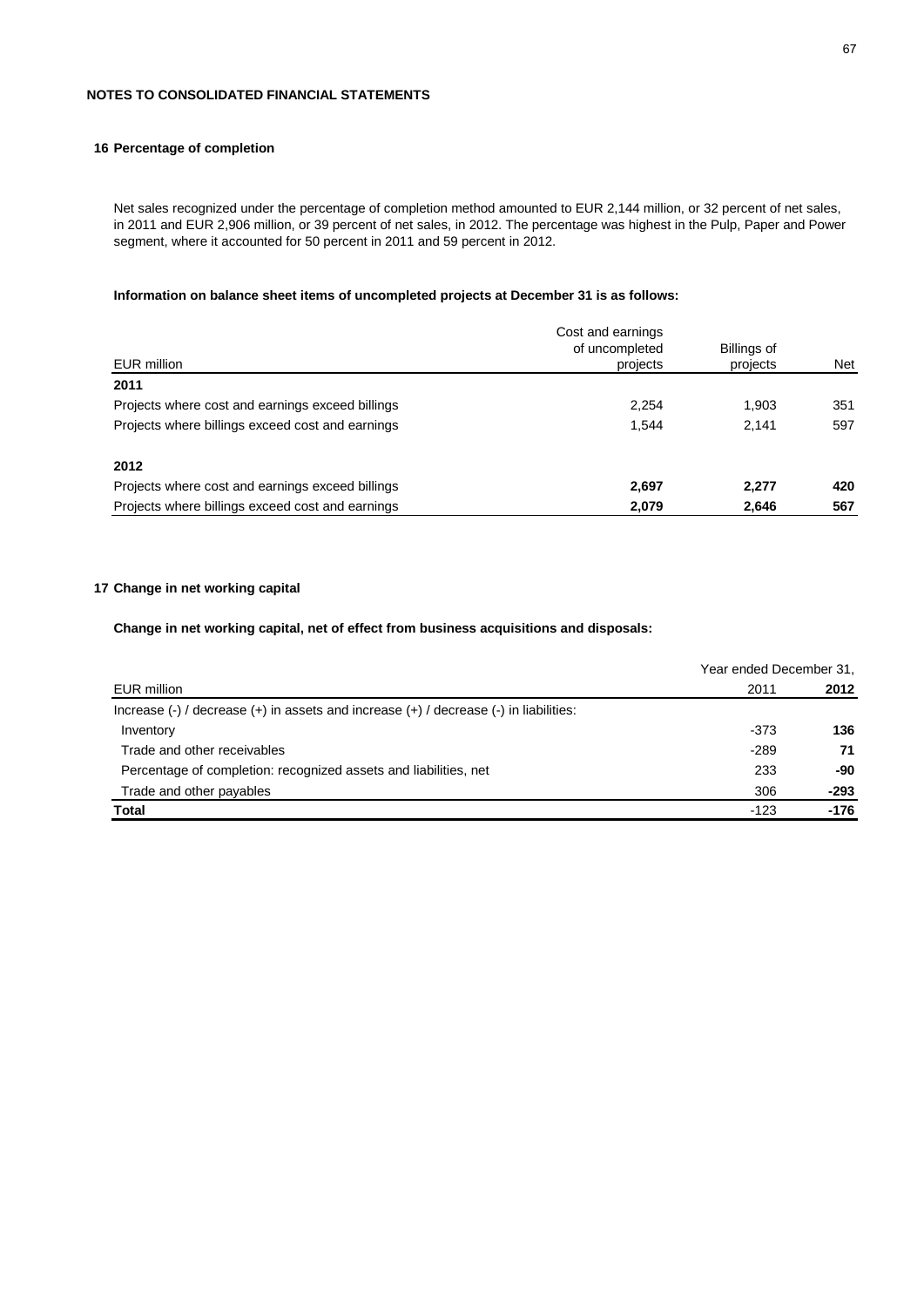#### **18 Interest bearing and non-interest bearing receivables**

|                                          |             |          |       | As at December 31, |          |              |
|------------------------------------------|-------------|----------|-------|--------------------|----------|--------------|
|                                          |             | 2011     |       |                    | 2012     |              |
| EUR million                              | Non-current | Current  | Total | Non-current        | Current  | <b>Total</b> |
| Interest bearing receivables             |             |          |       |                    |          |              |
| Loan receivables                         | 8           |          | 9     | 8                  |          | 9            |
| Available-for-sale financial investments |             | 78       | 80    | 0                  |          |              |
| Financial instruments held for trading   |             | 87       | 87    |                    | 232      | 232          |
| Trade receivables                        |             |          |       |                    |          |              |
| <b>Total</b>                             | 11          | 166      | 177   | 9                  | 234      | 243          |
| Non-interest bearing receivables         |             |          |       |                    |          |              |
| Loan receivables                         |             | $\Omega$ | 0     |                    | $\Omega$ | 0            |
| Trade receivables                        | 2           | 1,244    | 1,246 | 0                  | 1,159    | 1,159        |
| Prepaid expenses and accrued income      |             | 91       | 91    |                    | 91       | 91           |
| Other receivables                        | 43          | 175      | 218   | 38                 | 192      | 230          |
| <b>Total</b>                             | 45          | 1,510    | 1,555 | 38                 | 1,442    | 1,480        |

Metso actively manages its cash by investing in financial instruments with varying maturities. Instruments exceeding maturity of three months are classified as available-for-sale financial investments or financial instruments held for trading.

As of December 31, 2011, other non-interest bearing receivables comprised EUR 55 million of Brazilian tax credits arising from circulation of goods and transfer of services (ICMS) recognized by local subsidiaries, EUR 15 million thereof was classified as long-term. As of December 31, 2012, these Brazilian tax credits amounted to EUR 54 million, of which EUR 15 million was long-term.

#### **Provision for impairment has changed as follows:**

| <b>EUR</b> million                  | 2011  | 2012 |
|-------------------------------------|-------|------|
| Balance at beginning of year        | 42    | 42   |
| Impact of exchange rates            | 0     | 0    |
| Additions charged to expense        | 18    | 10   |
| Increase from business acquisitions | 0     |      |
| Used reserve                        | -7    | -2   |
| Deductions / other additions        | $-11$ | -8   |
| Balance at end of year              | 42    | 42   |

#### **Analysis of non-interest bearing trade receivables by age:**

|                                              | As at December 31, |       |
|----------------------------------------------|--------------------|-------|
| EUR million                                  | 2011               | 2012  |
| Trade receivables, not due at reporting date | 837                | 745   |
| Trade receivables 1-30 days overdue          | 223                | 206   |
| Trade receivables 31-60 days overdue         | 66                 | 81    |
| Trade receivables 61-90 days overdue         | 41                 | 36    |
| Trade receivables 91-180 days overdue        | 44                 | 44    |
| Trade receivables more than 180 days overdue | 33                 | 47    |
| <b>Total</b>                                 | 1.244              | 1.159 |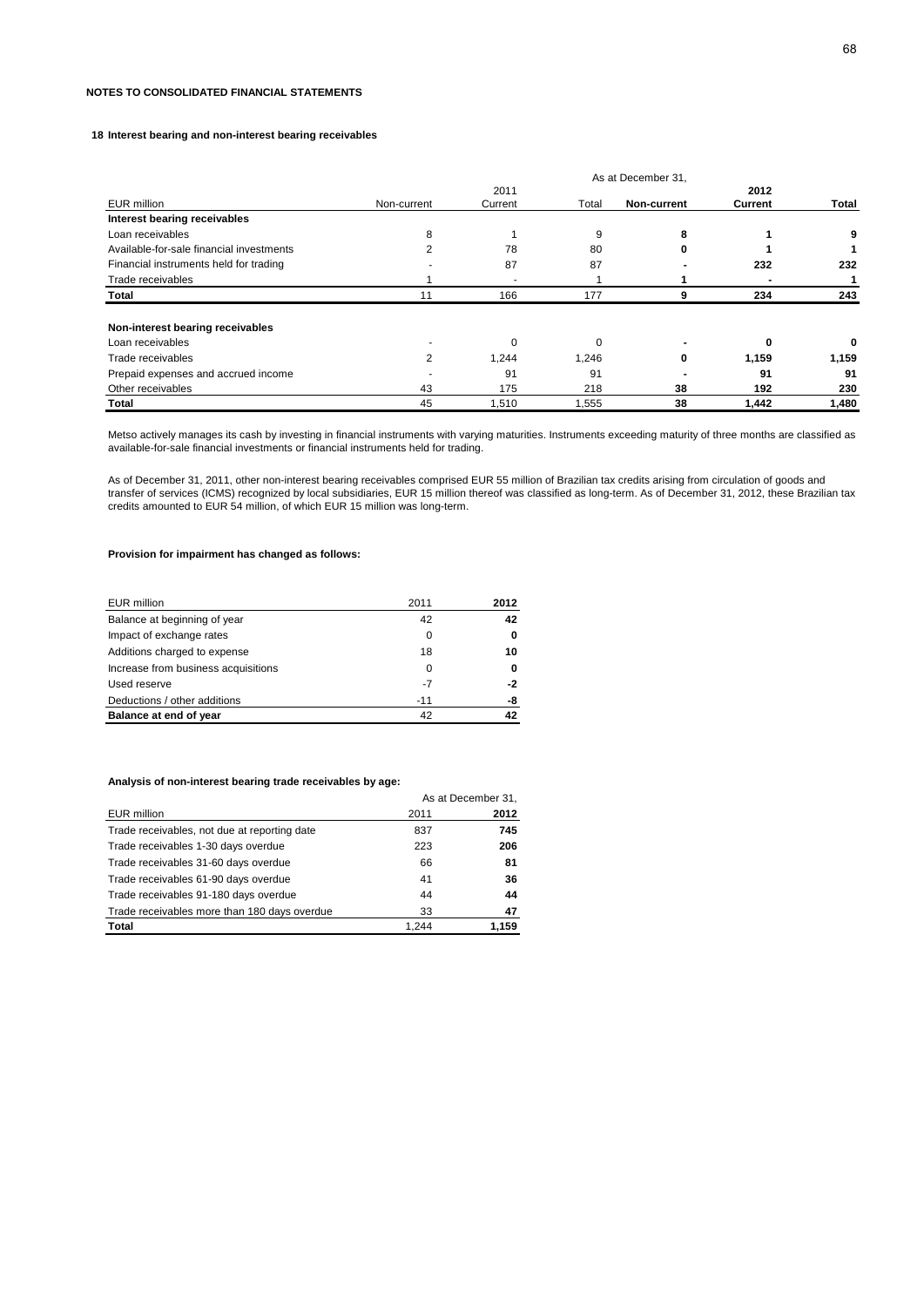#### **19 Financial assets and liabilities**

Financial assets and liabilities divided by categories were as follows as of December 31:

|                                          | Assets at          | Derivatives      | Loans       | Available-for-sale |          |       |
|------------------------------------------|--------------------|------------------|-------------|--------------------|----------|-------|
|                                          | fair value through | qualified for    | and         | financial          | Carrying | Fair  |
| EUR million                              | profit and loss    | hedge accounting | receivables | assets             | value    | value |
| 2011                                     |                    |                  |             |                    |          |       |
| <b>Non-current assets</b>                |                    |                  |             |                    |          |       |
| Available-for-sale equity investments    |                    |                  |             | 6                  | 6        | 6     |
| Loan receivables                         |                    |                  | 8           |                    | 8        | 8     |
| Available-for-sale financial investments |                    |                  |             | 2                  |          | 2     |
| Financial instruments held for trading   |                    |                  |             |                    |          |       |
| Trade receivables                        |                    |                  | 3           |                    | 3        | 3     |
| Derivative financial instruments         |                    |                  |             |                    |          |       |
| Other receivables                        |                    |                  | 43          |                    | 43       | 43    |
| Total                                    |                    |                  | 54          | 8                  | 62       | 62    |
| <b>Current assets</b>                    |                    |                  |             |                    |          |       |
| Loan receivables                         |                    |                  |             |                    |          |       |
| Available-for-sale financial investments |                    |                  |             | 78                 | 78       | 78    |
| Financial instruments held for trading   | 87                 |                  |             |                    | 87       | 87    |
| Trade receivables                        |                    |                  | 1,244       |                    | 1,244    | 1,244 |
| Derivative financial instruments         | 35                 | 19               |             |                    | 54       | 54    |
| Other receivables                        |                    |                  | 266         |                    | 266      | 266   |
| <b>Total</b>                             | 122                | 19               | 1,511       | 78                 | 1,730    | 1,730 |

|                                   |                     |                  | Financial      |          |             |
|-----------------------------------|---------------------|------------------|----------------|----------|-------------|
|                                   | Liabilities at fair | Derivatives      | liabilities    |          |             |
|                                   | value through       | qualified for    | measured at    | Carrying | Fair        |
|                                   | profit and loss     | hedge accounting | amortized cost | value    | value       |
| <b>Non-current liabilities</b>    |                     |                  |                |          |             |
| <b>Bonds</b>                      |                     | ٠                | 500            | 500      | 548         |
| Loans from financial institutions |                     |                  | 239            | 239      | 248         |
| Pension loans                     |                     |                  | 16             | 16       | 16          |
| Finance lease obligations         |                     | ۰                | 0              | 0        | $\mathbf 0$ |
| Other long-term debt              |                     | ٠                | 0              | $\Omega$ | 0           |
| Derivative financial instruments  | 2                   | 4                |                | 6        | 6           |
| Other liabilities                 |                     |                  |                |          |             |
| Total                             | $\mathbf{z}$        | 4                | 762            | 768      | 825         |
| <b>Current liabilities</b>        |                     |                  |                |          |             |
| Current portion of long-term debt |                     | $\blacksquare$   | 209            | 209      | 209         |
| Short-term debt                   |                     | ۰                | 63             | 63       | 63          |
| Trade payables                    |                     | $\blacksquare$   | 865            | 865      | 865         |
| Derivative financial instruments  | 13                  | 25               |                | 38       | 38          |
| Other liabilities                 |                     | $\blacksquare$   | 656            | 656      | 656         |
| Total                             | 13                  | 25               | 1,793          | 1,831    | 1,831       |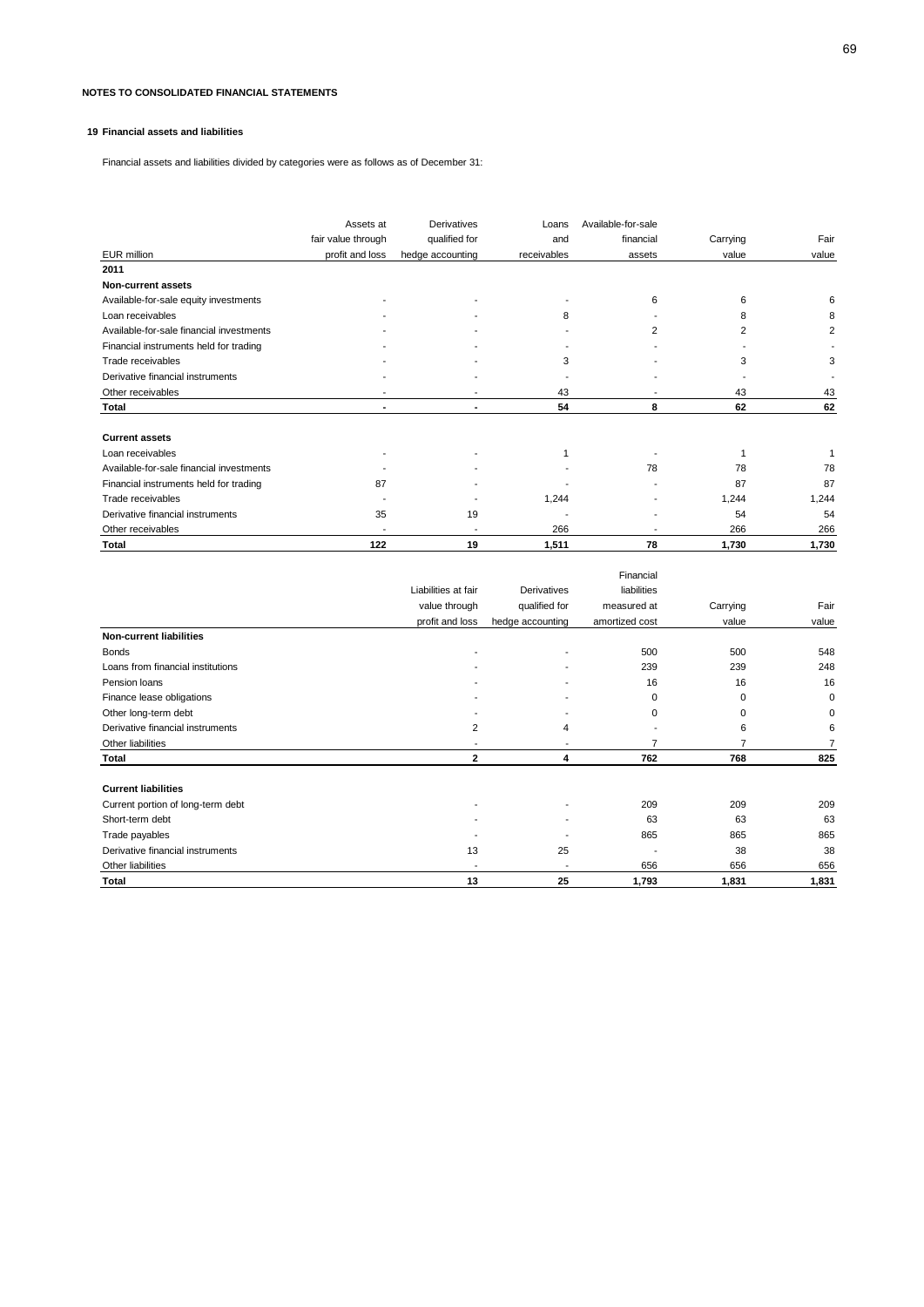|                                          | Assets at          | <b>Derivatives</b> | Loans       | Available-for-sale |          |       |
|------------------------------------------|--------------------|--------------------|-------------|--------------------|----------|-------|
|                                          | fair value through | qualified for      | and         | financial          | Carrying | Fair  |
| EUR million                              | profit and loss    | hedge accounting   | receivables | assets             | value    | value |
| 2012                                     |                    |                    |             |                    |          |       |
| <b>Non-current assets</b>                |                    |                    |             |                    |          |       |
| Available-for-sale equity investments    |                    |                    |             | 6                  | 6        |       |
| Loan receivables                         |                    |                    | 8           |                    | 8        | 8     |
| Available-for-sale financial investments |                    |                    |             |                    |          |       |
| Financial instruments held for trading   | U                  |                    |             |                    | O        | 0     |
| Trade receivables                        |                    |                    |             |                    |          |       |
| Derivative financial instruments         |                    | 3                  |             |                    | 3        | 3     |
| Other receivables                        |                    |                    | 38          |                    | 38       | 38    |
| <b>Total</b>                             | 0                  | 3                  | 47          | 6                  | 56       | 56    |
| <b>Current assets</b>                    |                    |                    |             |                    |          |       |
| Loan receivables                         |                    |                    |             |                    |          |       |
| Available-for-sale financial investments |                    |                    |             |                    |          |       |
| Financial instruments held for trading   | 232                |                    |             |                    | 232      | 232   |
| Trade receivables                        |                    |                    | 1,159       |                    | 1,159    | 1,159 |
| Derivative financial instruments         | 11                 | 25                 |             |                    | 36       | 36    |
| Other receivables                        |                    |                    | 283         |                    | 283      | 283   |
| Total                                    | 243                | 25                 | 1,443       |                    | 1,712    | 1,712 |

|                                   |                     |                          | Financial      |          |       |
|-----------------------------------|---------------------|--------------------------|----------------|----------|-------|
|                                   | Liabilities at fair | <b>Derivatives</b>       | liabilities    |          |       |
|                                   | value through       | qualified for            | measured at    | Carrying | Fair  |
|                                   | profit and loss     | hedge accounting         | amortized cost | value    | value |
| <b>Non-current liabilities</b>    |                     |                          |                |          |       |
| <b>Bonds</b>                      | 201                 |                          | 718            | 919      | 958   |
| Loans from financial institutions |                     | ۰.                       | 162            | 162      | 177   |
| Pension loans                     |                     | $\blacksquare$           | 5              | 5        | 5     |
| Finance lease obligations         |                     | $\overline{\phantom{a}}$ | $\mathbf 0$    | $\Omega$ | 0     |
| Other long-term debt              |                     |                          | 0              | $\Omega$ | 0     |
| Derivative financial instruments  | 5                   | 5                        |                | 10       | 10    |
| Other liabilities                 |                     |                          | 6              | 6        | 6     |
| Total                             | 206                 | 5                        | 891            | 1,102    | 1,156 |
| <b>Current liabilities</b>        |                     |                          |                |          |       |
| Current portion of long-term debt |                     | $\overline{\phantom{a}}$ | 136            | 136      | 136   |
| Short-term debt                   |                     | $\blacksquare$           | 68             | 68       | 68    |
| Trade payables                    |                     |                          | 518            | 518      | 518   |
| Derivative financial instruments  | 19                  | 12                       |                | 31       | 31    |
| Other liabilities                 |                     |                          | 831            | 831      | 831   |
| Total                             | 19                  | 12                       | 1,553          | 1,584    | 1,584 |

For more information on derivative financial instruments, see note 30.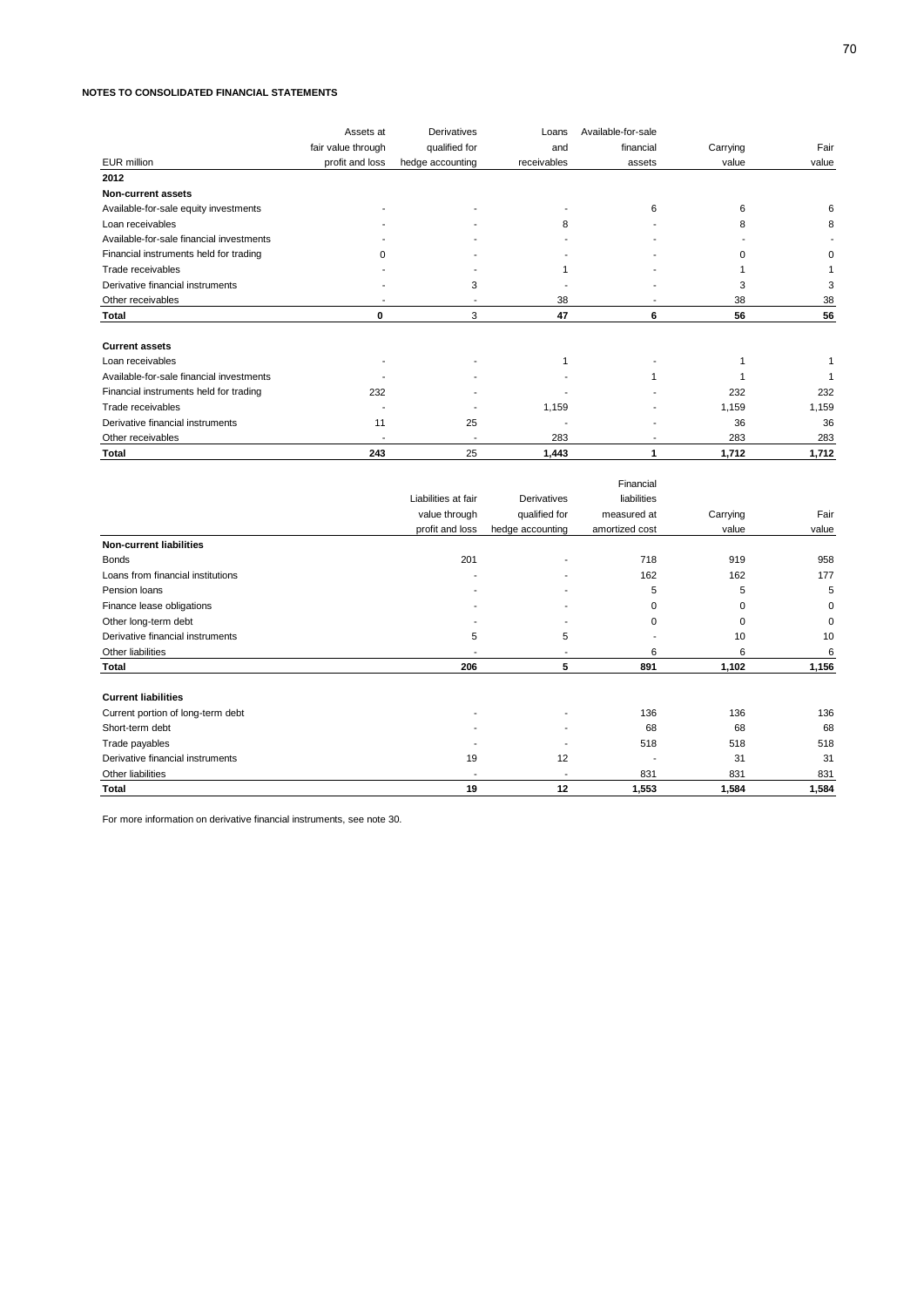### **20 Cash and cash equivalents**

|                                         | As at December 31. |      |  |
|-----------------------------------------|--------------------|------|--|
| EUR million                             | 2011               | 2012 |  |
| Bank and cash                           | 285                | 333  |  |
| Commercial papers and other investments | 305                | 398  |  |
| Total cash and cash equivalents         | 590                | 731  |  |

### **21 Equity**

#### **Share capital and number of shares**

Metso Corporation's registered share capital, which is fully paid, was EUR 240,982,843.80 as at December 31, 2011 and 2012.

| 2011                                                     | 2012        |
|----------------------------------------------------------|-------------|
| Number of outstanding shares, January 1<br>149,629,859   | 149,629,196 |
| Redemption of own shares by the Parent Company           |             |
| Shares granted from share ownership plans                | 127,356     |
| Shares returned from share ownership plans<br>-663       | $-518$      |
| Number of outstanding shares, December 31<br>149,629,196 | 149,756,034 |
| Own shares held by the Parent Company<br>719,060         | 592,222     |
| Total number of shares, December 31<br>150,348,256       | 150,348,256 |

During the year 2011 Metso recovered 663 shares from share-based incentive plan participants having terminated their employment and 518 shares during 2012. As of December 31, 2012, the acquisition price of 592,222 own shares held by the Parent Company was EUR 7,417,548 and was recognized in the treasury stock.

### **Dividends**

The Board of Directors proposes that a dividend of EUR 1.85 per share be paid based on the balance sheet to be adopted for the financial year which ended December 31, 2012 and the remaining part of the profit be retained and carried further in the Parent Company's unrestricted equity. These financial statements do not reflect this dividend payable of EUR 277 million.

### **Fair value and other reserves**

Hedge reserve includes the fair value movements of derivative financial instruments which qualify as cash flow hedges.

Fair value reserve includes the change in fair values of assets classified as available-for-sale. Sharebased payments are presented in fair value reserve.

Legal reserve consists of restricted equity, which has been transferred from distributable funds under the Articles of Association, local company act or by a decision of the shareholders.

Other reserves consist of the distributable fund and the invested non-restricted equity fund held by the Parent Company.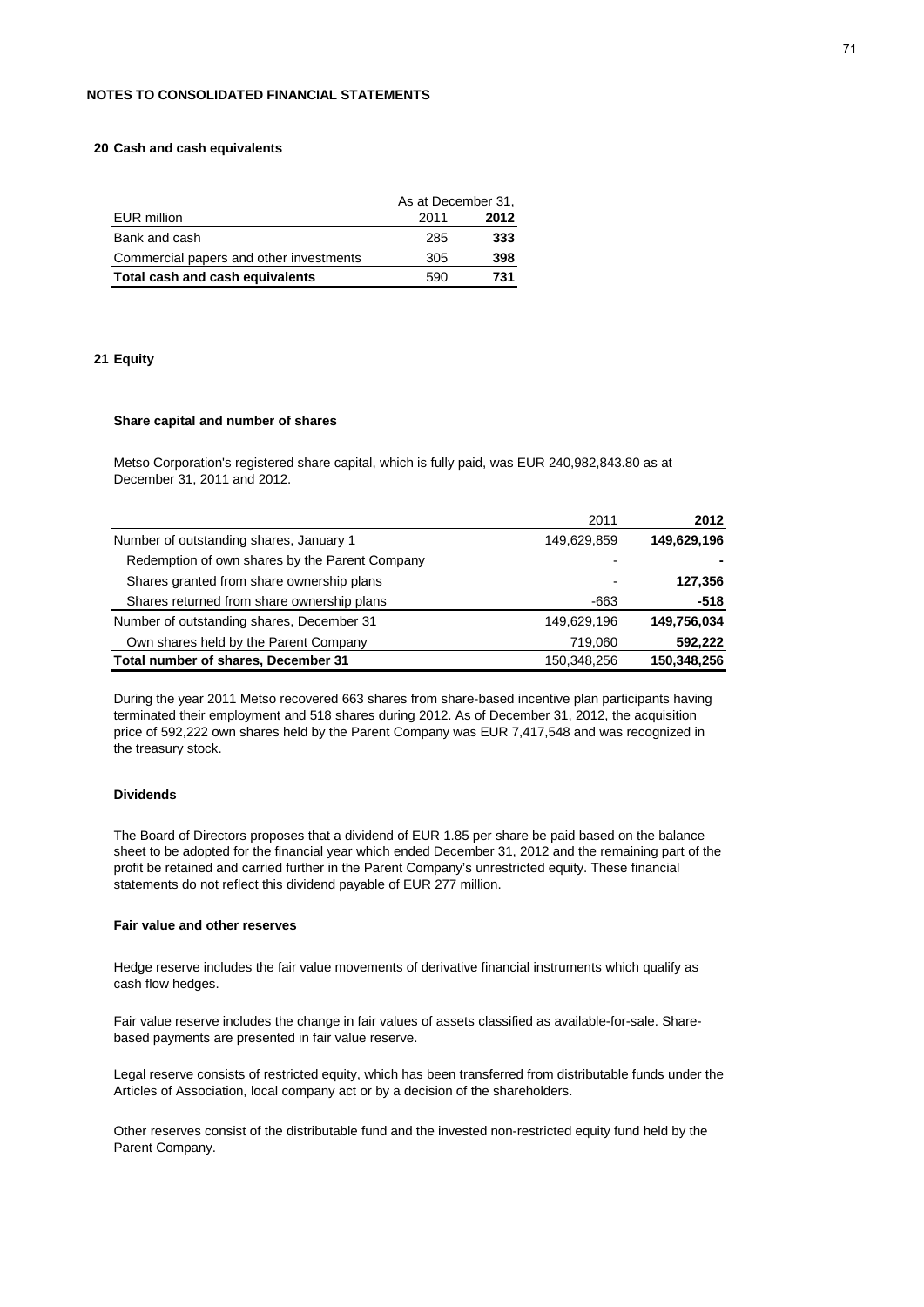# **Changes in fair value and other reserves:**

|                                                       | Treasury | Hedge    | Fair value     | Legal   | Other    |       |
|-------------------------------------------------------|----------|----------|----------------|---------|----------|-------|
| <b>EUR</b> million<br>Balance as of December 31, 2010 | stock    | reserve  | reserve        | reserve | reserves | Total |
|                                                       | $-12$    | 12       | 5              | 29      | 692      | 726   |
| Cash flow hedges                                      |          |          |                |         |          |       |
| Fair value gains (+) / losses (-), net of taxes       |          | $-16$    |                |         |          | $-16$ |
| Transferred to profit and loss, net of taxes          |          |          |                |         |          |       |
| Net sales                                             |          | -8       |                |         |          | -8    |
| Cost of goods sold / Administrative expenses          |          | 0        |                |         |          | 0     |
| Interest income / expenses                            |          | 2        |                |         |          | 2     |
| Available-for-sale equity investments                 |          |          |                |         |          |       |
| Fair value gains (+) / losses (-), net of taxes       |          |          | 0              |         |          | 0     |
| Transferred to profit and loss, net of taxes          |          |          | 0              |         |          | 0     |
| Redemption of own shares                              | 0        |          |                |         |          | 0     |
| Share-based payments, net of taxes                    | $\Omega$ |          | 2              |         |          | 2     |
| Other                                                 |          |          |                | 0       |          | 0     |
| Balance as of December 31, 2011                       | $-12$    | $-10$    | $\overline{7}$ | 29      | 692      | 706   |
|                                                       |          |          |                |         |          |       |
| Cash flow hedges                                      |          |          |                |         |          |       |
| Fair value gains (+) / losses (-), net of taxes       |          | 4        |                |         |          |       |
| Transferred to profit and loss, net of taxes          |          |          |                |         |          |       |
| Net sales                                             |          | 1        |                |         |          | 1     |
| Cost of goods sold / Administrative expenses          |          | 2        |                |         |          | 2     |
| Interest income / expenses                            |          | $\Omega$ |                |         |          | 0     |
| Available-for-sale equity investments                 |          |          |                |         |          |       |
| Fair value gains (+) / losses (-), net of taxes       |          |          | 0              |         |          | 0     |
| Transferred to profit and loss, net of taxes          |          |          | 0              |         |          | U     |
| Redemption of own shares                              | $\Omega$ |          |                |         |          | 0     |
| Share-based payments, net of taxes                    | 4        |          | -1             |         |          | 3     |
| Other                                                 |          |          |                | 2       |          | 2     |
| Balance as of December 31, 2012                       | -8       | $-3$     | 6              | 31      | 692      | 718   |

## **Foreign currency translation included in the shareholders' equity:**

| EUR million                                               | 2011  | 2012  |
|-----------------------------------------------------------|-------|-------|
| Cumulative translation adjustment as of January 1         | 46    | 45    |
| Currency translation on subsidiary net investments        | $-11$ | $-22$ |
| Hedging of net investment denominated in foreign currency | 14    |       |
| Tax effect                                                | -4    |       |
| Cumulative translation adjustment as of December 31       | 45    | 23    |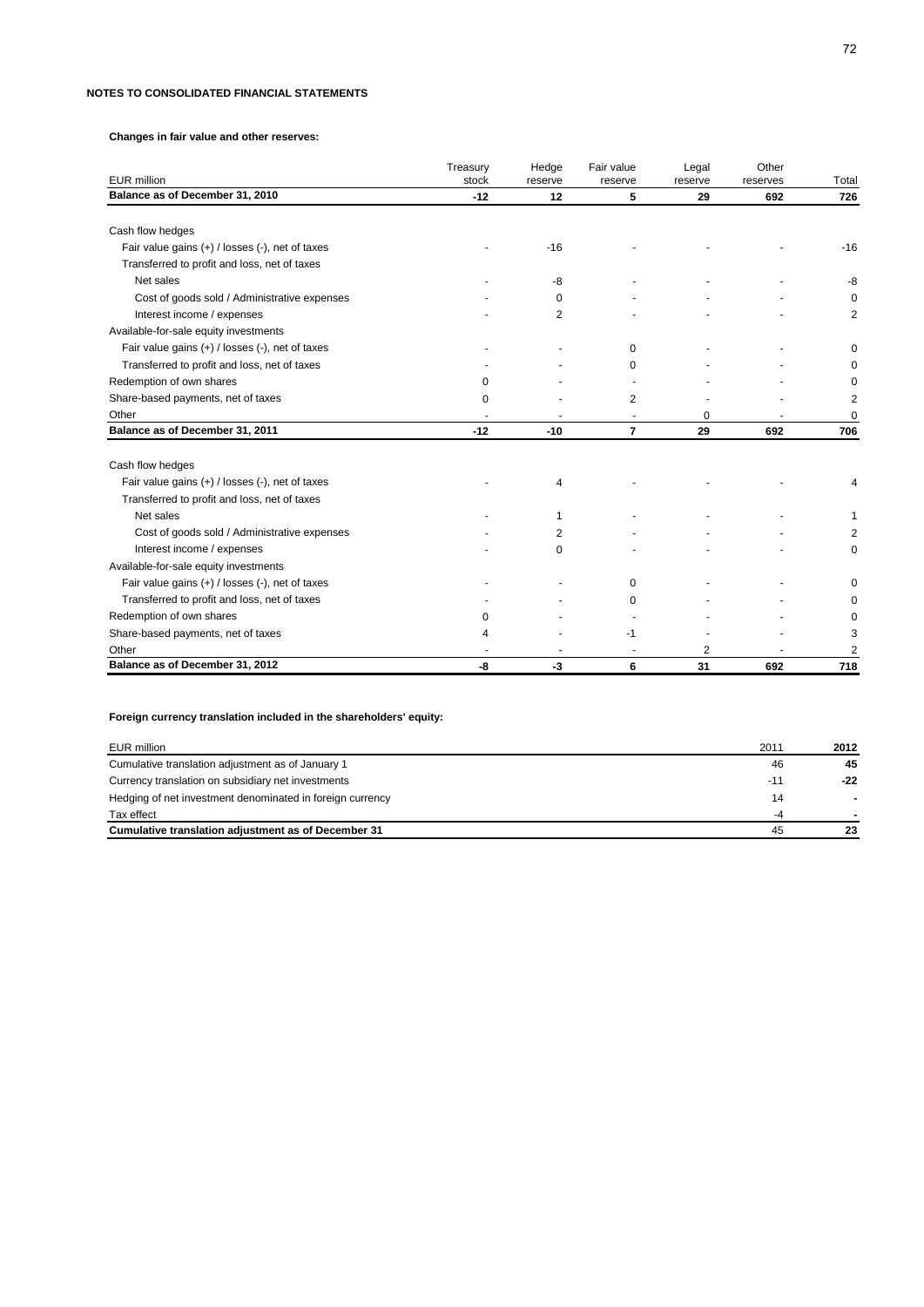#### **22 Share-based payments**

#### **Share ownership plan 2006-2008**

The Board of Directors of Metso Corporation decided in December 2005 upon a share ownership plan for the 2006-2008 strategy period. The share ownership plan was part of the remuneration and commitment program of the management and covered a maximum of 360,000 own shares. The share ownership plan covered three earnings periods i.e. calendar years 2006, 2007 and 2008. The incentives consisted of both shares and cash. The cash-settled portion was dedicated to cover taxes and tax-related payments of the beneficiaries. The main earnings triggers were the operating profit targets and four years of service subsequent to grant date. The operating profit targets and potential personal earnings triggers were set separately for each year.

A maximum share price was determined annually for the share ownership plan.

The equity-settled portion for the earnings period 2008 was recognized over the vesting period i.e. from 2008 from 2008 until March 2012. The final amount of the granted shares was based on the share price on the payment date of the rewards.

#### **Share ownership plan for 2009-2011**

In October 2008, the Board of Directors of Metso Corporation approved a share-based incentive plan for Metso's management. The plan had one three-year earnings period and required participants' personal investment in Metso shares at the beginning of the program. Earnings criteria was based on Metso's Total Shareholder Return (TSR) during three year's time and on earnings per share in the years 2009-2011. In April 2012 the reward was paid in Metso shares and partly in cash.

The equity-settled portion of the plan was recognized over the vesting period i.e. from the beginning of 2009 until the end of April 2012 based on calculated fair value of the Metso share as of the grant date of EUR 8.64. The historical development of the Metso share and the expected dividends have been taken into account when calculating the fair value.

#### **Share ownership plan for 2010-2012**

The Board of Directors of Metso Corporation approved in October 2009 a share-based incentive plan for Metso's management for the years 2010-2012. The plan includes one three-year earnings period. Participation in the plan required a personal investment in Metso shares at the beginning of the earnings period. 80 key persons are participating in the plan and their initial investment was 45,600 Metso shares, which must be held until the end of the earnings period. The rewards to be paid from the plan correspond to a maximum of 308,800 shares. Earnings criteria are based on Metso's Total Shareholder Return (TSR) during three years' time and on earnings per share in the years 2010-2012. The reward will be paid in Metso shares and partly in cash. The cash-settled portion is dedicated to cover taxes and tax-related payments. The maximum share reward is capped to each participant's taxable annual basic salary, excluding performance bonuses and share-based payments, multiplied by 1.5.

The equity-settled portion of the plan is recognized over the vesting period i.e. from the beginning of 2010 until the end of April 2013 based on calculated fair value of the Metso share as of the grant date of EUR 22.63. The historical development of the Metso share and the expected dividends have been taken into account when calculating the fair value.

#### **Share ownership plan for 2011-2013**

The Board of Directors of Metso Corporation approved in September 2010 a share-based incentive plan for Metso's management for the years 2011-2013. The plan includes one three-year earnings period. Participation in the plan required a personal investment in Metso shares at the beginning of the earnings period. 68 key persons are participating in the plan and their initial investment was 34,515 Metso shares, which must be held until the end of the earnings period. The rewards to be paid from the plan correspond to a maximum of 236,748 shares. Earnings criteria are based on Metso's Total Shareholder Return (TSR) during three years' time and on earnings per share in the years 2011-2013. The reward will be paid in Metso shares and partly in cash. The cash-settled portion is dedicated to cover taxes and tax-related payments. The maximum share reward is capped to each participant's taxable annual basic salary, excluding performance bonuses and share-based payments, multiplied by 1.5.

The equity-settled portion of the plan is recognized over the vesting period i.e. from the beginning of 2011 until the end of April 2014 based on calculated fair value of the Metso share as of the grant date of EUR 37.37. The historical development of the Metso share and the expected dividends have been taken into account when calculating the fair value.

#### **Long-term incentive plan for 2012-2014**

In December 2011, the Board of Directors of Metso Corporation approved a new share-based incentive plan for Metso's management. The plan includes three performance periods, which are calendar years 2012, 2013 and 2014. The Board shall decide on the performance criteria, targets and participants in the beginning of each performance period.

For the 2012 performance period, the plan was targeted to 93 persons in Metso's management. The potential rewards to be paid from the plan correspond to a maximum total of 414,880 shares. The earnings criteria of the performance period 2012 was based on the net sales growth of the services business, return on capital employed (ROCE) before taxes and earnings per share (EPS). The reward will be paid in Metso shares and partly in cash. The cash-settled portion is dedicated to cover taxes and tax-related payments. The reward for each performance period of plan may not exceed 120 percent of a participant's total annual base salary.

The equity-settled portion of the plan is recognized over the vesting period i.e. from the beginning of 2012 until the end of February 2015 based on the average share price on the grant date of EUR 33.89.

In December 2012, the Board of Directors of Metso Corporation decided to continue the share-based incentive plan approved in December 2011. The plan will cover around 100 Metso managers during the 2013 performance period. The potential rewards to be paid from the plan correspond to a maximum total of 460,000 shares. The earnings criteria are based on the net sales growth of the services business, Metso's return on capital employed (ROCE) before taxes and earnings per share (EPS). The reward will be paid in Metso shares and partly in cash.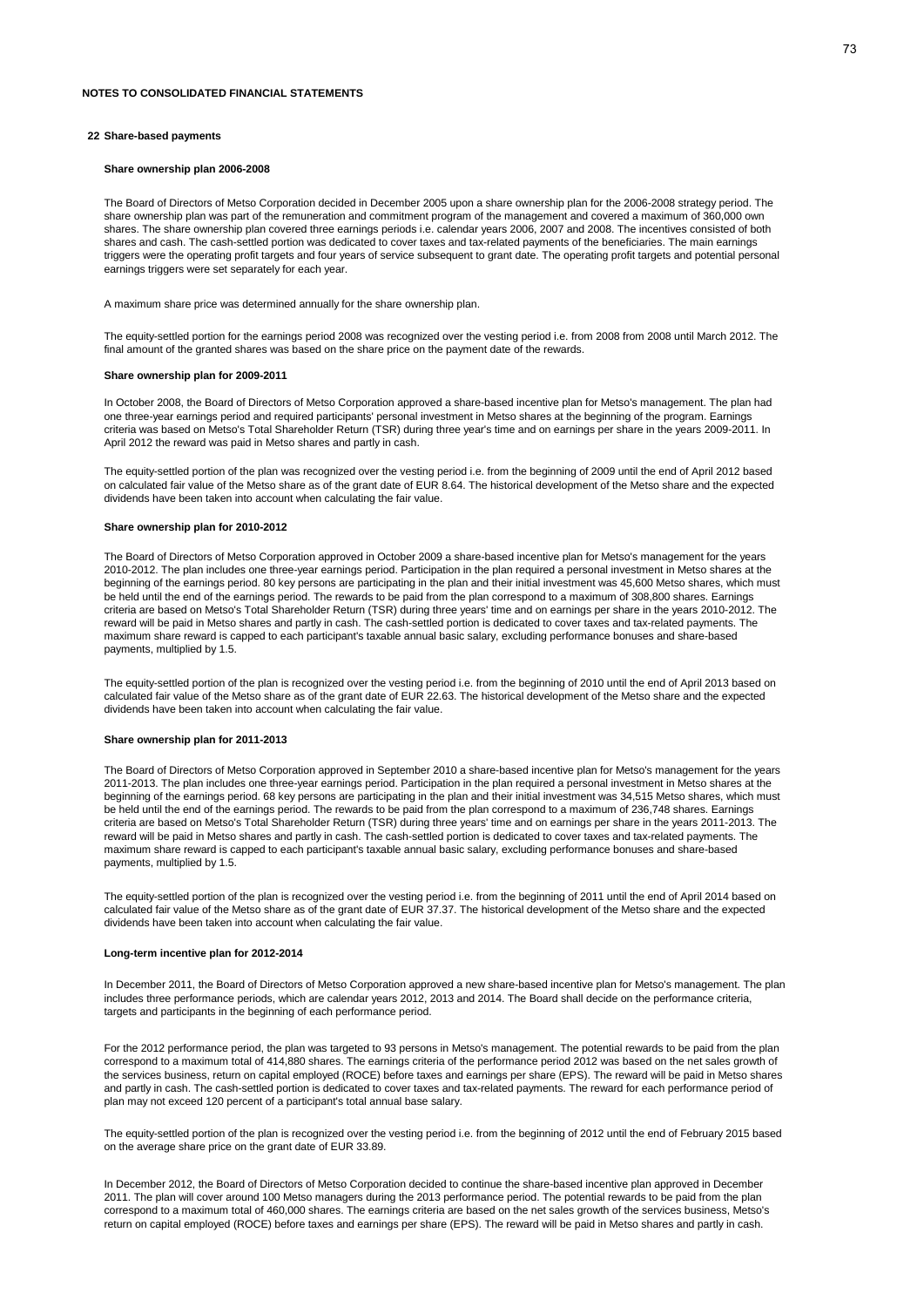### **Costs recognized for the share ownership plans**

The compensation expense for the shares, which is accounted for as equity-settled, is recognized as an employee benefit expense with<br>corresponding entry in equity. The cost of the equity-settled portion, which will be even employee benefit expense with a corresponding entry in short-term liabilities. The cash-settled portion is fair valued at each balance sheet date<br>based on the prevailing share price and accrued until the settlement date.

#### **Beneficiaries and granted shares of the share ownership plan as at December 31, 2012:**

|                          | <b>Metso Executive</b> |        | Other         |          | <b>Beneficiaries</b> |              |
|--------------------------|------------------------|--------|---------------|----------|----------------------|--------------|
|                          | Team                   | Shares | beneficiaries | Shares   | total                | Shares total |
| <b>Plan 2006</b>         |                        |        |               |          |                      |              |
| Granted                  | 7                      | 25,815 | 53            | 74,146   | 60                   | 99,961       |
| Returned during 2007     |                        |        | -4            | $-6,500$ | $-4$                 | $-6,500$     |
| Returned during 2008     |                        |        | -4            | $-4,500$ | $-4$                 | $-4,500$     |
| Returned during 2009     |                        |        | $-4$          | $-7,508$ | $-4$                 | $-7,508$     |
| Returned during 2010     |                        |        | -1            | $-2,050$ | $-1$                 | $-2,050$     |
| At end of year           | 7                      | 25,815 | 40            | 53,588   | 47                   | 79,403       |
| <b>Plan 2007</b>         |                        |        |               |          |                      |              |
| Granted                  | $\overline{7}$         | 15,763 | 83            | 55,186   | 90                   | 70,949       |
| Returned during 2008     |                        |        | $-4$          | $-990$   | $-4$                 | $-990$       |
| Returned during 2009     |                        |        | -4            | $-5,402$ | $-4$                 | $-5,402$     |
| Returned during 2010     |                        |        | -3            | $-4,273$ | -3                   | $-4,273$     |
| At end of year           | 7                      | 15,763 | 72            | 44,521   | 79                   | 60,284       |
| <b>Plan 2008</b>         |                        |        |               |          |                      |              |
| Granted                  | 6                      | 6,996  | 95            | 27,269   | 101                  | 34,265       |
| Returned during 2009     |                        |        | $-1$          |          | $-1$                 |              |
| Returned during 2010     |                        |        | -3            | $-2,457$ | $-3$                 | $-2,457$     |
| Returned during 2011     |                        |        | $-2$          | $-663$   | $-2$                 | $-663$       |
| Returned during 2012     |                        |        | $-1$          | $-518$   | $-1$                 | $-518$       |
| At end of year           | 6                      | 6,996  | 88            | 23,631   | 94                   | 30,627       |
| Plan 2009-2011           |                        |        |               |          |                      |              |
| Granted                  | 7                      | 19,459 | 75            | 107,897  | 82                   | 127,356      |
| Total at the end of year |                        | 68,033 |               | 229,637  |                      | 297,670      |

#### **Costs recognized for the share ownership plans:**

| <b>EUR</b> thousand  | <b>Plan 2006</b>         | <b>Plan 2007</b>         | <b>Plan 2008</b> | Plan 2009-2011 | Plan 2010-2012 | Plan 2011-2013 | Plan 2012-2014           | Total     |
|----------------------|--------------------------|--------------------------|------------------|----------------|----------------|----------------|--------------------------|-----------|
| 2006                 |                          |                          |                  |                |                |                |                          |           |
| Metso Executive Team | $-1,365$                 |                          |                  |                |                |                |                          | $-1,365$  |
| Other beneficiaries  | $-3,466$                 |                          |                  |                |                |                |                          | $-3,466$  |
| Total                | $-4,831$                 |                          |                  |                |                |                |                          | $-4,831$  |
| 2007                 |                          |                          |                  |                |                |                |                          |           |
| Metso Executive Team | $-187$                   | $-685$                   |                  |                |                |                |                          | $-872$    |
| Other beneficiaries  | $-182$                   | $-2,059$                 |                  |                |                |                |                          | $-2,241$  |
| Total                | $-369$                   | $-2,744$                 |                  | ÷              |                |                |                          | $-3,113$  |
| 2008                 |                          |                          |                  |                |                |                |                          |           |
| Metso Executive Team | $-161$                   | $-258$                   | $-128$           |                |                |                |                          | $-547$    |
| Other beneficiaries  | $-406$                   | $-575$                   | $-300$           |                |                |                |                          | $-1,281$  |
| Total                | $-567$                   | $-833$                   | $-428$           | $\sim$         | $\sim$         | ÷              | $\sim$                   | $-1.828$  |
| 2009                 |                          |                          |                  |                |                |                |                          |           |
| Metso Executive Team | $-161$                   | $-143$                   | $-82$            | $-184$         |                |                |                          | $-570$    |
| Other beneficiaries  | $-229$                   | $-312$                   | $-294$           | $-754$         |                |                |                          | $-1,589$  |
| Total                | $-390$                   | $-455$                   | $-376$           | $-938$         | $\sim$         | ÷              | $\overline{a}$           | $-2,159$  |
| 2010                 |                          |                          |                  |                |                |                |                          |           |
| Metso Executive Team | $-38$                    | $-135$                   | $-63$            | $-419$         | $-1,122$       |                |                          | $-1,777$  |
| Other beneficiaries  | $-70$                    | $-347$                   | $-140$           | $-2,022$       | $-2,011$       |                |                          | $-4,590$  |
| Total                | $-108$                   | $-482$                   | $-203$           | $-2,441$       | $-3,133$       | $\overline{a}$ |                          | $-6,367$  |
| 2011                 |                          |                          |                  |                |                |                |                          |           |
| Metso Executive Team |                          | $-24$                    | $-29$            | $-45$          | $-220$         | $-532$         |                          | $-850$    |
| Other beneficiaries  | $\overline{\phantom{a}}$ | $-97$                    | $-123$           | $-126$         | $-948$         | $-1,222$       | $\overline{\phantom{a}}$ | $-2,516$  |
| Total                | $\blacksquare$           | $-121$                   | $-152$           | $-171$         | $-1,168$       | $-1,754$       | $\overline{\phantom{a}}$ | $-3,366$  |
| 2012                 |                          |                          |                  |                |                |                |                          |           |
| Metso Executive Team |                          |                          | -9               | $-245$         | $-383$         | $-501$         | $-545$                   | $-1,683$  |
| Other beneficiaries  | $\overline{\phantom{a}}$ | $\overline{\phantom{a}}$ | $-35$            | $-1,659$       | $-1,412$       | $-1,084$       | $-1,833$                 | $-6,023$  |
| <b>Total</b>         | $\overline{\phantom{a}}$ | ٠                        | $-44$            | $-1,904$       | $-1,795$       | $-1,585$       | $-2,378$                 | $-7,706$  |
| <b>Total</b>         | $-6.265$                 | $-4,635$                 | $-1,203$         | $-5,454$       | $-6.096$       | $-3,339$       | $-2.378$                 | $-29,370$ |

As of balance sheet date, a liability of EUR 3,768 thousand was recognized as an accrued expense for the cash-settled portion of Metso Share<br>Ownership Plan 2010-2012, EUR 1,519 thousand from Plan 2011-2013 and EUR 1,104 th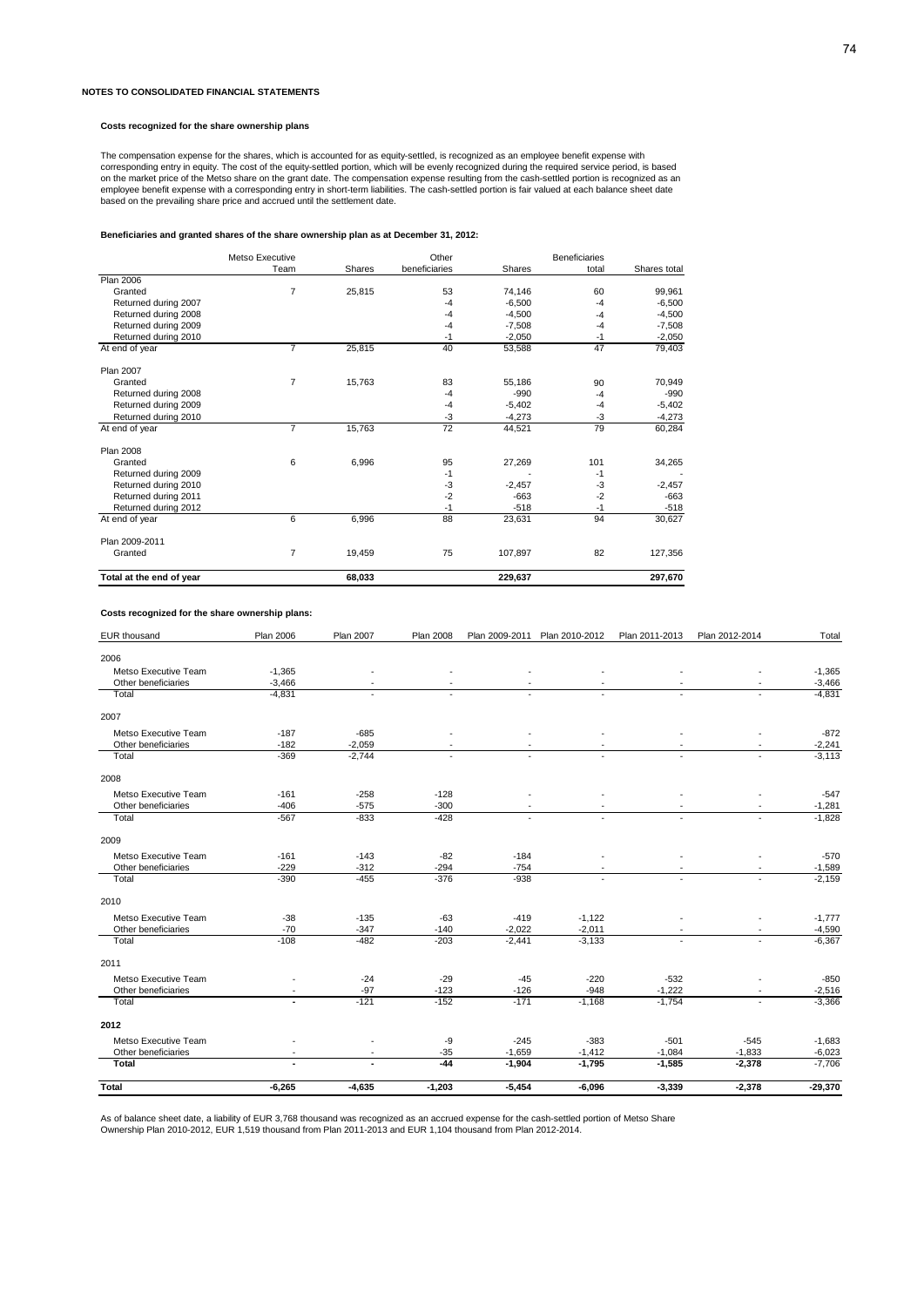### **23 Long-term debt**

|                                   |                 | As at December 31, |             |       |
|-----------------------------------|-----------------|--------------------|-------------|-------|
|                                   | Carrying values |                    | Fair values |       |
| EUR million                       | 2011            | 2012               | 2011        | 2012  |
| <b>Bonds</b>                      | 582             | 970                | 630         | 1,009 |
| Loans from financial institutions | 333             | 236                | 342         | 251   |
| Pension loans                     | 26              | 15                 | 26          | 15    |
| Finance lease obligations         |                 | 1                  |             | 1     |
| Other long-term debt              | 22              |                    | 22          | 0     |
|                                   | 964             | 1,222              | 1,021       | 1,276 |
| Less current maturities           | 209             | 136                | 209         | 136   |
| <b>Total</b>                      | 755             | 1.086              | 812         | 1,140 |

**The fair values of long-term debt are equal to the present value of their future cash flows.**

### **Bonds:**

|                                       | Nominal<br>interest rate | Effective<br>interest rate | Original    |      | Outstanding carrying value<br>at December 31, |
|---------------------------------------|--------------------------|----------------------------|-------------|------|-----------------------------------------------|
| EUR million                           | Dec. 31, 2012            | Dec. 31, 2012              | loan amount | 2011 | 2012                                          |
| Public bond 2009-2014                 | 7.25%                    | 7.40%                      | $300^{11}$  | 199  | 176                                           |
| Public bond 2012-2019                 | 2.75%                    | 2.91%                      | 400         |      | 399                                           |
| Private placements maturing 2013-2018 |                          | $2.9 - 8.1\%$              | 440         | 383  | 395                                           |
| <b>Bonds total</b>                    |                          |                            |             | 582  | 970                                           |
| Less current maturities               |                          |                            |             | 82   | 52                                            |
| Bonds, long-term portion              |                          |                            |             | 500  | 918                                           |

<sup>1)</sup> Out of this EUR 300 million total Metso Capital Ltd, 100% owned subsidiary of Metso, has subscribed EUR 100 million for potential resale.

Metso has a Euro Medium Term Note Program (EMTN) of EUR 1.5 billion, under which EUR 582 million and EUR 970 million at carrying value were outstanding at the end of 2011 and 2012, respectively. EUR 575 million of the outstanding amount were public bonds and EUR 395 million private placements.

Loans from financial institutions consist of bank borrowings with either fixed or variable interest rates. A major share of loans is EUR denominated. The interest rates vary from 0.3 percent to 11.2 percent.The loans are payable from year 2013 to 2018.

Interest rates of pension loans and finance lease obligations vary from 3.0 percent to 4.0 percent.

Metso's five-year revolving loan facility of EUR 500 million was renewed in 2010 and includes 14 banks. The facility was undrawn at the end of 2011 and 2012.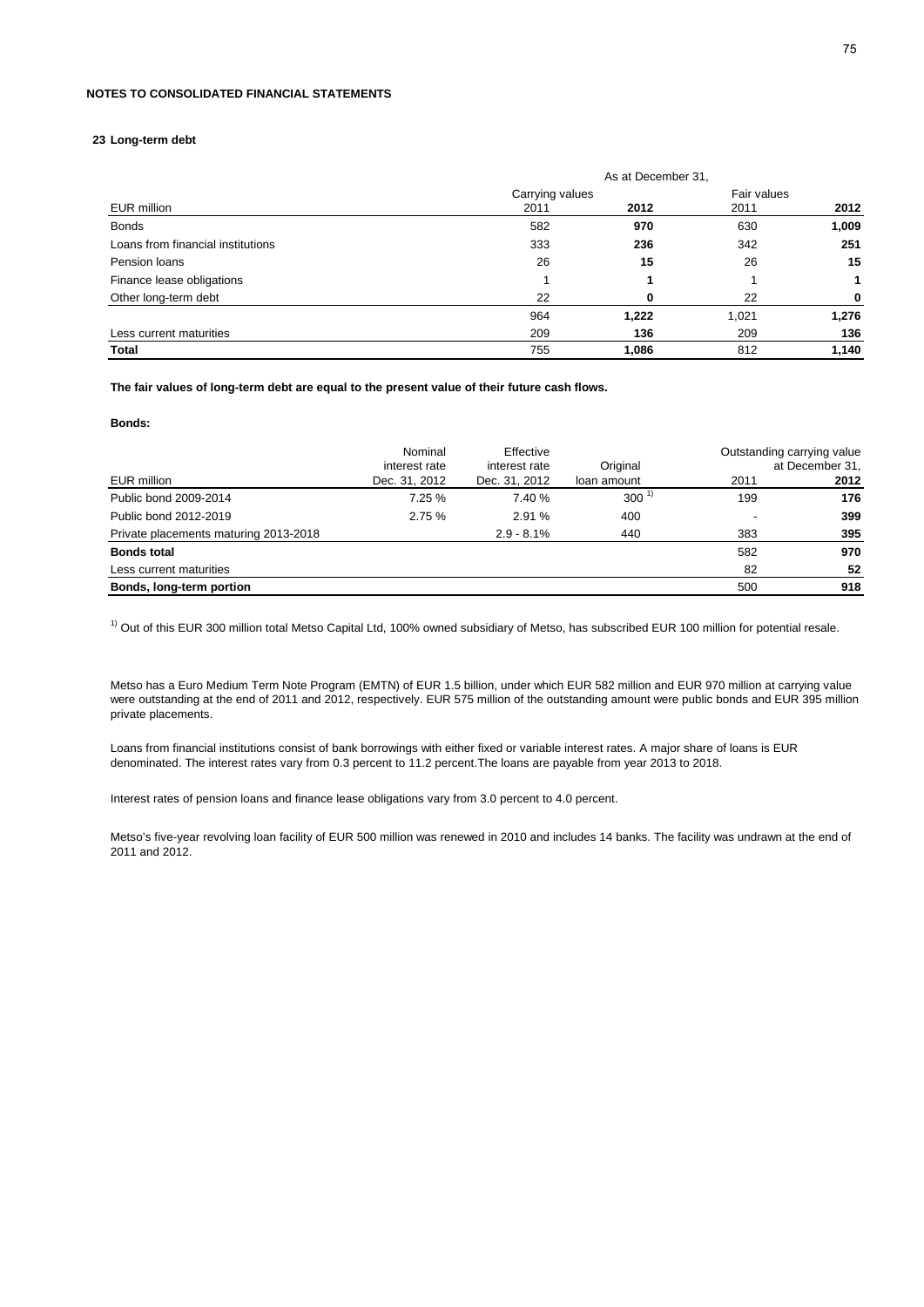### **Contractual maturities of interest bearing debt as at December 31, 2012 are as follows:**

|                   |              | Loans from   |             | Finance     | Other       |       |
|-------------------|--------------|--------------|-------------|-------------|-------------|-------|
|                   |              | financial    | Pension     | lease       | long-term   |       |
| EUR million       | <b>Bonds</b> | institutions | loans       | obligations | debt        | Total |
| Repayments        | 51           | 74           | 10          |             | 0           | 136   |
| Interests         | 46           | 6            | $\mathbf 0$ | 0           | 0           | 52    |
| <b>Total 2013</b> | 97           | 80           | 10          |             | 0           | 188   |
| Repayments        | 180          | 73           | 5           | $\mathbf 0$ | 0           | 258   |
| Interests         | 44           | 4            | 0           | 0           | 0           | 48    |
| Total 2014        | 224          | 77           | 5           | $\bf{0}$    | 0           | 306   |
| Repayments        |              | 57           |             | $\mathbf 0$ | $\Omega$    | 57    |
| Interests         | 31           | 2            |             | 0           | 0           | 33    |
| <b>Total 2015</b> | 31           | 59           |             | 0           | 0           | 90    |
| Repayments        |              | 21           |             | $\Omega$    | $\Omega$    | 21    |
| Interests         | 31           | $\mathbf 0$  |             | $\mathbf 0$ | 0           | 31    |
| <b>Total 2016</b> | 31           | 21           |             | $\bf{0}$    | 0           | 52    |
| Repayments        |              | 6            |             | $\mathbf 0$ | $\mathbf 0$ | 6     |
| Interests         | 31           | 0            |             | 0           | 0           | 31    |
| Total 2017        | 31           | 6            |             | $\mathbf 0$ | $\mathbf 0$ | 37    |
| Repayments        | 739          | 5            |             | $\mathbf 0$ | $\mathbf 0$ | 744   |
| Interests         | 46           | 0            |             | $\mathbf 0$ | 0           | 46    |
| Later             | 785          | 5            |             | 0           | 0           | 790   |

The maturities of derivative financial instruments are presented in note 30.

### **24 Provisions**

|                                       | As at December 31, |         |       |             |         |       |  |
|---------------------------------------|--------------------|---------|-------|-------------|---------|-------|--|
|                                       |                    | 2011    |       |             | 2012    |       |  |
| EUR million                           | Non-current        | Current | Total | Non-current | Current | Total |  |
| Warranty and guarantee liabilities    | 37                 | 183     | 220   | 25          | 152     | 177   |  |
| Accrued restructuring expenses        |                    |         | 14    |             | 20      | 24    |  |
| Environmental and product liabilities |                    |         | 5     |             |         |       |  |
| Other provisions                      | 28                 | 38      | 66    | 28          | 23      | 51    |  |
| Total                                 |                    | 234     | 305   | 58          | 198     | 256   |  |

### **The provisions, both non-current and current, have changed as follows during the financial year 2012:**

|                                     | Accrued       | Environmental |       |
|-------------------------------------|---------------|---------------|-------|
|                                     | restructuring | and product   |       |
| EUR million                         | expenses      | liabilities   | Total |
| Balance at beginning of year        | 14            | 5             | 19    |
| Impact of exchange rates            | 0             | 0             | 0     |
| Addition charged to expense         | 19            | $\Omega$      | 19    |
| Used reserve                        | -8            | 0             | -8    |
| Reversal of reserve / other changes | -1            | -1            | $-2$  |
| Balance at end of year              | 24            |               | 28    |

Provisions, for which the expected settlement date exceeds one year from the moment of their recognition, are discounted to their present value and adjusted in subsequent periods for the time effect.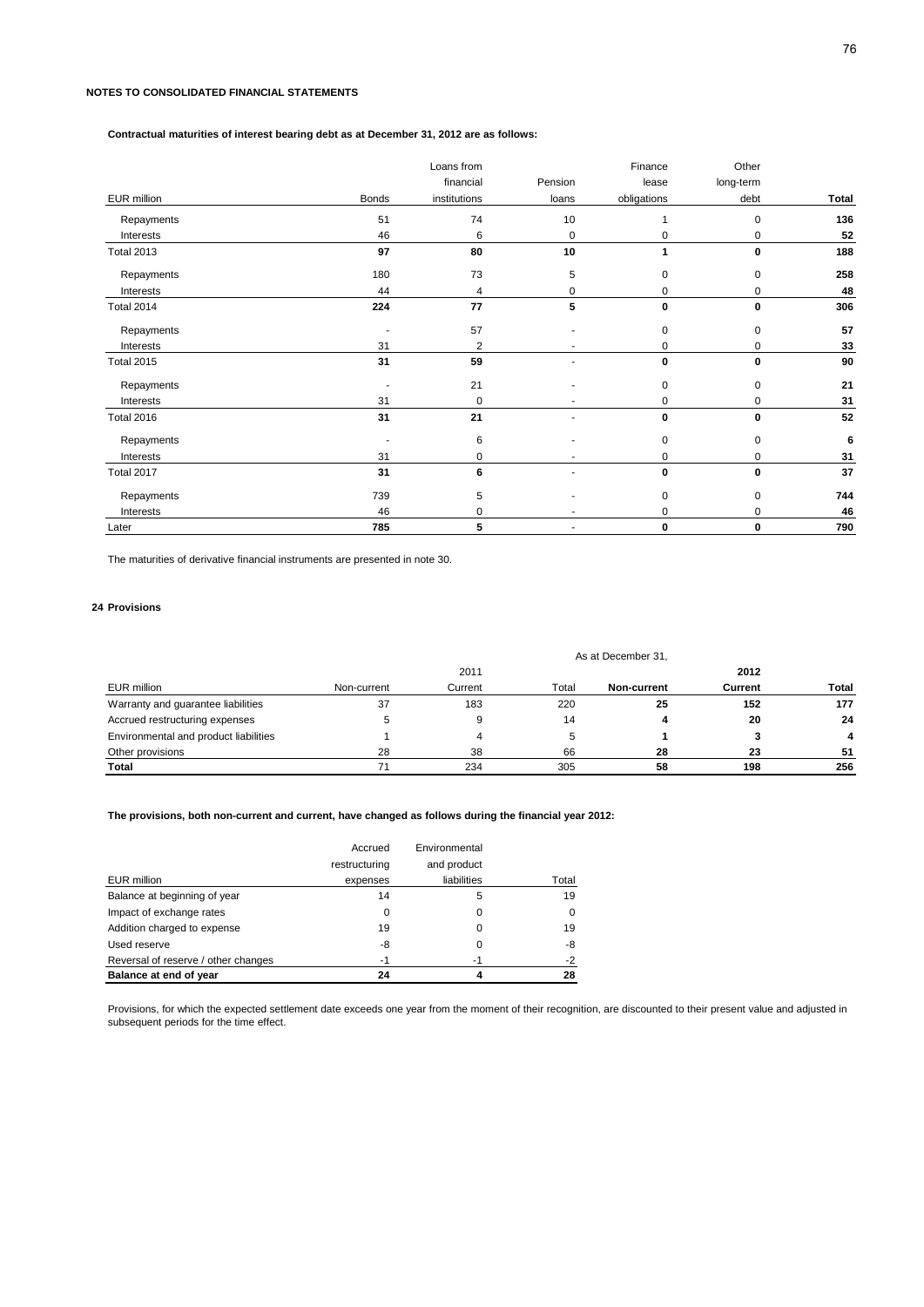#### **Accrued restructuring expenses**

The costs included in a provision for restructuring are those costs that are either incremental and incurred as a direct result of the formal plan approved and committed by management, or are the result of a continuing contractual obligation with no economic benefit to Metso or a penalty incurred for a cancelled contractual obligation.

#### **Environmental and product liabilities**

Metso accrues for losses associated with environmental remediation obligations when such losses are probable and reasonably calculable. The amounts of accruals are adjusted later as further information develops or circumstances change. As at December 31, 2012, environmental liabilities amounted to EUR 2 million. They included clean-up costs for soil and water contamination at various sites in the Unites States previously operated by Mining and Construction.

Metso is occasionally involved in product liability claims. As at December 31, 2012, provisions for product liabilities amounted to EUR 2 million.

### **Other provisions**

Other provisions comprise among other things provisions related to personnel, delivery project costs and lawsuits.

#### **Warranty and guarantee provisions**

Metso issues various types of contractual product warranties under which it generally guarantees the performance levels agreed in the sales contract, the performance of products delivered during the agreed warranty period and services rendered for a certain period or term. The warranty liability is based on historical realized warranty costs for deliveries of standard products and services. The usual warranty period is 12 months from the date of customer acceptance of the delivered equipment. For larger projects, the average warranty period is two years. For more complex contracts, including long-term projects, the warranty reserve is calculated contract by contract and updated regularly to ensure its sufficiency.

#### **The provisions for warranty and guarantee liabilities have changed as follows:**

| EUR million                             | 2011  | 2012  |
|-----------------------------------------|-------|-------|
| Balance at beginning of year            | 200   | 220   |
| Impact of exchange rates                | 0     | 0     |
| Increase for current year's deliveries  | 94    | 85    |
| Increase for previous years' deliveries | 33    | 26    |
| Increase from business acquisitions     | 1     |       |
| Used reserve                            | -64   | -84   |
| Reversal of reserve / other changes     | $-44$ | $-70$ |
| Balance at end of year                  | 220   | 177   |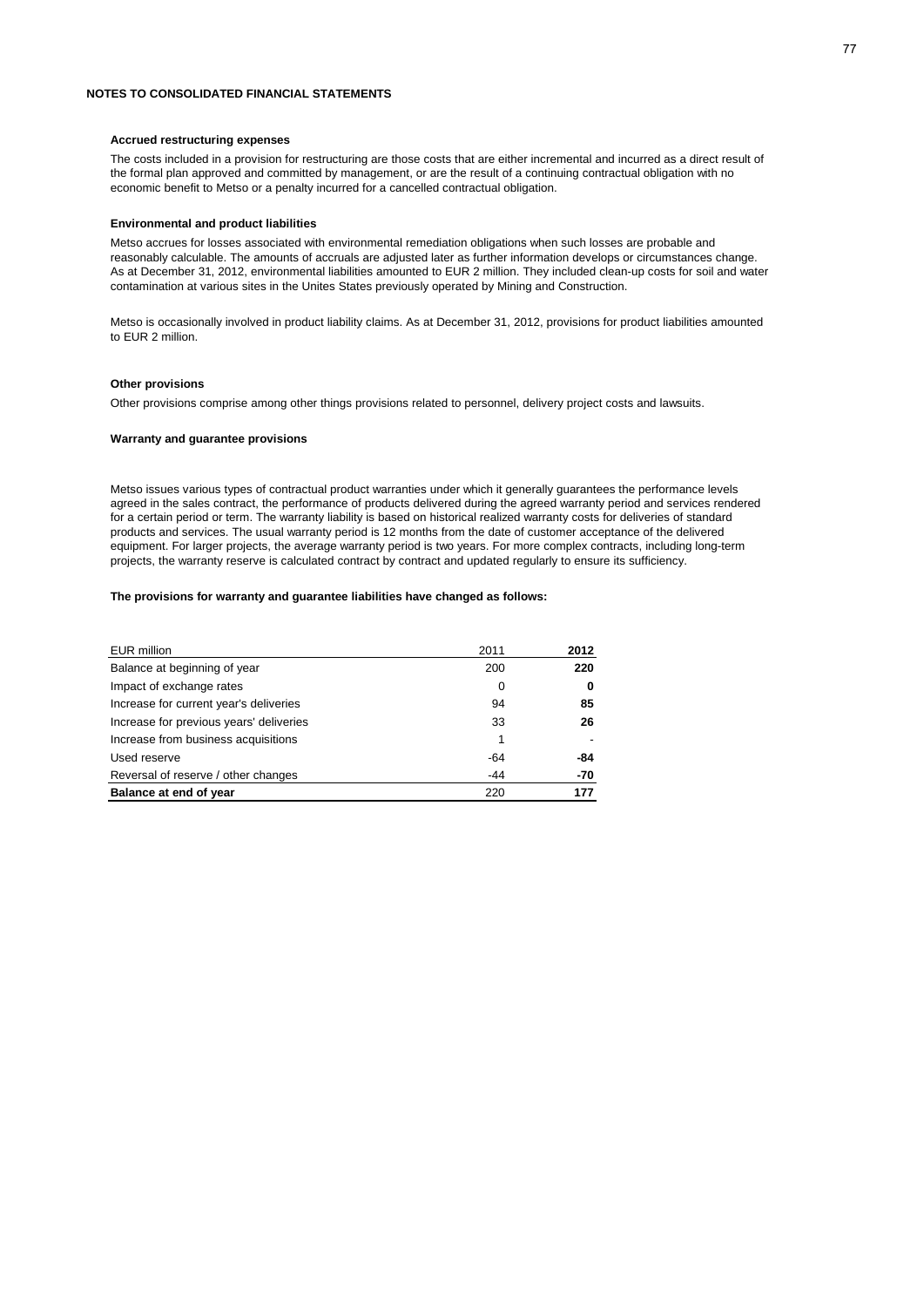## **25 Short-term debt**

Metso's short-term debt comprised loans from various financial institutions amounting to EUR 63 million and EUR 68 million at December 31, 2011 and 2012, respectively.

The weighted average interest rate applicable to short-term borrowing at December 31, 2011 and 2012 was 4.9 percent and 7.5 percent, respectively. In 2013, interest amounting to EUR 1.1 million is expected to be paid concurrently with respective principals on the short-term debt.

Metso has established a Finnish commercial paper program amounting to EUR 500 million. There were no commercial papers outstanding as of December 31, 2011 and 2012.

### **26 Trade and other payables**

|                          | As at December 31. |       |  |  |
|--------------------------|--------------------|-------|--|--|
| EUR million              | 2011               | 2012  |  |  |
| Trade payables           | 865                | 518   |  |  |
| <b>Accrued interests</b> | 16                 | 18    |  |  |
| Accrued personnel costs  | 237                | 239   |  |  |
| Accrued project costs    | 195                | 378   |  |  |
| Other                    | 207                | 196   |  |  |
| <b>Total</b>             | 1.520              | 1,349 |  |  |

The maturities of payables rarely exceed six months. The maturities of trade payables are largely determined by local trade practices and individual agreements between Metso and its supplier.

Accrued project costs may be settled after six months depending on the issuance of the supplier invoice when the costs arise from work performed by third parties.

The accrued personnel costs, which include holiday pay, are settled in accordance with local laws and stipulations.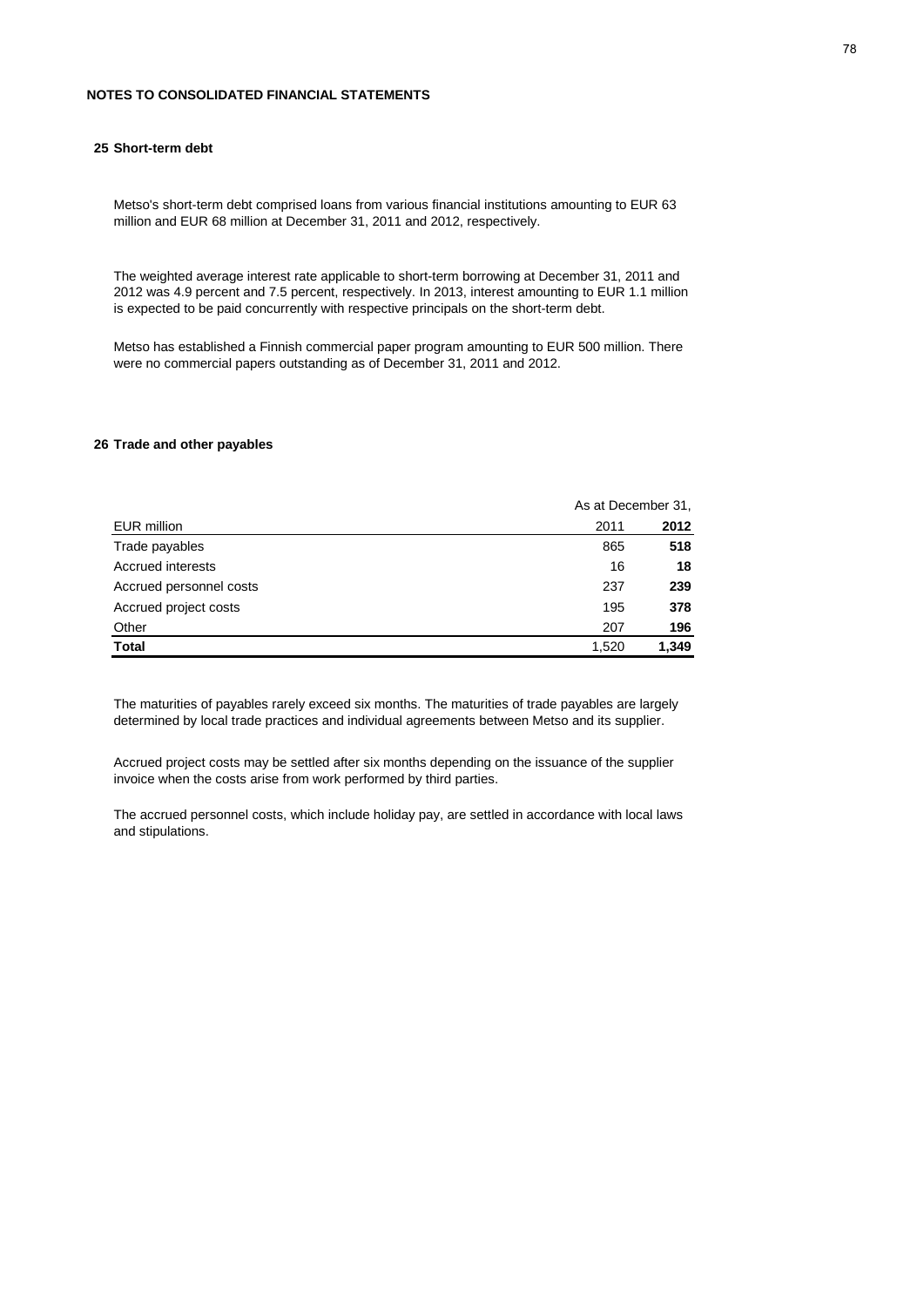#### **27 Post-employment benefit obligations**

The companies within Metso have various pension schemes pursuant to local conditions and practices of the countries in which they operate. Some of these programs are defined benefit<br>schemes with retirement, healthcare, dea funded through payments to insurance companies or to trustee-administered funds as determined by periodic actuarial calculations. Metso uses December 31 as measurement date for its<br>defined benefit arrangements. The discoun government bond yields as of the balance sheet date. The terms of corporate and government bonds are consistent with the currency and the estimated term of the pension obligations.

#### **The amounts recognized as of December 31 in the balance sheet were following:**

|                                       |                           |      |                           |        | Other post-employment    |                          |          |              |
|---------------------------------------|---------------------------|------|---------------------------|--------|--------------------------|--------------------------|----------|--------------|
|                                       | Pension benefits. Finnish |      | Pension benefits, foreign |        |                          | benefits                 | Total    | <b>Total</b> |
| EUR million                           | 2011                      | 2012 | 2011                      | 2012   | 2011                     | 2012                     | 2011     | 2012         |
| Present value of funded obligations   | 16                        | 12   | 385                       | 411    |                          | $\overline{\phantom{a}}$ | 401      | 423          |
| Fair value of plan assets             | -9                        | -6   | $-313$                    | $-340$ | ٠                        |                          | $-322$   | $-346$       |
|                                       |                           | 6    | 72                        | 71     |                          |                          | 79       | 77           |
| Present value of unfunded obligations |                           | -    | 109                       | 121    | 49                       | 47                       | 158      | 168          |
| Unrecognized asset                    |                           | ٠    | $\mathbf 0$               | 0      | ٠                        |                          | $\Omega$ | 0            |
| Unrecognized past service cost        |                           | -1   |                           |        |                          |                          |          | 0            |
| Net liability recognized              |                           |      | 181                       | 192    | 50                       | 48                       | 238      | 245          |
| Amounts in the balance sheet:         |                           |      |                           |        |                          |                          |          |              |
| Liabilities                           |                           | 5    | 181                       | 192    | 50                       | 48                       | 238      | 245          |
| Assets                                |                           |      | 0                         | 0      | $\overline{\phantom{a}}$ |                          | 0        | 0            |
| Net liability recognized              |                           |      | 181                       | 192    | 50                       | 48                       | 238      | 245          |

Year ended December 31,

#### **Movements in the net liability recognized in the balance sheet were as follows:**

|                                                | Pension benefits, Finnish | Foreign pension and other<br>post-employment benefits |       |      |
|------------------------------------------------|---------------------------|-------------------------------------------------------|-------|------|
| EUR million                                    | 2011                      | 2012                                                  | 2011  | 2012 |
| Net liability at beginning of year             |                           |                                                       | 187   | 231  |
| Adjustments for new plans covered              |                           |                                                       |       |      |
| Acquisitions (+) and disposals (-)             |                           |                                                       |       |      |
| Net expense recognized in the income statement |                           |                                                       | 13    | 12   |
| <b>Employer contributions</b>                  | $-2$                      | -2                                                    | $-20$ | -26  |
| Gain (+) / loss (-) recognized through OCI     |                           | -1                                                    | 48    | 21   |
| <b>Translation differences</b>                 |                           |                                                       | 2     |      |
| Net liability at end of year                   |                           |                                                       | 231   | 240  |

#### **The amounts recognized in the income statement were as follows:**

#### EUR million 2011 **2012** 2011 **2012** 2011 **2012** Service cost 2 **2** 8 **11** 1 **1** Interest cost 1 **1** 21 **21** 3 **2** Expected return on plan assets **0** -1 -19 -20 Amortization - Past service cost 0 **-1** 0 **0** 0 **-3** Gains (-) / losses (+) on immediate settlements **and the contract of the contract of the contract of the contract of the contract of the contract of the contract of the contract of the contract of the contract of the contr Expense (+) / income (-) recognized in income statement** 1 **1** 9 **12** 4 **0** Actual return (+) / loss (-) on plan assets -2 2 10 30 - **-**2 - 2 10 30 - **-**Pension benefits, Finnish Pension benefits, foreign<br>2011 2012 Other post-employment benefits<br>2012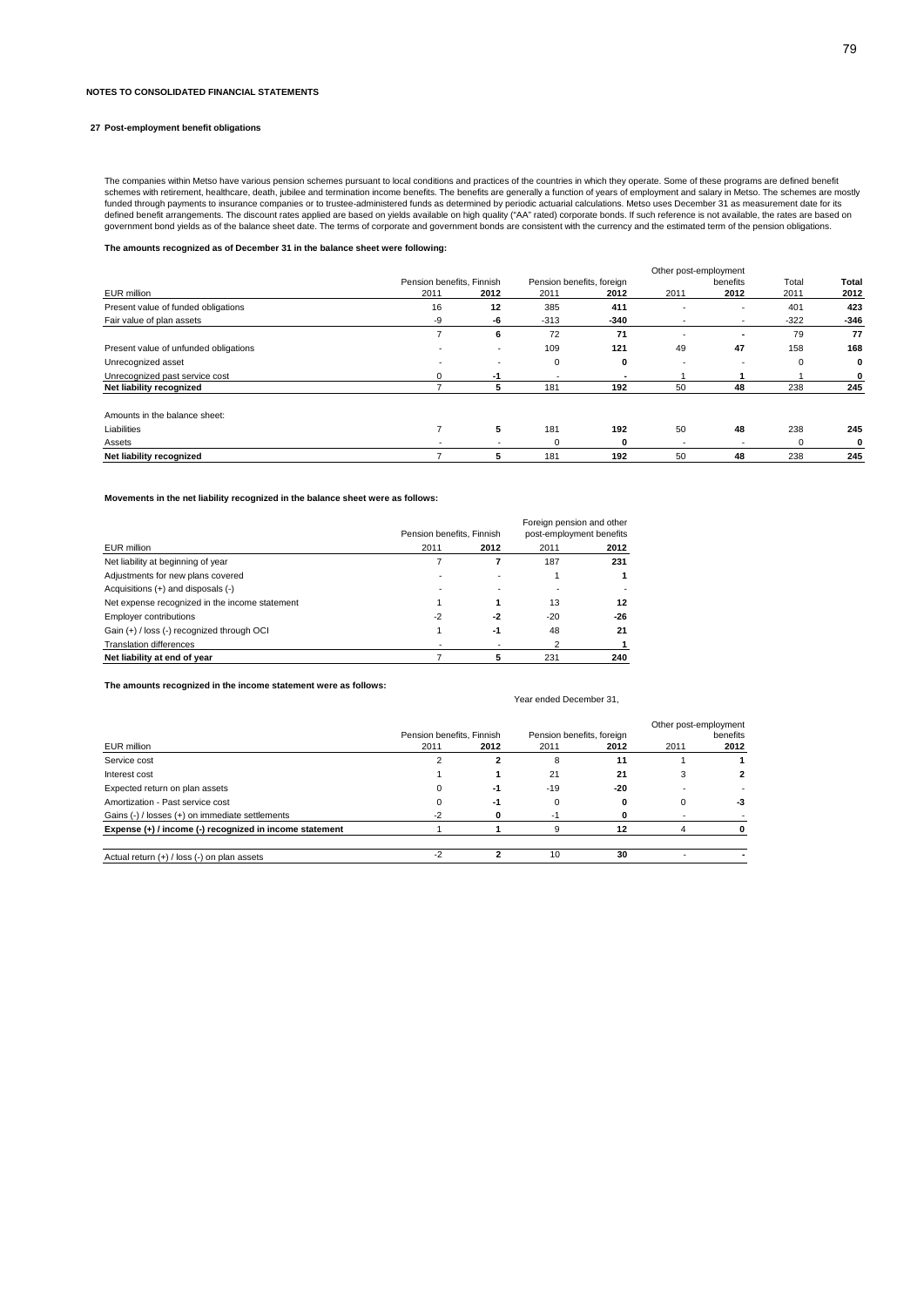### **The amounts recognized through OCI were following:**

|                                                                           |                           |      | Year ended December 31.   |       |                       |          |       |       |
|---------------------------------------------------------------------------|---------------------------|------|---------------------------|-------|-----------------------|----------|-------|-------|
|                                                                           |                           |      |                           |       | Other post-employment |          |       |       |
|                                                                           | Pension benefits, Finnish |      | Pension benefits, foreign |       |                       | benefits | Total | Total |
| EUR million                                                               | 2011                      | 2012 | 2011                      | 2012  | 2011                  | 2012     | 2011  | 2012  |
| Experience gain (-) / loss (+) on assets                                  |                           |      |                           | $-10$ |                       |          | 11    | $-11$ |
| Actuarial gain (-) / loss (+) on liabilities due to change in assumptions |                           |      | 37                        | 29    |                       |          | 44    | 34    |
| Actuarial gain (-) / loss (+) on liabilities due to experience            | -3                        | -3   |                           |       | -3                    | -2       | -4    | -3    |
| Gain (-) / loss (+) as result of asset ceiling                            |                           |      |                           |       |                       |          |       |       |
| Total gain (-) / loss (+) recognized through OCI                          |                           |      | 46                        | 21    |                       |          | 49    | 20    |

The cumulative amount of actuarial gains and losses recognized through OCI amounted to net loss of EUR 131 million and EUR 151 million for the years ended December 31, 2011 and 2012,<br>respectively. The accumulated amount do

In certain countries, companies are liable to pay a specific payroll tax on employee benefits, including on defined benefits. To the extent the changes in the benefit obligation arise from actuarial<br>gains and losses, the r

### **The changes in the value of the defined benefit obligation were as follows:**

|                                                            |                           |                |                           |       | Other post-employment |          |                |       |
|------------------------------------------------------------|---------------------------|----------------|---------------------------|-------|-----------------------|----------|----------------|-------|
|                                                            | Pension benefits, Finnish |                | Pension benefits, foreign |       |                       | benefits | Total          | Total |
| EUR million                                                | 2011                      | 2012           | 2011                      | 2012  | 2011                  | 2012     | 2011           | 2012  |
| Defined benefit obligation at beginning of year            | 21                        | 16             | 439                       | 494   | 45                    | 49       | 505            | 559   |
| Adjustments for new plans covered                          |                           |                |                           |       |                       |          |                |       |
| Service cost                                               |                           |                | 8                         | 11    |                       |          | 11             | 14    |
| Interest cost                                              |                           |                | 21                        | 21    |                       |          | 25             | 24    |
| Plan participant contributions                             |                           |                |                           |       |                       |          | $\overline{2}$ |       |
| Past service cost (+) / credit (-)                         |                           |                |                           |       |                       | -3       | $\Omega$       | -3    |
| Acquisitions (+) and disposals (-)                         |                           |                |                           |       |                       |          |                |       |
| Actuarial gain (-) / loss (+) due to change in assumptions |                           |                | 37                        | 29    | 5                     |          | 44             | 34    |
| Actuarial gain (-) / loss (+) due to experience            |                           | -3             |                           |       | $-3$                  | -2       | -4             | -3    |
| Settlements                                                |                           | -7             | <sup>0</sup>              | n     |                       |          | $-7$           | -6    |
| <b>Translation differences</b>                             |                           |                | 6                         | -4    |                       | n        |                | -4    |
| Benefits paid                                              |                           | $\blacksquare$ | $-22$                     | $-24$ | -3                    | -3       | $-25$          | $-27$ |
| Defined benefit obligation at end of year                  | 16                        | 12             | 494                       | 532   | 49                    | 47       | 559            | 591   |

### **The changes in the fair value of the plan assets during the year were as follows:**

|                                           |      | Pension benefits, Finnish |                | post-employment benefits |                | Total          |
|-------------------------------------------|------|---------------------------|----------------|--------------------------|----------------|----------------|
| EUR million                               | 2011 | 2012                      | 2011           | 2012                     | 2011           | 2012           |
| Fair value of assets at beginning of year | 15   | 9                         | 300            | 313                      | 315            | 322            |
| Settlements                               | $-6$ | -6                        |                |                          | -6             | -6             |
| Acquisitions                              |      |                           | $\sim$         |                          |                |                |
| Actual return on plan assets              | $-2$ | $\overline{2}$            | 10             | 30                       | 8              | 32             |
| Plan participant contributions            |      |                           | $\overline{2}$ |                          | $\overline{2}$ | $\overline{2}$ |
| Employer contributions                    | 2    |                           | 20             | 26                       | 22             | 27             |
| Benefits paid                             |      |                           | $-24$          | $-26$                    | $-24$          | $-26$          |
| <b>Translation differences</b>            |      |                           | 5              | -5                       | 5              | -5             |
| Fair value of assets at end of vear       | 9    | 6                         | 313            | 340                      | 322            | 346            |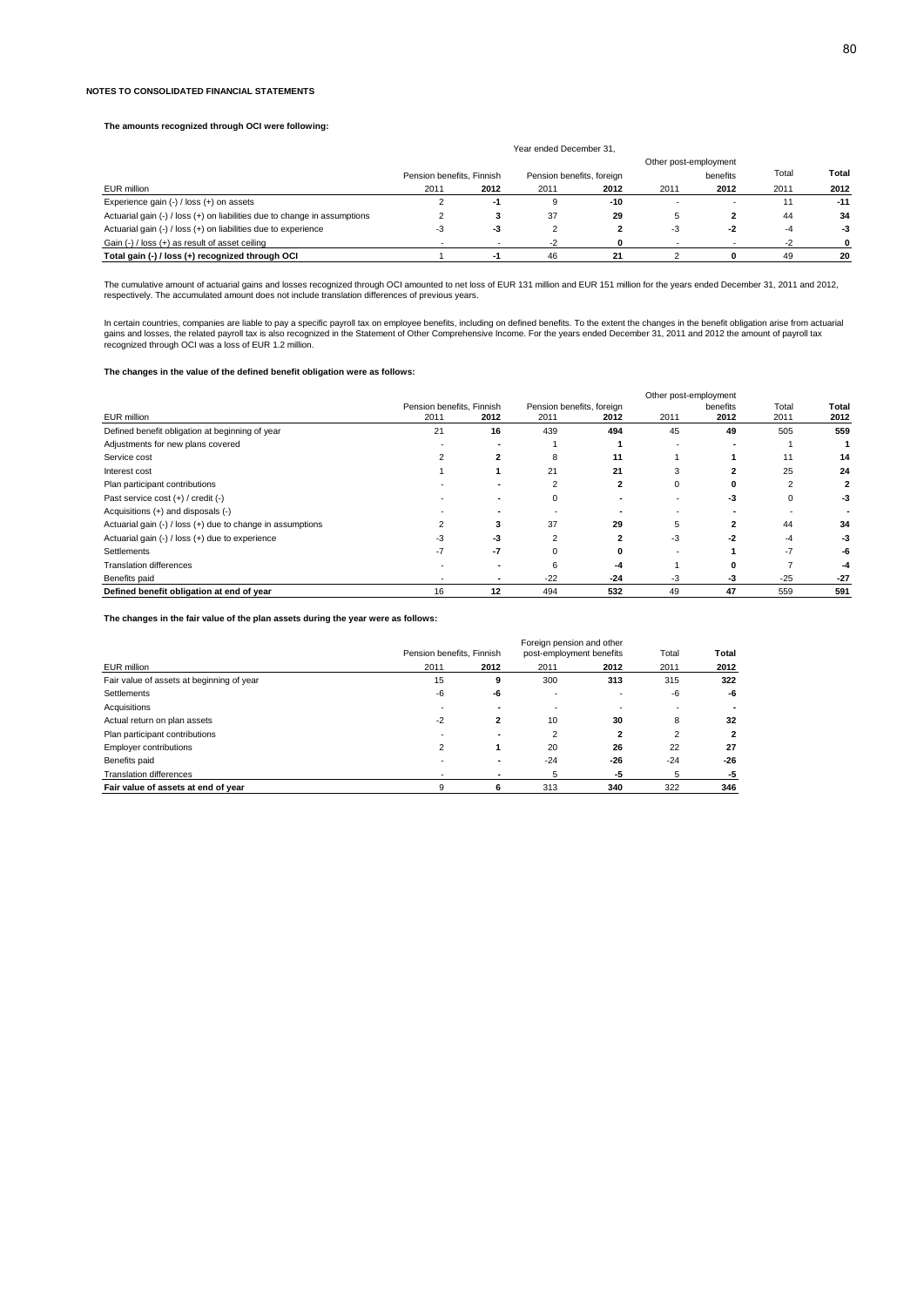#### **The major categories of plan assets as a percentage of total plan assets as at December 31 were as follows:**

|                   | 2011 | 2012 |
|-------------------|------|------|
| Equity securities | 37 % | 42%  |
| <b>Bonds</b>      | 42 % | 52 % |
| Other             | 21%  | 6 %  |

The expected return on plan assets is set by reference to historical returns on each of the main asset classes, current market indicators such as long-term bond yields and the expected long-term strategic asset allocation of each plan.

## **Summarized information on pension liabilities and plan assets for the five periods is as follows:**

| EUR million                                                 | 2008  | 2009 | 2010 | 2011               | 2012 |
|-------------------------------------------------------------|-------|------|------|--------------------|------|
| Present value of defined benefit obligations at December 31 | 395   | 448  | 505  | 559                | 591  |
| Fair value of plan assets at December 31                    | 210   | 260  | 315  | 322                | 346  |
| Deficit                                                     | 185   | 188  | 190  | 237                | 245  |
| Experience gain $(+)$ / loss $(-)$ on liabilities           |       | $-2$ |      |                    |      |
| Experience gain $(+)$ / loss $(-)$ on assets                | $-42$ | 19   |      | $-11$ <sup>4</sup> | 11   |

#### **The principal actuarial assumptions at December 31 (expressed as weighted averages):**

|                                                             | Finnish |       | Foreign |        |
|-------------------------------------------------------------|---------|-------|---------|--------|
|                                                             | 2011    | 2012  | 2011    | 2012   |
| Benefit obligation: discount rate                           | 4.75 %  | 4.25% | 4.78%   | 4.14 % |
| Benefit obligation: rate of compensation increase           | 4.19 %  | 3.50% | 3.54%   | 3.32%  |
| Benefit obligation: rate of pension increase                | 2.10%   | 2.10% | 1.93%   | 1.77%  |
| Expense in income statement: discount rate                  | 4.75 %  | 4.25% | 5.38 %  | 4.14 % |
| Expense in income statement: rate of compensation increase  | 4.44 %  | 3.50% | 3.66%   | 3.32%  |
| Expense in income statement: expected return on plan assets | 4.60 %  | 4.25% | 7.26%   | 6.13%  |
| Expense in income statement: rate of pension increase       | 2.10%   | 2.10% | 1.52%   | 1.77 % |

The expected contributions in 2013 shall amount to EUR 1.3 million to Finnish plans and EUR 21 million to foreign plans. The expected benefits to be paid in 2013 shall amount to EUR 26 million.

The life expectancy of the participants is based on regularly updated mortality tables, which reflect the life expectancy of the local population. The mortality tables used for the major defined benefit plans are following:

| Finland              | Gompertz' model with Finnish TyEL parameters                   |
|----------------------|----------------------------------------------------------------|
| Sweden               | <b>FFFS2011</b>                                                |
| Germany              | Heubeck RT 2005 G                                              |
| United Kingdom       | 110% S1NXA with CMI 2011 projections and 1% long-term<br>trend |
| Canada               | UP94 generational                                              |
| <b>United States</b> | RP2000 projected to 2015                                       |

An increase of one percentage point in the assumed health care cost trend would increase the accumulated post-employment benefit obligation by EUR 4 million at December 31, 2012. It would increase the sum of the service and interest cost by EUR 0.4 million for 2012. A decrease of one percentage point in the assumed health care cost trend would decrease the accumulated post-employment benefit obligation by EUR 3 million at December 31, 2012. It would have decreased the sum of the service and interest cost by EUR 0.3 million for 2012. The health care cost trend is assumed to be 7.50 percent for members under age 65 and 7.30 percent for members over age 65, decreasing to 5 percent over the next seven years by an average of 0.35 percentage points per annum.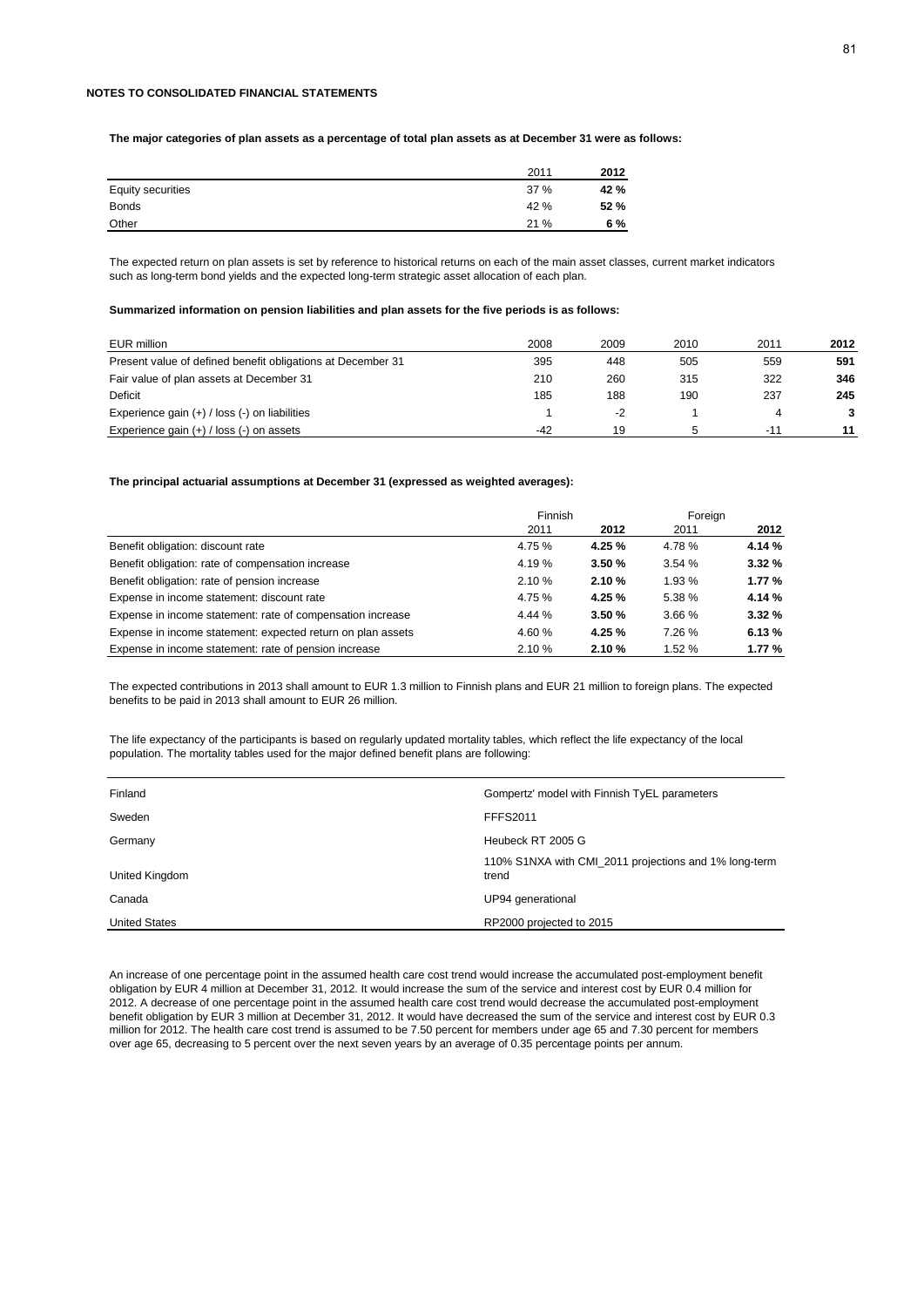#### **28 Mortgages and contingent liabilities**

|                          | As at December 31, |                |  |
|--------------------------|--------------------|----------------|--|
| EUR million              | 2011               | 2012           |  |
| On own behalf            |                    |                |  |
| Mortgages                | 5                  | 5              |  |
| On behalf of others      |                    |                |  |
| Guarantees               | 8                  | $\overline{2}$ |  |
| <b>Other commitments</b> |                    |                |  |
| Repurchase commitments   | 3                  | 3              |  |
| Other contingencies      | 3                  | $\mathbf{2}$   |  |
| Total                    | 19                 | 12             |  |

The mortgages given as security for own commitments relate to industrial real estate and other company assets. The mortgage amount on corporate debt has been calculated as the amount of corresponding loans. The nominal value of the mortgages at December 31, 2012 was EUR 1 million higher than the amount of the corresponding loans.

The repurchase commitments represent engagements whereby Metso agrees to purchase back equipment sold to customer. The conditions triggering the buy back obligation are specific to each sales contract. The amounts in the above table comprise the agreed value in full of each repurchase commitment.

Metso Corporation has guaranteed obligations arising in the ordinary course of business of many of its subsidiaries up to a maximum of EUR 1,797 million and EUR 1,614 million as of December 31, 2011 and 2012, respectively.

### **29 Lease contracts**

Metso leases offices, manufacturing and warehouse space under various noncancellable leases. Certain contracts contain renewal options for various periods of time.

### **Minimum annual rental expenses for leases in effect at December 31 are shown in the table below:**

|                                               |      | Operating leases |      | Finance leases |
|-----------------------------------------------|------|------------------|------|----------------|
| EUR million                                   | 2011 | 2012             | 2011 | 2012           |
| Not later than 1 year                         | 54   | 64               |      |                |
| Later than 1 year and not later than 2 years  | 40   | 46               | 0    | 0              |
| Later than 2 years and not later than 3 years | 33   | 32               | 0    | 0              |
| Later than 3 years and not later than 4 years | 22   | 19               | 0    | 0              |
| Later than 4 years and not later than 5 years | 13   | 15               |      |                |
| Later than 5 years                            | 54   | 47               |      |                |
| Total minimum lease payments                  | 216  | 223              |      |                |
| Future financial expenses                     |      |                  |      | 0              |
| Total net present value of finance leases     |      |                  |      |                |

**Net present value of annual rentals for finance leases in effect at December 31 are shown in the table below:**

| EUR million                                   | 2011 | 2012 |
|-----------------------------------------------|------|------|
| Not later than 1 year                         |      |      |
| Later than 1 year and not later than 2 years  | O    | 0    |
| Later than 2 years and not later than 3 years | O    | 0    |
| Later than 3 years and not later than 4 years |      | 0    |
| Later than 4 years and not later than 5 years |      |      |
| Later than 5 years                            |      |      |
| Total net present value of finance leases     |      |      |

Total rental expenses amounted to EUR 57 million and EUR 82 million in the years ended December 31, 2011 and 2012, respectively.

Annual repayments of principal are presented in the maturities of long-term debt, see note 23.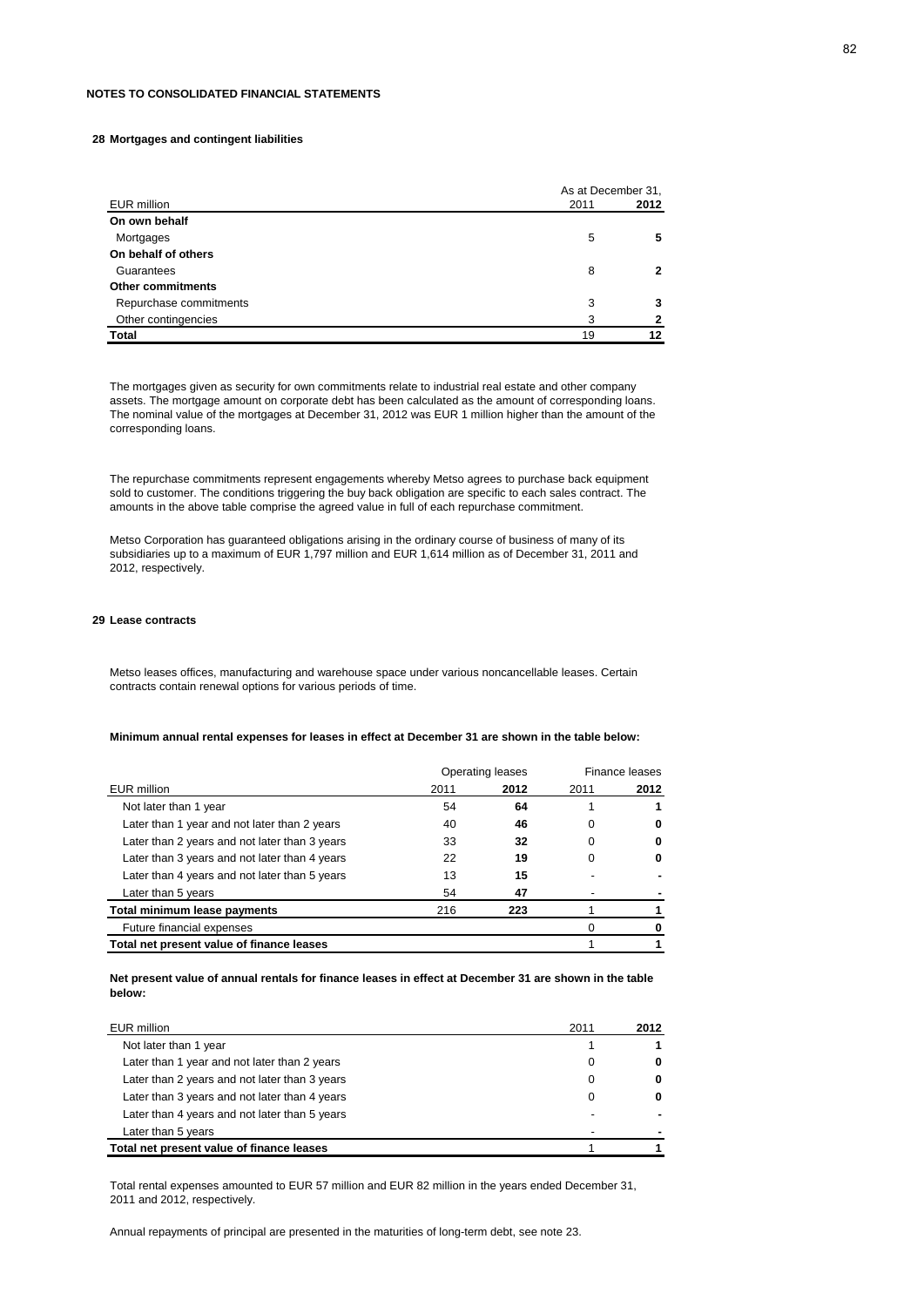#### **30 Derivative financial instruments**

### **Notional amounts and fair values of derivative financial instruments as at December 31 were as follows:**

|                                             | Notional | Fair value,  | Fair value,    | Fair value, |
|---------------------------------------------|----------|--------------|----------------|-------------|
| <b>EUR</b> million                          | amount   | assets       | liabilities    | net         |
| 2011                                        |          |              |                |             |
| Forward exchange contracts <sup>1)</sup>    | 3,100    | 54           | 35             | 19          |
| Interest rate swaps                         | 75       | $\Omega$     | $\overline{2}$ | $-2$        |
| Cross currency swaps                        | 33       |              | 3              | -3          |
| Option agreements                           |          |              |                |             |
| Bought                                      | 1        | $\Omega$     |                | $\Omega$    |
| Sold                                        | 10       |              | 0              | $\Omega$    |
| Electricity forward contracts <sup>2)</sup> | 636      | O            | 3              | -3          |
| Nickel swap contracts <sup>3)</sup>         | 528      | 0            | 1              | -1          |
| Total                                       |          | 54           | 44             | 10          |
| 2012                                        |          |              |                |             |
| Forward exchange contracts <sup>1)</sup>    | 2,488    | 36           | 29             | 7           |
| Interest rate swaps                         | 285      | $\mathbf{2}$ | 4              | -2          |
| Cross currency swaps                        | 33       |              | 3              | -3          |
| Option agreements                           |          |              |                |             |
| Bought                                      |          |              |                |             |
| Sold                                        | 20       |              | 1              | -1          |
| Electricity forward contracts <sup>2)</sup> | 648      | 0            | 3              | -3          |
| Nickel swap contracts <sup>3)</sup>         | 504      | 0            | 0              | 0           |
| <b>Total</b>                                |          | 38           | 40             | $-2$        |

<sup>1)</sup> Some 49 percent and 45 percent of the notional amount at the end of 2011 and 2012, respectively,

qualified for cash flow hedge accounting.<br><sup>2)</sup> Notional amount in GWh

3) Notional amount in tons

The notional amounts indicate the volumes in the use of derivatives, but do not indicate the exposure to risk.

### **Derivative financial instruments recognized in balance sheet as at December 31 are presented below:**

|                                                                                                                                                                                                                                                                                                   | 2011     |                | 2012                  |    |  |
|---------------------------------------------------------------------------------------------------------------------------------------------------------------------------------------------------------------------------------------------------------------------------------------------------|----------|----------------|-----------------------|----|--|
| EUR million<br>Interest rate swaps - cash flow hedges<br>Interest rate swaps - fair value hedges<br>Interest rate swaps - non-qualifying hedges<br>Cross currency swaps - cash flow hedges<br>Forward exchange contracts - cash flow hedges<br>Forward exchange contracts - non-qualifying hedges | Assets   | Liabilities    | Liabilities<br>Assets |    |  |
|                                                                                                                                                                                                                                                                                                   |          | <sup>0</sup>   |                       |    |  |
|                                                                                                                                                                                                                                                                                                   |          |                |                       |    |  |
|                                                                                                                                                                                                                                                                                                   | $\Omega$ | 2              | 0                     |    |  |
|                                                                                                                                                                                                                                                                                                   | $\Omega$ | $\overline{2}$ | $\overline{2}$        | 4  |  |
|                                                                                                                                                                                                                                                                                                   |          | 3              |                       | 3  |  |
|                                                                                                                                                                                                                                                                                                   | 19       | 23             | 25                    | 11 |  |
|                                                                                                                                                                                                                                                                                                   | 35       | 12             | 11                    | 18 |  |
|                                                                                                                                                                                                                                                                                                   | 54       | 35             | 36                    | 29 |  |
| Electricity forward contracts - cash flow hedges                                                                                                                                                                                                                                                  | $\Omega$ | 3              | o                     |    |  |
| Nickel swaps - non-qualifying hedges                                                                                                                                                                                                                                                              | 0        |                | 0                     | 0  |  |
| Options - non-qualifying hedges                                                                                                                                                                                                                                                                   | O        | U              |                       |    |  |
| <b>Total derivatives</b>                                                                                                                                                                                                                                                                          | 54       | 44             | 38                    | 40 |  |

In the year ended December 31, 2012 there was ineffectiveness related to the cash flow hedges, which resulted in recognition of EUR 1.2 million loss (a loss of EUR 0.7 million in year 2011) in the income statement. As at December 31, 2012, the fixed interest rates of swaps varied from 1.3 percent to 3.9 percent.

As at December 31, 2012, the maturities of financial derivatives are the following (expressed as notional amounts):

| EUR million                                 | 2013  | 2014 | 2015 | 2016           | 2017 and<br>later |
|---------------------------------------------|-------|------|------|----------------|-------------------|
| Forward exchange contracts                  | 2,386 | 86   | 16   | $\overline{a}$ |                   |
| Interest rate swaps                         |       | -    | 20   | 40             | 225               |
| Cross currency swaps                        | ۰     | -    |      | ٠              | 33                |
| Option agreements                           | ۰     | -    | -    | 20             |                   |
| Electricity forward contracts <sup>1)</sup> | 223   | 180  | 145  | 83             | 17                |
| Nickel swap contracts $2$<br>$\cdots$       | 426   | 78   | -    | $\overline{a}$ |                   |

1) Notional amount GWh

2) Notional amount tons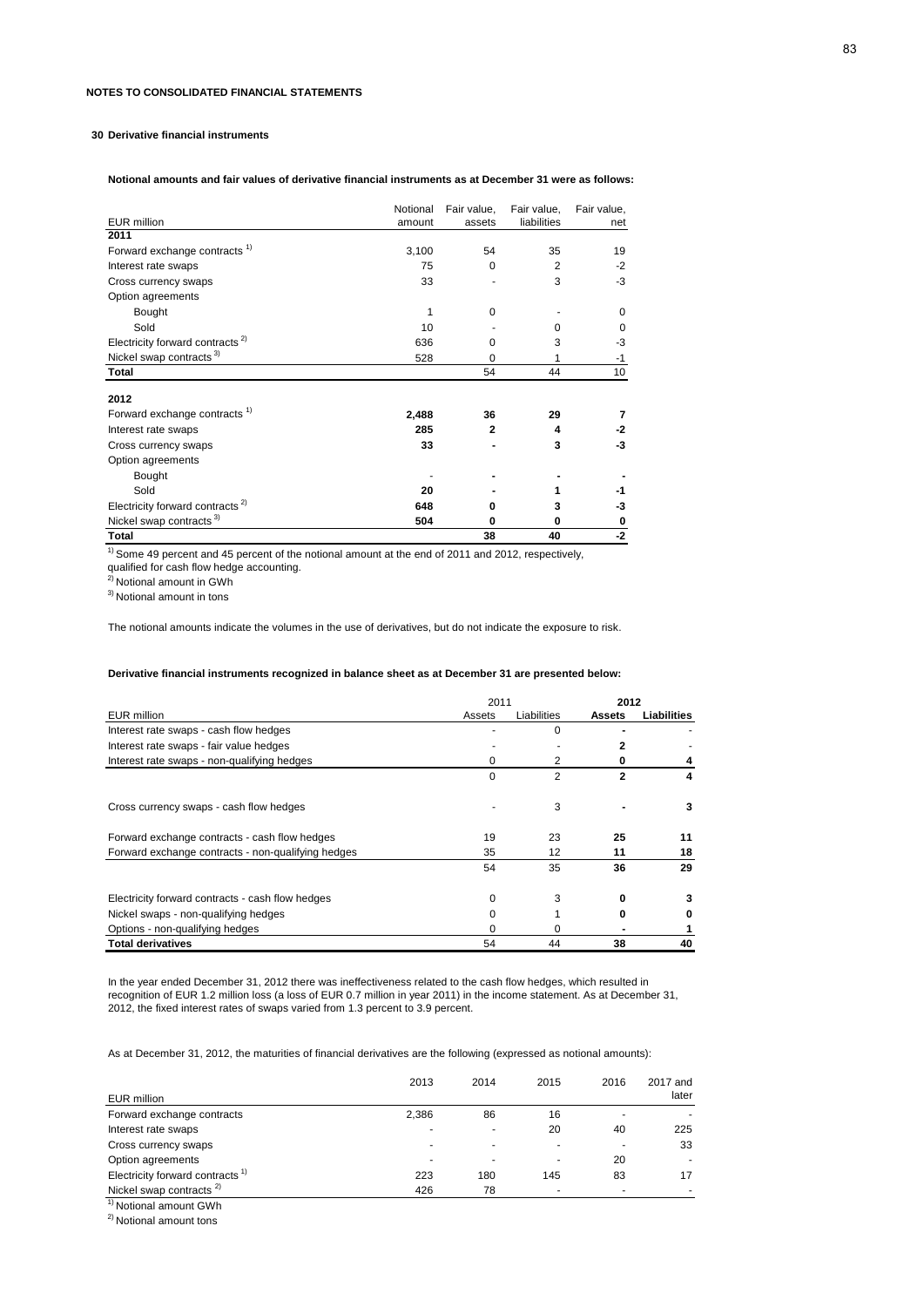### **31 Subsidiaries**

| Company name                                               | Ownership, % | Company name                            | Ownership, % |
|------------------------------------------------------------|--------------|-----------------------------------------|--------------|
| <b>Finland</b>                                             |              | Germany                                 |              |
| Metso Minerals Oy                                          | 100.0%       | Metso Deutschland GmbH                  | 100.0%       |
| Metso Minerals (Finland) Oy                                | 100.0%       | Metso Minerals (Germany) GmbH           | 100.0%       |
| EC Technology Oy                                           | 100.0%       | Metso Automation Mapag GmbH             | 100.0%       |
| Metso Automation Oy                                        | 100.0%       | Metso Automation GmbH                   | 100.0%       |
| Metso Endress+Hauser Oy                                    | 90.0%        | Metso Paper GmbH                        | 100.0%       |
| Metso Paper Oy                                             | 100.0%       | Metso Mill Service Plattling GmbH       | 100.0%       |
| Metso Fabrics Oy                                           | 100.0%       | Metso Panelboard GmbH                   | 100.0%       |
| Metso Foundries Jyväskylä Oy                               | 100.0%       | Metso Lindemann GmbH                    | 100.0%       |
| Metso Mill Service Kauttua Oy                              | 100.0%       | Valmet Automotive GmbH                  | 61.0%        |
| Metso Power Oy                                             | 100.0%       | Valmet Automotive Engineering GmbH      | 61.0%        |
| MW Power Oy                                                | 100.0%       | <b>United Kingdom</b>                   |              |
| Tampereen Verkatehdas Oy                                   | 100.0%       | Metso Minerals (UK) Ltd                 | 100.0%       |
|                                                            |              | Metso Minerals (Cappagh) Ltd            |              |
| Valmet Automotive Oy                                       | 61.0%        |                                         | 100.0%       |
| Metso Shared Services Oy                                   | 100.0%       | <b>Metso Automation Ltd</b>             | 100.0%       |
| Metso Capital Oy                                           | 100.0%       | Metso Paper Ltd                         | 100.0%       |
| Kaukotalo Oy                                               | 87.2%        | Metso Captive Insurance Limited         | 100.0%       |
| Avantone Oy                                                | 100.0%       | <b>Italy</b>                            |              |
| Rauma Oy                                                   | 100.0%       | Metso SpA                               | 100.0%       |
| <b>Sweden</b>                                              |              | Metso Minerals (Italy) SpA              | 100.0%       |
| Metso Svenska AB                                           | 100.0%       | Metso Automation SpA                    | 100.0%       |
| Metso Minerals (Sweden) AB                                 | 100.0%       | Metso Paper Italy SpA                   | 100.0%       |
| <b>Metso Automation AB</b>                                 | 100.0%       | Metso Paper Como Srl                    | 100.0%       |
| Metso Paper Sweden AB                                      | 100.0%       | <b>Netherlands</b>                      |              |
| Metso Paper Karlstad AB                                    | 100.0%       | Metso Minerals International BV         | 100.0%       |
| Metso Mill Service AB                                      | 100.0%       | Metso Minerals (Dordrecht) BV           | 100.0%       |
| Metso Mill Service Husum AB                                | 100.0%       | <b>Metso Automation BV</b>              | 100.0%       |
| Metso Power AB                                             | 100.0%       | Poland                                  |              |
| MW Power AB                                                | 100.0%       | Metso Minerals (Poland) Sp zoo          | 100.0%       |
| Lignoboost AB                                              | 100.0%       | Metso Automation Polska Sp zoo          | 100.0%       |
| Norway                                                     |              | Metso Fabrics Sp zoo                    | 94.0%        |
| Metso Minerals (Norway) A/S                                | 100.0%       | Valmet Automotive Poland Sp zoo         | 61.0%        |
| Metso Automation A/S                                       | 100.0%       | Portugal                                |              |
| Metso Mill Service A/S                                     | 100.0%       | Metso Minerals (Portugal) Lda           | 100.0%       |
| Austria                                                    |              | Metso Automation Portugal Lda           | 100.0%       |
| Metso Minerals (Austria) GmbH                              | 100.0%       | Metso Fabrics Portugal Lda              | 100.0%       |
| Metso Automation GesmbH                                    | 100.0%       | <b>Spain</b>                            |              |
| Metso Paper GesmbH                                         | 100.0%       | Metso Minerals Espana SA                | 100.0%       |
| <b>Belgium</b>                                             |              | Metso Automation Espana SA              | 100.0%       |
|                                                            |              |                                         |              |
| Metso Minerals (Belux) SA<br><b>Metso Automation SA NV</b> | 100.0%       | Metso Paper SA<br>Metso Mill Service SL | 100.0%       |
|                                                            | 100.0%       |                                         | 81.0%        |
| Metso Belgium NV                                           | 100.0%       | Russia                                  |              |
| <b>Czech Republic</b>                                      |              | ZAO Metso Minerals (CIS)                | 100.0%       |
| Metso Minerals s.r.o.                                      | 100.0%       | <b>ZAO Metso Automation</b>             | 100.0%       |
| Metso Automation s.r.o.                                    | 100.0%       | Metso Paper ZAO                         | 100.0%       |
| Metso Paper CR s.r.o.                                      | 100.0%       | <b>United States</b>                    |              |
| Metso Paper Steti s.r.o.                                   | 100.0%       | Metso USA Inc.                          | 100.0%       |
| <b>France</b>                                              |              | Metso Minerals Industries Inc.          | 100.0%       |
| Metso SAS                                                  | 100.0%       | Metso Copperstate Inc.                  | 100.0%       |
| Metso Minerals (France) SA                                 | 100.0%       | Neles-Jamesbury Inc.                    | 100.0%       |
| <b>Metso Automation SAS</b>                                | 100.0%       | Metso Automation USA Inc.               | 100.0%       |
| Metso Paper France SAS                                     | 100.0%       | Jamesbury Shanghai Valve (USA) Inc.     | 100.0%       |
|                                                            |              | Metso Paper USA Inc.                    | 100.0%       |
|                                                            |              | Metso Fabrics USA Inc.                  | 100.0%       |
|                                                            |              | Metso Fabrics PMC USA LLC               | 100.0%       |
|                                                            |              | Metso Wyesco Service Center Inc.        | 100.0%       |
|                                                            |              | Valmet Automotive USA Inc.              | 61.0%        |
|                                                            |              | ExperTune Inc.                          | 100.0%       |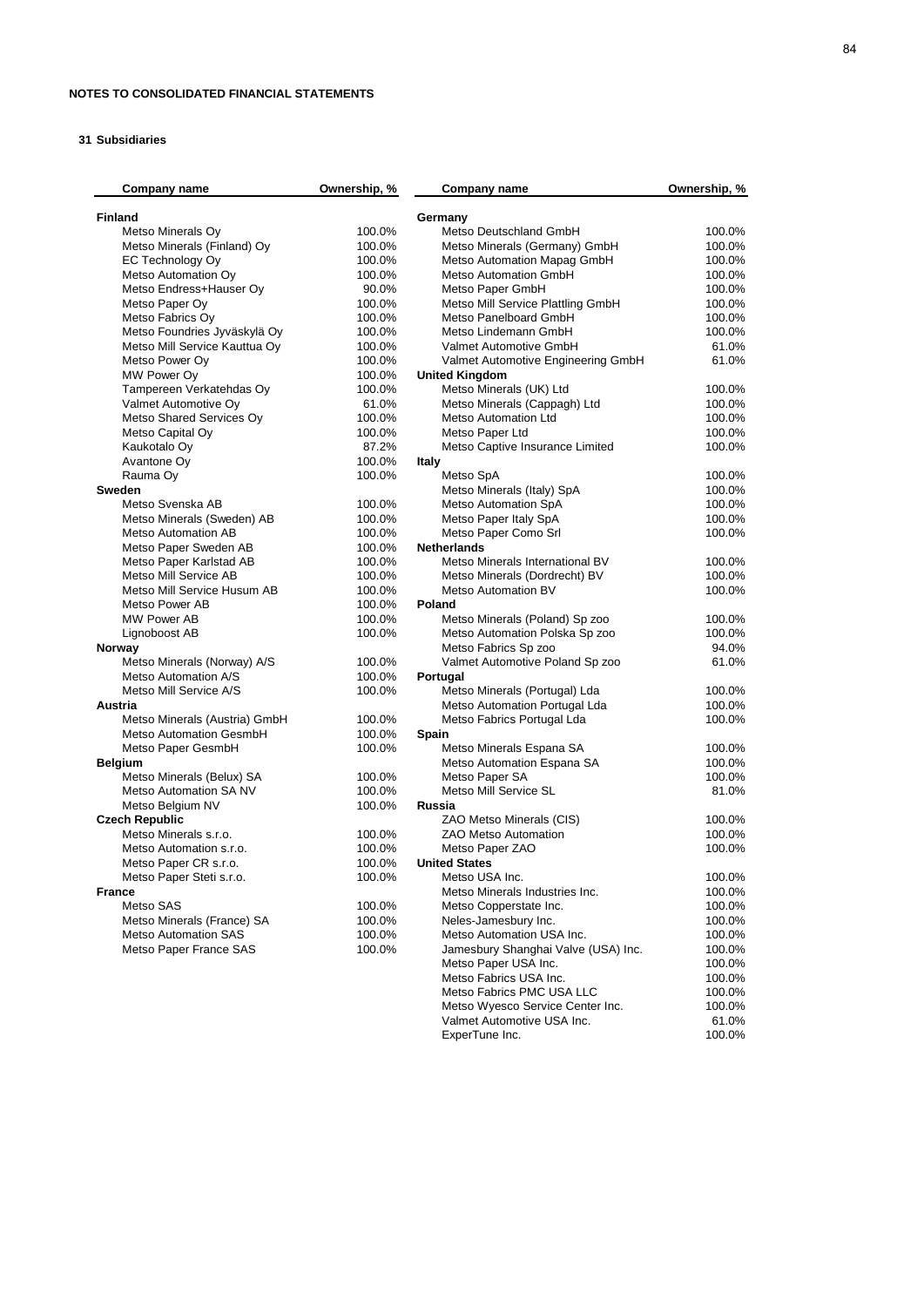| Company name                                         | Ownership, % | Compar              |
|------------------------------------------------------|--------------|---------------------|
| Canada                                               |              | Indonesia           |
| Metso Minerals Canada Inc.                           | 100.0%       | PT Mets             |
| Metso Automation Canada Ltd                          | 100.0%       | PT Mets             |
| Metso Paper Ltd                                      | 100.0%       | PT Mets             |
| Metso Canada Ltd                                     | 100.0%       | Japan               |
| Metso Shared Services Ltd                            | 100.0%       | Metso M             |
| <b>Enerdry Constructors Ltd</b>                      | 100.0%       | Metso A             |
| Brazil                                               |              | Metso P             |
| Metso Brazil Indústria e Comércio Ltda               | 100.0%       | Singapore           |
| Metso Automation do Brasil Ltda                      | 100.0%       | Metso M             |
| Metso Paper South America Ltda                       | 100.0%       | Metso S             |
| Metso Paper Sulamericana Ltda                        | 100.0%       | Metso Pa            |
| Metso Fabrics Brasil Tecidos Técnicos Ltda           | 100.0%       | South Korea         |
| Chile                                                |              | Metso A             |
| Metso Minerals (Chile) SA                            | 100.0%       | Metso Pa            |
| Metso Automation Chile Ltda                          | 100.0%       | Valstone            |
| Metso Paper SA                                       | 100.0%       | <b>Thailand</b>     |
| Mexico                                               |              | Metso M             |
| Metso (Mexico) SA de CV                              | 100.0%       | Metso A             |
| Metso SA de CV                                       | 100.0%       | Metso P             |
| Australia                                            |              | <b>South Africa</b> |
| Metso Minerals (Australia) Ltd                       | 100.0%       | Metso M             |
| Metso Automation (ANZ) Pty Ltd                       | 100.0%       | Metso M             |
| Metso Paper (ANZ) Pty Ltd                            | 100.0%       | Metso A             |
| China                                                |              | Metso N             |
| Metso Minerals (Tianjin) Co. Ltd                     | 100.0%       | Metso P             |
| Metso Minerals (Tianjin) International Trade Co. Ltd | 100.0%       | Metso M             |
| Metso Automation (Shanghai) Co. Ltd                  | 100.0%       | <b>Others</b>       |
| Metso Paper (China) Co. Ltd                          | 100.0%       | Metso D             |
| Metso Paper (Guangzhou) Co. Ltd                      | 100.0%       | Noviter <b>E</b>    |
| Metso Paper (Shanghai) Co. Ltd                       | 100.0%       | Metso (k            |
| Metso Paper Technology (Shanghai) Co. Ltd            | 100.0%       | Metso M             |
| Metso Paper Technology (Xian) Co. Ltd                | 75.0%        | Metso M             |
| Metso (Shanghai) Surface Treatment Co. Ltd           | 100.0%       | Metso P             |
| Metso Fabrics (Shanghai) Co. Ltd                     | 100.0%       | Metso A             |
| Metso Fabrics (Tianjin) Co. Ltd                      | 100.0%       | Metso M             |
| Metso (China) Investment Co. Ltd                     | 100.0%       | Metso N             |
| Valmet Automotive (China) Inc                        | 100.0%       | Metso M             |
| Metso Minerals (Hong Kong) Ltd                       | 100.0%       | Svedala             |
| India                                                |              | Metso V             |
| Metso Minerals (India) Private Ltd                   | 100.0%       | Metso M             |
| Metso Minerals (Mumbai) Private Ltd                  | 100.0%       | Metso G             |
| Metso Automation India Private Ltd                   | 100.0%       | Metso M             |
| Metso Paper India Private Ltd                        | 100.0%       | Metso M             |
| Metso Power India Private Ltd                        | 74.0%        | Metso M             |

| Company name                                                                             | Ownership, %     | <b>Company name</b>                                                     | Ownership, %     |
|------------------------------------------------------------------------------------------|------------------|-------------------------------------------------------------------------|------------------|
| Canada                                                                                   |                  | Indonesia                                                               |                  |
| Metso Minerals Canada Inc.                                                               | 100.0%           | PT Metso Minerals Indonesia Ltda                                        | 100.0%           |
| Metso Automation Canada Ltd                                                              | 100.0%           | PT Metso Indonesia                                                      | 100.0%           |
| Metso Paper Ltd                                                                          | 100.0%           | PT Metso Paper Indonesia                                                | 100.0%           |
| Metso Canada Ltd                                                                         | 100.0%           | Japan                                                                   |                  |
| Metso Shared Services Ltd                                                                | 100.0%           | Metso Minerals Japan Co. Ltd                                            | 100.0%           |
| <b>Enerdry Constructors Ltd</b>                                                          | 100.0%           | <b>Metso Automation KK</b>                                              | 100.0%           |
| Brazil                                                                                   |                  | Metso Paper Japan Co. Ltd                                               | 100.0%           |
| Metso Brazil Indústria e Comércio Ltda                                                   | 100.0%           | Singapore                                                               |                  |
| Metso Automation do Brasil Ltda                                                          | 100.0%           | Metso Minerals (Singapore) Pte Ltd                                      | 100.0%           |
| Metso Paper South America Ltda                                                           | 100.0%           | Metso Singapore Pte Ltd                                                 | 100.0%           |
| Metso Paper Sulamericana Ltda                                                            | 100.0%           | Metso Paper (Asia-Pasific) Pte Ltd                                      | 100.0%           |
| Metso Fabrics Brasil Tecidos Técnicos Ltda                                               | 100.0%           | South Korea                                                             |                  |
| Chile                                                                                    |                  | Metso Automation Korea Ltd                                              | 100.0%           |
| Metso Minerals (Chile) SA                                                                | 100.0%           | Metso Paper Korea Inc.                                                  | 100.0%           |
| Metso Automation Chile Ltda                                                              | 100.0%           | Valstone Control Ltd                                                    | 100.0%           |
| Metso Paper SA                                                                           | 100.0%           | <b>Thailand</b>                                                         |                  |
| Mexico                                                                                   |                  | Metso Minerals (Thailand) Co. Ltd                                       | 100.0%           |
| Metso (Mexico) SA de CV                                                                  | 100.0%           | Metso Automation Co. Ltd                                                | 100.0%           |
| Metso SA de CV                                                                           | 100.0%           | Metso Paper (Thailand) Co. Ltd                                          | 100.0%           |
| Australia                                                                                |                  | South Africa                                                            |                  |
| Metso Minerals (Australia) Ltd                                                           | 100.0%           | Metso Minerals Investment Holdings (SA) (Pty) Ltd                       | 100.0%           |
| Metso Automation (ANZ) Pty Ltd                                                           | 100.0%           | Metso Minerals (South Africa) Pty Ltd                                   | 100.0%           |
| Metso Paper (ANZ) Pty Ltd                                                                | 100.0%           | Metso Automation RSA (Pty) Ltd                                          | 100.0%           |
| China                                                                                    |                  | Metso ND Engineering (Pty) Ltd                                          | 70.0%            |
|                                                                                          |                  |                                                                         | 100.0%           |
| Metso Minerals (Tianjin) Co. Ltd<br>Metso Minerals (Tianjin) International Trade Co. Ltd | 100.0%           | Metso Paper South Africa (Pty) Ltd                                      |                  |
| Metso Automation (Shanghai) Co. Ltd                                                      | 100.0%           | Metso Mining and Construction (South Africa) (Pty) Ltd<br><b>Others</b> | 75.0%            |
| Metso Paper (China) Co. Ltd                                                              | 100.0%<br>100.0% | Metso Denmark A/S                                                       | 100.0%           |
|                                                                                          |                  | Noviter Eesti Oü                                                        |                  |
| Metso Paper (Guangzhou) Co. Ltd                                                          | 100.0%<br>100.0% |                                                                         | 100.0%<br>100.0% |
| Metso Paper (Shanghai) Co. Ltd                                                           |                  | Metso (Kazakhstan) LLP                                                  |                  |
| Metso Paper Technology (Shanghai) Co. Ltd                                                | 100.0%           | Metso Minerals Dis Ticaret Limeted Sirketi                              | 100.0%           |
| Metso Paper Technology (Xian) Co. Ltd                                                    | 75.0%            | Metso Minerals (Ukraine) LLC                                            | 100.0%           |
| Metso (Shanghai) Surface Treatment Co. Ltd                                               | 100.0%           | Metso Perú SA                                                           | 100.0%           |
| Metso Fabrics (Shanghai) Co. Ltd                                                         | 100.0%           | Metso Argentina SA                                                      | 100.0%           |
| Metso Fabrics (Tianjin) Co. Ltd                                                          | 100.0%           | Metso Minerals (Malaysia) Sdn Bhd                                       | 100.0%           |
| Metso (China) Investment Co. Ltd                                                         | 100.0%<br>100.0% | Metso New Zealand Ltd                                                   | 100.0%<br>100.0% |
| Valmet Automotive (China) Inc                                                            |                  | Metso Minerals (Philippines) Inc.                                       |                  |
| Metso Minerals (Hong Kong) Ltd<br>India                                                  | 100.0%           | Svedala (Philippines) Inc.                                              | 100.0%           |
|                                                                                          |                  | Metso Vietnam Co. Ltd                                                   | 100.0%           |
| Metso Minerals (India) Private Ltd                                                       | 100.0%           | Metso Minerals Algeria<br>Metso Ghana Ltd                               | 100.0%           |
| Metso Minerals (Mumbai) Private Ltd                                                      | 100.0%           |                                                                         | 100.0%           |
| Metso Automation India Private Ltd                                                       | 100.0%           | Metso Minerals (Lebanon) sarl                                           | 100.0%           |
| Metso Paper India Private Ltd                                                            | 100.0%           | Metso Minerals (Zambia) Ltd                                             | 100.0%           |
| Metso Power India Private Ltd                                                            | 74.0%            | Metso Minerals (Zimbabwe) PVT Ltd                                       | 100.0%           |
|                                                                                          |                  | Nordberg Manufacturing (Pty)                                            | 100.0%           |
|                                                                                          |                  | Nordberg Namibia (Pty)                                                  | 100.0%           |
|                                                                                          |                  | Metso Automation FZE (Dubai)                                            | 100.0%           |
|                                                                                          |                  | Metso Otomasyon Anosim Sirketi                                          | 100.0%           |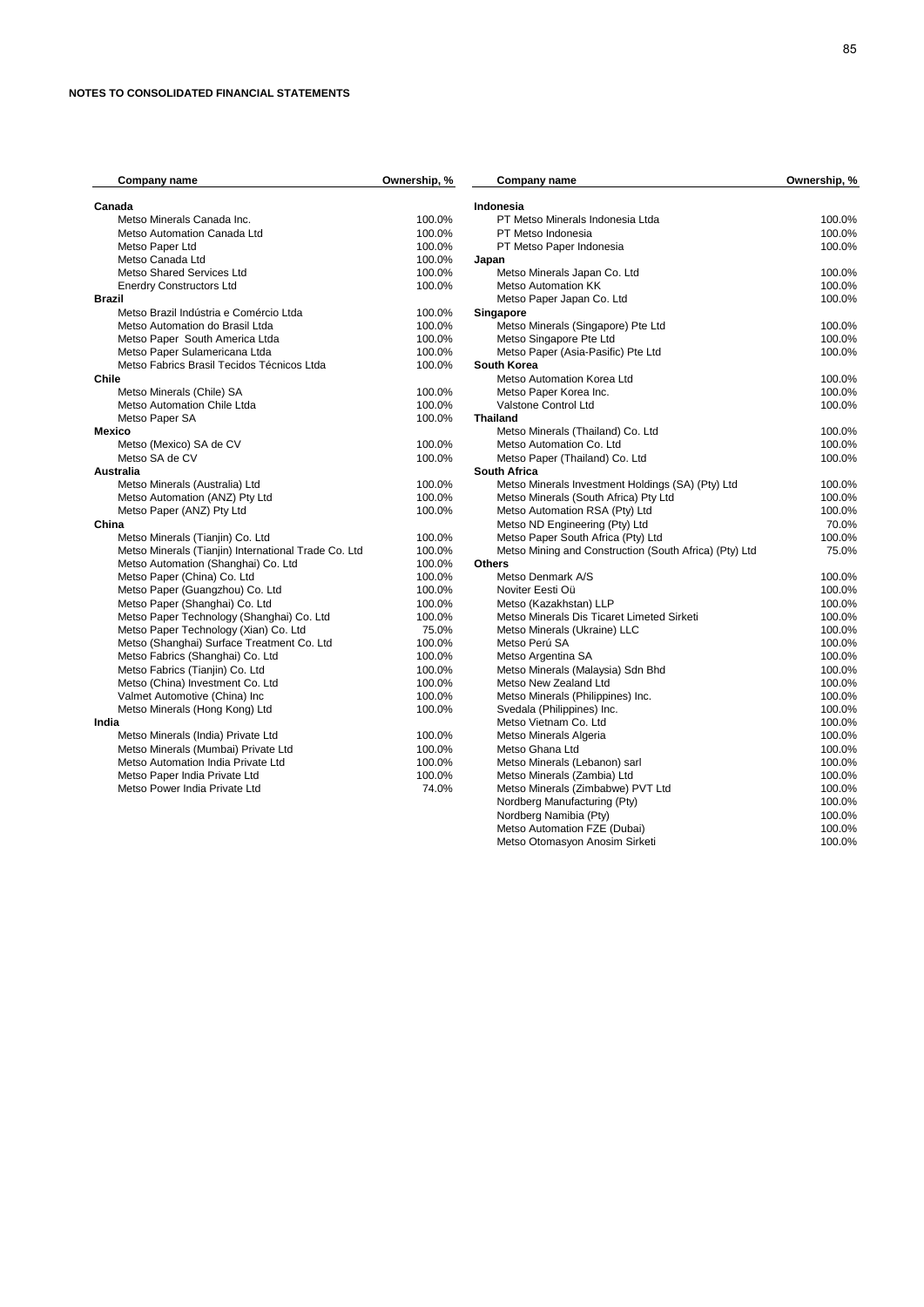## **32 Reporting segment and geographic information**

### **Corporate structure**

Metso Group is a global supplier of sustainable technology and services for mining, construction, oil and gas, pulp, paper as well as power generation industries.

The Board of Directors, which has been identified as Metso's chief operating decision maker, decides on strategy, selection of key employees, major development projects, business acquisitions, investments, organization and financing. The operating segments in Metso are determined based on the reports delivered to the Board of Directors who uses them in decision making.

The operations are organized into the following three segments:

**Mining and Construction** supplies technology, processes, machinery and services for aggregates production, construction, mining and minerals processing. The segment is organized in three business lines: Minerals Processing Systems, Crushing and Screening Equipment as well as Services. Recycling business line was integrated into Mining and Construction segment at the beginning of December 2012, and is restated in the segment's figures.

**Automation** supplies process industry flow control solutions, automation and information management systems and applications and services. Automation comprises three business lines: Flow Control, Process Automation Systems and Services.

**Pulp, Paper and Power** supplies processes, machinery, equipment, services, paper machine clothing and filter fabrics for the pulp, paper and power industries. The segment is organized in four business lines: Paper, Fiber, Power and Services.

**Group Head Office and other** is comprised of the Parent Company and shared service centers as well as holding companies in several countries. Valmet Automotive is reported as separate business.

Transfer pricing in intra-Metso transactions is primarily based on market prices. In some cases, cost-based prices are used, thereby including the margin (cost plus method).

The financial performance of the segments is measured through their ability to generate operating profit and earnings before interest, tax and amortization (EBITA) both in absolute figures and as percentage of net sales. The performance is being measured through EBITA before non-recurring items. The effect the non-recurring items have on cost of goods sold, selling, general and administrative expenses as well as other income and expenses, net, is presented in the segment information. Financial income and expenses, net, and income taxes are not allocated to segments, but included in the profit (loss) of Group Head Office and other. The treasury activities of Metso are coordinated and managed by the Group Treasury to benefit from cost efficiency obtained from pooling arrangements, financial risk management, bargaining power, cash management, and other measures. Tax planning aims at the minimization of Metso's overall tax cost and it is based on the legal structure and the utilization of holding company structure as applicable.

Segment assets comprise intangible assets, property, plant and equipment, investments in associated companies and joint ventures, available-for-sale equity investments, inventories and non-interest bearing operating assets and receivables. They exclude interest bearing assets, including also cash and cash equivalents, income tax receivables and deferred tax assets, which are included in the assets of Group Head Office and other.

Segment liabilities comprise non-interest bearing operating liabilities and exclude income tax liabilities and deferred tax liabilities, which are included in the liabilities of Group Head Office and other. Interest bearing liabilities are not allocated to segments, but included in the liabilities of Group Head Office and other.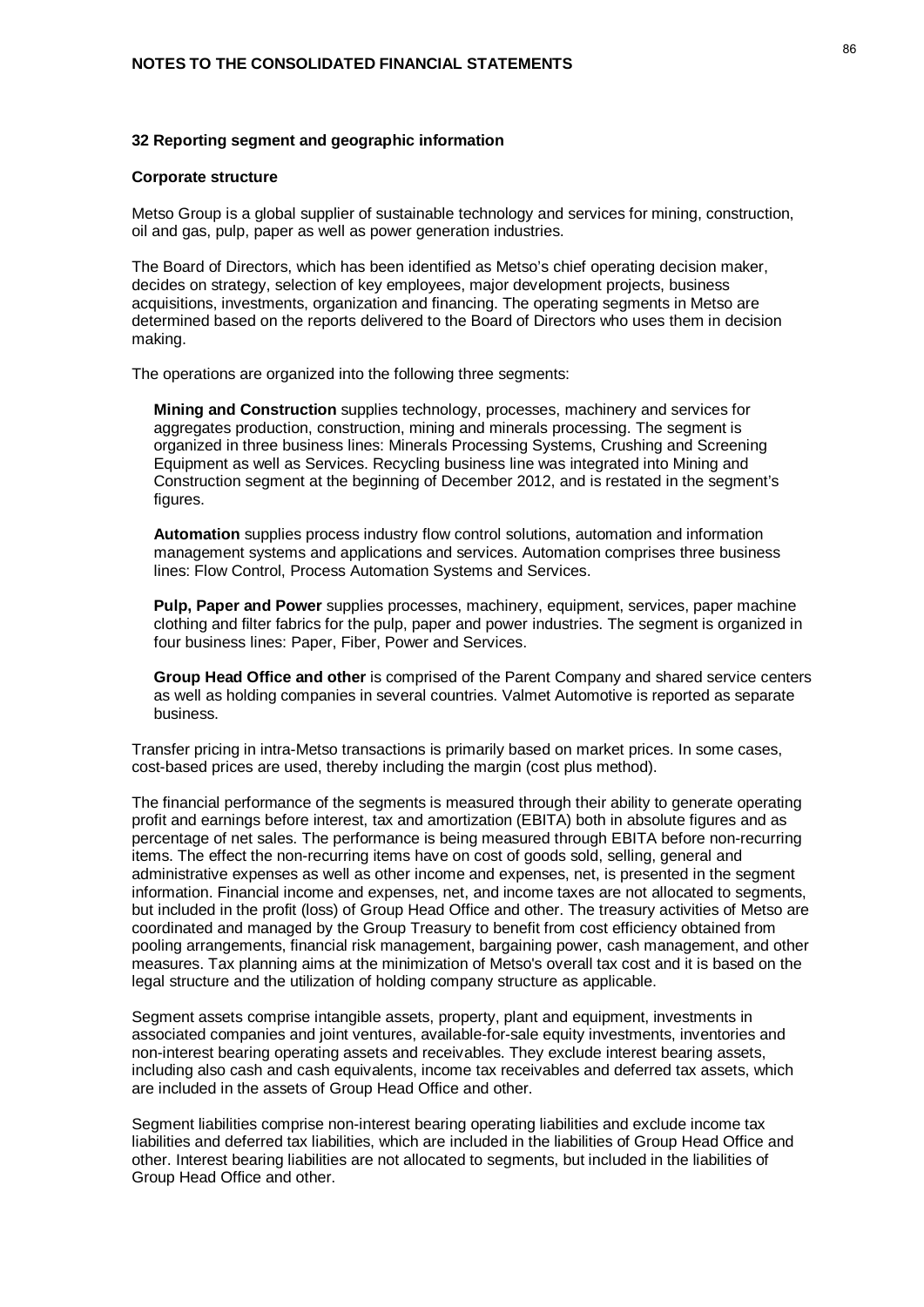Non-cash write-downs include write-offs made to the value of notes, receivables, and inventories and impairment and other write-offs recognized to reduce the value of intangible assets, property, plant and equipment and other assets.

Gross capital expenditure comprises investments in intangible assets, property, plant and equipment, associated companies, joint ventures and available-for-sale equity investments including additions through business acquisitions.

Information about Metso's reportable segments as of and for the years ended December 31, 2011 and 2012 is presented in the following tables.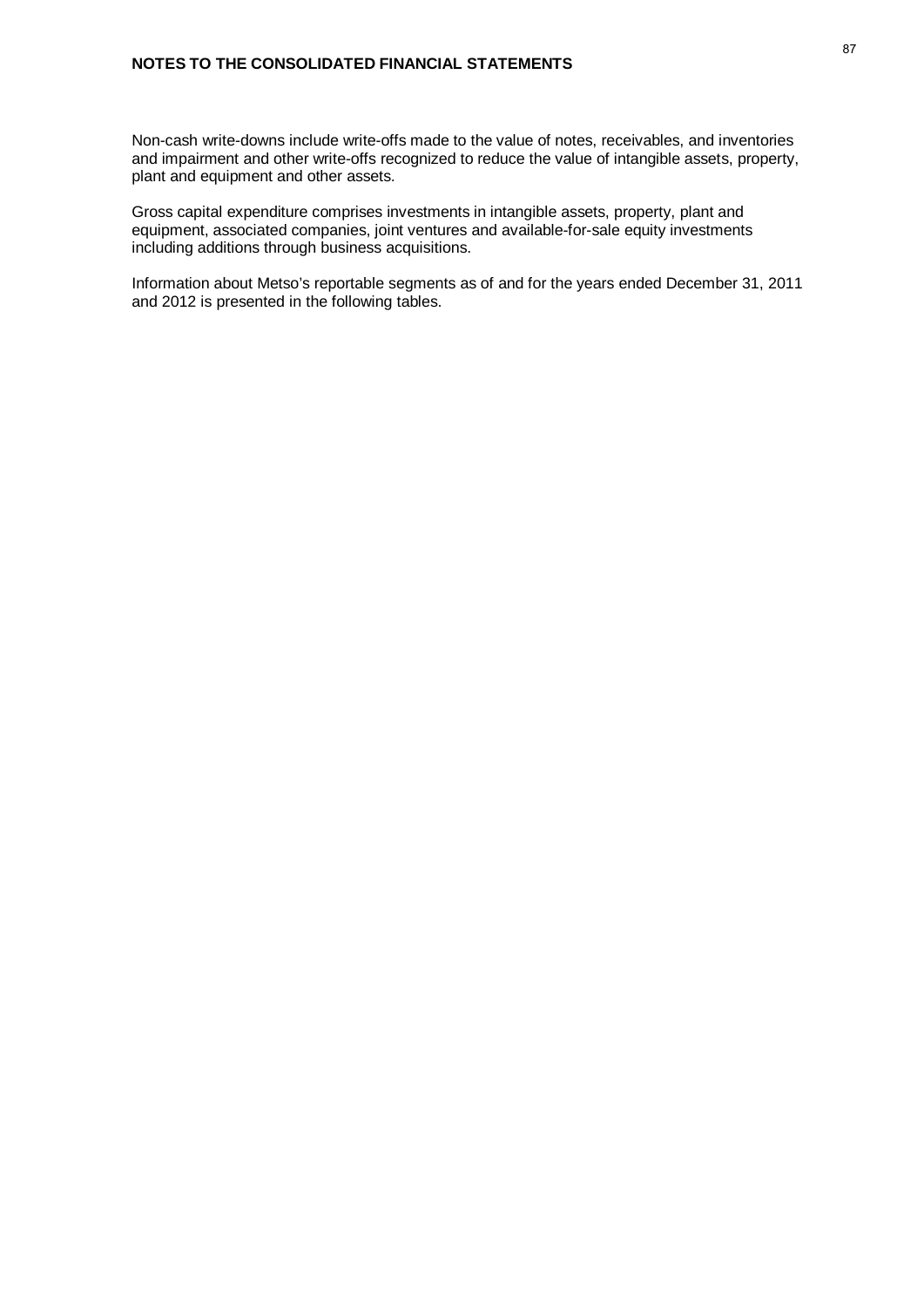|                                                                     |                |                          |                          |                          | Group Head     |                              |              |
|---------------------------------------------------------------------|----------------|--------------------------|--------------------------|--------------------------|----------------|------------------------------|--------------|
|                                                                     | Mining and     |                          | Pulp, Paper              | Valmet                   | Office and     |                              | <b>Metso</b> |
| EUR million<br>2011                                                 | Construction   | Automation               |                          | and Power Automotive     |                | other Eliminations           | total        |
|                                                                     |                |                          |                          |                          |                |                              |              |
| <b>External net sales</b>                                           | 2,959          | 714                      | 2,692                    | 281                      | $\blacksquare$ | $\qquad \qquad \blacksquare$ | 6,646        |
| Intra-Metso net sales                                               | 8              | 56<br>770                | 11                       | 281                      |                | $-75$<br>$-75$               |              |
| Net sales                                                           | 2,967          |                          | 2,703                    |                          |                |                              | 6,646        |
| EBITA before non-recurring items                                    | 324.4          | 103.9                    | 218.8                    | 12.0                     | $-30.6$        | $\overline{a}$               | 628.5        |
| % of net sales                                                      | 10.9           | 13.5                     | 8.1                      | 4.3                      | n/a            |                              | 9.5          |
| Operating profit (loss)                                             | 313.0          | 99.7                     | 189.2                    | 3.4                      | $-33.5$        | $\overline{\phantom{a}}$     | 571.8        |
| % of net sales                                                      | 10.5           | 12.9                     | 7.0                      | 1.2                      | n/a            |                              | 8.6          |
| Non-recurring items in cost of goods sold                           |                |                          |                          | $\blacksquare$           |                |                              |              |
| Non-recurring items in selling, general and administrative expenses |                |                          | $\overline{a}$           | $-3.3$                   | $-0.8$         |                              | -4.1         |
| Non-recurring items in other operating income and expenses, net     | $-0.8$         | $\blacksquare$           | 2.6                      | $-2.8$                   |                |                              | $-1.0$       |
| Total non-recurring items                                           | $-0.8$         | $\overline{\phantom{a}}$ | 2.6                      | $-6.1$                   | $-0.8$         | $\overline{a}$               | $-5.1$       |
| Amortization                                                        | $-11$          | $-4$                     | $-32$                    | $-3$                     | $-2$           | Ĭ.                           | $-52$        |
| Depreciation                                                        | $-38$          | $-10$                    | $-58$                    | $-13$                    | $-1$           |                              | $-120$       |
| Gross capital expenditure (including business acquisitions)         | $-52$          | $-21$                    | $-75$                    | $-23$                    | $-10$          |                              | $-181$       |
| Non-cash write-downs                                                | $\overline{7}$ | $\mathbf{1}$             | $-10$                    | -6                       | $\mathbf 0$    |                              | -8           |
| Intangible assets and property, plant and equipment                 | 750            | 129                      | 1,059                    | 45                       | 26             | $\overline{\phantom{a}}$     | 2,009        |
| Investments in associated companies                                 |                | 12                       | 4                        | $\overline{\phantom{a}}$ | 0              |                              | 16           |
| Available-for-sale equity investments                               | 0              | $\mathbf 0$              | 3                        | $\mathbf 0$              | 3              |                              | 6            |
| Inventories and other non-interest bearing assets                   | 1,731          | 394                      | 1,385                    | 57                       | 86             | $\overline{a}$               | 3,653        |
| Interest bearing assets                                             |                |                          |                          | $\overline{\phantom{a}}$ | 767            |                              | 767          |
| Deferred tax assets                                                 |                | $\overline{\phantom{a}}$ | $\overline{\phantom{a}}$ | $\overline{\phantom{a}}$ | 167            | $\overline{\phantom{a}}$     | 167          |
| <b>Total assets</b>                                                 | 2,481          | 535                      | 2,451                    | 102                      | 1,049          | $\overline{a}$               | 6,618        |
| Non-interest bearing liabilities                                    | 1,124          | 243                      | 1,855                    | 49                       | 144            |                              | 3,415        |
| Interest bearing debt                                               |                | $\blacksquare$           |                          | $\overline{\phantom{a}}$ | 1,027          | $\overline{a}$               | 1,027        |
| Deferred tax liability                                              |                |                          |                          | $\overline{\phantom{a}}$ | 40             | $\overline{a}$               | 40           |
| <b>Total liabilities</b>                                            | 1.124          | 243                      | 1,855                    | 49                       | 1,211          | $\overline{\phantom{a}}$     | 4,482        |
| Capital employed                                                    | 1,357          | 292                      | 596                      | 53                       | 866            |                              | 3,164        |
| Orders received                                                     | 3,714          | 822                      | 3,225                    | 281                      |                | -81                          | 7,961        |
| Order backlog                                                       | 2,144          | 364                      | 2,863                    |                          |                | $-61$                        | 5,310        |

Capital employed includes only external balance sheet items.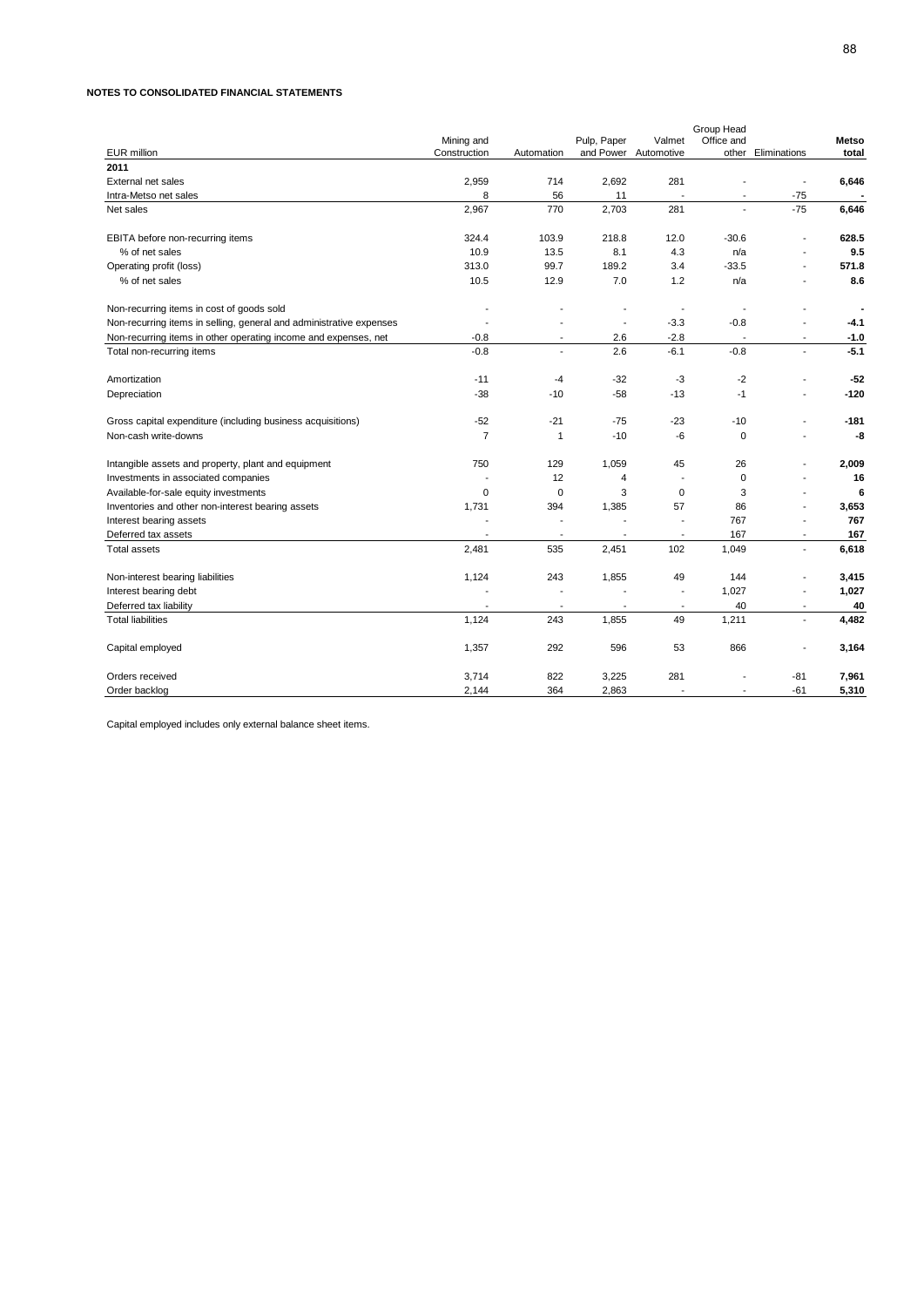|                                                                     |                          |                          |                |                          | Group Head |                          |              |
|---------------------------------------------------------------------|--------------------------|--------------------------|----------------|--------------------------|------------|--------------------------|--------------|
|                                                                     | Mining and               |                          | Pulp, Paper    | Valmet                   | Office and |                          | <b>Metso</b> |
| EUR million                                                         | Construction             | Automation               |                | and Power Automotive     |            | other Eliminations       | total        |
| 2012                                                                |                          |                          |                |                          |            |                          |              |
| <b>External net sales</b>                                           | 3,486                    | 797                      | 3,005          | 216                      | Ĭ.         | $\overline{a}$           | 7,504        |
| Intra-Metso net sales                                               | 6                        | 62                       | 9              |                          |            | $-77$                    |              |
| Net sales                                                           | 3,492                    | 859                      | 3,014          | 216                      |            | $-77$                    | 7,504        |
| EBITA before non-recurring items                                    | 418.5                    | 103.1                    | 200.3          | 0.7                      | $-38.3$    | $\blacksquare$           | 684.3        |
| % of net sales                                                      | 12.0                     | 12.0                     | 6.6            | 0.3                      | n/a        |                          | 9.1          |
| Operating profit (loss)                                             | 399.9                    | 97.6                     | 147.6          | $-3.5$                   | $-43.1$    |                          | 598.5        |
| % of net sales                                                      | 11.5                     | 11.4                     | 4.9            | $-1.6$                   | n/a        |                          | 8.0          |
| Non-recurring items in cost of goods sold                           | $-8.4$                   | $-0.3$                   | $-8.5$         |                          |            |                          | -17.2        |
| Non-recurring items in selling, general and administrative expenses | $-1.4$                   | $-0.7$                   | $-2.1$         | $\overline{\phantom{a}}$ | $-2.0$     |                          | $-6.2$       |
| Non-recurring items in other operating income and expenses, net     | 1.6                      | $\blacksquare$           | $-13.1$        | $-1.1$                   | ÷          |                          | $-12.6$      |
| Total non-recurring items                                           | $-8.2$                   | $-1.0$                   | $-23.7$        | $-1.1$                   | $-2.0$     | $\blacksquare$           | $-36.0$      |
| Amortization                                                        | $-10$                    | $-5$                     | $-29$          | -3                       | -3         |                          | -50          |
| Depreciation                                                        | $-41$                    | $-11$                    | $-59$          | $-4$                     | $-1$       |                          | $-116$       |
| Gross capital expenditure (including business acquisitions)         | $-67$                    | $-25$                    | $-58$          | $-7$                     | -4         |                          | -161         |
| Non-cash write-downs                                                | $\overline{2}$           | $-5$                     | $-17$          | $-1$                     |            |                          | $-21$        |
| Intangible assets and property, plant and equipment                 | 752                      | 138                      | 1,012          | 45                       | 26         | $\blacksquare$           | 1,973        |
| Investments in associated companies                                 |                          | 13                       | 4              | ٠                        | 0          |                          | 17           |
| Available-for-sale equity investments                               | $\mathbf 0$              | $\mathbf 0$              | 3              | $\mathbf 0$              | 3          |                          | 6            |
| Inventories and other non-interest bearing assets                   | 1,757                    | 374                      | 1,261          | 34                       | 69         |                          | 3,495        |
| Interest bearing assets                                             |                          | ÷,                       |                | L,                       | 974        |                          | 974          |
| Deferred tax assets                                                 | $\overline{\phantom{a}}$ | $\overline{\phantom{a}}$ | $\blacksquare$ | $\overline{\phantom{a}}$ | 177        | $\overline{\phantom{a}}$ | 177          |
| <b>Total assets</b>                                                 | 2,509                    | 525                      | 2,280          | 79                       | 1,249      | $\overline{a}$           | 6,642        |
| Non-interest bearing liabilities                                    | 1,152                    | 236                      | 1,494          | 44                       | 165        |                          | 3,091        |
| Interest bearing debt                                               |                          |                          |                | $\overline{\phantom{a}}$ | 1,290      | $\blacksquare$           | 1,290        |
| Deferred tax liability                                              |                          | $\overline{\phantom{a}}$ |                | $\overline{\phantom{a}}$ | 34         |                          | 34           |
| <b>Total liabilities</b>                                            | 1,152                    | 236                      | 1,494          | 44                       | 1,489      | $\blacksquare$           | 4,415        |
| Capital employed                                                    | 1,357                    | 289                      | 786            | 35                       | 1,050      |                          | 3,517        |
| Orders received                                                     | 3,436                    | 845                      | 2,444          | 216                      |            | $-76$                    | 6,865        |
| Order backlog                                                       | 1,983                    | 343                      | 2,249          |                          |            | $-60$                    | 4,515        |

Capital employed includes only external balance sheet items.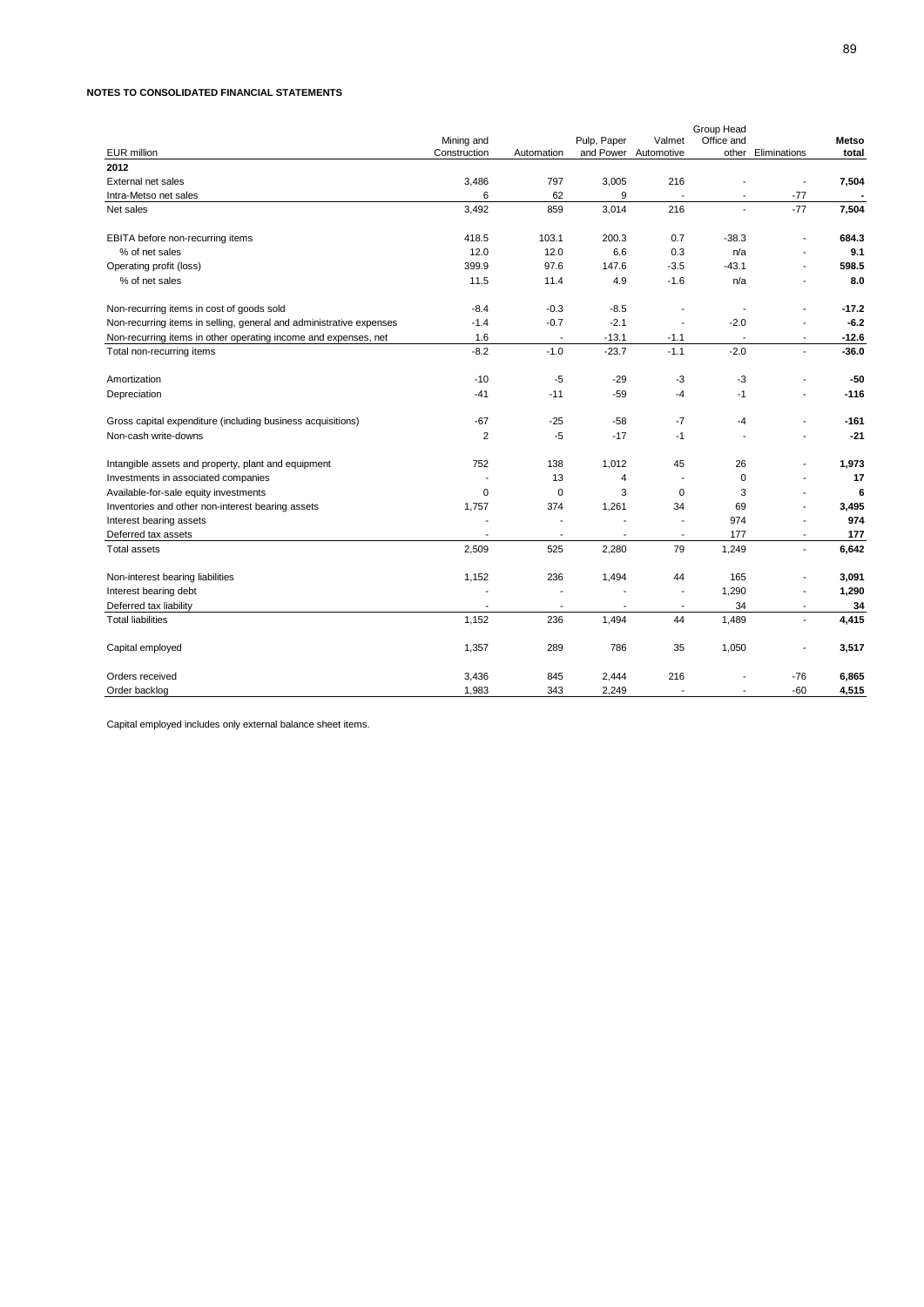#### **Entity-wide information**

Metso's businesses are present in over 50 countries. The main market areas are Europe and North America accounting for over 50 procent of net sales. However, Asia and South America are becoming increasingly important. Metso has production units on all continents.

## **Net sales to unaffiliated customers by destination:**

| 2012        | 414     | 585             | 1.481             | 1.401   | 1.509                | 1,688   | 426         | 7,504 |
|-------------|---------|-----------------|-------------------|---------|----------------------|---------|-------------|-------|
| 2011        | 418     | 411             | 1.484             | 1.208   | 1.116                | .665    | 344         | 6.646 |
| EUR million | Finland | countries       | countries         | America | America              | Pacific | Middle East | total |
|             |         | Other<br>Nordic | Other<br>European | North   | South and<br>Central | Asia-   | Africa and  | Metso |

### **Metso's exports, including sales to unaffiliated customers and intra-group sales from Finland, by destination:**

| 2012        | 247       | 677       | 216     | 204       | 459   | 50                  | 1,853 |
|-------------|-----------|-----------|---------|-----------|-------|---------------------|-------|
| 2011        | 221       | 660       | 236     | 213       | 523   | 47                  | 1,900 |
| EUR million | countries | countries | America | America   |       | Pacific Middle East | Total |
|             | Nordic    | European  | North   | Central   | Asia- | Africa and          |       |
|             | Other     | Other     |         | South and |       |                     |       |

### **Long-term assets by location:**

|                    |         | Other<br>Nordic | Other<br>European | North   | South and<br>Central | Asia-   | Africa and  | Non-      | Metso |
|--------------------|---------|-----------------|-------------------|---------|----------------------|---------|-------------|-----------|-------|
| <b>EUR</b> million | Finland | countries       | countries         | America | America              | Pacific | Middle East | allocated | total |
| 2011               | 485     | 67              | 87                | 174     | 108                  | 198     |             | 949       | 2,076 |
| 2012               | 439     | 67              | 90                | 175     | 110                  | 199     |             | 946       | 2.034 |

Long-term assets comprise intangible assets, property, plant and equipment, investments in associated companies, available-for-sale equity investments and other non-interest bearing non-current assets. Non-allocated assets include mainly goodwill and other allocated assets arising from business acquisitions that have not been pushed down to the subsidiaries' books.

### **Gross capital expenditure (excluding business acquisitions) by location:**

|             |         | Other<br>Nordic | Other<br>European | North   | South and<br>Central | Asia- | Africa and          | Metso |
|-------------|---------|-----------------|-------------------|---------|----------------------|-------|---------------------|-------|
| EUR million | Finland | countries       | countries         | America | America              |       | Pacific Middle East | total |
| 2011        | 67      | 10              | 14                | 10      | 31                   | 32    |                     | 166   |
| 2012        | 45      |                 |                   | 30      | 26                   | 27    |                     | 156   |

#### **Analysis of net sales by category:**

|                                       | Year ended December 31, |       |
|---------------------------------------|-------------------------|-------|
| EUR million                           | 2011                    | 2012  |
| Sale of services                      | 2.871                   | 3.174 |
| Sale of projects, equipment and goods | 3.775                   | 4,330 |
| Total                                 | 6.646                   | 7,504 |

#### **Major customers**

Metso delivers large long-term construction contracts, which however rarely exceed 10 percent of its net revenue. In 2011, the Pulp, Paper and Power segment signed a delivery agreement of which EUR 100 million was recognized in net sales in 2011 and EUR 350 million in 2012, the remaining amount of EUR 250 million will be recognized during 2013.

### **33 Audit fees**

|                | Year ended December 31, |        |  |
|----------------|-------------------------|--------|--|
| EUR million    | 2011                    | 2012   |  |
| Audit          | $-2.6$                  | $-3.3$ |  |
| Tax consulting | $-2.0$                  | $-2.0$ |  |
| Other services | $-1.1$                  | $-0.6$ |  |
| Total          | -5.7                    | $-5.9$ |  |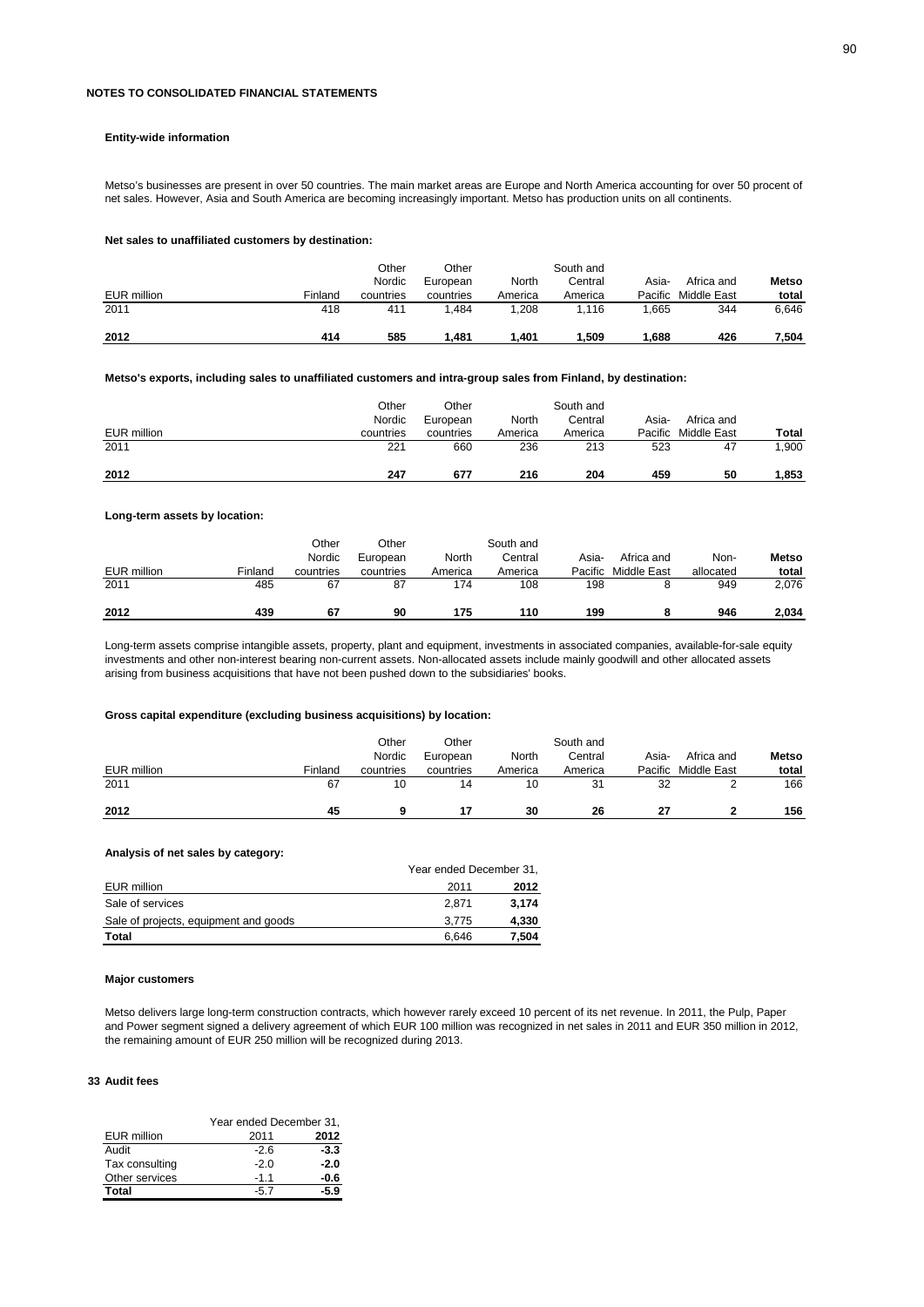### **34 Lawsuits and claims**

Several lawsuits, claims and disputes based on various grounds are pending against Metso in various countries, including product liability lawsuits and claims as well as legal disputes related to Metso's deliveries. However, Metso's management does not expect to the best of its present understanding that the outcome of these lawsuits, claims and disputes will have a material adverse effect on Metso in view of the grounds presented for them, provisions made, insurance coverage in force and the extent of Metso's total business activities. Metso is also a plaintiff in several lawsuits.

### **Pending asbestos litigation**

As of December 31, 2012, there had been a total of 1,200 complaints alleging asbestos injuries filed in the United States in which a Metso entity is one of the named defendants. Where a given plaintiff has named more than one viable Metso entity as a defendant, the cases are counted by the number of viable Metso defendants. Of these cases, 340 are pending, 783 have been closed and 77 are inactive. Of the closed cases, 127 cases were settled and 656 were closed by summary judgment or dismissals. The outcome of the pending cases is not expected to materially deviate from the outcome of the previous cases. Hence, Metso management's present belief is that the risk caused by the pending asbestos cases in the United States is not material in the context of Metso's total business operations.

# **Lawsuits related to intellectual property rights**

Metso won in 2011 a patent infringement lawsuit against Terex Corporation, one of its subsidiaries and two of its dealers as a New York court affirmed the jury's earlier verdict that the defendants had willfully infringed on Metso's U.S. patent relating to mobile crushing and screening machines. Due to the willfulness of the infringement, the court doubled the original damages award to USD 31.6 million covering the infringing sales from March 2000 through October 2007. In addition, the defendants will have to pay additional compensation covering infringing sales after October 2007, which will be accounted for later and also doubled. The final compensation for Metso will also include interest. In July 2011, the court issued an order permanently barring the defendants from marketing their mobile screening machines that were found to infringe upon Metso's patents. Terex has appealed against the court decision and the lawsuit will continue in the appeals court. We will recognize the compensation in the financial statements only after the final outcome of the lawsuit is clear. Metso will continue to be active in protecting its intellectual property rights globally, with the objective of enhancing fair competition.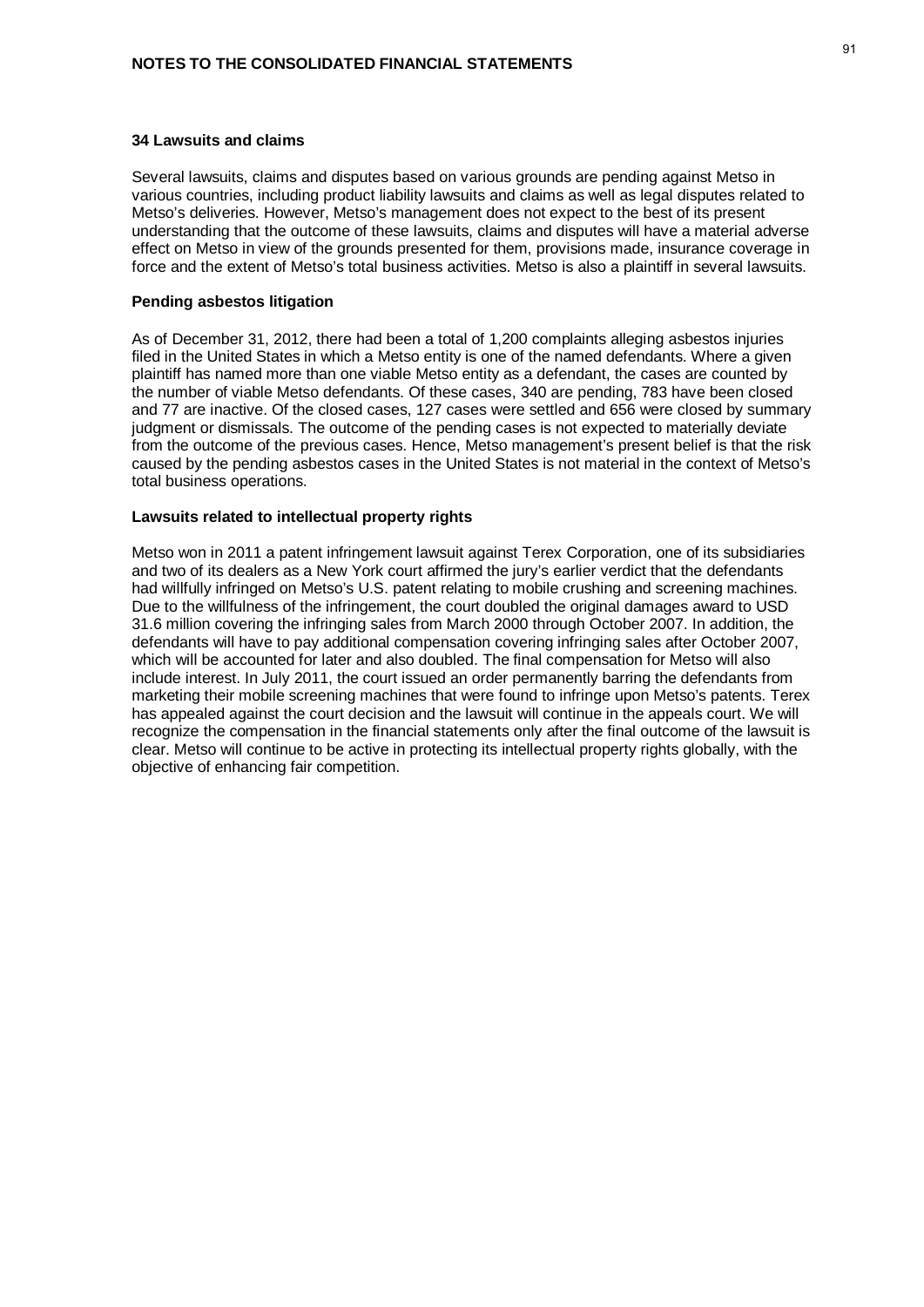# **35 New accounting standards**

### **IFRS 10**

In May 2011, IASB published IFRS 10 'Consolidated Financial Statements', which defines the principle of control, which is the basis for consolidation to be used to identify whether an investor controls an investee and therefore must consolidate it. The standard replaces IAS27 and covers the principles for the presentation and preparation of consolidated financial statements. The standard will apply to accounting periods beginning on or after January 1, 2013, however, its application becomes compulsory for accounting periods beginning after December 31, 2013.

The standard will not have a material impact on our financial statements.

## **IFRS 11**

In May 2011, IASB published IFRS 11 'Joint Arrangements' on how a party to a joint arrangement should account for its involvement in such an arrangement. The entity has to determine the type of joint arrangement in which it is involved by assessing its rights and obligations and account for those rights and obligations in accordance. The joint arrangement can either be a joint operation or a joint venture. Joint operations arise where a joint operator has rights to the assets and obligations relating to the arrangement and hence accounts for its interest in assets, liabilities, revenue and expenses. Joint ventures arise where the joint operator has rights to the net assets of the arrangement and hence equity accounts for its interest. Proportional consolidation of joint ventures is no longer allowed. The standard apply to accounting periods beginning on or after January 1, 2013, however, its application becomes compulsory for accounting periods beginning after December 31, 2013.

The standard will not have a material impact on our financial statements.

# **IFRS 12**

In May 2011, IASB published IFRS 12 'Disclosure of Interests in Other Entities' which requires the disclosure of information that enables users of financial statements to evaluate the nature of, and risks associated with, the preparer's interests in other entities and the effects of those interests on its financial position, financial performance and cash flows. The standard will apply to accounting periods beginning on or after January 1, 2013, however, its application becomes compulsory for accounting periods beginning after December 31, 2013.

The standard will not have a material impact on our financial statement disclosures.

# **IFRS 13**

In May 2011, IASB published IFRS 13 'Fair Value Measurement' which defines fair value, sets out in one standard a framework for measuring fair value and sets disclosures requirements about fair value measurements. It increases consistency and comparability in fair value measurements and related disclosures through a 'fair value hierarchy'. The hierarchy categorizes the inputs used in valuation techniques into three levels giving the highest priority to quoted prices in active markets for identical assets or liabilities and the lowest priority to unobservable inputs. The standard is applicable to accounting periods beginning on or after January 1, 2013.

The standard will not have a material impact on our financial statement disclosures.

## **IAS 1, amendment**

In June 2011, IASB published an amendment to IAS 1 'Presentation of Financial Statements'. The amendment to the standard continues to allow the entity to choose between the 'one or two income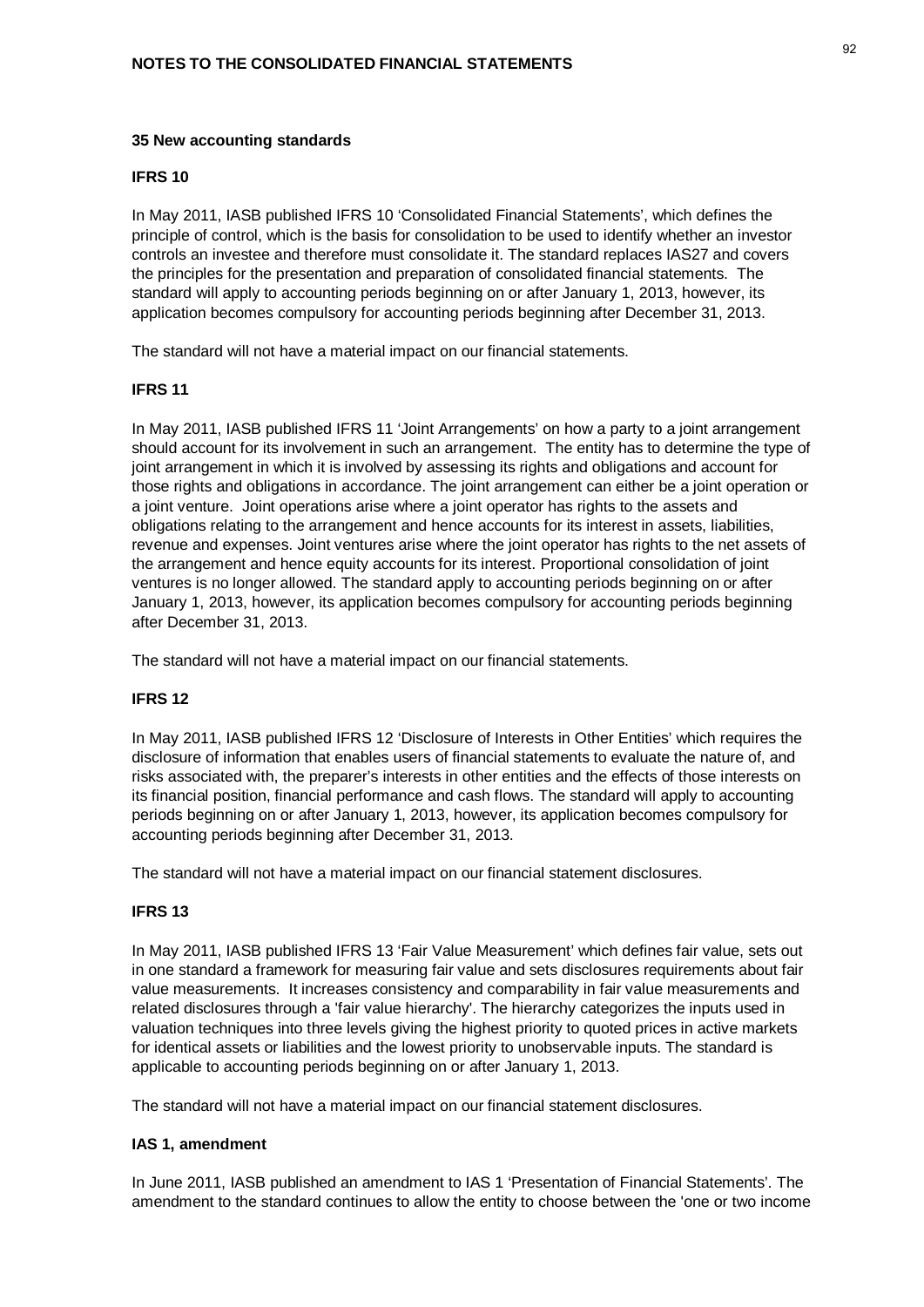statement' presentations, but revises the way other comprehensive income is presented. It requires separate subtotals for those elements which may be 'recycled' at a future date such as translation differences on disposal of a subsidiary and for those elements that will not be 'recycled' such as actuarial gains and losses under IAS19. The amendment is effective for annual periods beginning on or after July 1, 2012. Metso will start applying the standard in the accounting period beginning on January 1, 2013.

Metso will continue to present a separate income statement and a statement of comprehensive income.

# **IAS 19, amendment**

In June 2011, IASB published an amendment to IAS 19 'Employee Benefits'. It requires recognition of changes in the net defined benefit liability (asset) including immediate recognition of defined benefit cost, eliminating the option to defer the recognition of gains and losses, known as the 'corridor method'. It requires disaggregation of the defined benefit cost into three components: service, net interest and remeasurement component, the last one being recognized under other comprehensive income. Net interest is calculated using high quality bond yield rate. The amendment requires enhanced disclosures about defined benefit plans. The amendment is applicable to annual periods beginning on or after January 1, 2013.

Apart from the effect of the immediate recognition of past service cost, the amendment will not impact the amount of the defined benefit liability (asset) in the financial statements, because Metso does not use the 'corridor method'. The calculation of net interest will impact the benefit cost reported in the income statement if the annual return calculated on assets has been higher than the discount rate applied to the benefit liability. Had the amendment been applicable in 2012, the impacts to Metso's financial statements would have been following: profit before tax would have decreased by EUR 6 million and the pre-tax amount reported under other comprehensive income would have increased by EUR 6 million. The recognition of past service cost would not have had impact to net liability.

The amendment was endorsed by the European Union in September 2012, and we will apply it to accounting period beginning on January 1, 2013.

# **IFRS 9**

In November 2009, IASB published IFRS 9 'Financial instruments: Recognition and measurement'. The standard represents the first phase in the replacement of IAS 39. It simplifies classification of financial assets and requires them to be measured either at amortized costs or at fair value.

In October 2010, IASB published the second part of IFRS 9 'Financial Liabilities – Classification and Measurement' according to which the accounting and presentation for financial liabilities shall remain unchanged except for those financial liabilities for which fair value option is applied. The next steps will involve impairment of financial assets and development of hedge accounting.

The entire standard, once completed, is now expected to become effective for accounting periods beginning on or after January 1, 2015.

Until the entire standard is finalized, we cannot assess its impact on our financial statements.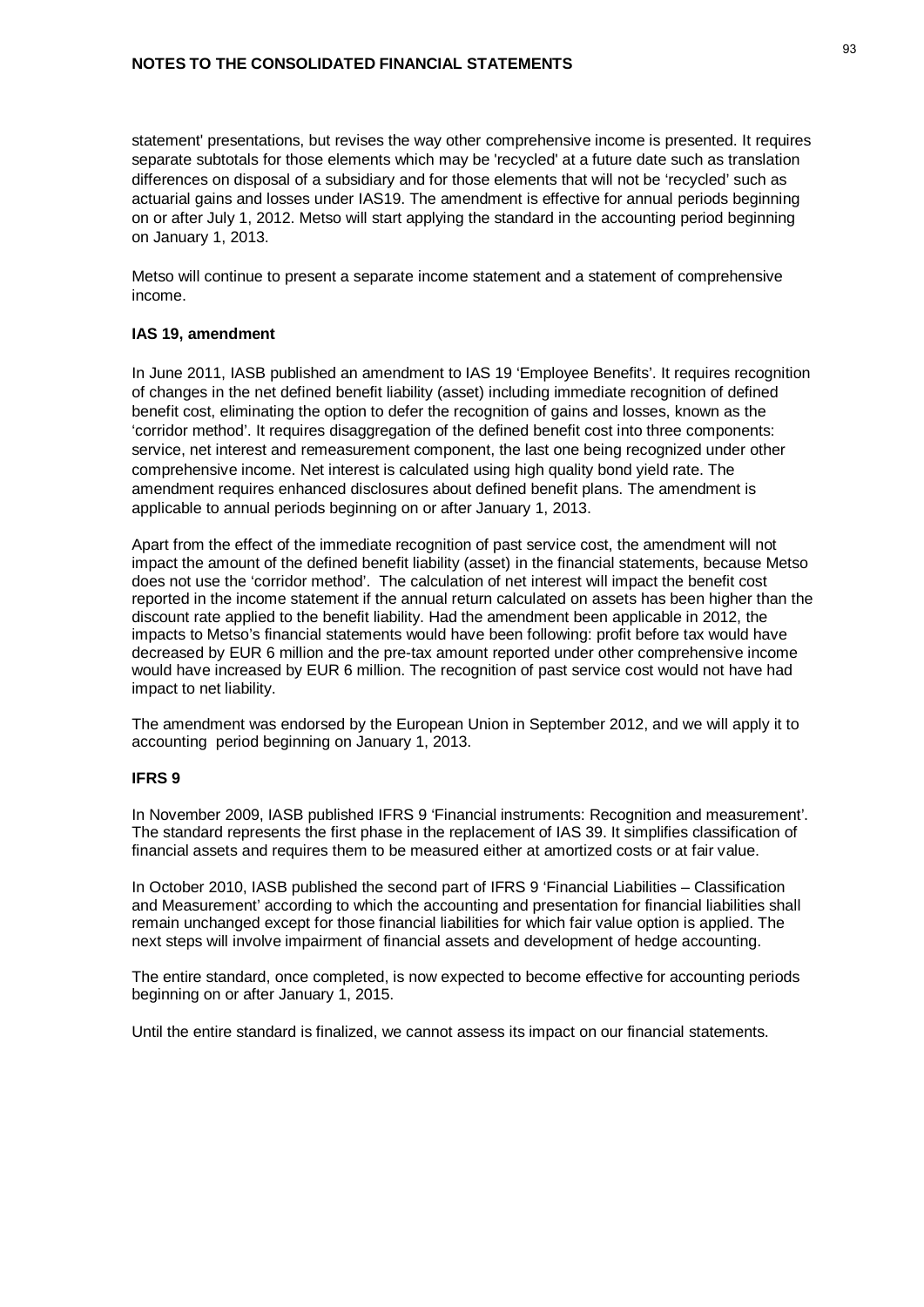### **36 Events after balance sheet date**

### **Divestment of service workshop in Sweden**

Metso has divested its shares of Metso Mill Service Husum AB, a service workshop, to Pichano Holding AB as of January 1, 2013. The divestment was not material to Metso.

Metso Mill Service Husum AB was part of Metso's Pulp, Paper and Power segment. Its annual net sales has been around EUR 1.5 million. The whole personnel, 12 people, was transferred to Pichano Holding AB.

# **Acquisition of manganese steel foundry in China**

In February 2013 Metso agreed to acquire a manganese steel foundry (JX) in Zheijang Province in China. The transaction covers the acquisition of assets of Quzhou Juxin Machinery Co., Ltd and Quzhou Chixin Machinery Co., Ltd from the current owner and his associates.

The acquired assets and approximately 275 employees are expected to be transferred to Metso as of closing. The transaction is subject to the relevant regulatory approvals, which are expected in the next few months.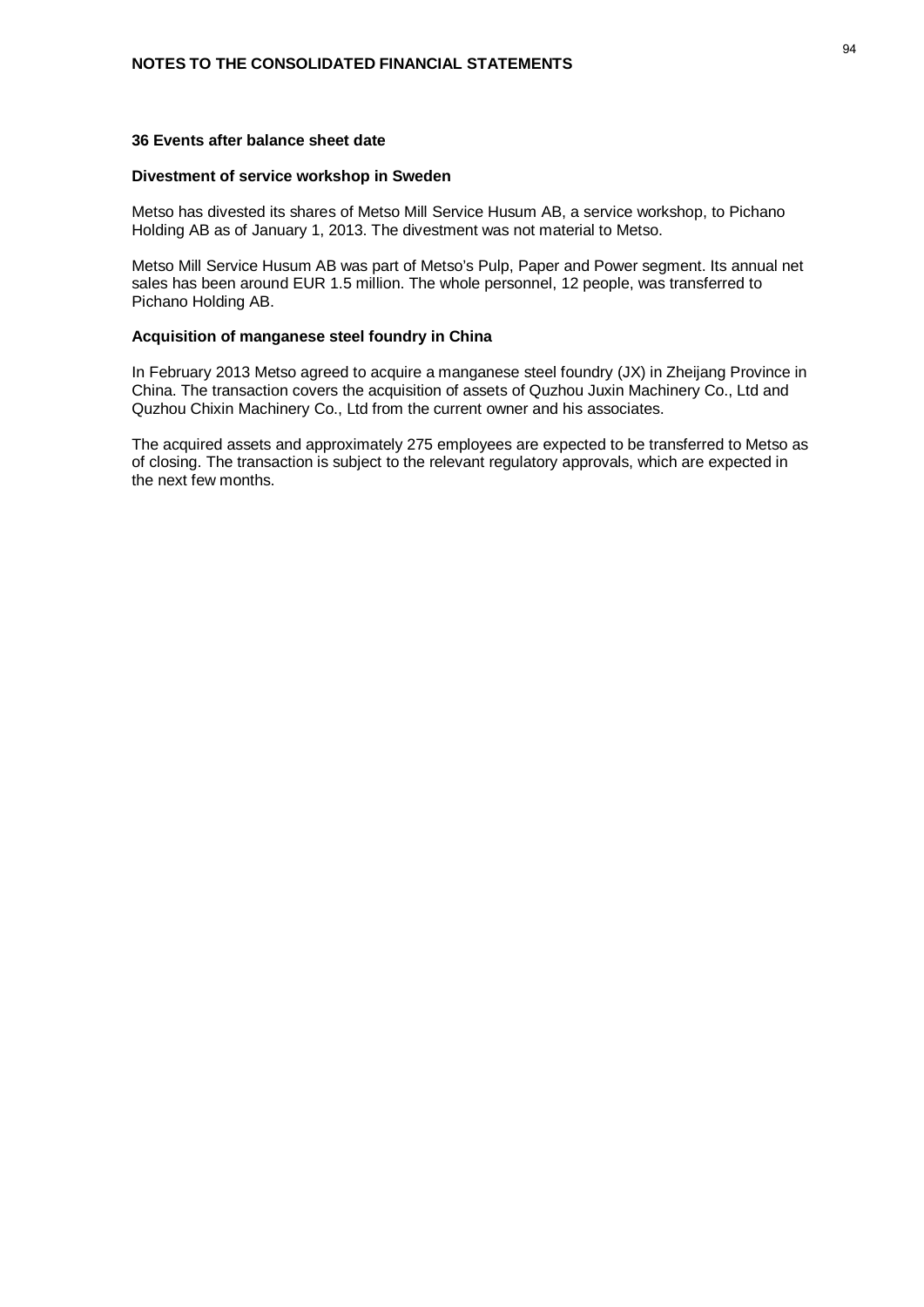# **EXCHANGE RATES USED**

|            |                     | Average rates |        | Year-end rates |        |
|------------|---------------------|---------------|--------|----------------|--------|
|            |                     | 2011          | 2012   | 2011           | 2012   |
| <b>USD</b> | (US dollar)         | 1.3951        | 1.2932 | 1.2939         | 1.3194 |
| <b>SEK</b> | (Swedish krona)     | 9.0038        | 8.7015 | 8.9120         | 8.5820 |
| <b>GBP</b> | (Pound sterling)    | 0.8704        | 0.8137 | 0.8353         | 0.8161 |
| CAD        | (Canadian dollar)   | 1.3768        | 1.2930 | 1.3215         | 1.3137 |
| <b>BRL</b> | (Brazilian real)    | 2.3287        | 2.5220 | 2.4159         | 2.7036 |
| <b>CNY</b> | (Chinese yuan)      | 9.0141        | 8.1462 | 8.1588         | 8.2207 |
| AUD        | (Australian dollar) | 1.3412        | 1.2468 | 1.2723         | 1.2712 |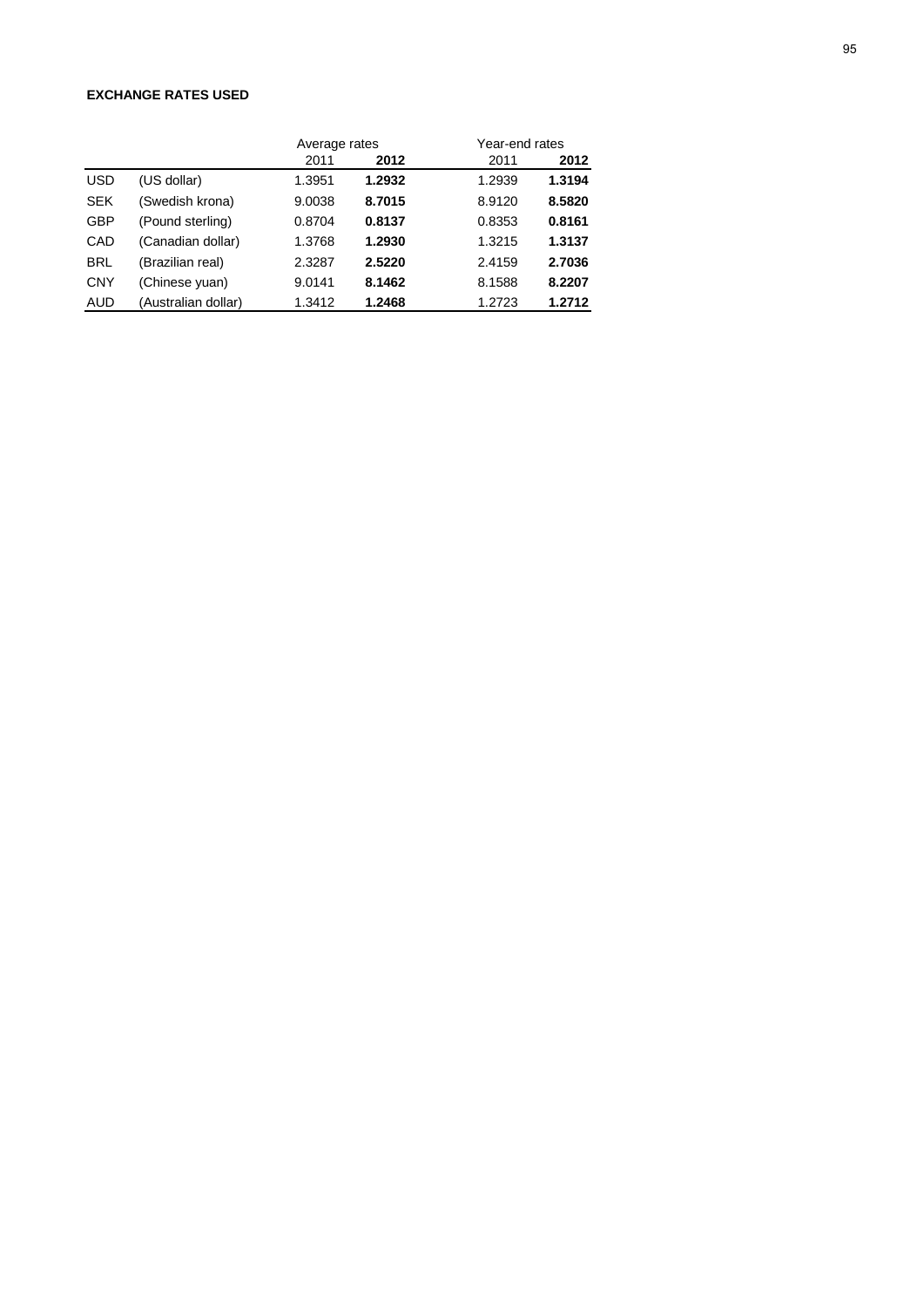### **FINANCIAL INDICATORS 2008 - 2012**

| EUR million                                                                                             | 2008           | 2009           | 2010           | 2011           | 2012             |
|---------------------------------------------------------------------------------------------------------|----------------|----------------|----------------|----------------|------------------|
| Net sales                                                                                               | 6,400          | 5,016          | 5,552          | 6,646          | 7,504            |
| Net sales change, %                                                                                     | 2.4            | $-21.6$        | 10.7           | 19.7           | 12.9             |
| Operating profit                                                                                        | 637            | 294            | 445            | 572            | 599              |
| % of net sales                                                                                          | 10.0           | 5.9            | 8.0            | 8.6            | 8.0              |
| Profit before tax                                                                                       | 548            | 222            | 370            | 507            | 550              |
| % of net sales                                                                                          | 8.6            | 4.4            | 6.7            | 7.6            | 7.3              |
| Profit                                                                                                  | 390            | 151            | 258            | 358            | 372              |
| % of net sales                                                                                          | 6.1            | 3.0            | 4.6            | 5.4            | 5.0              |
| Profit attributable to shareholders of the company                                                      | 389            | 150            | 257            | 356            | 373              |
| Exports from Finland and international operations                                                       | 5,957          | 4,706          | 5,269          | 6,281          | 7,097            |
| % of net sales                                                                                          | 93.1           | 93.8           | 94.9           | 94.5           | 94.6             |
|                                                                                                         |                |                |                |                |                  |
| Amortization                                                                                            | 44             | 41             | 58             | 52             | 50               |
| Depreciation                                                                                            | 94             | 102            | 120            | 120            | 116              |
| Depreciation and amortization                                                                           | 138            | 143            | 178            | 172            | 166              |
| % of net sales<br><b>EBITA</b>                                                                          | 2.2            | 2.9            | 3.2            | 2.6            | $2.2\phantom{0}$ |
| % of net sales                                                                                          | 681<br>10.6    | 334<br>6.7     | 503<br>9.1     | 623<br>9.4     | 649<br>8.6       |
| <b>EBITDA</b>                                                                                           | 775            | 437            | 623            | 744            | 765              |
| % of net sales                                                                                          | 12.1           | 8.7            | 11.2           | 11.2           | 10.2             |
|                                                                                                         |                |                |                |                |                  |
| Financial income and expenses, net                                                                      | 89             | 72             | 75             | 65             | 49               |
| % of net sales                                                                                          | 1.4            | 1.4            | 1.4            | 1.0            | 0.7              |
| Interest expenses                                                                                       | 71             | 75             | 69             | 75             | 63               |
| % of net sales                                                                                          | 1.1            | 1.5            | 1.2            | 1.1            | 0.8              |
| Interest cover (EBITDA)                                                                                 | 8.7x           | 6.1x           | 8.3x           | 11.4x          | 15,6x            |
| Gross capital expenditure (excl. business acquisitions)                                                 | 255            | 117            | 135            | 166            | 156              |
| % of net sales                                                                                          | 4.0            | 2.3            | 2.4            | 2.5            | 2.1              |
| Business acquisitions, net of cash acquired<br>Net capital expenditure (excl. business acquisitions and | 44             | 1              | 21             | 15             | 5                |
| disposals)                                                                                              | 238            | 85             | 117            | 156            | 146              |
| % of net sales                                                                                          | 3.7            | 1.7            | 2.1            | 2.3            | 1.9              |
| Net cash provided by operating activities                                                               | 137            | 770            | 506            | 466            | 359              |
| Free cash flow                                                                                          | 29             | 717            | 435            | 375            | 257              |
| Cash conversion, %                                                                                      | 7              | 475            | 169            | 105            | 69               |
| Research and development                                                                                | 134            | 115            | 111            | 124            | 124              |
| % of net sales                                                                                          | 2.1            | 2.3            | 2.0            | 1.9            | 1.7              |
|                                                                                                         |                |                |                |                |                  |
|                                                                                                         |                |                |                |                |                  |
| Balance sheet total<br>Equity attributable to shareholders                                              | 5,511<br>1,444 | 5,715<br>1,783 | 6,232<br>2,049 | 6,618<br>2,115 | 6,642<br>2,207   |
|                                                                                                         |                |                |                |                |                  |
| Total equity<br>Interest bearing liabilities                                                            | 1,453<br>1,435 | 1,792<br>1,576 | 2,071<br>1,373 | 2,136<br>1,027 | 2,227<br>1,290   |
| Net interest bearing liabilities                                                                        | 1,099          | 583            | 310            | 260            | 316              |
| Net working capital (NWC)                                                                               | 672            | 242            | 247            | 281            | 452              |
| % of net sales                                                                                          | 10.5           | 4.8            | 4.5            | 4.2            | 6.0              |
| Capital employed                                                                                        | 2,888          | 3,368          | 3,444          | 3,164          | 3,517            |
| Return on equity (ROE), %                                                                               | 26.0           | 9.8            | 13.6           | 17.8           | 17.5             |
| Return on capital employed (ROCE) before tax, %                                                         | 23.2           | 10.0           | 13.5           | 18.4           | 19.6             |
| Return on capital employed (ROCE) after tax, %                                                          | 17.3           | 7.7            | 10.2           | 13.8           | 14.0             |
| Equity to assets ratio, %                                                                               | 30.9           | 35.7           | 38.1           | 39.8           | 40.5             |
| Gearing, %                                                                                              | 75.7           | 32.5           | 15.0           | 12.2           | 14.2             |
| Debt to capital, %                                                                                      | 49.7           | 46.8           | 39.9           | 32.5           | 36.7             |
|                                                                                                         |                |                |                |                |                  |
| Orders received                                                                                         | 6,384          | 4,358          | 5,944          | 7,961          | 6,865            |
| Order backlog, December 31                                                                              | 4,088          | 3,415          | 4,023          | 5,310          | 4,515            |
| Average number of personnel                                                                             | 28,010         | 27,813         | 27,585         | 29,590         | 30,596           |
| Personnel, December 31                                                                                  | 29,322         | 27,166         | 28,593         | 30,324         | 30,212           |

Formulas for calculation of financial indicators are presented on the following page.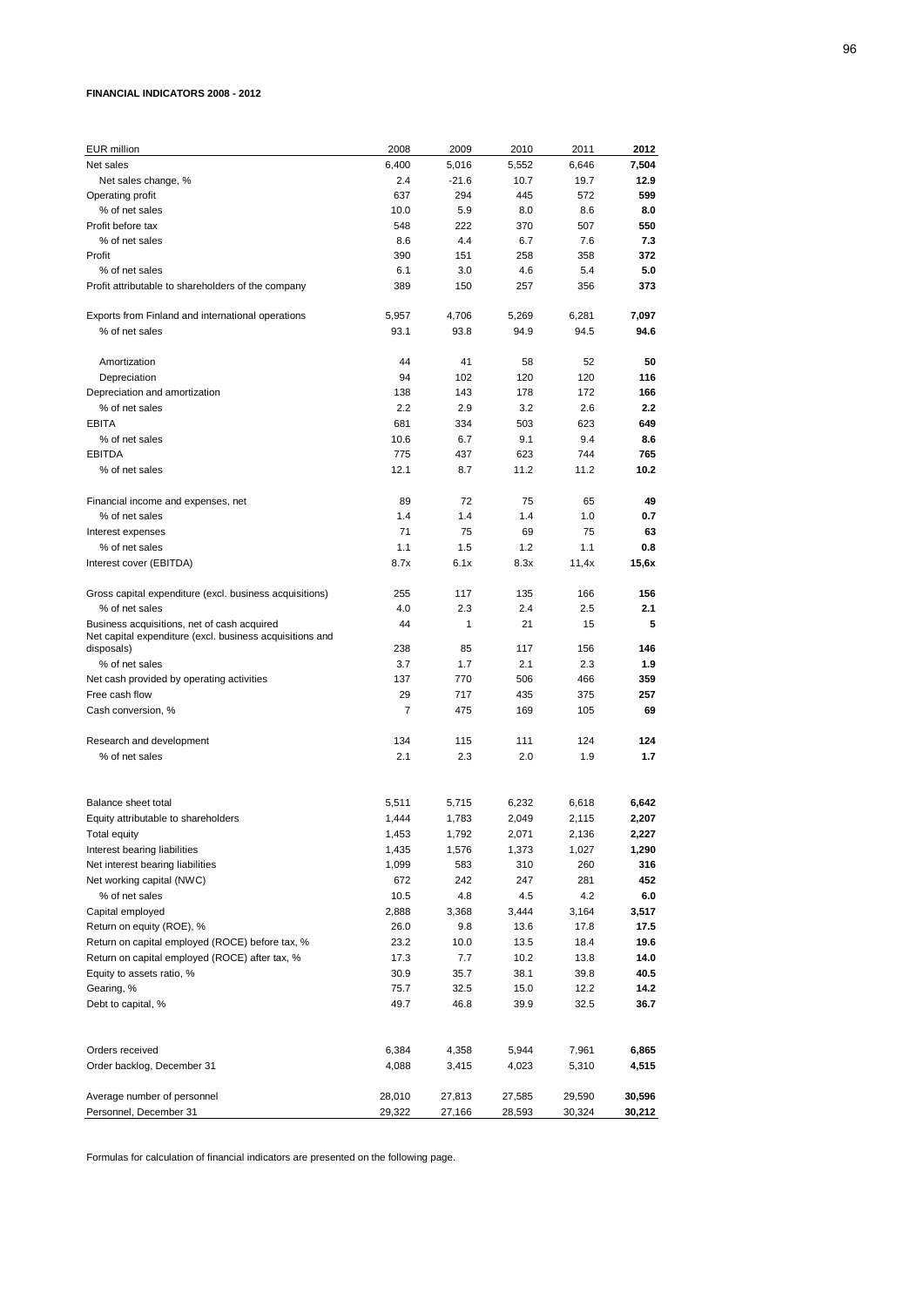### **SHARE CAPITAL AND SHARE DATA 2008 - 2012**

|                                                               | 2008        | 2009        | 2010        | 2011        | 2012        |
|---------------------------------------------------------------|-------------|-------------|-------------|-------------|-------------|
| Share capital, December 31, EUR million                       | 241         | 241         | 241         | 241         | 241         |
| Number of shares, December 31:                                |             |             |             |             |             |
| Number of outstanding shares                                  | 141,623,642 | 149,938,639 | 149,629,859 | 149,629,196 | 149,756,034 |
| Own shares held by the Parent Company                         | 60,841      | 409,617     | 718,397     | 719,060     | 592,222     |
| Shares administered by a partnership (MEO1V Incentive Ky)     | 70,131      |             |             |             |             |
| Total number of shares                                        | 141,754,614 | 150,348,256 | 150,348,256 | 150,348,256 | 150,348,256 |
| Average number of outstanding shares                          | 141,595,026 | 141,477,476 | 149,682,703 | 149,629,690 | 149,715,383 |
| Average number of diluted shares                              | 141,595,026 | 141,526,284 | 149,836,864 | 149,832,989 | 149,870,074 |
| Trading volume, NASDAQ OMX Helsinki Ltd                       | 359,378,566 | 321,093,368 | 217,467,633 | 206,936,576 | 223,439,548 |
| % of shares $1$                                               | 253.8       | 214.1       | 145.3       | 138.3       | 149.2       |
| Earnings/share, basic, EUR                                    | 2.75        | 1.06        | 1.71        | 2.38        | 2.49        |
| Earnings/share, diluted, EUR                                  | 2.75        | 1.06        | 1.71        | 2.38        | 2.49        |
| Free cash flow/share, EUR                                     | 0.20        | 5.07        | 2.91        | 2.50        | 1.72        |
| Dividend/share <sup>2</sup> , EUR                             | 0.70        | 0.70        | 1.55        | 1.70        | 1.85        |
| Dividend <sup>2)</sup> , EUR million                          | 99          | 105         | 232         | 254         | 277         |
| Dividend/earnings <sup>2)</sup> , %                           | 25          | 66          | 91          | 71          | 74          |
| Effective dividend yield $2^{\circ}$ , %                      | 8.2         | 2.8         | 3.7         | 5.9         | 5.8         |
| P/E ratio                                                     | 3.10        | 23.24       | 24.44       | 12.04       | 12.87       |
| Equity/share, EUR                                             | 10.19       | 11.89       | 13.69       | 14.13       | 14.74       |
| Highest share price, EUR                                      | 38.56       | 24.78       | 43.23       | 43.27       | 37.27       |
| Lowest share price, EUR                                       | 7.74        | 7.03        | 20.91       | 19.72       | 24.88       |
| Average share price, EUR                                      | 23.66       | 13.26       | 28.81       | 31.79       | 30.02       |
| Share price, December 31, EUR                                 | 8.52        | 24.63       | 41.80       | 28.65       | 32.04       |
| Market capitalization, December 31 <sup>3</sup> , EUR million | 1,207       | 3,693       | 6,255       | 4,287       | 4,798       |

 $1)$  Of the total amount of shares for public trading

<sup>2)</sup> 2012 proposal by the Board of Directors

 $3)$  Excluding own shares held by the Parent Company and shares administered by a partnership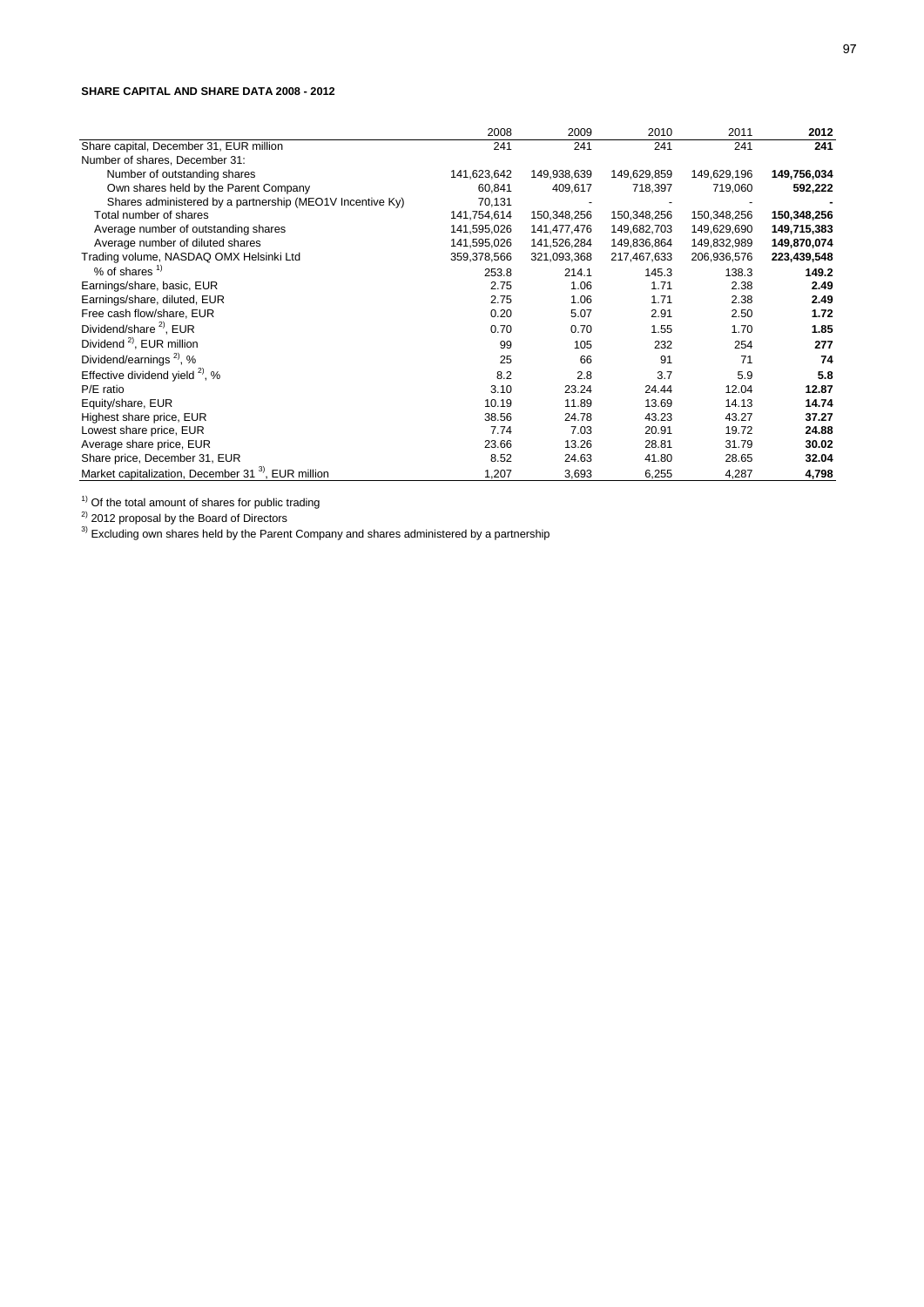### **FORMULAS FOR CALCULATION OF INDICATORS**

**Formulas for calculation of financial indicators**

Operating profit + amortization + goodwill impairment

Operating profit + depreciation and amortization + goodwill impairment Balance sheet total - non-interest bearing liabilities

**Return on equity (ROE), %: Free cash flow:**

Profit Total equity (average for period)  $- x 100$ 

**Return on capital employed (ROCE) before taxes, %: Cash conversion, %:**

Profit before taxes + interest and other financial expenses  $\times 100$  Free cash flow Balance sheet total - non-interest bearing liabilities (average for period) <br>Profit  $\overline{\phantom{0}}$  x 100

**Return on capital employed (ROCE) after taxes, %: Debt to capital, %:**

Profit + interest and other financial expenses Interest bearing liabilities Interest bearing liabilities Balance sheet total - non-interest bearing liabilities (average for period)  $- x 100$ 

Net interest bearing liabilities <br>  $\times 100$ Total equity **The Contract Contract Contract Contract Contract Contract Contract Contract Contract Contract Contract Contract Contract Contract Contract Contract Contract Contract Contract Contract Contract Contract Contra** 

**Equity to assets ratio, %:**

Total equity Balance sheet total – advances received  $- x 100$ 

**Formulas for calculation of share-related indicators**

Profit attributable to shareholders of the company Dividend per share Dividend per share Average number of outstanding shares during period Share price on December 31

**Earnings/share, diluted: P/E ratio:**

Profit attributable to shareholders of the company Share price on December 31 Average number of diluted shares during period entity and the state of the Earnings per share

Free cash flow Total value of shares traded in euro Average number of outstanding shares during period Number of shares traded during period

Number of outstanding shares at end of period

Number of outstanding shares at end of period Share price at end of previous period

**Dividend/earnings, %:**

Dividend per share Earnings per share  $\frac{1}{x}$  x 100

**EBITA: Net working capital (NWC):**

Inventory + trade receivables + other non-interest bearing receivables - trade payables - advances received - other non-interest bearing liabilities

**EBITDA: Capital employed:**

Net cash provided by operating activities - capital expenditures on maintenance investments + proceeds from sale of fixed assets

x 100

x 100<br>Total equity + interest bearing liabilities<br>Total equity + interest bearing liabilities

**Gearing, %: Interest cover (EBITDA):**

**Earnings/share, basic: Effective dividend yield, %:**

 $- x 100$ 

**Free cash flow/share: Average share price:**

**Equity/share: Market capitalization:**

Equity attributable to shareholders of the company Number of outstanding shares x share price at end of period

**Dividend/share: Total shareholder return (TSR), %:**

Dividend distribution **Change in share price + dividend paid during period** x 100 x 100 x 100 x 100 x 100 x 100 x 100 x 100 x 100 x 100 x 100 x 100 x 100 x 100 x 100 x 100 x 100 x 100 x 100 x 100 x 100 x 100 x 100 x 100 x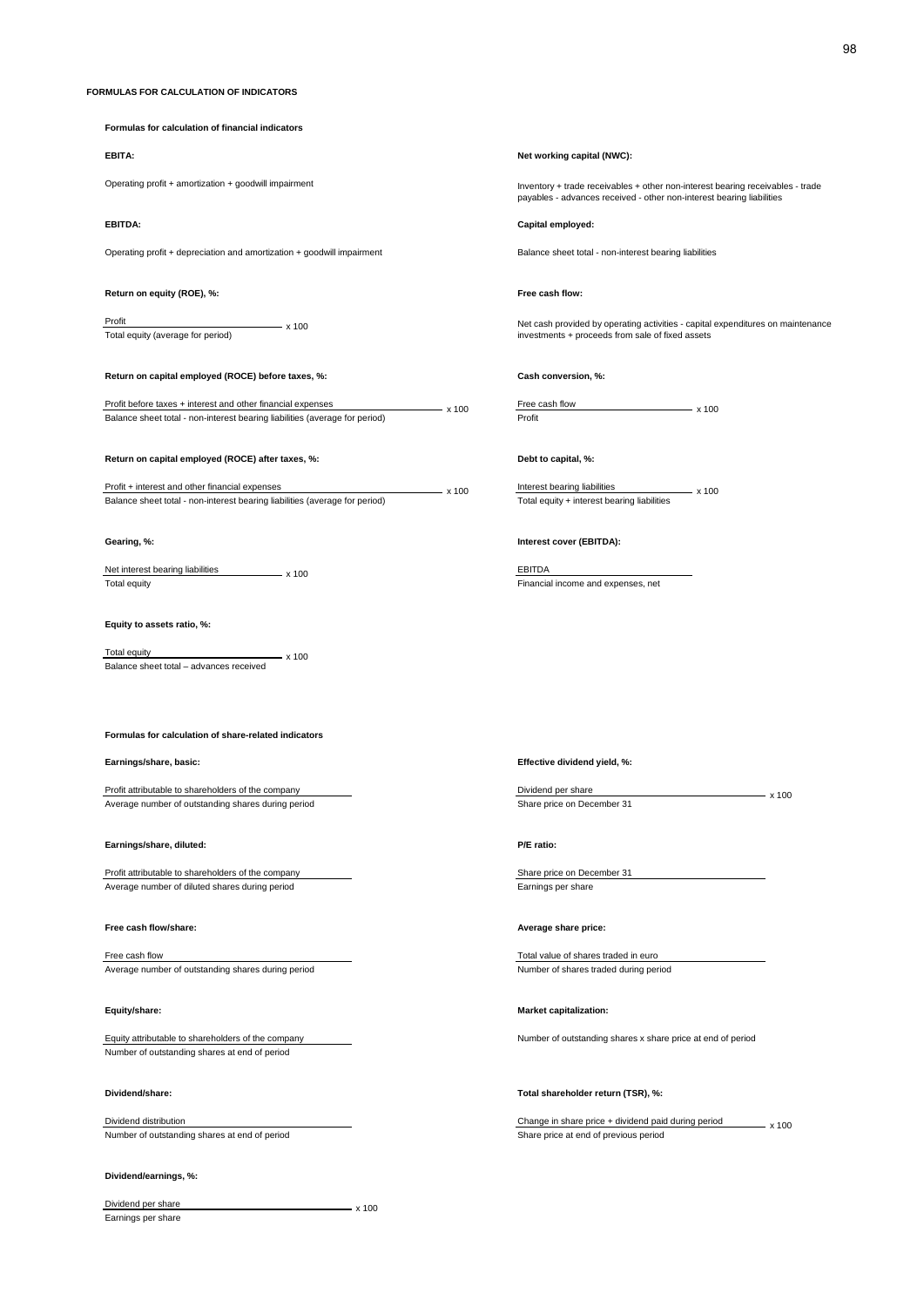# **PARENT COMPANY STATEMENT OF INCOME**

|                                        |      | Year ended December 31, |                  |
|----------------------------------------|------|-------------------------|------------------|
| <b>EUR</b>                             | Note | 2011                    | 2012             |
| Other operating income                 | 2    | 205,960.54              | 52,009.43        |
| Personnel expenses                     | 3    | -13,851,302.74          | $-13,953,418.03$ |
| Depreciation and amortization          | 4    | -497,696.50             | $-515,451.03$    |
| Other operating expenses               |      | -17,784,336.11          | -18,423,187.96   |
| <b>Operating profit (loss)</b>         |      | -31,927,374.81          | $-32,840,047.59$ |
| Financial income and expenses, net     | 6    | 257,522,997.70          | 199,780,191.37   |
| Profit before extraordinary items      |      | 225,595,622.89          | 166,940,143.78   |
| <b>Extraordinary items</b>             | 7    | 143,685,000.00          | 106,445,100.00   |
| Profit before appropriations and taxes |      | 369,280,622.89          | 273,385,243.78   |
| Income taxes                           | 8    |                         |                  |
| Current tax expense                    |      | $-100,322.46$           | -360,796.82      |
| Income taxes, previous years           |      |                         | -593,459.86      |
| Change in deferred taxes               |      | -16,024,909.36          | $-6,095,696.12$  |
| <b>Profit</b>                          |      | 353,155,391.07          | 266,335,290.98   |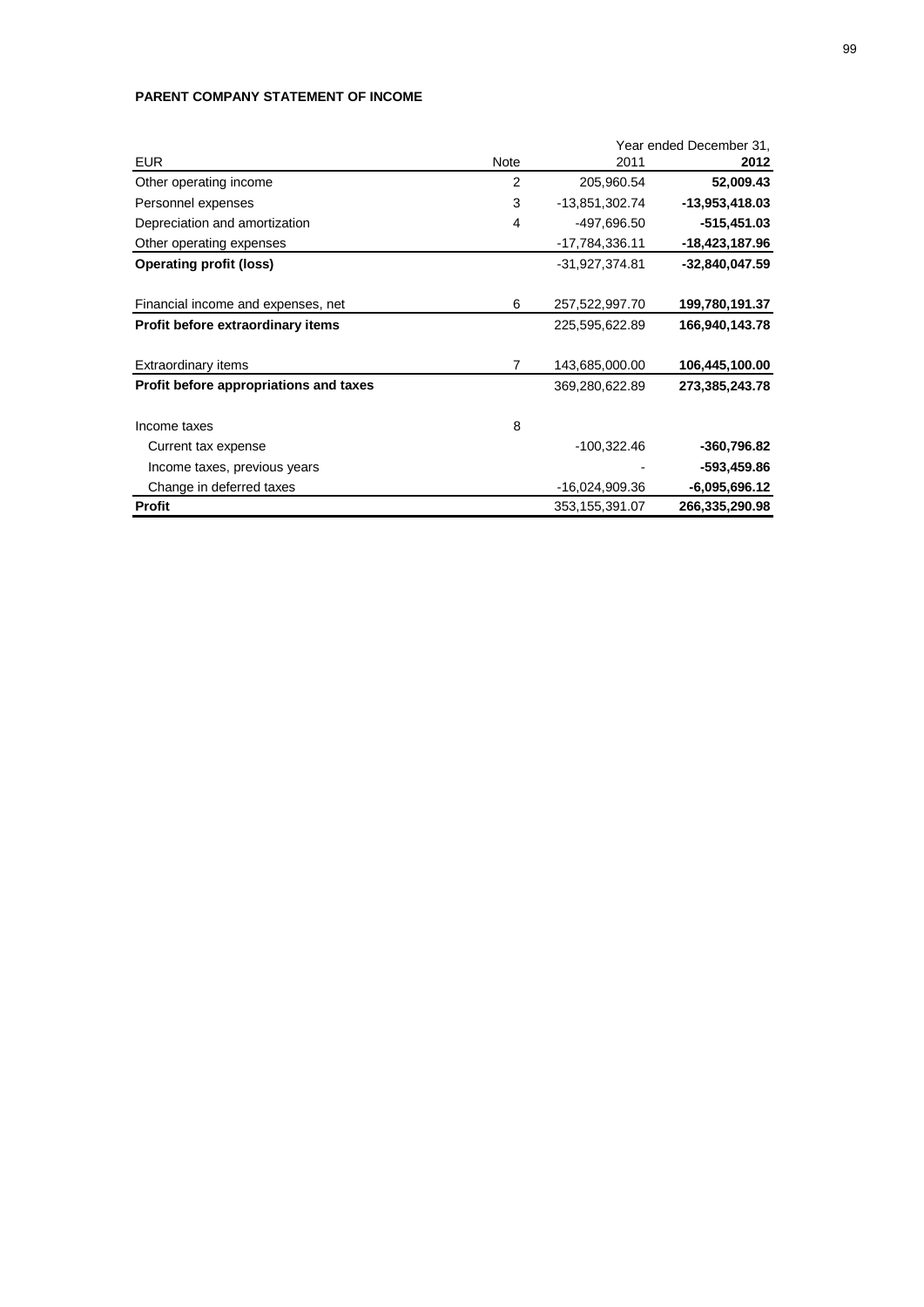# **PARENT COMPANY BALANCE SHEET**

# **Assets**

|                                 |             |                  | As at December 31, |
|---------------------------------|-------------|------------------|--------------------|
| <b>EUR</b>                      | <b>Note</b> | 2011             | 2012               |
| <b>Non-current assets</b>       |             |                  |                    |
| Intangible assets               | 9           | 607,196.52       | 460,424.49         |
| Tangible assets                 | 9           | 2,185,687.85     | 2,075,172.78       |
| Investments                     |             |                  |                    |
| Shares in Group companies       | 10          | 2,465,575,282.09 | 2,471,852,238.73   |
| Other investments               | 10          | 157,042,533.72   | 154,997,662.24     |
| <b>Total non-current assets</b> |             | 2,625,410,700.18 | 2,629,385,498.24   |
|                                 |             |                  |                    |
| <b>Current assets</b>           |             |                  |                    |
| Long-term receivables           | 12          | 8,944,321.86     | 2,002,444.64       |
| Short-term receivables          | 12          | 798,837,914.87   | 718,168,451.95     |
| <b>Securities</b>               |             | 272,354,674.15   | 438,893,494.85     |
| Bank and cash                   |             | 60,540,770.52    | 117,405,043.48     |
| <b>Total current assets</b>     |             | 1,140,677,681.40 | 1,276,469,434.92   |
| <b>Total assets</b>             |             | 3,766,088,381.58 | 3,905,854,933.16   |

# **Shareholders' equity and liabilities**

|                                            |    |                  | As at December 31, |
|--------------------------------------------|----|------------------|--------------------|
| <b>EUR</b>                                 |    | 2011             | 2012               |
| Shareholders' equity                       | 13 |                  |                    |
| Share capital                              |    | 240,982,843.80   | 240,982,843.80     |
| Invested non-restricted equity fund        |    | 573,236,541.58   | 573,236,541.58     |
| Other reserves                             |    | 194,210,758.91   | 194,210,758.91     |
| Retained earnings                          |    | 526,473,935.01   | 629,471,902.67     |
| Profit                                     |    | 353, 155, 391.07 | 266,335,290.98     |
| Total shareholders' equity                 |    | 1,888,059,470.37 | 1,904,237,337.94   |
|                                            |    |                  |                    |
| Liabilities                                |    |                  |                    |
| Long-term liabilities                      | 14 | 831,631,976.28   | 1,171,263,340.55   |
| <b>Current liabilities</b>                 | 15 | 1,046,396,934.93 | 830, 354, 254. 67  |
| <b>Total liabilities</b>                   |    | 1,878,028,911.21 | 2,001,617,595.22   |
|                                            |    |                  |                    |
| Total shareholders' equity and liabilities |    | 3,766,088,381.58 | 3,905,854,933.16   |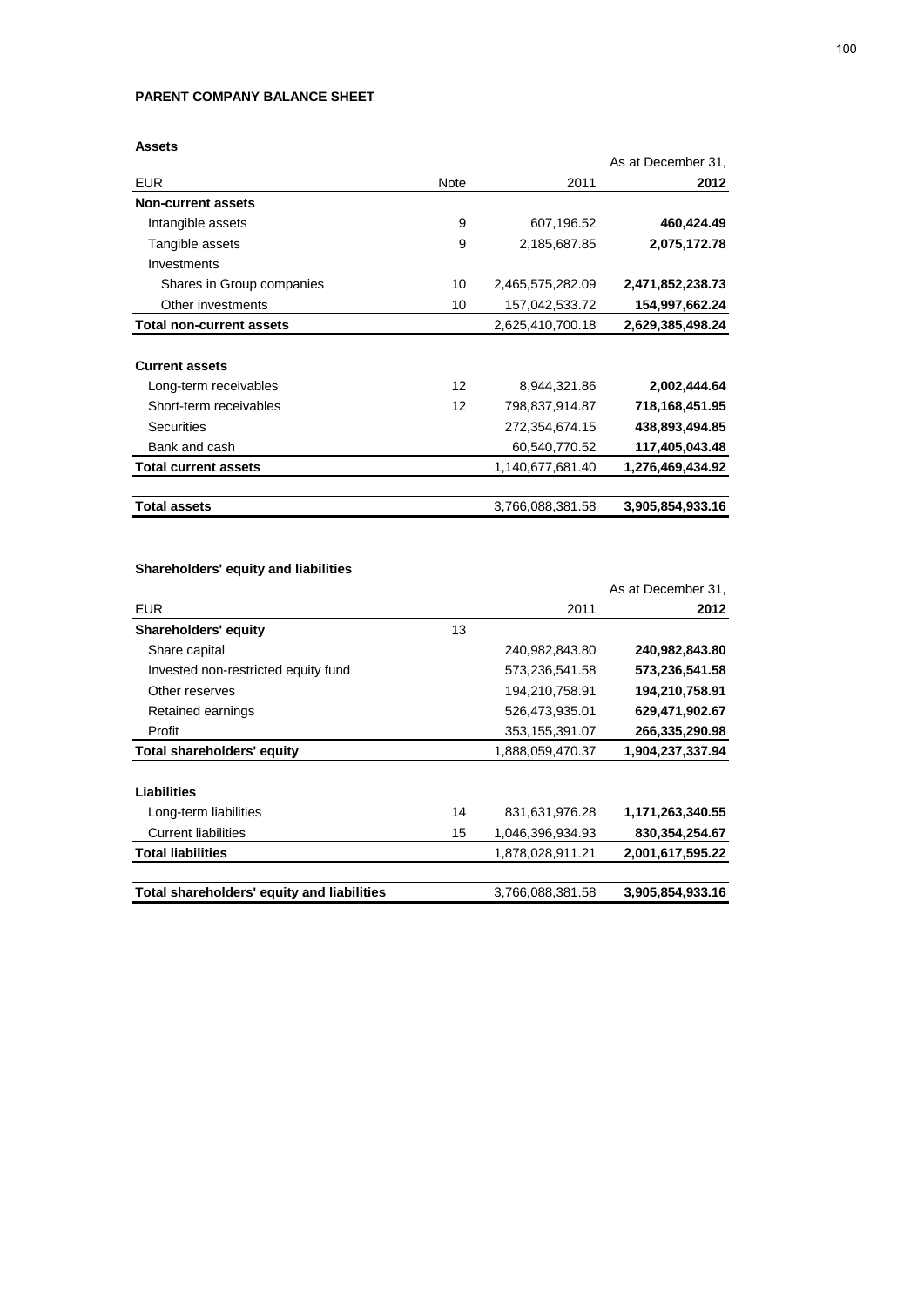# **PARENT COMPANY STATEMENT OF CASH FLOWS**

|                                                                                  |            | Year ended December 31, |
|----------------------------------------------------------------------------------|------------|-------------------------|
| <b>EUR thousand</b>                                                              | 2011       | 2012                    |
| Cash flows from operating activities:                                            |            |                         |
| Profit                                                                           | 353,155    | 266,335                 |
| Adjustments to operating profit (loss)                                           |            |                         |
| Depreciation and amortization                                                    | 498        | 515                     |
| Unrealized foreign exchange gains (+) / losses (-)                               | -4,730     | 38,048                  |
| Financial income and expenses, net                                               | $-246,240$ | $-203,330$              |
| Gains (+) / losses (-) on sale, net                                              | $-21$      | -41                     |
| Group contributions                                                              | $-143,685$ | $-106,445$              |
| Other non-cash items                                                             | $-22$      | 972                     |
| Taxes                                                                            | 16,125     | 7,050                   |
| Total adjustments to operating profit (loss)                                     | $-378,075$ | -263,231                |
|                                                                                  |            |                         |
| Increase (-) / decrease (+) in short-term non-interest bearing trade receivables | 7,936      | $-12,293$               |
| Increase (+) / decrease (-) in short-term non-interest bearing debt              | $-2,114$   | 10,558                  |
| Change in working capital                                                        | 5,822      | $-1,735$                |
|                                                                                  |            |                         |
| Interest and other financial expenses paid                                       | $-80,170$  | $-61,256$               |
| Dividends received                                                               | 313,323    | 247,883                 |
| Interest received                                                                | 4,775      | 6,462                   |
| Income taxes paid                                                                | -289       | $-6,585$                |
| Net cash provided by operating activities                                        | 218,541    | 187,873                 |
|                                                                                  |            |                         |
| Cash flows from investing activities:                                            |            |                         |
| Investments in tangible and intangible assets                                    | $-1,211$   | -257                    |
| Proceeds from sale of tangible and intangible assets                             | 21         | 41                      |
| Long-term loans granted                                                          | $-30,423$  | $-69,243$               |
|                                                                                  |            |                         |
| Repayments of long-term loans                                                    | 70,727     | 61,926                  |
| Short-term loans granted                                                         | $-426,160$ | $-554,502$              |
| Repayments of short-term loans                                                   | 520,354    | 579,024                 |
| Purchase of other investments                                                    | 289,440    | $-71,410$               |
| Interest received from investments                                               | 16,124     | 9,536                   |
| Dividends received from investments                                              | 20         | 19                      |
| Net cash used in investing activities                                            | 438,892    | -44,866                 |
|                                                                                  |            |                         |
| Cash flows from financing activities:                                            |            |                         |
| Withdrawals (+) and instalments (-) of short-term loans, net                     | 31,895     | 8,977                   |
| Withdrawal of long-term loans                                                    | 39,856     | 496,096                 |
| Repayments of long-term loans                                                    | $-399,300$ | $-185,009$              |
| Dividends paid                                                                   | $-231,926$ | $-254,369$              |
| Change in Group pool accounts                                                    | $-328,190$ | $-196,067$              |
| Group contributions                                                              | 76,593     | 143,685                 |
| Net cash provided by $(+)$ / used in $(-)$ financing activities                  | $-811,072$ | 13,313                  |
|                                                                                  |            |                         |
| Net increase $(+)$ / decrease $(-)$ in bank and cash                             | $-153,639$ | 156,320                 |
| Bank and cash at beginning of year                                               | 321,417    | 167,778                 |
| Bank and cash at end of year                                                     | 167,778    | 324,098                 |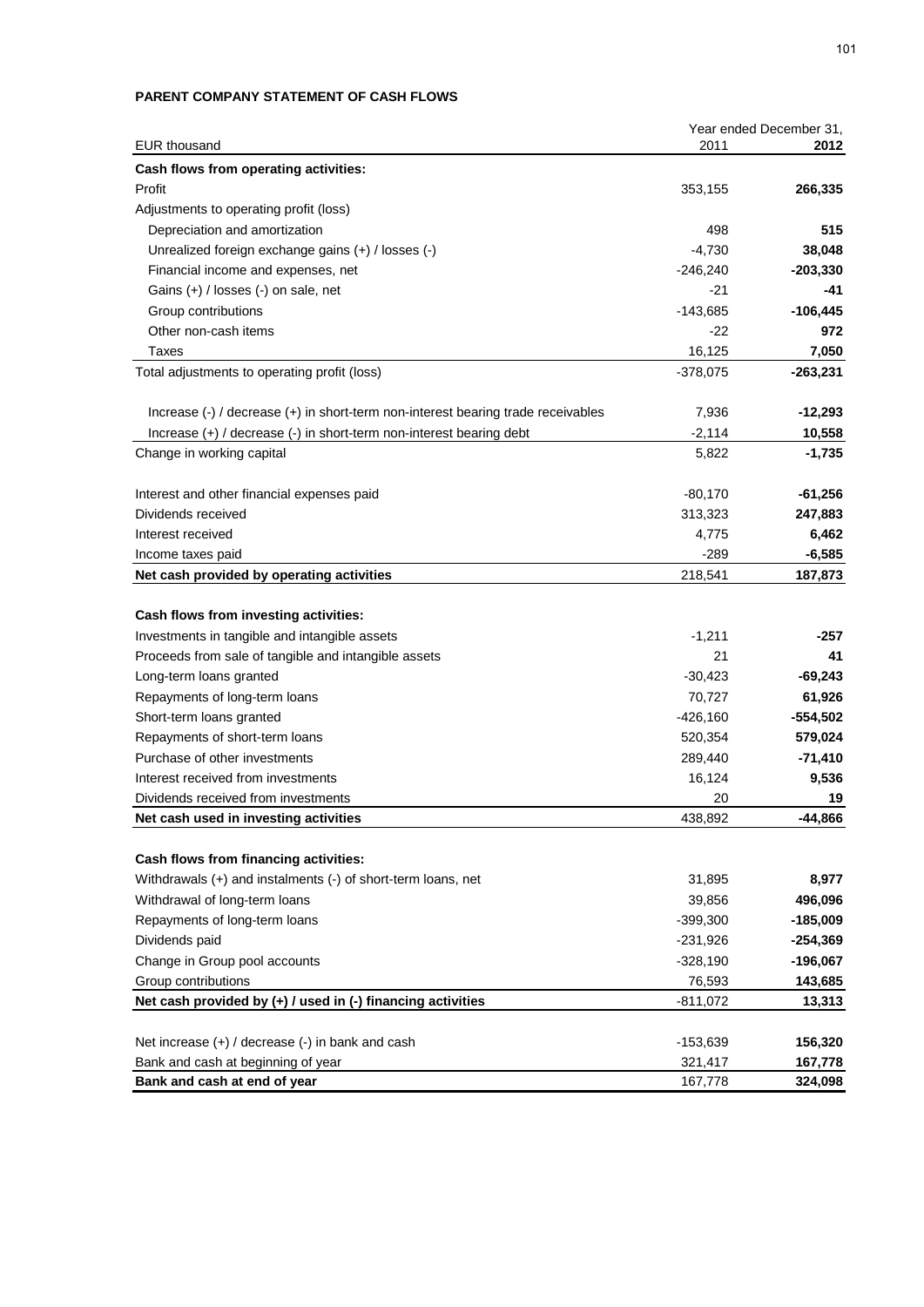# **1 Accounting principles**

The parent company financial statements have been prepared in accordance with the Finnish Generally Accepted Accounting Principles.

# **Tangible and intangible assets**

Tangible and intangible assets are valued at historical cost, less accumulated depreciation according to plan. Land and water areas are not depreciated.

Depreciation and amortization is calculated on a straight-line basis over the expected useful lives of the assets as follows:

| Computer software               | $3-5$ years |
|---------------------------------|-------------|
| Other intangibles               | 10 years    |
| <b>Buildings and structures</b> | 20 years    |
| Machinery and equipment         | $3-5$ years |
| Other tangible assets           | 20 years    |

# **Financial Instruments**

Metso's financial risk management is carried out by a central treasury department (Group Treasury) under the policies approved by the Board of Directors. Group Treasury functions in cooperation with the operating units to minimize financial risks in both the Parent Company and the Group.

The Group's external and internal forward exchange contracts are measured at fair value. The change in fair value is recognized as income or expense in the income statement. The fair value of forward exchange contracts is determined using forward exchange market rates at the balance sheet date.

Transaction costs arising from issuance of bonds are recognized over the life of the bond using the effective yield method. The unrecognized portion as of the balance sheet date is presented as a decrease in liabilities.

Other financial instruments are measured at historical cost, less possible impairment loss.

# **Deferred taxes**

A deferred tax liability or asset has been determined for all temporary differences between the tax bases of assets and liabilities and their amounts in financial reporting, using the enacted tax rates effective for the future years. The deferred tax liabilities are recognized in the balance sheet in full, and the deferred tax assets are recognized when it is probable that there will be sufficient taxable profit against which the asset can be utilized.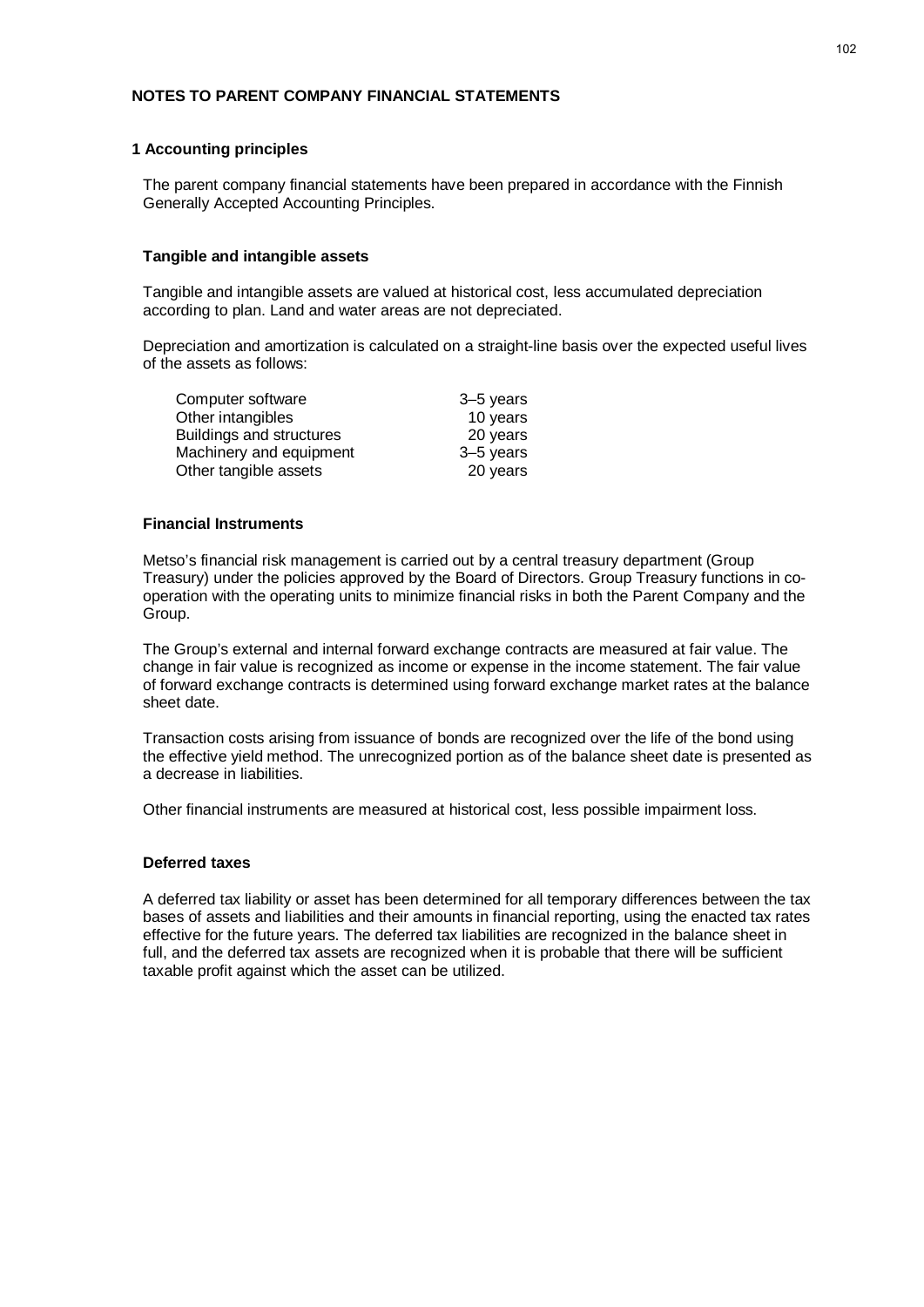# **2 Other operating income**

| $5.101$ $9.101$ $1.100$ $1.100$ |                         |      |  |
|---------------------------------|-------------------------|------|--|
|                                 | Year ended December 31, |      |  |
| EUR thousand                    | 2011                    | 2012 |  |
| Gain on sale of fixed assets    | 21                      | 41   |  |
| Other                           | 185                     | 11   |  |
| <b>Total</b>                    | 206                     | 52   |  |
|                                 |                         |      |  |

## **3 Personnel expenses**

| <b>I GISAIIIGI GYNGIISES</b>  |                         |           |
|-------------------------------|-------------------------|-----------|
|                               | Year ended December 31, |           |
| EUR thousand                  | 2011                    | 2012      |
| Salaries and wages            | $-9.747$                | $-10,850$ |
| Pension costs                 | $-3.622$                | $-2.476$  |
| Other indirect employee costs | -482                    | -627      |
| <b>Total</b>                  | $-13.851$               | $-13,953$ |

|                 |      | Year ended December 31, |
|-----------------|------|-------------------------|
| EUR thousand    | 2011 | 2012                    |
| Fringe benefits | 282  | 320                     |

# **Remuneration paid to Executive Team:**

|                                        | Year ended December 31, |          |
|----------------------------------------|-------------------------|----------|
| EUR thousand                           | 2011                    | 2012     |
| Chief Executive Officer and his deputy | -1.570                  | $-1.360$ |
| Board members <sup>1)</sup>            | -557                    | -514     |
| <b>Total</b>                           | $-2.127$                | $-1.874$ |

 $1)$  Board remuneration is presented in note 6 for Consolidated Financial Statements.

## **Number of personnel:**

|                                             | 2011 | 2012 |
|---------------------------------------------|------|------|
| Personnel at end of year                    | 101  | 103  |
| Average number of personnel during the year | 103  | 98   |

# **4 Depreciation and amortization**

Depreciation and amortization expenses consist of the following:

| Depreciation and amonization experises consist of the following. |                         |        |
|------------------------------------------------------------------|-------------------------|--------|
|                                                                  | Year ended December 31, |        |
| EUR thousand                                                     | 2011                    | 2012   |
| Buildings and structures                                         | $-17$                   | $-17$  |
| Machinery and equipment                                          | $-101$                  | -119   |
| Other tangible assets                                            | -5                      | -28    |
| Intangible assets                                                | $-375$                  | -351   |
| <b>Total</b>                                                     | -498                    | $-515$ |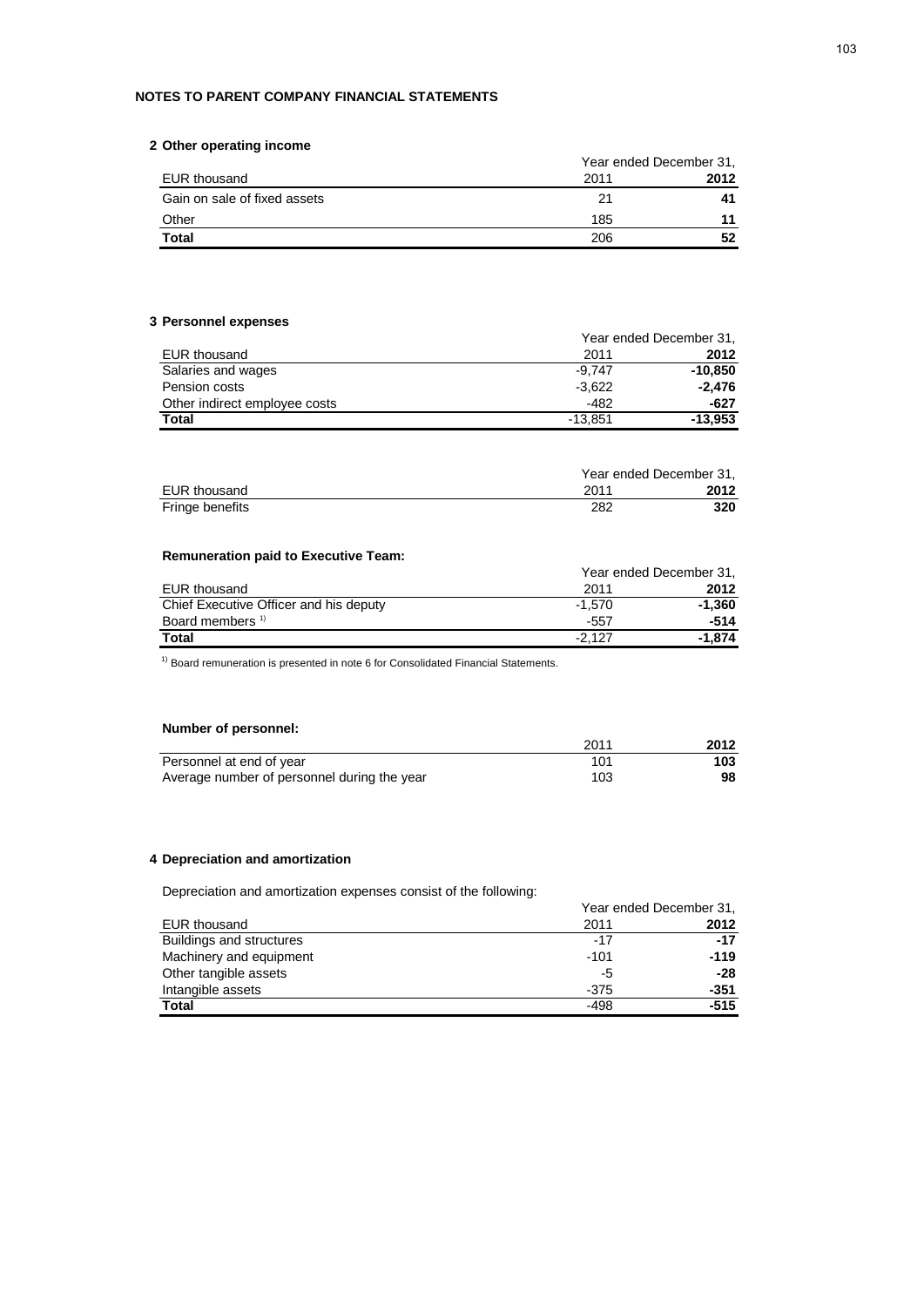# **5 Audit fees**

| , , , , , , , , , , , , |       |                         |  |  |
|-------------------------|-------|-------------------------|--|--|
|                         |       | Year ended December 31, |  |  |
| EUR thousand            | 2011  | 2012                    |  |  |
| Audit                   | 636   | 664                     |  |  |
| Tax consulting          | 522   | 469                     |  |  |
| Other services          | 281   | 187                     |  |  |
|                         | 1.439 | 1.320                   |  |  |
|                         |       |                         |  |  |

# **6 Financial income and expenses**

|                                                       |            | Year ended December 31, |
|-------------------------------------------------------|------------|-------------------------|
| <b>EUR thousand</b>                                   | 2011       | 2012                    |
| Dividends received from                               |            |                         |
| Group companies                                       | 313,323    | 247,883                 |
| <b>Others</b>                                         | 20         | 19                      |
|                                                       | 313,343    | 247,902                 |
| Interest income from investments from                 |            |                         |
| Group companies                                       | 10,144     | 10,338                  |
| Others                                                | 4,728      | 54                      |
|                                                       | 14,872     | 10,392                  |
| Other interest and financial income from              |            |                         |
| Others                                                | 16,508     | 6,078                   |
|                                                       |            |                         |
| Interest and financial income, total                  | 344,723    | 264,372                 |
| Interest and other financial expenses to              |            |                         |
| Group companies                                       | $-13,301$  | $-11,254$               |
| Others                                                | $-73,899$  | $-53,338$               |
| Interest and other financial expenses, total          | $-87,200$  | $-64,592$               |
|                                                       |            |                         |
| Financial income and expenses, net                    | 257,523    | 199,780                 |
|                                                       |            |                         |
| Other interest and financial income includes net gain |            |                         |
| from foreign exchange                                 | 13,558     | 565                     |
|                                                       |            |                         |
|                                                       |            |                         |
| <b>7 Extraordinary items</b>                          |            |                         |
|                                                       |            | Year ended December 31, |
| <b>EUR thousand</b>                                   | 2011       | 2012                    |
| Group contributions received                          | 143,685    | 106,445                 |
|                                                       |            |                         |
|                                                       |            |                         |
| 8 Income taxes                                        |            |                         |
|                                                       |            | Year ended December 31, |
| <b>EUR thousand</b>                                   | 2011       | 2012                    |
| Income taxes, previous years                          |            | $-593$                  |
| Withheld taxes recorded for the financial year        | $-100$     | $-361$                  |
| Change in deferred taxes                              | $-16,025$  | $-6,096$                |
| Total                                                 | $-16, 125$ | $-7,050$                |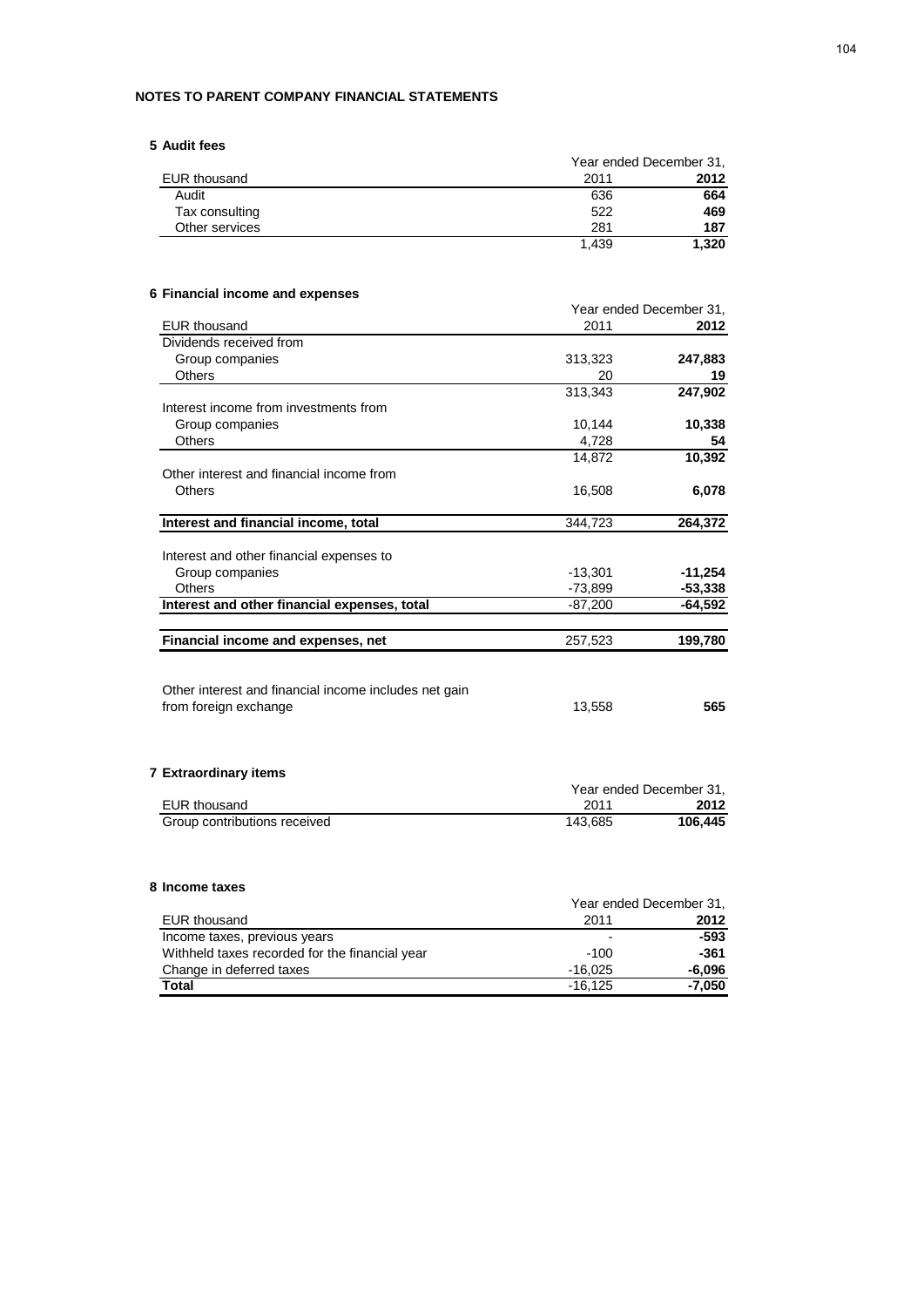## **9 Fixed assets**

|                                          |             |                          | <b>Buildings</b> | Machinery | Other                    | Tangible |          |
|------------------------------------------|-------------|--------------------------|------------------|-----------|--------------------------|----------|----------|
|                                          | Intangible  | Land                     | and              | and       | tangible                 | assets   |          |
| <b>EUR thousand</b>                      | assets      | areas                    | structures       | equipment | assets                   | total    | Total    |
| 2011                                     |             |                          |                  |           |                          |          |          |
| Acquisition cost at Jan 1                | 4,123       | 297                      | 476              | 2,838     | 403                      | 4,014    | 8,137    |
| Additions                                | 39          | 500                      |                  | 190       | 521                      | 1,211    | 1,250    |
| Decreases                                | $\mathbf 0$ | $\frac{1}{2}$            |                  | $-208 -$  |                          | $-208$   | $-208$   |
| Acquisition cost at Dec 31               | 4,162       | 797                      | 476              | 2,820     | 924                      | 5,017    | 9,179    |
|                                          |             |                          |                  |           |                          |          |          |
| Accumulated depreciation<br>at Jan 1     | $-3,179$    | $\overline{\phantom{0}}$ | $-262$           | $-2,634$  | $-20$                    | $-2,916$ | $-6,095$ |
| Accumulated depreciation<br>of decreases | $\mathbf 0$ | $\overline{a}$           |                  | 207       | $\overline{a}$           | 207      | 207      |
| Depreciation charges for<br>the year     | $-376$      |                          | $-16$            | $-101$    | -5                       | $-122$   | $-498$   |
| Accumulated depreciation                 |             |                          |                  |           |                          |          |          |
| at Dec 31                                | $-3,555$    |                          | $-278$           | $-2,528$  | $-25$                    | $-2,831$ | $-6,386$ |
|                                          |             |                          |                  |           |                          |          |          |
| Net carrying value at Dec 31             | 607         | 797                      | 198              | 292       | 899                      | 2,186    | 2,793    |
| 2012                                     |             |                          |                  |           |                          |          |          |
| Acquisition cost at Jan 1                | 4,162       | 797                      | 476              | 2,820     | 924                      | 5,017    | 9,179    |
| Additions                                | 204         | -                        |                  | 55        |                          | 55       | 259      |
| Decreases                                |             | 0                        |                  | $-1$      | $\overline{\phantom{a}}$ | $-1$     | $-1$     |
| Acquisition cost at Dec 31               | 4,366       | 797                      | 476              | 2,874     | 924                      | 5,071    | 9,437    |
|                                          |             |                          |                  |           |                          |          |          |
| Accumulated depreciation<br>at Jan 1     | $-3,555$    |                          | $-278$           | $-2,528$  | $-25$                    | $-2,831$ | $-6,386$ |
| Accumulated depreciation<br>of decreases |             | L,                       |                  | $-1$      |                          | $-1$     | $-1$     |
| Depreciation charges for<br>the year     | -351        | -                        | -17              | $-119$    | -28                      | -164     | $-515$   |
| Accumulated depreciation                 |             |                          |                  |           |                          |          |          |
| at Dec 31                                | $-3,906$    | -                        | $-295$           | $-2,648$  | $-53$                    | $-2,996$ | $-6,902$ |
| Net carrying value at Dec 31             | 460         | 797                      | 181              | 226       | 871                      |          |          |
|                                          |             |                          |                  |           |                          | 2,075    | 2,535    |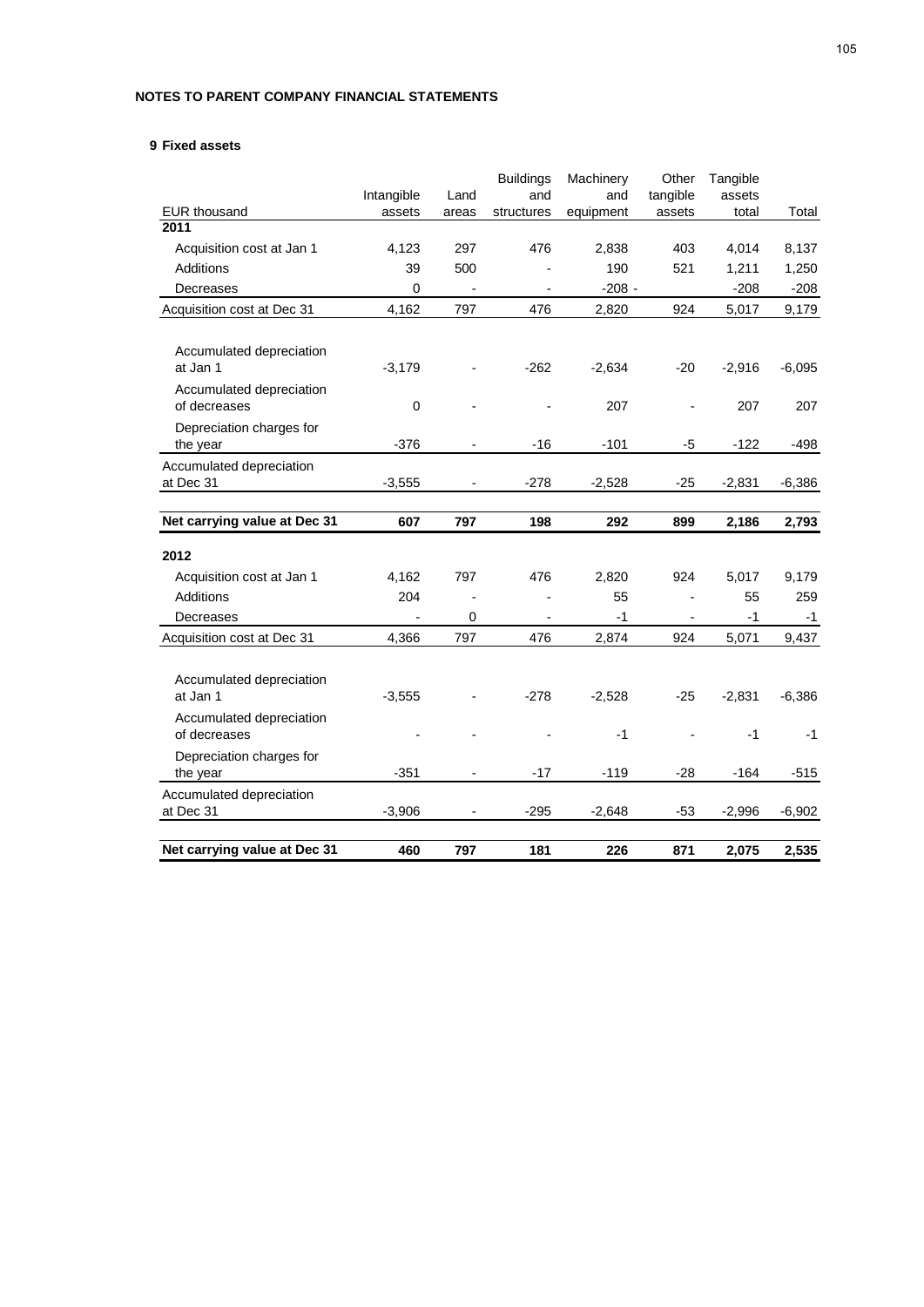# **10 Investments**

| Net carrying value at Dec 31     | 2,471,852     | 2,293          | 152,705            | 0           | 154,998          |
|----------------------------------|---------------|----------------|--------------------|-------------|------------------|
| Accumulated impairment at Dec 31 |               | $\overline{a}$ |                    |             |                  |
| Other change                     |               | $\blacksquare$ |                    |             |                  |
| Accumulated impairment at Jan 1  |               |                |                    |             |                  |
| Acquisition cost at Dec 31       | 2,471,852     | 2,293          | 152,705            | 0           | 154,998          |
| Decreases                        |               |                | $-69,338$          | $-1,950$    | $-71,288$        |
| Additions                        | 6,277         |                | 69,243             |             | 69,243           |
| Acquisition cost at Jan 1        | 2,465,575     | 2,293          | 152,800            | 1,950       | 157,043          |
| 2012                             |               |                |                    |             |                  |
| Net carrying value at Dec 31     | 2,465,575     | 2,293          | 152,800            | 1,950       | 157,043          |
| Accumulated impairment at Dec 31 |               |                |                    |             |                  |
| Other change                     |               |                |                    |             |                  |
| Accumulated impairment at Jan 1  |               |                |                    |             |                  |
| Acquisition cost at Dec 31       | 2,465,575     | 2,293          | 152,800            | 1,950       | 157,043          |
| Decreases                        | $-54,607$     | $-39$          | $-46, 156$         | $-166,650$  | -212,845         |
| Additions                        | 3,572         |                | 30,423             |             | 30,423           |
| Acquisition cost at Jan 1        | 2,516,610     | 2,332          | 168,533            | 168,600     | 339,465          |
| 2011                             |               |                |                    |             |                  |
| <b>EUR thousand</b>              | companies     | <b>Others</b>  | companies          | companies   | total            |
|                                  | Group         | <b>Shares</b>  | Group              | Other       | ments            |
|                                  | <b>Shares</b> |                | <b>Receivables</b> | Receivables | Other<br>invest- |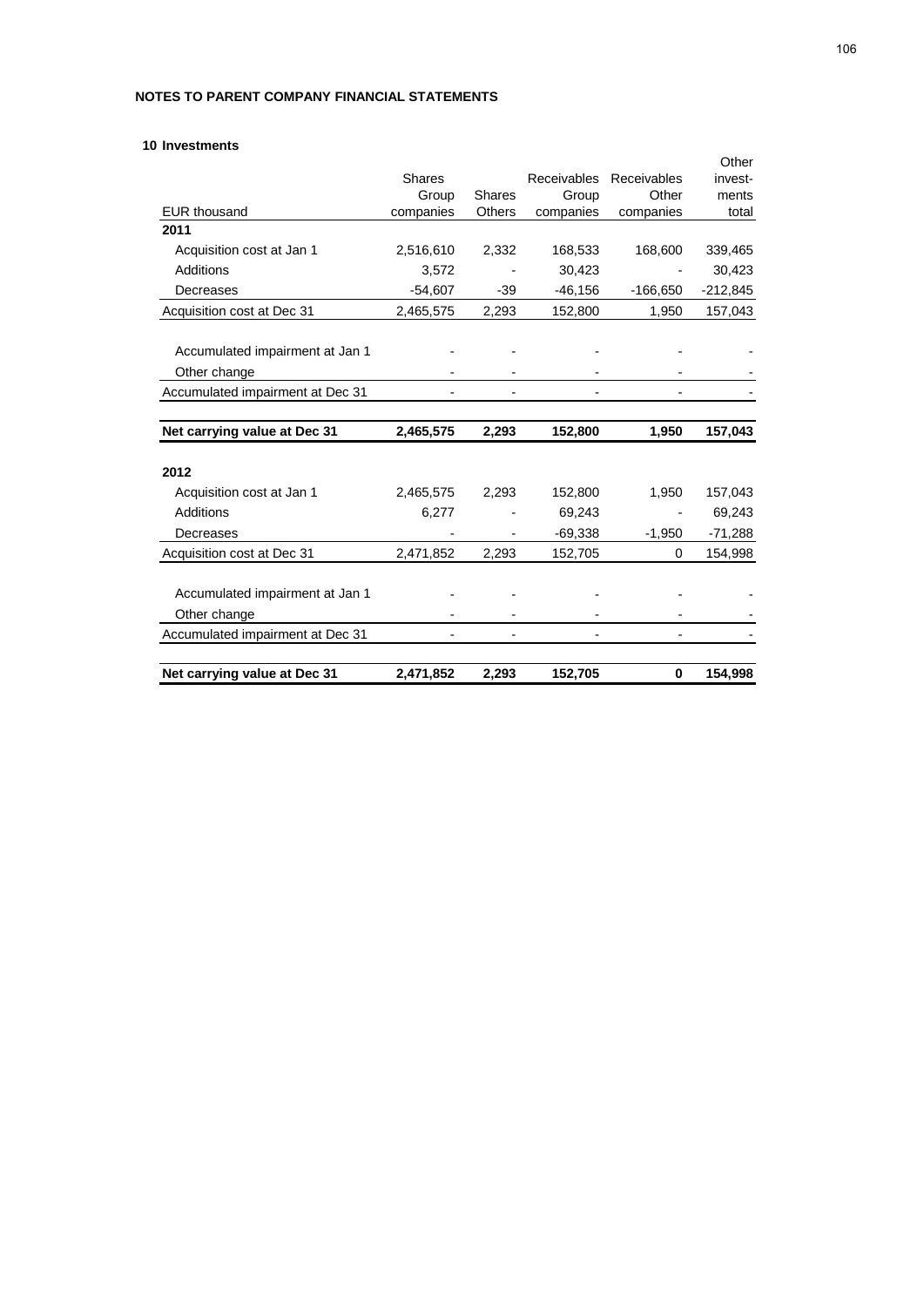# **11 Shareholdings**

## **Subsidiaries**

|                                 |                           | Ownership |
|---------------------------------|---------------------------|-----------|
|                                 | Domicile                  | %         |
| Metso Shared Services Oy        | Finland, Helsinki         | 100.0     |
| Kaukotalo Oy                    | Finland, Helsinki         | 87.2      |
| Metso Automation Oy             | Finland, Helsinki         | 100.0     |
| Metso Automation Canada Ltd.    | Canada, St. Laurent       | 100.0     |
| Metso Belgium N.V.              | Belgium, Wemmel           | 100.0     |
| Metso Canada Ltd.               | Canada, Toronto           | 100.0     |
| Metso Capital Oy                | Finland, Helsinki         | 100.0     |
| Metso Captive Insurance Limited | Great Britain, Guernsey   | 100.0     |
| Metso (China) Investment Co Ltd | China, Shanghai           | 100.0     |
| Metso Minerals Oy               | Finland, Helsinki         | 100.0     |
| Metso Minerals Canada Inc.      | Canada, Belleville        | 100.0     |
| Metso Paper Oy                  | Finland, Helsinki         | 100.0     |
| Metso SAS                       | France, Neuilly sur Seine | 100.0     |
| Metso Svenska AB                | Sweden, Karlstad          | 100.0     |
| Metso USA Inc.                  | <b>USA, Norcross</b>      | 100.0     |
| Metso Fabrics Oy                | Finland, Tampere          | 100.0     |
| Valmet Automotive Oy            | Finland, Uusikaupunki     | 61.0      |
| Rauma Oy                        | Finland, Helsinki         | 100.0     |
| Avantone Oy                     | Finland, Tampere          | 100.0     |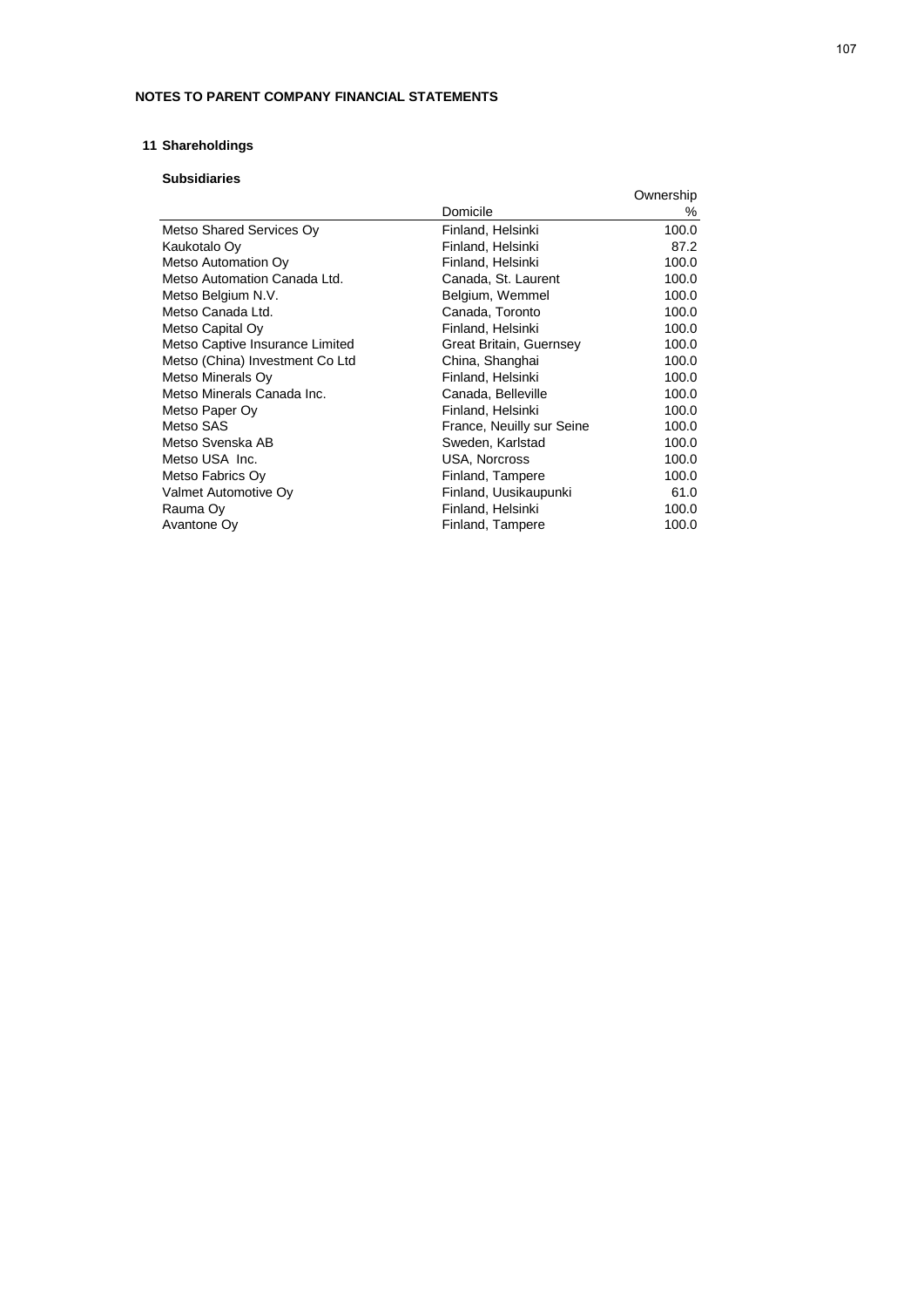# **12 Specification of receivables**

**Long-term receivables**

| LUIG tulli luutivabius            |       |                    |  |
|-----------------------------------|-------|--------------------|--|
|                                   |       | As at December 31, |  |
| EUR thousand                      | 2011  | 2012               |  |
| Deferred tax asset                | 7.811 | 1.448              |  |
| Long-term receivables from others | 1.133 | 554                |  |
| Long-term receivables total       | 8.944 | 2.002              |  |
|                                   |       |                    |  |

#### **Short-term receivables**

|                                          | As at December 31, |         |
|------------------------------------------|--------------------|---------|
| <b>EUR thousand</b>                      | 2011               | 2012    |
| Trade receivables from                   |                    |         |
| Group companies                          | 1,574              | 2,009   |
| <b>Others</b>                            | 2                  | 354     |
|                                          | 1,576              | 2,363   |
| Loan receivables from                    |                    |         |
| Group companies                          | 584,046            | 561,173 |
| Prepaid expenses and accrued income from |                    |         |
| Group companies                          | 145,243            | 109,839 |
| Others                                   | 67,474             | 44,433  |
|                                          | 212,717            | 154,272 |
| Other receivables                        |                    |         |
| VAT receivable                           | 498                | 354     |
| Other receivables                        |                    | 6       |
|                                          | 499                | 360     |
| Short-term receivables total             | 798,838            | 718,168 |

# **Specification of prepaid expenses and accrued income**

| opeculoation of prepaid experises and accrued income     |         |                    |  |
|----------------------------------------------------------|---------|--------------------|--|
|                                                          |         | As at December 31, |  |
| <b>EUR</b> thousand                                      | 2011    | 2012               |  |
| Prepaid expenses and accrued income from Group companies |         |                    |  |
| Group contribution receivables                           | 143,685 | 106,445            |  |
| Accrued interest income                                  | 1.369   | 2,228              |  |
| Other accrued items                                      | 189     | 1,166              |  |
| Total                                                    | 145.243 | 109,839            |  |
| Prepaid expenses and accrued income from others          |         |                    |  |
| Accrued interest income                                  | 1.881   | 930                |  |
| Accrued derivatives                                      | 63,623  | 34,922             |  |
| Other accrued items                                      | 1,970   | 8,581              |  |
| <b>Total</b>                                             | 67,474  | 44,433             |  |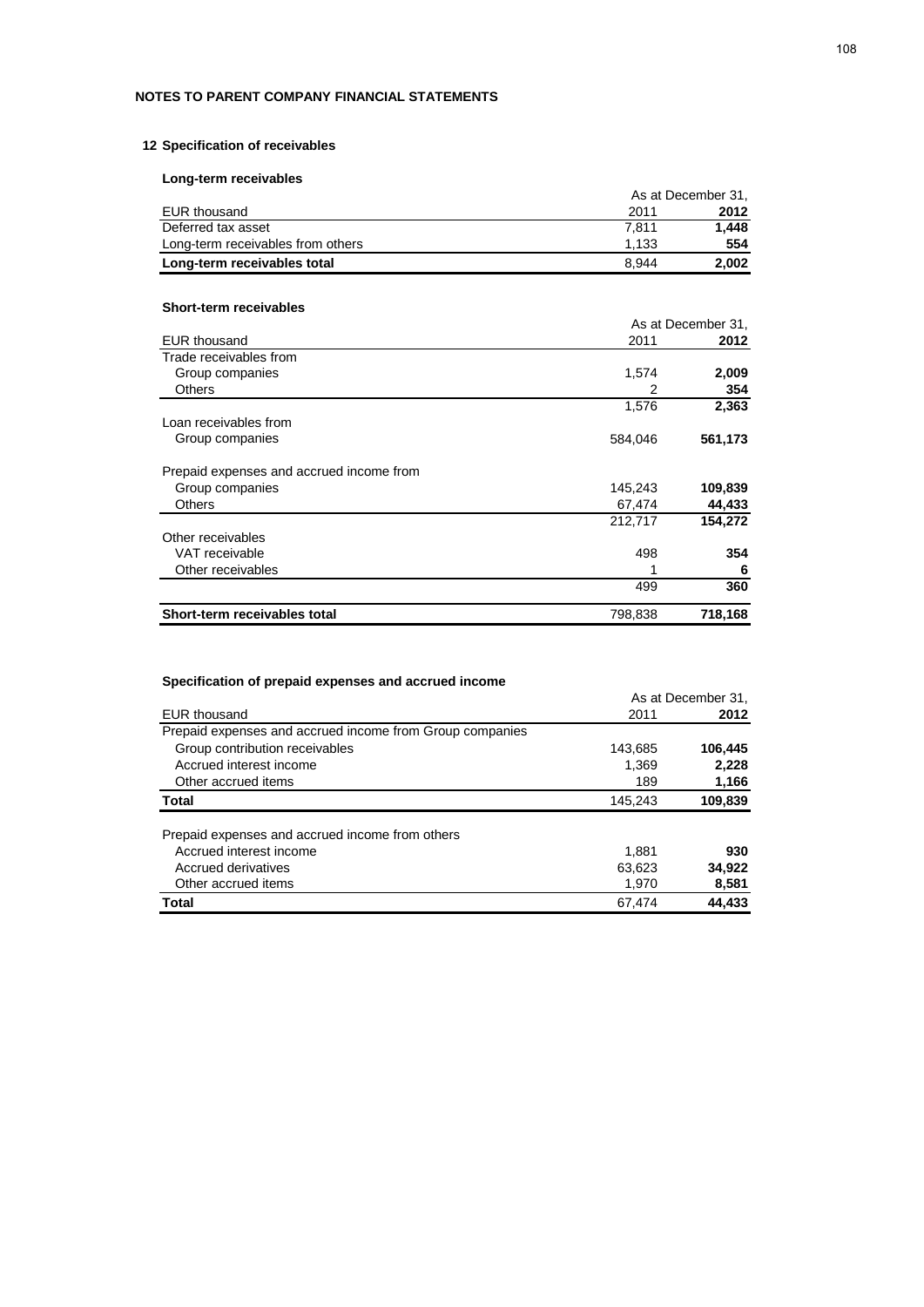#### **NOTES TO PARENT COMPANY FINANCIAL STATEMENTS**

# **13 Statement of changes in shareholders' equity**

| <b>EUR thousand</b>                           | 2011       | 2012       |
|-----------------------------------------------|------------|------------|
| Share capital at Jan 1                        | 240,982    | 240,982    |
| Share capital at Dec 31                       | 240,982    | 240,982    |
| Invested non-restricted equity fund at Jan 1  | 573,237    | 573,237    |
| Invested non-restricted equity fund at Dec 31 | 573,237    | 573,237    |
| Other reserves at Jan 1                       | 194,211    | 194,211    |
| Other reserves at Dec 31                      | 194.211    | 194,211    |
| Retained earnings at Jan 1                    | 758,422    | 879,629    |
| Dividend distribution                         | $-231,926$ | $-254,369$ |
| Other change                                  | $-22$      | 4,212      |
| Retained earnings at Dec 31                   | 526,474    | 629,472    |
| Profit                                        | 353,155    | 266,335    |
| Total shareholders' equity at Dec 31          | 1,888,059  | 1,904,237  |

## **Statement of distributable funds at December 31**

| <b>EUR</b>                          | 2011             | 2012             |
|-------------------------------------|------------------|------------------|
| Invested non-restricted equity fund | 573,236,541.58   | 573,236,541.58   |
| Other reserves                      | 194.210.758.91   | 194,210,758.91   |
| Retained earnings                   | 526,473,935.01   | 629,471,902.67   |
| Profit                              | 353,155,391.07   | 266,335,290.98   |
| Total distributable funds           | 1,647,076,626.57 | 1,663,254,494.14 |

At the end of the year, Metso Oyj held 592,222 treasury shares, which acquisition price EUR 7 417 547,98 has been deducted from retained earnings.

# **14 Long-term liabilities**

|                                   |         | As at December 31, |
|-----------------------------------|---------|--------------------|
| EUR thousand                      | 2011    | 2012               |
| Bonds from <sup>1)</sup>          |         |                    |
| Group companies                   | 99,747  | 99,847             |
| <b>Others</b>                     | 499,372 | 915,913            |
| Loans from financial institutions | 217,513 | 150,503            |
| Pension loans                     | 15,000  | 5,000              |
| <b>Total</b>                      | 831,632 | 1,171,263          |

 $1)$  Specification of bonds in note 23 for Consolidated Financial Statements.

## **Debt maturing later than in five years time**

|                                   | As at December 31, |         |
|-----------------------------------|--------------------|---------|
| EUR thousand                      | 2011               | 2012    |
| <b>Bonds</b>                      | 245.822            | 739,075 |
| Loans from financial institutions | 9.816              | 4.822   |
| Total                             | 255,638            | 743,897 |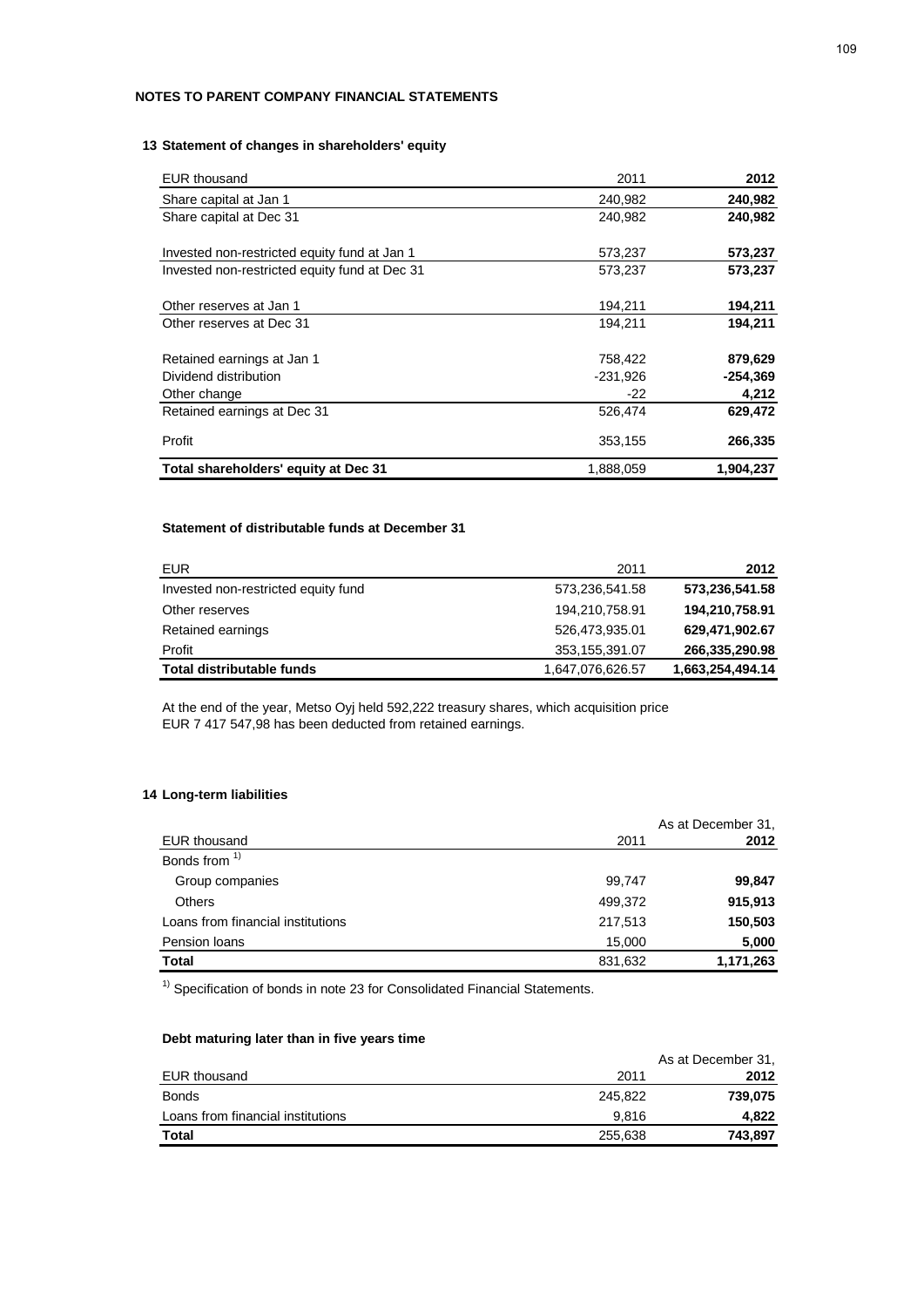# **NOTES TO PARENT COMPANY FINANCIAL STATEMENTS**

## **15 Short-term liabilities**

|                                                                                                                                        |               | As at December 31,                                                    |
|----------------------------------------------------------------------------------------------------------------------------------------|---------------|-----------------------------------------------------------------------|
| <b>EUR thousand</b>                                                                                                                    | 2011          | 2012                                                                  |
| Current portion of long-term liabilities                                                                                               |               |                                                                       |
| <b>Bonds</b>                                                                                                                           | 82,847        | 51,746                                                                |
| Loans from financial institutions                                                                                                      | 66,785        | 66,555                                                                |
| Pension loans                                                                                                                          | 10,000        | 10,000                                                                |
|                                                                                                                                        | 159,632       | 128,301                                                               |
| Trade payables to                                                                                                                      |               |                                                                       |
| Group companies                                                                                                                        | 2,333         | 1,560                                                                 |
| <b>Others</b>                                                                                                                          | 1,606         | 1,762                                                                 |
|                                                                                                                                        | 3,939         | 3,322                                                                 |
| Accrued expenses and deferred income to                                                                                                |               |                                                                       |
| Group companies                                                                                                                        | 4,619         | 5,631                                                                 |
| Others                                                                                                                                 | 54,773        | 63,405                                                                |
|                                                                                                                                        | 59,392        | 69,036                                                                |
| Other short-term interest bearing debt to                                                                                              |               |                                                                       |
| Group companies                                                                                                                        | 310,648       | 318,781                                                               |
| Group pool accounts                                                                                                                    | 512,521       | 310,404                                                               |
| Others                                                                                                                                 | 8             | 217                                                                   |
|                                                                                                                                        | 823,177       | 629,402                                                               |
| Other short-term non-interest bearing debt to                                                                                          |               |                                                                       |
|                                                                                                                                        |               |                                                                       |
| <b>Others</b>                                                                                                                          | 257           |                                                                       |
|                                                                                                                                        | 257           |                                                                       |
| Short-term liabilities total                                                                                                           | 1,046,397     |                                                                       |
| Short-term liabilities to Group companies total                                                                                        | 830,121       |                                                                       |
|                                                                                                                                        |               | 293<br>293<br>830,354<br>636,376                                      |
| Specification of accrued expenses and deferred income                                                                                  |               | As at December 31,                                                    |
| <b>EUR thousand</b>                                                                                                                    | 2011          | 2012                                                                  |
|                                                                                                                                        |               |                                                                       |
| Accrued interest expenses                                                                                                              | 4,511         |                                                                       |
| Other accrued items                                                                                                                    | 108           |                                                                       |
|                                                                                                                                        | 4,619         |                                                                       |
|                                                                                                                                        |               |                                                                       |
| Accrued expenses and deferred income to Group companies<br>Accrued expenses and deferred income to others<br>Accrued interest expenses | 15,404        |                                                                       |
| <b>Accrued derivatives</b>                                                                                                             | 36,175        |                                                                       |
| Accrued salaries, wages and social costs                                                                                               | 2,953         |                                                                       |
| Other accrued items                                                                                                                    | 241<br>54,773 | 4,283<br>1,348<br>5,631<br>17,340<br>43,688<br>2,017<br>360<br>63,405 |

## **Guarantees**

| Guarantees                           |                    |           |
|--------------------------------------|--------------------|-----------|
|                                      | As at December 31, |           |
| EUR thousand                         | 2011               | 2012      |
| Guarantees on behalf of subsidiaries | 1.797.358          | 1.614.110 |
| Guarantees on behalf of others       | 3.407              |           |
| Total                                | 1,800,765          | 1,614,110 |

#### **Lease commitments**

|                                |      | As at December 31, |  |
|--------------------------------|------|--------------------|--|
| EUR thousand                   | 2011 | 2012               |  |
| Payments in the following year | 507  | 501                |  |
| Payments later                 | 394  | 216                |  |
| Total                          | 901  | 717                |  |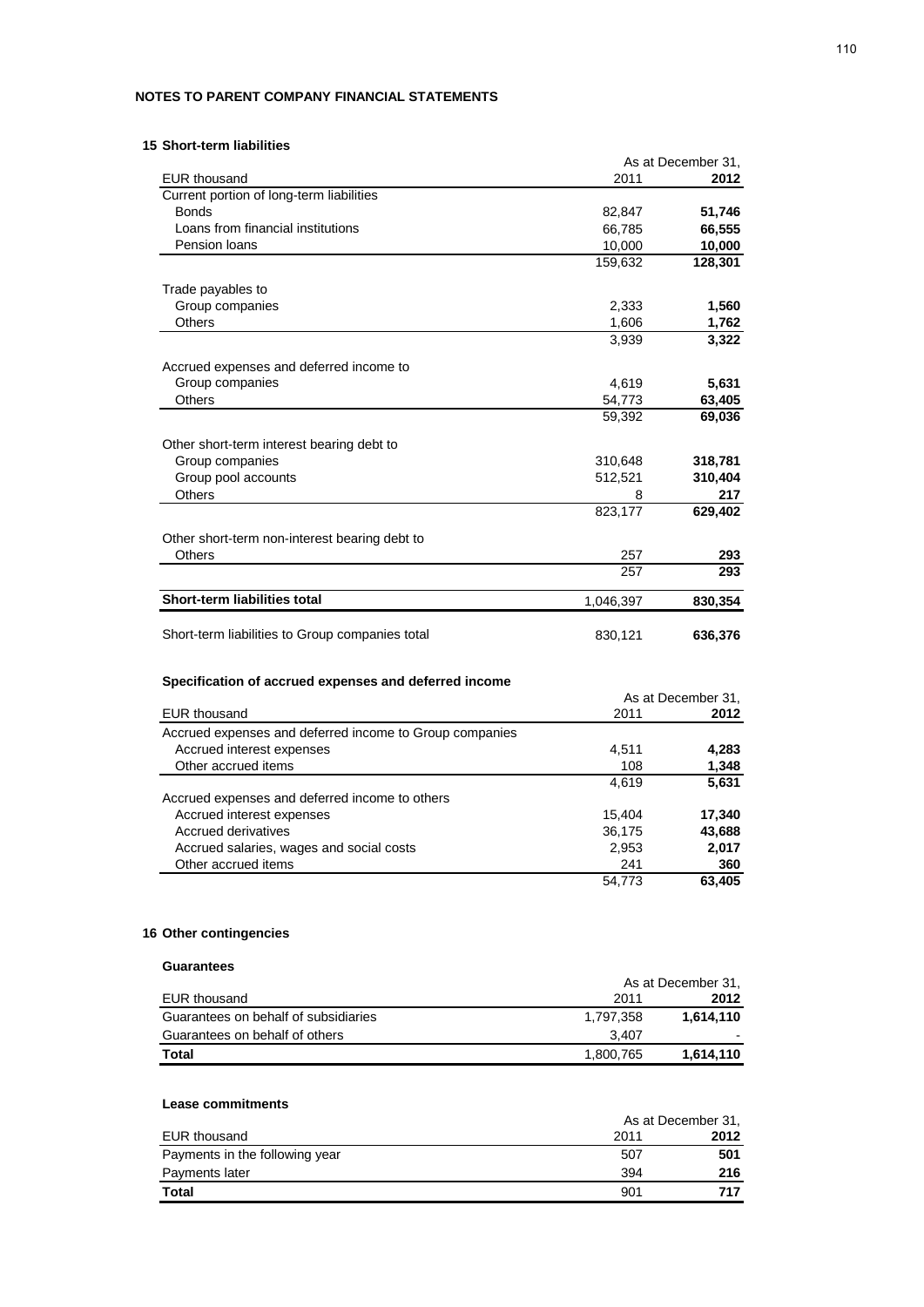Helsinki, February 7, 2013

Jukka Viinanen Mikael von Frenckell

Chairman of the Board Vice Chairman of the Board

Member of the Board

Christer Gardell **Christer Gardell** Ozey K. Horton, Jr.<br>
Member of the Board Member of the Board

Erkki Pehu-Lehtonen **Pia Rudengren** Pia Rudengren Member of the Board Member of the Board

Eeva Sipilä Member of the Board

Matti Kähkönen President and CEO

# **THE AUDITOR'S NOTE**

Our auditor's report has been issued today.

Helsinki, February , 2013

Ernst & Young Oy Authorised Public Accountants

Roger Rejström Authorised Public Accountant